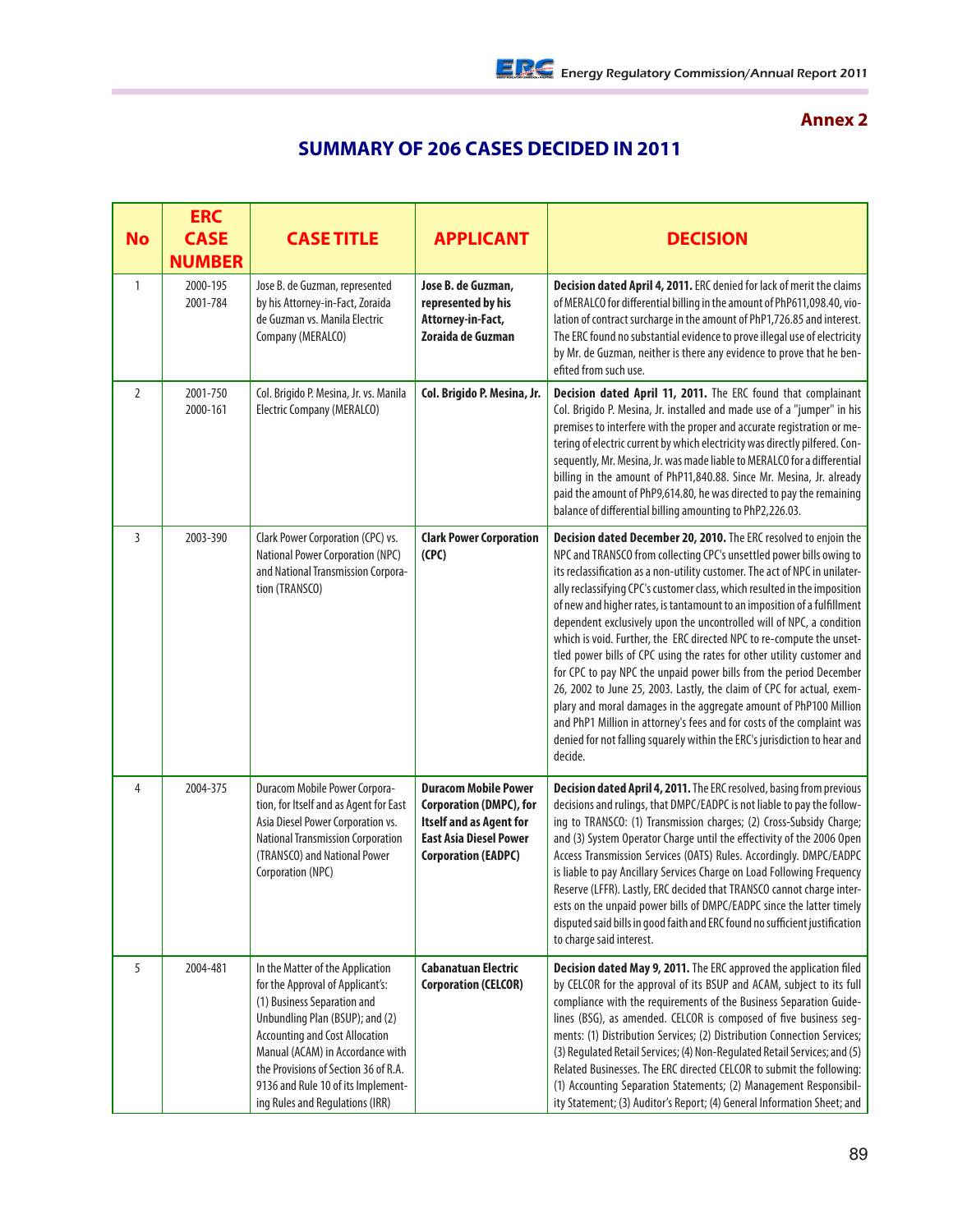| <b>No</b>      | <b>ERC</b><br><b>CASE</b><br><b>NUMBER</b> | <b>CASE TITLE</b>                                                                                                                                                                                                                                                                                                                    | <b>APPLICANT</b>                                                                                                                                                                             | <b>DECISION</b>                                                                                                                                                                                                                                                                                                                                                                                                                                                                                                                                                                                                                                                                                                                                                                                                                                                                                                                                                                                                                                                                                                                                                                                                                          |
|----------------|--------------------------------------------|--------------------------------------------------------------------------------------------------------------------------------------------------------------------------------------------------------------------------------------------------------------------------------------------------------------------------------------|----------------------------------------------------------------------------------------------------------------------------------------------------------------------------------------------|------------------------------------------------------------------------------------------------------------------------------------------------------------------------------------------------------------------------------------------------------------------------------------------------------------------------------------------------------------------------------------------------------------------------------------------------------------------------------------------------------------------------------------------------------------------------------------------------------------------------------------------------------------------------------------------------------------------------------------------------------------------------------------------------------------------------------------------------------------------------------------------------------------------------------------------------------------------------------------------------------------------------------------------------------------------------------------------------------------------------------------------------------------------------------------------------------------------------------------------|
|                |                                            |                                                                                                                                                                                                                                                                                                                                      |                                                                                                                                                                                              | (5) Compliance Report. Moreover, in the event that CELCOR will modify<br>the approved ACAM, it must submit to the ERC the following: (1) Precise<br>details of the proposed changes; (2) Reasons and justification for such<br>alteration or changes; and (3) Effect of that change in the Accounting<br>Separation Statements.                                                                                                                                                                                                                                                                                                                                                                                                                                                                                                                                                                                                                                                                                                                                                                                                                                                                                                          |
| 6              | 2004-485                                   | In the Matter of the Application<br>for the Approval of Applicant's:<br>(1) Business Separation and<br>Unbundling Plan (BSUP); and (2)<br><b>Accounting and Cost Allocation</b><br>Manual (ACAM) in Accordance with<br>the Provisions of Section 36 of R.A.<br>9136 and Rule 10 of its Implement-<br>ing Rules and Regulations (IRR) | San Fernando Electric<br><b>Light and Power</b><br>Company, Inc.<br>(SFELAPCO)                                                                                                               | Decision dated April 25, 2011. The ERC approved the application<br>filed by SFELAPCO for the approval of its BSUP ans ACAM, subject to<br>its full compliance with the requirements of the Business Separation<br>Guidelines (BSG), as amended. SFELAPCO is composed of five business<br>segments: (1) Distribution Services; (2) Distribution Connection Servic-<br>es; (3) Regulated Retail Services; (4) Non-Regulated Retail Services; and<br>(5) Related Businesses. The ERC, however, directed SFELAPCO to modify<br>specific items in their ACAM, as specified in the Decision. In addition to<br>that, the ERC directed SFELAPCO to submit the following: (1) Account-<br>ing Separation Statements; (2) Management Responsibility Statement;<br>(3) Auditor's Report; (4) General Information Sheet; (5) Compliance Re-<br>port; and (6) Consolidated copy of its relevant ACAM, where the ACAM<br>has been amended. Moreover, in the event that SFELAPCO will modify<br>the approved ACAM, it must submit to the ERC the following: (1) Precise<br>details of the proposed changes; (2) Reasons and justification for such<br>alteration or changes; and (3) Effect of that change in the Accounting<br>Separation Statements. |
| $\overline{7}$ | 2005-021 MC                                | In the Matter of Violation of ERC<br>Orders, Rules and Regulations -<br>Non-inclusion of Pilferage Recoveries<br>in PPA Computation                                                                                                                                                                                                  | <b>Cebu II Electric</b><br>Cooperative, Inc.<br>(CEBECO II)                                                                                                                                  | Decision dated September 22, 2011. The ERC, after finding it just<br>and reasonable, accepted and approved the 50% settlement offer of<br>CEBECO II of the total imposable penalty for failure to include the pil-<br>ferage recoveries in the computation of its monthly PPA computation,<br>with an equivalent amount of PhP110,250.00. CEBECO II was directed<br>to remit the above-mentioned amount within 15 days from receipt of<br>Decision.                                                                                                                                                                                                                                                                                                                                                                                                                                                                                                                                                                                                                                                                                                                                                                                      |
| 8              | 2005-031 RC                                | In the Matter of the Petition for Au-<br>thority to Recover the Costs for the<br>Rehabilitation - Operation - Main-<br>tenance and Management (ROMM)<br>Agreement of the 203.8 MW Naga<br>Power Plant Complex, with Prayer<br>for Provisional Authority (PA)                                                                         | <b>National Power</b><br><b>Corporation (NPC)</b>                                                                                                                                            | Decision dated May 9, 2011. The ERC approved the petition filed by<br>NPC for authority to recover the costs for the ROMM Agreement of the<br>203.8 MW Naga Power Plant. The rehabilitation of the power plants is<br>the only recourse of NPC to extend the effective life of the equipment<br>and upgrade its reliability and efficiency. Since NPC does not have suf-<br>ficient capital to undertake the massive rehabilitation, it decided to<br>engage the services of a private contractor for the rehabilitation, op-<br>eration and maintenance of the power plants. Aslo, ERC decided that<br>the Naga Power Plant Complex (NPPC) cost shall be recovered, for the<br>meantime, through the true-up adjustment mechanism under the ap-<br>proved Rules for the Automatic Cost Recovery Mechanism until such<br>time that the said cost shall have been included in the base rate of NPC<br>as approved by the ERC.                                                                                                                                                                                                                                                                                                             |
| 9              | 2005-042 RC                                | n the Matter of the Application for<br>Approval / Review of the Power<br>Supply Agreement (PSA) between<br><b>ORMECO and Power One Corpora-</b><br>tion / Mid-Islands Power Genera-<br>tion Corporation, with Prayer for<br>Provisional Authority and                                                                                | <b>Oriental Mindoro</b><br><b>Electric Cooperative, Inc.</b><br>(ORMECO), Power One<br>Corporation<br>(POWERONE) and<br><b>Mid-Islands Power</b><br><b>Generation Corporation</b><br>(MIPGC) | Decision dated January 31, 2011. The ERC approved with modifica-<br>tion the application filed by ORMECO, POWERONE and MIPGC for ap-<br>proval/review of their PSA and rate structure and the application filed<br>by ORMECO for the approval of its ESA with POWERONE, MIPGC, Engcon<br>Energy PTE Limited (ENGCON), Mindoro Greenergy Power Corporation<br>(MGPC) and Minkor Power Systems Corporation (MINKOR). The follow-<br>ing base rate for the 9 MW Phase 1 Calapan Diesel Power Plant (CDPP)<br>are as follows (PhP/kWh): (A) Capital Recovery Fee - 0.9100; (B) Fixed O                                                                                                                                                                                                                                                                                                                                                                                                                                                                                                                                                                                                                                                       |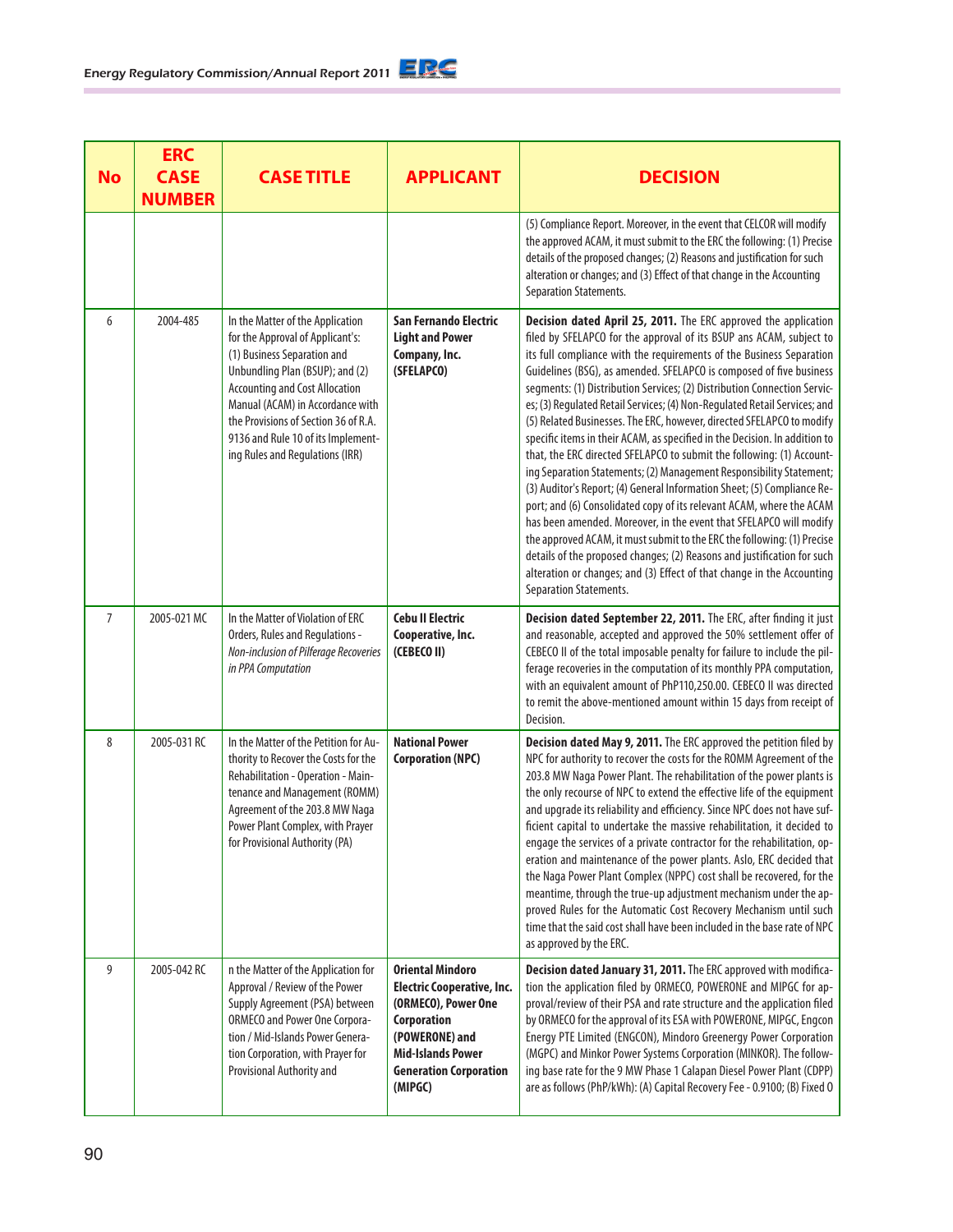| <b>No</b> | <b>ERC</b><br><b>CASE</b><br><b>NUMBER</b> | <b>CASE TITLE</b>                                                                                                                                                                              | <b>APPLICANT</b>                                                                                  | <b>DECISION</b>                                                                                                                                                                                                                                                                                                                                                                                                                                                                                                                                                                                                                                                                                                                                                                                                                                                                                                                                                                                                                                                                                  |
|-----------|--------------------------------------------|------------------------------------------------------------------------------------------------------------------------------------------------------------------------------------------------|---------------------------------------------------------------------------------------------------|--------------------------------------------------------------------------------------------------------------------------------------------------------------------------------------------------------------------------------------------------------------------------------------------------------------------------------------------------------------------------------------------------------------------------------------------------------------------------------------------------------------------------------------------------------------------------------------------------------------------------------------------------------------------------------------------------------------------------------------------------------------------------------------------------------------------------------------------------------------------------------------------------------------------------------------------------------------------------------------------------------------------------------------------------------------------------------------------------|
|           | 2008-023 RC                                | In the Matter of the Application for<br>Approval of the Electricity Supply<br>Agreement (ESA), with Prayer for<br><b>Provisional Authority</b>                                                 |                                                                                                   | & M - 0.8034; (C) Variable 0 & M - 0.3000; (D) Lube Oil Charge - 0.1000;<br>and (E) Fuel Charge - 5.3300, with a total charge of PhP7.4434/kWh.                                                                                                                                                                                                                                                                                                                                                                                                                                                                                                                                                                                                                                                                                                                                                                                                                                                                                                                                                  |
| 10        | 2005-214 MC                                | In the Matter of the Violation of the<br>ERC Orders, Rules and Regulations<br>- Failure to Implement Energy<br>Regulatory Commission's Order on<br>Purchased Power Adjustment (PPA)<br>on time | <b>Mountain Province</b><br><b>Electric Cooperative, Inc.</b><br>(MOPRECO)                        | Decision dated March 8, 2011. The ERC reprimanded MOPRECO for<br>the delay in its implementation of PPA Refund Order and warned that<br>a similar offense in the future shall be dealt with more severely. MO-<br>PRECO, after receiving the Show Cause Order issued by ERC on April 4,<br>2005, submitted its explanation stating that the Board of Directors is-<br>sued Resolutions providing that it shall no longer refund the PPA over-<br>recoveries but instead the same shall be used to acquire materials to<br>replace rotten poles for the distribution system. Likewise, MOPRECO<br>informed the ERC through its faxed letter dated February 23, 2010 that<br>it started to implement the directed PPA refund on intermittent basis.<br>Available records with the ERC confirm this.                                                                                                                                                                                                                                                                                                |
| 11        | 2006-004 RC                                | In the Matter of the Application<br>for the Approval of True Cost<br><b>Generation Rate with Provisional</b><br>Authority (PA)                                                                 | <b>National Power</b><br><b>Corporation-Small</b><br><b>Power Utilities Group</b><br>(NPC-SPUG)   | Decision dated March 7, 2011. The ERC dismissed the application<br>filed by NPC-SPUG for the approval of its True Cost Generation Rate<br>(TCGR) without prejudice to the filing of the true-up adjustment and/<br>or a new application for the succeeding Universal Charge - Missionary<br>Electrification (UC-ME). The ERC observed that the approval of the ap-<br>plication will have an overlapping impact on the approved UC-ME cur-<br>rently being implemented by NPC-SPUG since 2005, which was based<br>on its true cost of generation calculated on the basis of the Return on<br>Rate Base (RORB) methodology. Further, the UC-ME was considered as<br>NPC-SPUG's true cost of generation when its proposed availments from<br>the UC-ME was approved in ERC Case No. 2009-028 RC. Thus, the ERC<br>had already determined NPC-SPUG's TCGR from 2009 to 2013 when it<br>approved the UC-ME on the basis of its Results of Operation for CY 2009.<br>The approved ME Subsidy shall be subject to a subsequent true-up ad-<br>justment to determine its recovery shortfall or surplus. |
| 12        | 2006-020 RC                                | In the Matter of the Application<br>for the Approval of a Socially-<br>Acceptable Generation Rate (SAGR)<br>for Sixty (60) Remaining NPC-SPUG<br>Areas                                         | <b>National Power</b><br><b>Corporation - Small</b><br><b>Power Utilities Group</b><br>(NPC-SPUG) | Decision dated March 7, 2011. The ERC approved with modification<br>the application filed by NPC-SPUG for the approval of the Socially Ac-<br>ceptable Generation Rate (SAGR) for the remaining 60 NPC-SPUG areas.<br>The applicable rates are as follows (PhP/kWh): Luzon - Group 1 - 4.8024;<br>Luzon - Group 2 - 5.6404; Visayas - 5.6404; and Mindanao - 4.8024.<br>Also, the proposed automatic adjustment and Transition Index Factor<br>was denied for lack of merit. NPC-SPUG failed to provide sufficient evi-<br>dence to justify its proposed adjustment methodology.                                                                                                                                                                                                                                                                                                                                                                                                                                                                                                                 |
| 13        | 2006-411 CC<br>2006-412 CC                 | Reynaldo de Guzman vs. Manila<br><b>Electric Company (MERALCO)</b>                                                                                                                             | Reynaldo de Guzman                                                                                | Decision dated January 24, 2011. The ERC found Reynaldo de Guz-<br>man to have violated pertinent provisions of R.A. 7832, specifically hav-<br>ing 2 tampered meters. Accordingly, he is liable to pay the computed<br>differential billing for the 2 service meters' unregistered consump-<br>tions for the period November 2005 to May 2006 in the amount of<br>PhP129,592.88 plus a 25% surcharge of his current bill.                                                                                                                                                                                                                                                                                                                                                                                                                                                                                                                                                                                                                                                                       |
| 14        | 2006-424 CC                                | Evelyn Labarda vs. Manila Electric<br>Company (MERALCO)                                                                                                                                        | <b>Evelyn Labarda</b>                                                                             | Decision dated September 20, 2010. The ERC found complainant<br>Ms. Evelyn Labarda to have violated the pertinent provisions of R.A.<br>7832, specifically a pulled out seal and a resistor was found connected<br>in series with the current sensor. Accordingly, she was made liable to                                                                                                                                                                                                                                                                                                                                                                                                                                                                                                                                                                                                                                                                                                                                                                                                        |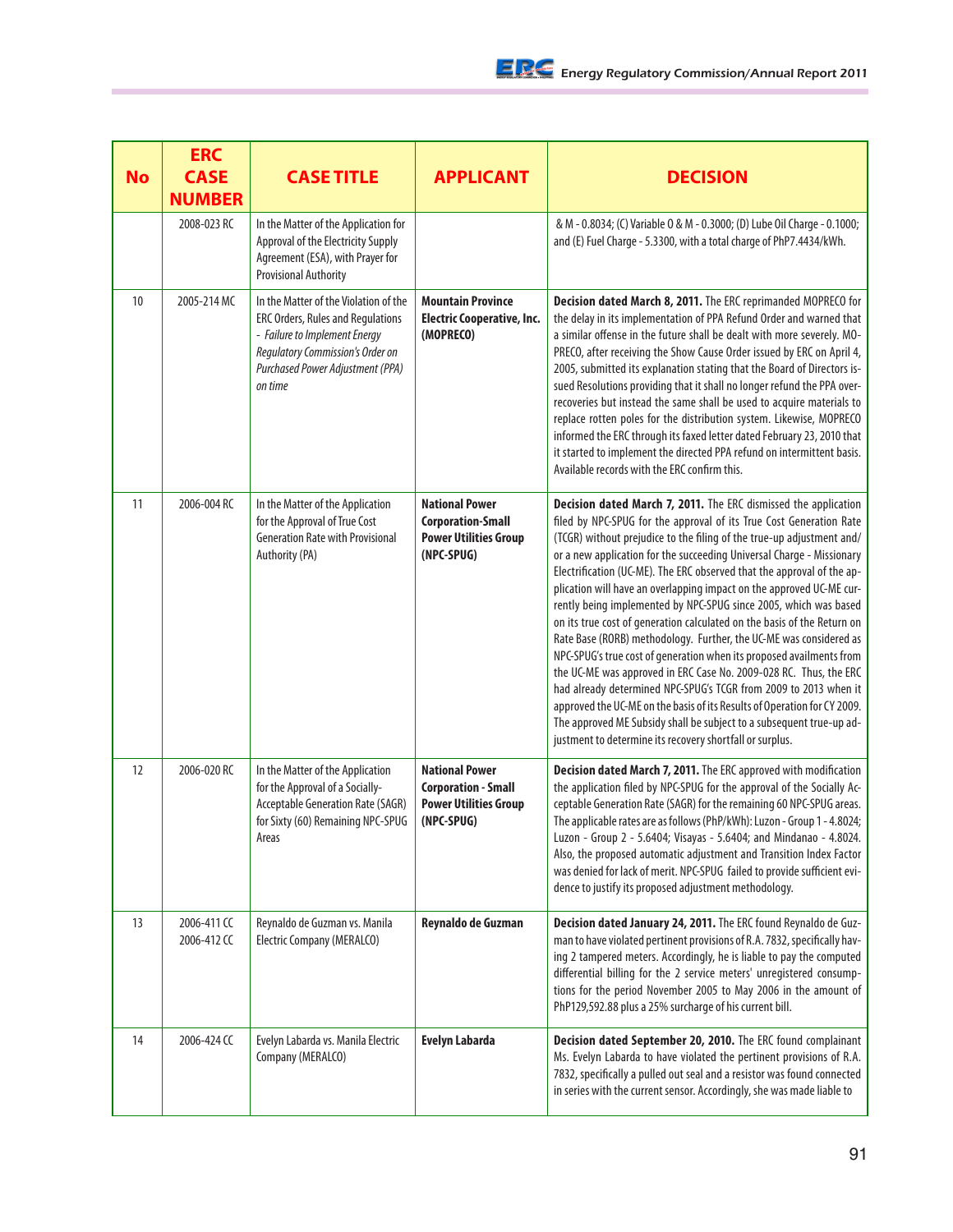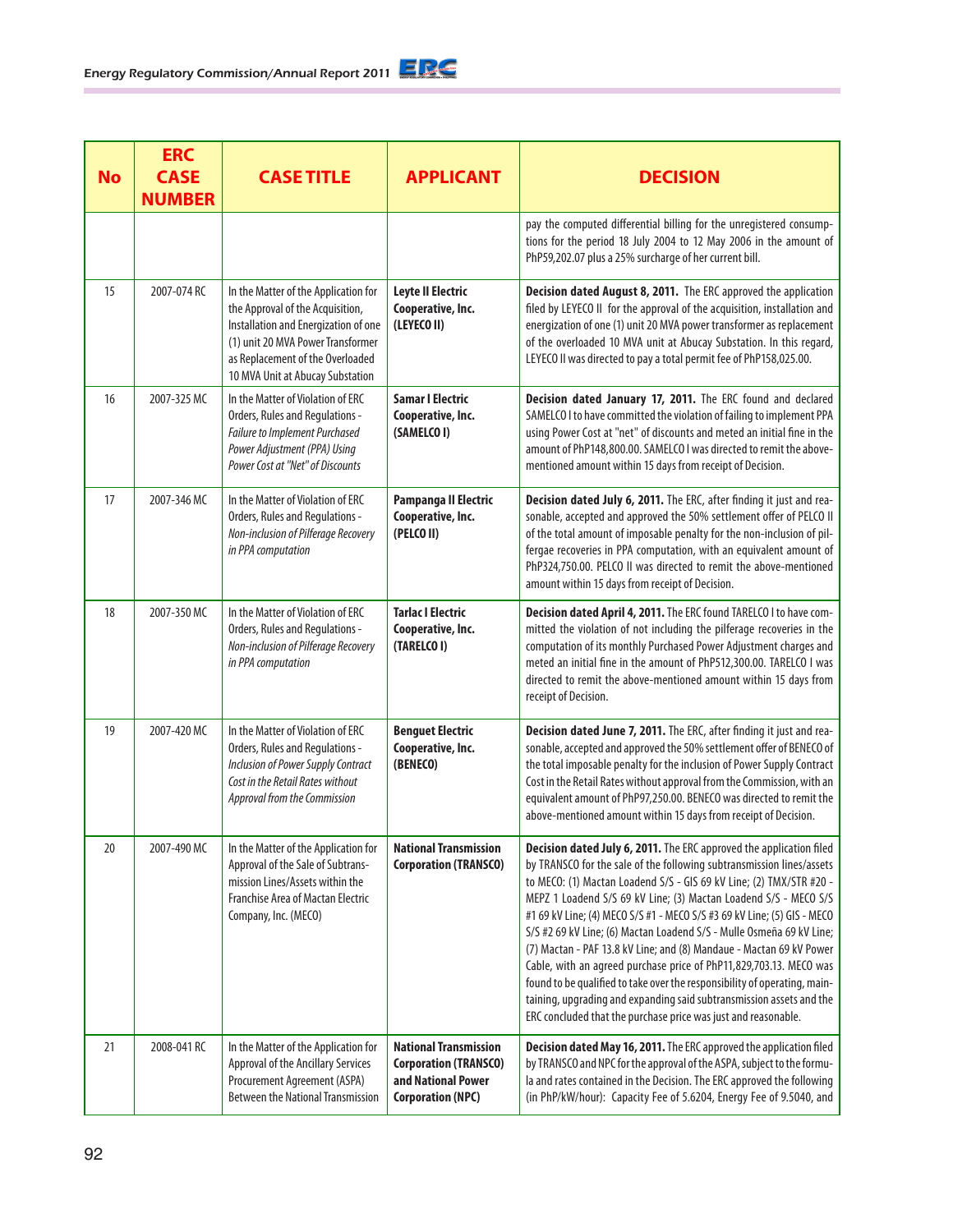| <b>No</b> | <b>ERC</b><br><b>CASE</b><br><b>NUMBER</b> | <b>CASE TITLE</b>                                                                                                                                                                                                                                                                                                                                           | <b>APPLICANT</b>                                             | <b>DECISION</b>                                                                                                                                                                                                                                                                                                                                                                                                                                                                                                                                                                                                                                                                                                                                                                                                                                                                                              |
|-----------|--------------------------------------------|-------------------------------------------------------------------------------------------------------------------------------------------------------------------------------------------------------------------------------------------------------------------------------------------------------------------------------------------------------------|--------------------------------------------------------------|--------------------------------------------------------------------------------------------------------------------------------------------------------------------------------------------------------------------------------------------------------------------------------------------------------------------------------------------------------------------------------------------------------------------------------------------------------------------------------------------------------------------------------------------------------------------------------------------------------------------------------------------------------------------------------------------------------------------------------------------------------------------------------------------------------------------------------------------------------------------------------------------------------------|
|           |                                            | Corporation (TRANSCO) and the<br>National Power Corporation (NPC),<br>with Prayer for Provisional Author-<br>ity (PA)                                                                                                                                                                                                                                       |                                                              | Fuel rate of 0.264 liter/kWh at 33% load factor. Moreover, TRANSCO/<br>NGCP is authorized to recover the cost relative to the ASPA for the<br>period June 23, 2008 to June 23, 2009 as approved. The ERC directed<br>TRANSCO/ NGCP to submit its proposed recovery scheme, including<br>monthly computation of the AS rates as its pass-on to its customers<br>with supporting documents, to verify the amount considered in the<br>computation, such as but not limited to: (1) NPC Payment invoice to<br>lessee; (2) TRANSCO/NGCP's payment invoice to NPC; and (3) Total kWh<br>generated by the generating set.                                                                                                                                                                                                                                                                                          |
| 22        | 2008-045 RC                                | In the Matter of the Application<br>for Authority to Collect Local<br>FranchiseTax in the City of Malabon,<br>with Prayer for Provisional Author-<br>ity (PA)                                                                                                                                                                                               | <b>Manila Electric Company</b><br>(MERALCO)                  | Decision dated January 17, 2011. The ERC approved the authority<br>to collect local franchise tax in the City of Malabon. Accordingly, the<br>ERC directed MERALCO to implement a local franchise tax of 75% of 1%<br>on its customers' bills based on its distribution revenues in the City of<br>Malabon pursuant to Ordinance No. A04-2007, Series of 2007 promul-<br>gated by the Sangguniang Panlungsod of Malabon City starting the<br>next billing cycle.                                                                                                                                                                                                                                                                                                                                                                                                                                             |
| 23        | 2008-060 RC                                | In the Matter of the Applica-<br>tion for: (A) Extension of Power<br>Purchase Agreement (PPA); and<br>(B) the Approval of the Amended<br><b>Electric Power Purchase Agreement</b><br>(AEPPA) Entered into by and<br>Between Tarlac Electric, Inc. (TEI)<br>and Tarlac Power Corporation<br>(TPC), with Prayer for Provisional<br>Authority (PA)             | <b>Tarlac Electric,</b><br><b>Incorporated (TEI)</b>         | Decision dated April 11, 2011. The ERC approved with modifica-<br>tions the application filed by TEI for the extension of the PPA and ap-<br>proval of the AEPPA it executed with TPC on February 19, 2009 (first<br>supplemental agreements) and March 12, 2009 (second supplemental<br>agreements). The modified base energy fee are as follows: (1) Base Ca-<br>pacity Rate - 230.36 (PhP/kW-month); (2) Energy Fee - 0.26 (Li/kWh);<br>(3) Based Fixed O&M Rate - 169.95 (PhP/kW-month); and (4) Based<br>Variable 0&M Rate - 1.4295 (PhP/kWh). With the AEPPA with TPC, the<br>ERC found that TEI will fulfill its obligation of securing the electricity<br>needs within its franchise area. Further, TPC generation translates to<br>the reduction of the load of the 100 MVA transformer at the Concepcion<br>Substation, thus, mitigating or preventing the recurrence of power in-<br>terruptions. |
| 24        | 2008-061 RC                                | In the Matter of the Application of<br>the National Transmission Corpora-<br>tion (TRANSCO) or its Concession-<br>aire for the Approval of Force<br>Majeure (FM) Event Regulated<br>FM Pass-Through for Mindanao<br>Tower Sabotage in accordance with<br>the Transmission Wheeling Rate<br>Guidelines (TWRG), with Prayer for<br>Provisional Authority (PA) | <b>National Transmission</b><br><b>Corporation (TRANSCO)</b> | Decision dated July 6, 2011. The ERC approved the application filed<br>by TRANSCO for approval of FM Event regulated FM pass-through for<br>Mindanao tower sabotage in accordance with the TWRG. The recov-<br>erable project cost (actual as of December 2008) of PhP27.5 Million is<br>subject to asset valuation principles as approved by the ERC during the<br>reset process for the Third Regulatory Period and other relevant issu-<br>ances of the ERC. Also, TRANSCO was authorized to collect additional<br>charges from its Mindanao Grid customers for 24 months in 2 consecu-<br>tive periods in addition to its Maximum Allowable Revenue (MAR), in<br>the amount pf PhP0.4435/kW (1st Period) and PhP0.2765/kW (2nd<br>Period). Accordingly, TRANSCO was directed to pay a permit fee in the<br>amount of PhP206,368.00.                                                                      |
| 25        | 2008-066 RC                                | In the Matter of the Application for<br>Approval of Connection Charges<br>Residual Subtransmission<br>and<br>Charges for Calendar Year 2008 on<br>the Excluded Services Covering the<br>Existing Subtransmission Assets of<br>the National Transmission Corpo-<br>ration (TRANSCO) and any Future                                                           | <b>National Transmission</b><br><b>Corporation (TRANSCO)</b> | Decision dated July 6, 2011. The ERC approved with modification the<br>application filed by TRANSCO for approval of connection charges and<br>residual subtransmission charges for calendar year 2008 on the exclud-<br>ed services covering the existing subtransmission assets and any future<br>concessionaire thereof. TRANSCO was directed to refund/collect, within<br>a period of 6 months, the over or under recovery resulting from the dif-<br>ference between the provisional charges and the approved connection<br>charges and residual subtransmission charges. Further, TRANSCO was<br>also directed to implement the approved connection charges and re-                                                                                                                                                                                                                                     |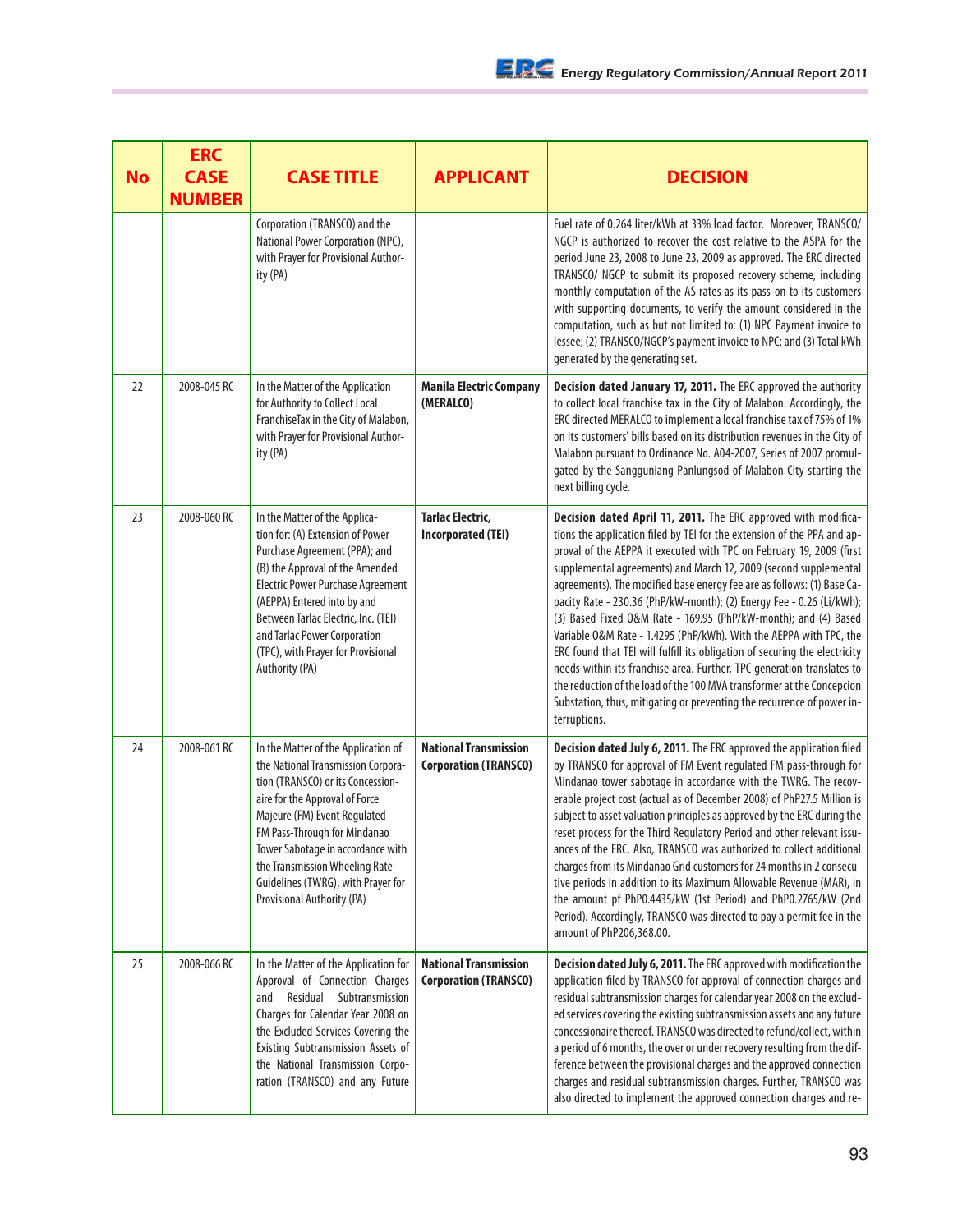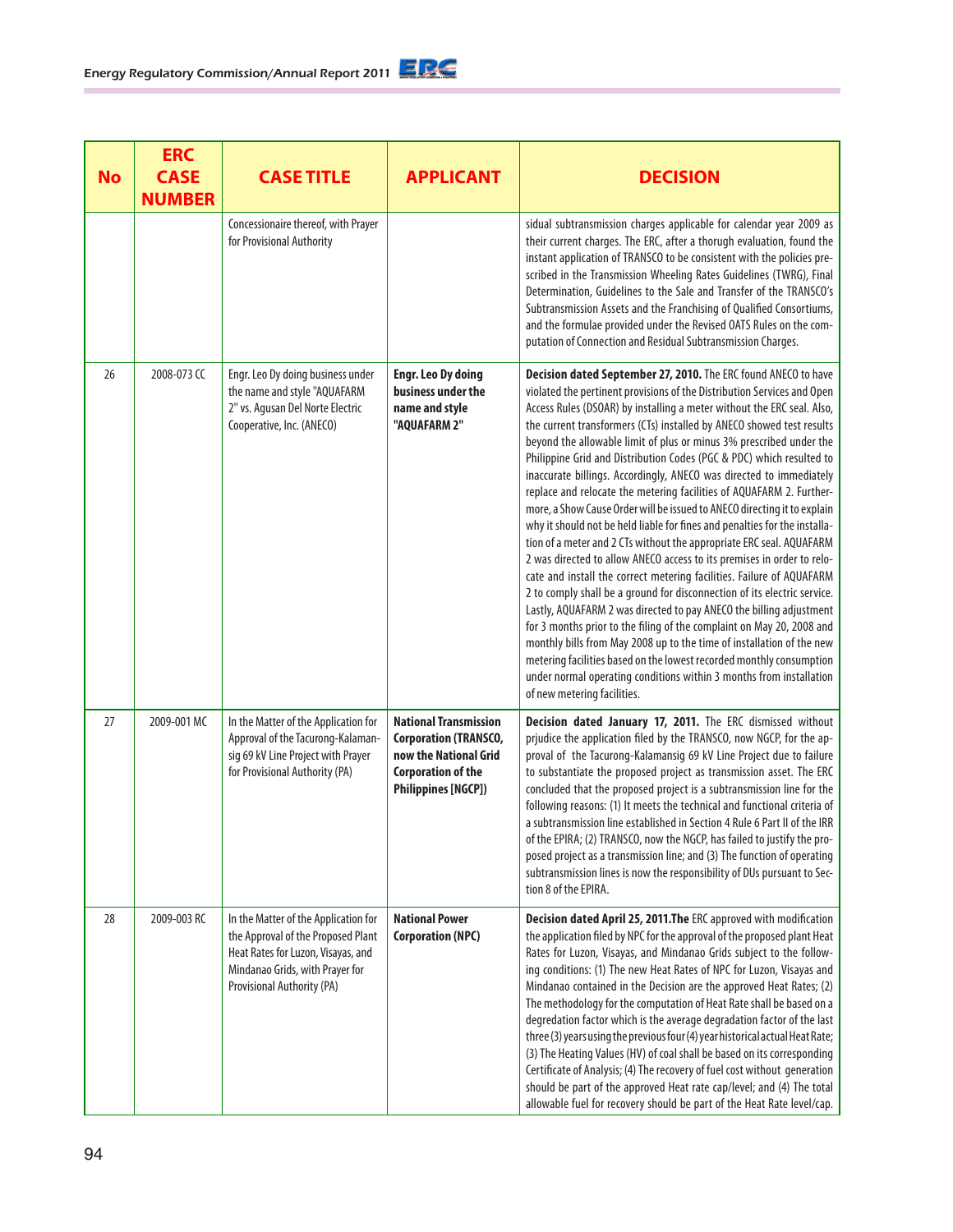| <b>No</b> | <b>ERC</b><br><b>CASE</b><br><b>NUMBER</b> | <b>CASE TITLE</b>                                                                                                                                                                                                                                                                                                                          | <b>APPLICANT</b>                                                                                | <b>DECISION</b>                                                                                                                                                                                                                                                                                                                                                                                                                                                                                                                                                                                                                                                                                                                                                                                                                                                                                                                                                                                                                                                                                                                                                                                                                                                                                                                                                                                      |
|-----------|--------------------------------------------|--------------------------------------------------------------------------------------------------------------------------------------------------------------------------------------------------------------------------------------------------------------------------------------------------------------------------------------------|-------------------------------------------------------------------------------------------------|------------------------------------------------------------------------------------------------------------------------------------------------------------------------------------------------------------------------------------------------------------------------------------------------------------------------------------------------------------------------------------------------------------------------------------------------------------------------------------------------------------------------------------------------------------------------------------------------------------------------------------------------------------------------------------------------------------------------------------------------------------------------------------------------------------------------------------------------------------------------------------------------------------------------------------------------------------------------------------------------------------------------------------------------------------------------------------------------------------------------------------------------------------------------------------------------------------------------------------------------------------------------------------------------------------------------------------------------------------------------------------------------------|
| 29        | 2009-021 RC<br>2009-058 RC                 | "In the Matter of the Adoption of<br>the Generation Rate Adjustment<br>Mechanism (4 <sup>th</sup> GRAM), with Prayer<br>for Provisional Auhtority (PA)<br>In the Matter of the 5 <sup>th</sup> Application<br>for the Approval of the Generation<br>Rate Adjustment under the GRAM<br>Rules, with Prayer for Provisional<br>Authority (PA) | <b>National Power</b><br><b>Corporation-Small</b><br><b>Power Utilities Group</b><br>(NPC-SPUG) | Decision dated August 1, 2011. The ERC approved with modifica-<br>tion the application filed by NPC-SPUG for the approval of its generation<br>rate adjustment under the GRAM. Using the applicable test period of<br>January 2006 to December 2009, Carrying Charges were imposed on<br>the allowable fuel costs to arrive at the allowable deferred account-<br>ing adjustment (DAA) of PhP7,277,211,431.42 on the basis of the pro-<br>jected energy sales of NPC-SPUG for the years 2011 2014. To mitigate<br>the impact of the allowable GRAM DAA and pursuant to the GRAM<br>Guidelines, the ERC deems it appropriate to allow NPC-SPUG to recover<br>from the Universal Charge-Missionary Electrification (UC-ME) 50% of<br>the PhP7,277,211,431.42, i.e., PhP3,638,605,715.71. The remaining                                                                                                                                                                                                                                                                                                                                                                                                                                                                                                                                                                                                 |
|           | 2011-008 RC                                | In the Matter of the 6 <sup>th</sup> Application<br>for the Approval of the Generation<br>Rate Adjustment under the GRAM<br>Rules, with Prayer for Provisional<br>Authority (PA)                                                                                                                                                           |                                                                                                 | PhP3,638,605,715.71 shall be recovered from the consumers within the<br>SPUG Areas.                                                                                                                                                                                                                                                                                                                                                                                                                                                                                                                                                                                                                                                                                                                                                                                                                                                                                                                                                                                                                                                                                                                                                                                                                                                                                                                  |
| 30        | 2009-033 RC                                | In the Matter of the Adoption of<br>the Incremental Currency Exchange<br>Rate Adjustment (4th ICERA)                                                                                                                                                                                                                                       | <b>National Power</b><br><b>Corporation-Small</b><br><b>Power Utilities Group</b><br>(NPC-SPUG) | Decision dated August 1, 2011. The ERC approved with modifcation<br>the application filed by NPC-SPUG for the recovery of incremental costs<br>on foreign currency exchange rate fluctuations under the ICERA. Using<br>the applicable test period of January 2006 to December 2009, the car-                                                                                                                                                                                                                                                                                                                                                                                                                                                                                                                                                                                                                                                                                                                                                                                                                                                                                                                                                                                                                                                                                                        |
|           | 2009-059 RC                                | In the Matter of the Adoption of<br>the Incremental Currency Exchange<br>Rate Adjustment (5th ICERA), with<br><b>Prayer for Provisional Authority</b><br>(PA)                                                                                                                                                                              |                                                                                                 | rying charges were imposed on the FOREX cost of PhP1,016,062,381.11<br>accruing during the said test period. The ERC used the projected en-<br>ergy sales of NPC-SPUG for the years 2011 to 2014 to reflect the most<br>current data. To mitigate the impact of the allowable ICERA deferred<br>accounting adjustment (DAA) and pursuant to the ICERA Guidelines,<br>the ERC deems it appropriate to allow NPC-SPUG to recover from the                                                                                                                                                                                                                                                                                                                                                                                                                                                                                                                                                                                                                                                                                                                                                                                                                                                                                                                                                              |
|           | 2011-007 RC                                | In the Matter of the 6 <sup>th</sup> Application<br>for the Recovery of the Incremental<br>Costs on Foreign Currency Exchange<br>Rate Fluctuations under the Incre-<br>mental Currency Exchange Rate<br>Adjustment (6 <sup>th</sup> ICERA), with Prayer<br>for Provisional Authority (PA)                                                  |                                                                                                 | Universal Charge-Missionary Electrification (UC-ME) 50% of the total<br>amount of PhP1,016,062,381.11, i.e., PhP508,031,190.56. The remain-<br>ing PhP508,031,190.56 shall be recovered from the consumers within<br>the SPUG Areas.                                                                                                                                                                                                                                                                                                                                                                                                                                                                                                                                                                                                                                                                                                                                                                                                                                                                                                                                                                                                                                                                                                                                                                 |
| 31        | 2009-055 MC                                | In the Matter of the Application for<br>Authority to Implement 2009 Major<br>Capital Projects, with Prayer for<br>Provisional Authority (PA)                                                                                                                                                                                               | San Fernando Electric<br><b>Light and Power</b><br>Company, Inc.<br>(SFELAPCO)                  | Decision dated December 6, 2010. The ERC approved with modifi-<br>cation the application filed by SFELAPCO for the approval of the follow-<br>ing capital projects: (1) Upgrading of power transformer from 31.2 MVA<br>to 40 MVA capacity of Magdalena Substation; (2) Installation of a new<br>load end in the Baliti substation; (3) Relocation and upgrading of old 69<br>kV sub-transmission line; (4) Installation of a new feeder circuit breaker<br>and accessories in the Lourdes Heights Substation; (5) Meter cluster-<br>ing; (6) Installation of new electrical distribution lines and metering<br>equipment in the Northville 14 resettlement; (7) Meter Clustering; (8)<br>Procurement of TOU meters and installation and replacement of power<br>meters; and (9) Procurement of kWh meters for use by residential con-<br>sumers, with a total project cost of PhP149,601,720.93.00. Accordingly,<br>SFELAPCO was directed to remit to ERC the amount of PhP1,122,012.91<br>as permit fee. The projects aim to address present and future load<br>growth, improve power quality and reliability, promote safety in the<br>maintenance of distribution system, provide electrical distribution<br>system and metering, provide power to the new location under the<br>government resettlement program, and promote accuracy in the regis-<br>tration of consumers' power consumption. |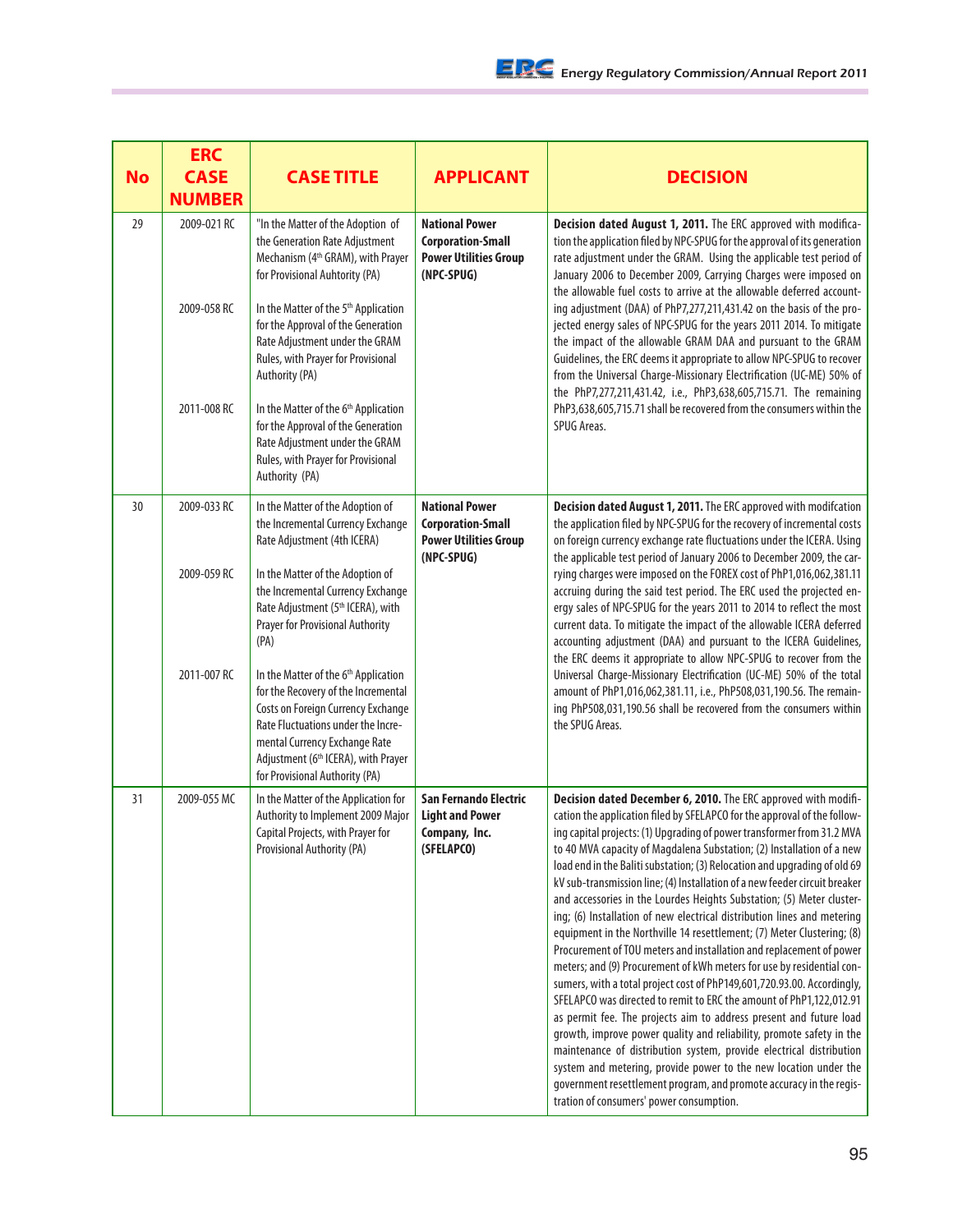|           | <b>ERC</b>                   |                                                                                                                                                                                           |                                                                                                                                                            |                                                                                                                                                                                                                                                                                                                                                                                                                                                                                                                                                                                                                                                                                                                                                                                                                                                                                                                                                                                                                                                                                                                                                                                                                                                                                                                                                                                                                                                                                                                                                                                                                                             |
|-----------|------------------------------|-------------------------------------------------------------------------------------------------------------------------------------------------------------------------------------------|------------------------------------------------------------------------------------------------------------------------------------------------------------|---------------------------------------------------------------------------------------------------------------------------------------------------------------------------------------------------------------------------------------------------------------------------------------------------------------------------------------------------------------------------------------------------------------------------------------------------------------------------------------------------------------------------------------------------------------------------------------------------------------------------------------------------------------------------------------------------------------------------------------------------------------------------------------------------------------------------------------------------------------------------------------------------------------------------------------------------------------------------------------------------------------------------------------------------------------------------------------------------------------------------------------------------------------------------------------------------------------------------------------------------------------------------------------------------------------------------------------------------------------------------------------------------------------------------------------------------------------------------------------------------------------------------------------------------------------------------------------------------------------------------------------------|
| <b>No</b> | <b>CASE</b><br><b>NUMBER</b> | <b>CASE TITLE</b>                                                                                                                                                                         | <b>APPLICANT</b>                                                                                                                                           | <b>DECISION</b>                                                                                                                                                                                                                                                                                                                                                                                                                                                                                                                                                                                                                                                                                                                                                                                                                                                                                                                                                                                                                                                                                                                                                                                                                                                                                                                                                                                                                                                                                                                                                                                                                             |
| 32        | 2009-056 MC                  | In the Matter of the Petition for<br>Dispute Resolution with Prayer for<br><b>Issuance of Cease and Desist Order</b>                                                                      | <b>Private Electric Power</b><br><b>Operators Association,</b><br>Inc. (PEPOA) vs. National<br><b>Grid Corporation of the</b><br><b>Philippines (NGCP)</b> | Decision dated July 4, 2011. The ERC approved the revised Power<br>Factor Adjustment (PFA) mechanism for the gradual removal of the<br>Power Factor Discount (PFD). The ERC found that the outright removal<br>of the PFD would have a significant impact on the transmission custom-<br>ers taking into account the capital expenditures they invested to im-<br>prove their power factors. Thus, it is appropriate to device a formula for<br>the gradual removal of the power factor. Also, the proposal of NGCP to<br>recover the amount of PFD granted to its customers as under-recovery<br>in its 4th Regulatory Reset Application was denied by the ERC. Com-<br>mencement of the removal of the PFD shall be on NGCP's December 26,<br>2011 to Janaury 25, 2012 billing period.                                                                                                                                                                                                                                                                                                                                                                                                                                                                                                                                                                                                                                                                                                                                                                                                                                                    |
| 33        | 2009-063 MC                  | In the Matter of the Application<br>for Approval of a 3-year Capital<br><b>Expenditure Projects of ORMECO for</b><br>the Year 2009 to 2011, with Prayer<br>for Provisional Authority (PA) | <b>Oriental Mindoro</b><br><b>Electric Cooperative, Inc.</b><br>(ORMECO)                                                                                   | Decision dated February 21, 2011. The ERC approved with modi-<br>fication the application filed by ORMECO for authority to implement<br>capital expenditure projects plan from 2009 to 2011, specifically the:<br>(1) Pole or meter clustering, (2) Replacement of defective kWh me-<br>ters, (3) Replacement of overloaded distribution transformers and<br>installation of new units, (4) Refurbishment of Calapan substation,<br>(5) Conversion of V-phase to three (3) phase line, (6) Installation of<br>new substation at Victoria utilizing the available 3-0.833 MVA power<br>transformer, (7) Repair of standby 5 MVA power transformer, (8)<br>Construction of 69 kV subtransmission line, (9) Expansion of distribu-<br>tion lines, (10) Add-ons, and (11) Procurement of materials to reha-<br>bilitate equipment and upgrade service, with a total project cost of<br>PhP123,708,701.00 as evaluated by the ERC. The projects will redound<br>to the benefit of the consumers in terms of continuous, reliable, and<br>efficient power supply. Accordingly, ORMECO was directed to remit to<br>ERC the amount of PhP927,815.00 as permit fee. It was, however, found<br>out that some of the projects were implemented without prior approval<br>from the ERC. ORMECO was directed to: (1) Submit a progress report<br>with an indication of any variance in the implementation of the projects<br>and time schedule, (2) Conduct competitive bidding for the purchase of<br>major materials in the implamentation of the proposed projects, and<br>(3) File an application for the approval of its authority to secure loans. |
| 34        | 2009-069 MC                  | In the Matter of the Application for<br>Approval of Capital Expenditure<br>Program for the Year 2009 to<br>2013, with Prayer for Provisional<br>Authority (PA)                            | <b>South Cotabato II</b><br>Electric Cooperative,<br>Incorporated<br>(SOCOTECO II)                                                                         | Decision dated May 2, 2011. The ERC approved with modification the<br>application filed by SOCOTECO II for approval of its Capital Expenditure<br>Program for the year 2009 to 2013, which includes the following: instal-<br>lation of substations and voltage regulators; rehabilitation of equip-<br>ment; acquisition of subtransmission line; construction and installa-<br>tion of lines and Supervisory Control and Data Acquisition (SCADA); and<br>procurement of equipment, softwares and vehicle among others, with<br>a total revised project cost of PhP589,144,308.00. The projects aim to<br>address the increasing load and power needs of the customers, provide<br>reliable, environmentally acceptable service at reasonable cost, im-<br>prove power quality, ensure public protection and safety, and enhance<br>system operation and reliability. Accordingly, SOCOTECO II was directed<br>to remit to ERC the amount of PhP4,418,582.00 as permit fee.                                                                                                                                                                                                                                                                                                                                                                                                                                                                                                                                                                                                                                                               |
| 35        | 2009-078 RC                  | In the Matter of the Petition for Ap-<br>proval of the Power Supply Agree-<br>ment between Visayan Electric<br>Company, Incorporated and Apo                                              | <b>Visayan Electric</b><br><b>Company, Incorporated</b><br>(VECO) and Apo Cement<br><b>Corporation (APOCEMCO)</b>                                          | Decision dated November 15, 2010. The ERC approved with modi-<br>fication the petition filed by VECO and APOCEMCO for approval of their<br>Power Supply Agreement (PSA). The approved rate at 10 MW Contract-<br>ed Capacity is PhP2,232,812.52/month while the Capacity Fee for addi-                                                                                                                                                                                                                                                                                                                                                                                                                                                                                                                                                                                                                                                                                                                                                                                                                                                                                                                                                                                                                                                                                                                                                                                                                                                                                                                                                      |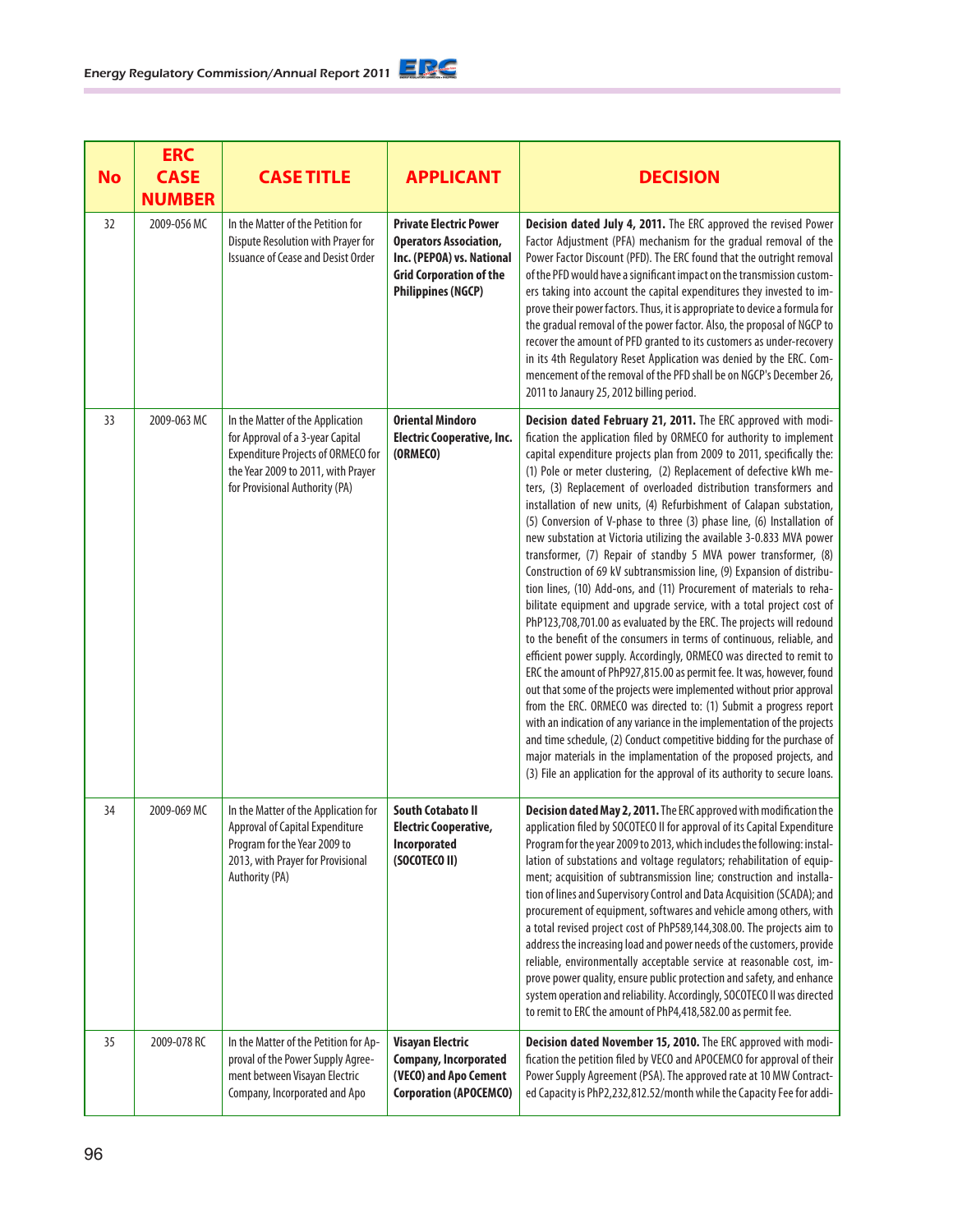| <b>No</b> | <b>ERC</b><br><b>CASE</b><br><b>NUMBER</b> | <b>CASE TITLE</b>                                                                                                                                                                                                                                                                                                                                         | <b>APPLICANT</b>                                                                                                                                     | <b>DECISION</b>                                                                                                                                                                                                                                                                                                                                                                                                                                                                                                                                                                                                                                                                                                                                                                                                                                                                                                                                                                                                                                                                                                                                                                        |
|-----------|--------------------------------------------|-----------------------------------------------------------------------------------------------------------------------------------------------------------------------------------------------------------------------------------------------------------------------------------------------------------------------------------------------------------|------------------------------------------------------------------------------------------------------------------------------------------------------|----------------------------------------------------------------------------------------------------------------------------------------------------------------------------------------------------------------------------------------------------------------------------------------------------------------------------------------------------------------------------------------------------------------------------------------------------------------------------------------------------------------------------------------------------------------------------------------------------------------------------------------------------------------------------------------------------------------------------------------------------------------------------------------------------------------------------------------------------------------------------------------------------------------------------------------------------------------------------------------------------------------------------------------------------------------------------------------------------------------------------------------------------------------------------------------|
|           |                                            | Cement Corporation, with Prayer<br>for Provisional Authority (PA)                                                                                                                                                                                                                                                                                         |                                                                                                                                                      | tional electric power in excess of 10 MW contract capacity is PhP0.9303/<br>kWh. The Energy Fee shall be a pass-through cost limited to the guar-<br>anteed fuel and lube consumption rate or actual, whichever is lower.<br>Lastly, the component of the Energy Fee in the rate of PhP0.2746/kWh<br>pertaining to Variable Wartsila Operating & Maintenance (O&M) shall<br>be subject to foreign exchange adjustment with August 2009 base for-<br>eign exchange rate of PhP67.81 per Euro.                                                                                                                                                                                                                                                                                                                                                                                                                                                                                                                                                                                                                                                                                           |
| 36        | 2009-080 RC                                | In the Matter for the Application<br>for Approval of an Adjustment in<br>Rates under the Rules for Setting<br><b>Electric Cooperatives' Wheeling</b><br>Rates (RSEC-WR), with Prayer for<br>Provisional Authority (PA)                                                                                                                                    | <b>Bohol II Electric</b><br>Cooperative, Inc.<br>(BOHECO II)                                                                                         | Decision dated May 16, 2011. The ERC made permanent the provi-<br>sional authority granted to BOHECO II on January 11, 2010. The ERC<br>calculated the differential billing of BOHECO II and ordered the net<br>amount of PhP337,388.00 to be collected from its end-users starting<br>July 2011 until December 2011. The said amount corresponds to the dif-<br>ference between its existing rates and the transition rates for January<br>2010 billing which is equivalent to an average rate of PhP0.0524/kWh.<br>Accordingly, BOHECO II was directed to adopt the Final transition Rates<br>schedule to be implemented effective its January 2010 to December<br>2012 billing periods.                                                                                                                                                                                                                                                                                                                                                                                                                                                                                             |
| 37        | 2009-083 MC                                | In the Matter of the Application<br>for Approval of the Implementa-<br>tion of the Transmission Projects<br>Associated with the 3 x 82 MW<br><b>Thermal Power Plant of Cebu</b><br><b>Energy Development Corporation,</b><br><b>Including Replacement Works</b><br>for the Naga-Sigpit Tower NS-38<br>Line, with Prayer for Provisional<br>Authority (PA) | <b>National Grid</b><br><b>Corporation of the</b><br><b>Philippines (NGCP)</b><br>and Cebu Energy<br><b>Development</b><br><b>Corporation (CEDC)</b> | Decision dated December 1, 2010. The ERC approved the joint ap-<br>plication filed by NGCP and CEDC for the approval of the implementa-<br>tion of the transmission projects associated with 3 x 82 MW thermal<br>power plant of CEDC. The approval is subject to the condition that<br>the proposed projects will be further optimized based on its actual<br>use during the reset process for the next regulatory period following<br>the procedures stated in the "Rules for Transmission Wheeling Rates<br>(RTWR)" and other relevant issuances of the ERC. In view of the said<br>approval, the NGCP was directed to pay the amount of PhP208,403.31<br>as permit fee.                                                                                                                                                                                                                                                                                                                                                                                                                                                                                                            |
| 38        | 2009-083 RC                                | In the Matter of the Application<br>for Approval of an Adjustment in<br>Rates Under the Rules for Setting<br><b>Electric Cooperatives' Wheeling</b><br>Rates (RSEC-WR), with Prayer for<br>Provisional Authority (PA)                                                                                                                                     | <b>Samar II Electric</b><br>Cooperative, Inc.<br>(SAMELCO II)                                                                                        | Decision dated January 17, 2011. The ERC made permanent the pro-<br>visional authority granted to SAMELCO II on January 11, 2010, on the<br>adjustment in rates under RSEC-WR. The Final Transition Rate Schedule,<br>as approved, will benefit SAMELCO II's consumers in terms of a more<br>reliable, efficient and quality electric service. The implementation pe-<br>riod of the said rates schedule is from January 2010 to December 2012<br>billing periods.                                                                                                                                                                                                                                                                                                                                                                                                                                                                                                                                                                                                                                                                                                                     |
| 39        | 2009-084 MC                                | In the Matter of the Application for<br>Authority to Secure a One Hundred<br>Million Peso (PhP100,000,000.00)<br>Loan with the Bank of the Philip-<br>pine Island and/or China Banking<br>Corporation, with Prayer for<br>Provisional Authority (PA)                                                                                                      | San Fernando Electric<br><b>Light and Power</b><br>Company, Inc.<br>(SFELAPCO)                                                                       | Decision dated July 6, 2011. The ERC approved the application filed<br>by SFELAPCO for the authority to secure a PhP100,000,000.00 loan with<br>Bank of the Philippine Islands (BPI) or China Banking Corporation (CBC)<br>to finance the implementation of its capital projects. The approval was<br>subject to the following conditions: (A) The proceeds of the loan shall<br>not be used, even temporarily for any purpose other than the approved<br>capital project expenditure; (B) The proceeds of the loan and the cor-<br>responding capital expenditures shall be recorded in a separate book;<br>(C) The interest of the loan shall not be utilized or charged to fixed as-<br>set procured from the proceeds of the loan; (D) SFELAPCO is directed<br>to submit annually a progress report of the projects funded from the<br>proceeds of the loan after the date of the Decision until the loan has<br>been fully paid; and (E) SFELAPCO should ensure that the contracting<br>and procurement of the equipment, assets and services have been sub-<br>jected to transparent and accepted industry procurement and purchas-<br>ing practices to protect public interest. |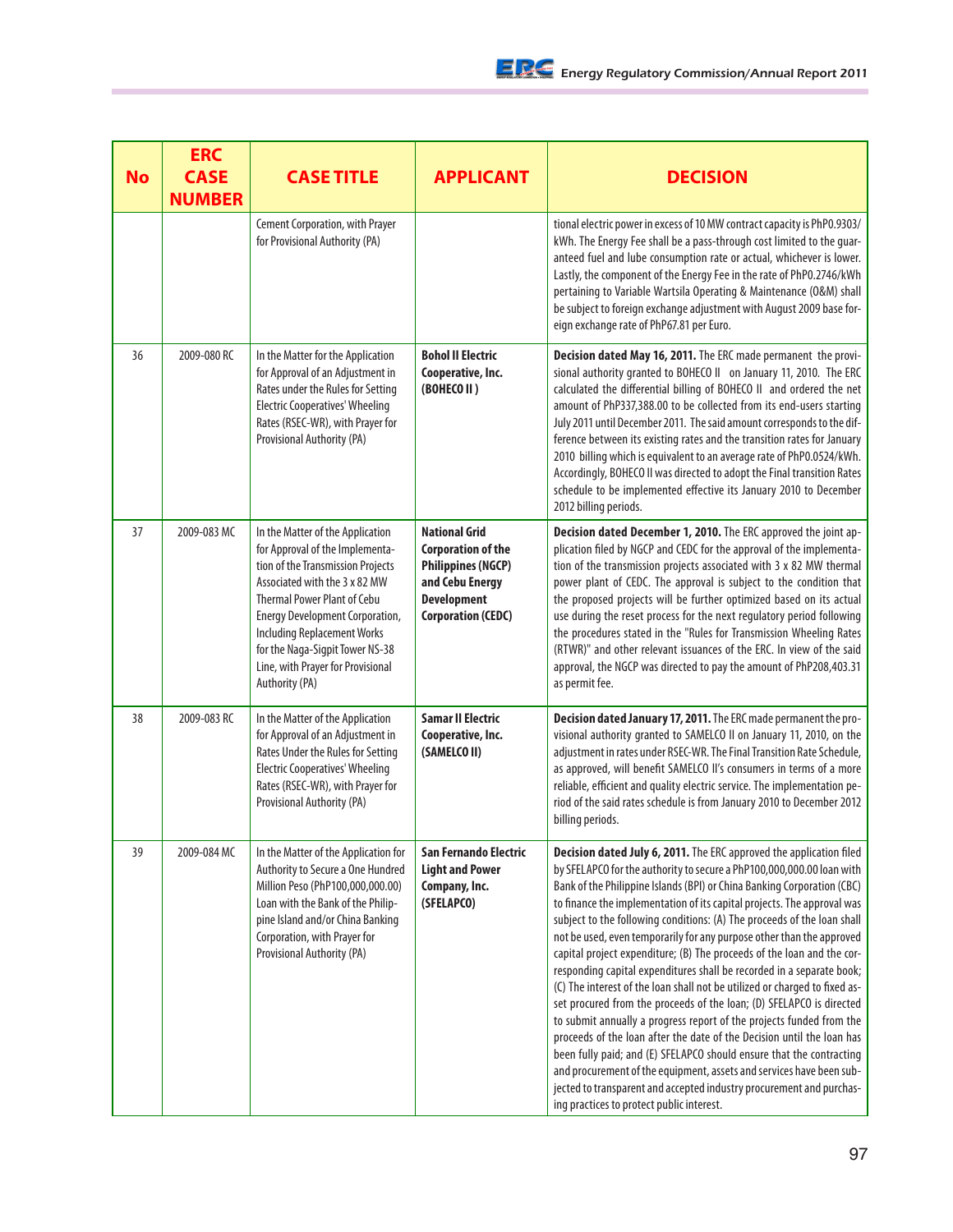| <b>No</b> | <b>ERC</b><br><b>CASE</b><br><b>NUMBER</b> | <b>CASE TITLE</b>                                                                                                                                                                                                                                                                                                                                                                                                                                                                                                                                                                                                                               | <b>APPLICANT</b>                                                                                              | <b>DECISION</b>                                                                                                                                                                                                                                                                                                                                                                                                                                                                                                                                                                                                                                                                                        |
|-----------|--------------------------------------------|-------------------------------------------------------------------------------------------------------------------------------------------------------------------------------------------------------------------------------------------------------------------------------------------------------------------------------------------------------------------------------------------------------------------------------------------------------------------------------------------------------------------------------------------------------------------------------------------------------------------------------------------------|---------------------------------------------------------------------------------------------------------------|--------------------------------------------------------------------------------------------------------------------------------------------------------------------------------------------------------------------------------------------------------------------------------------------------------------------------------------------------------------------------------------------------------------------------------------------------------------------------------------------------------------------------------------------------------------------------------------------------------------------------------------------------------------------------------------------------------|
| 40        | 2009-084 RC                                | In the Matter of the Application<br>for Approval of an Adjustment in<br>Rates Under the Rules for Setting<br><b>Electric Cooperatives' Wheeling</b><br>Rates (RSEC-WR), with Prayer for<br>Provisional Authority (PA)                                                                                                                                                                                                                                                                                                                                                                                                                           | Siargao Electric<br>Cooperative,<br>Incorporated<br>(SIARELCO)                                                | Decision dated October 4, 2010. The ERC made permanent the<br>provisional authority granted to SIARELCO on January 11, 2010, on<br>the adjustment in rates under the RSEC-WR. The Final Transition Rate<br>Schedule, as approved, will benefit SIARELCO's consumers in terms of<br>a more reliable, efficient and quality electric service. The implementa-<br>tion period of the said rates schedule is from January 2010 to December<br>2012 billing periods.                                                                                                                                                                                                                                        |
| 41        | 2009-085 RC                                | In the Matter for the Application<br>for Approval of an Adjustment in<br>Rates under the Rules for Setting<br><b>Electric Cooperatives' Wheeling</b><br>Rates (RSEC-WR), with Prayer for<br>Provisional Authority (PA)                                                                                                                                                                                                                                                                                                                                                                                                                          | <b>Quezon II Electric</b><br>Cooperative, Inc.<br>(QUEZELCO II)                                               | Decision dated July 25, 2011. The ERC made permanent the provi-<br>sional authority granted to QUEZELCO II on January 11, 2010. The ERC<br>calculated the differential billing of QUEZELCO II and ordered the net<br>amount of PhP1,243,342.00 to be collected from its end-users starting<br>April 2011 until December 2011. The said amount corresponds to the<br>difference between its existing rates and the transition rates for Janu-<br>ary 2010 billing which is equivalent to an average rate of PhP0.0909/<br>kWh. Accordingly, QUEZELCO II was directed to adopt the Final Tran-<br>sition Rate schedule to be implemented effective its January 2010 to<br>December 2012 billing periods. |
| 42        | 2009-087 RC                                | In the Matter of the Application<br>for the Approval of the Agreement<br>for the Supply of the Electricity<br>and Contract for Electric Service<br>Entered Into By MERALCO with NPC<br>SPUG-Luzon and NPC SPUG-MQNL<br>Authority to Retire the Balagtas<br>Substation Located at Morong,<br>Province of Rizal, the Gaya-Gaya<br>Substation Located at San Jose Del<br>Monte, Province of Bulacan and<br>the Mauban Substation Loacated<br>at Mauban, province of Quezon,<br>and to Withdraw from the Service<br><b>Certain Equipment and Machinery</b><br>Installed in the Said Substations,<br>with Prayer for Provisional Author-<br>ity (PA) | <b>Manila Electric Company</b><br>(MERALCO)                                                                   | Decision dated May 16, 2011. The ERC approved the application filed<br>by MERALCO for the approval of its Agreement for the Supply of Elec-<br>tricity and contract for Electric Service with the NPC-SPUG Marindu-<br>que, Quezon, and Northern Luzon (MQNL) pursuant to Resolution No.<br>9, Series of 2009. Accordingly, MERALCO was authorized to collect rates<br>approved for NPC-SPUG Luzon and NPC-SPUG - MQNL effective imme-<br>diately.                                                                                                                                                                                                                                                     |
| 43        | 2009-091 MC                                | In the Matter of the Petition for<br><b>Dispute Resolution Pursuant to</b><br>the Guidelines to the Sale and<br><b>Transfer of National Transmission</b><br><b>Corporation's Subtransmission</b><br>Assets and Franchising of Qualified<br>Consortiums                                                                                                                                                                                                                                                                                                                                                                                          | <b>Iligan light and Power,</b><br>Inc. (ILPI) vs. National<br><b>Transmission</b><br>Corporation<br>(TRANSCO) | Decision dated December 15, 2010. The ERC directed TRANSCO and<br>ILPI to resolve their pending impasse in accordance with the disposition<br>contained in the Decision and submit their signed contract if the parties<br>are able to come to an agreement. The impasse specifically involved<br>ILPI's apprehension over the Right of Way (ROW).                                                                                                                                                                                                                                                                                                                                                     |
| 44        | 2009-094 MC                                | In the Matter of the Application<br>for Authority to Secure Loan<br>from the National Electrification<br>Administration (NEA), with Prayer<br>for Provisional Authority (PA)                                                                                                                                                                                                                                                                                                                                                                                                                                                                    | <b>Dinagat Island Electric</b><br>Cooperative, Inc.<br>(DIELCO)                                               | Decision dated August 1, 2011. The ERC approved the application<br>filed by DIELCO for authority to secure PhP7,688,156.04 loan with the<br>NEA to finance the implementation of its major capital projects for the<br>years 2009 to 2011. It was resolved that if the major capital projects will<br>not be implemented, DIELCO's net loss is likely to increase for the years<br>to come and it may experience low returns on assets and equities. With<br>the implementation of the projects, improved and better services will<br>be achieved.                                                                                                                                                     |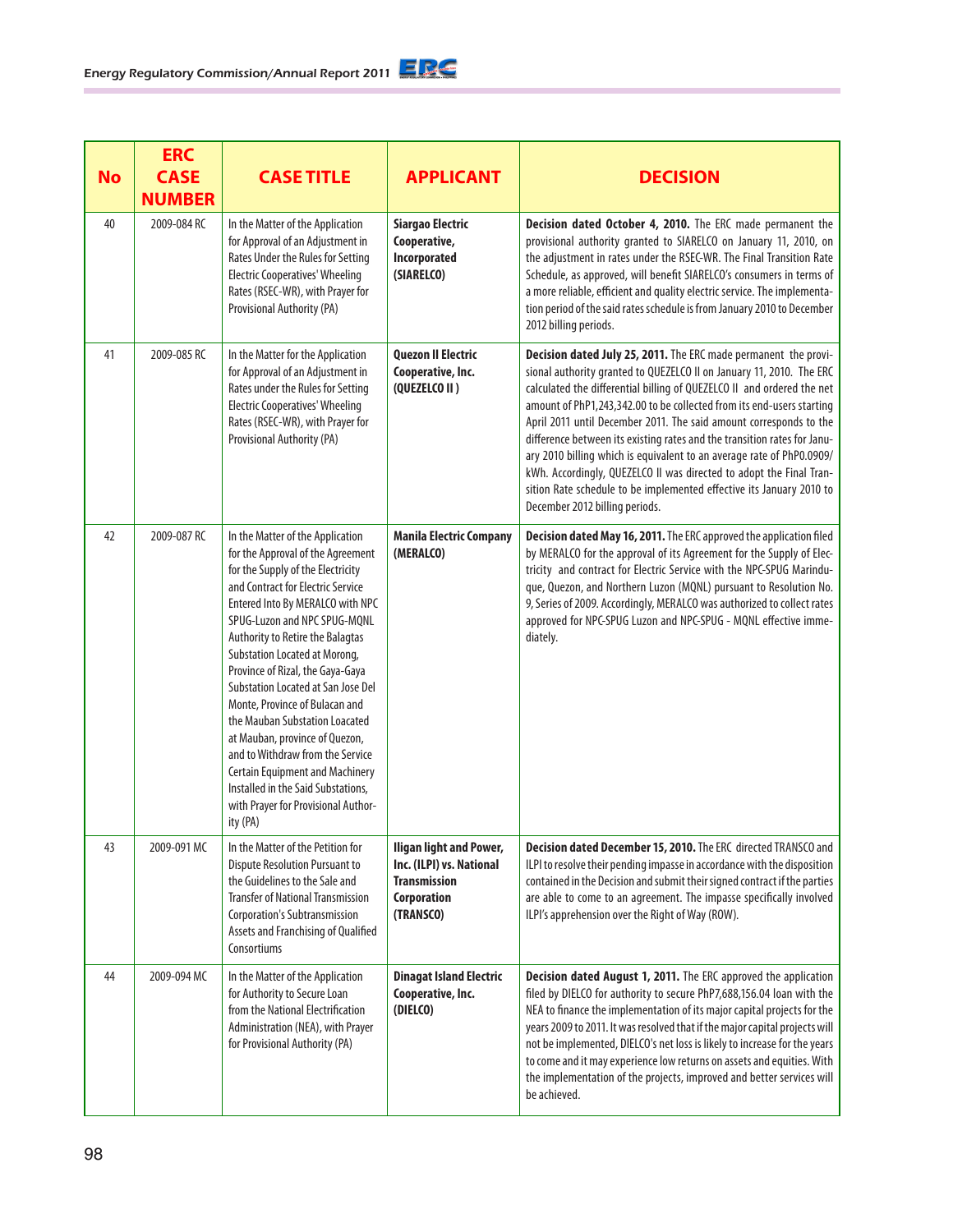| <b>No</b> | <b>ERC</b><br><b>CASE</b><br><b>NUMBER</b> | <b>CASE TITLE</b>                                                                                                                                                                                                                                                                        | <b>APPLICANT</b>                                                                                                      | <b>DECISION</b>                                                                                                                                                                                                                                                                                                                                                                                                                                                                                                                                                                                                                                                                                                                                                                                                                                                                                                                                                                                                                                                                                                                                                                                                                                                                                   |
|-----------|--------------------------------------------|------------------------------------------------------------------------------------------------------------------------------------------------------------------------------------------------------------------------------------------------------------------------------------------|-----------------------------------------------------------------------------------------------------------------------|---------------------------------------------------------------------------------------------------------------------------------------------------------------------------------------------------------------------------------------------------------------------------------------------------------------------------------------------------------------------------------------------------------------------------------------------------------------------------------------------------------------------------------------------------------------------------------------------------------------------------------------------------------------------------------------------------------------------------------------------------------------------------------------------------------------------------------------------------------------------------------------------------------------------------------------------------------------------------------------------------------------------------------------------------------------------------------------------------------------------------------------------------------------------------------------------------------------------------------------------------------------------------------------------------|
| 45        | 2009-106 MC                                | In the Matter of the Application for<br>the Approval of the Sale of Various<br>Subtransmission Lines/Assets of<br>the National Transmission Corpora-<br>tion (TRANSCO) to Cotabato Light<br>and Power Company (CLPC), as<br>covered by a Contract to Sell                                | <b>National Transmission</b><br><b>Corporation (TRANSCO)</b><br>and Cotabato Light and<br><b>Power Company (CLPC)</b> | Decision dated December 1, 2010. The ERC disapproved the joint<br>application filed by TRANSCO and CLPC for approval of the sale of vari-<br>ous subtransmission lines/assets of TRANSCO within the franchise area<br>of CLPC, as covered by a contract to sell. The subject asset for sale,<br>the Cotabato-Simuay 69 kV line, is in close proximity to CLPC's retail<br>customers. However, it is not primarily radial in character. Also, since<br>power can be sourced out either from the Tacurong and Nuling Substa-<br>tions, it rarely flows out from the subject line. It was also technically de-<br>termined that the concentration of power in the Tacurong Substation<br>may be transmitted to and from the Nuling Substation. Thus, power<br>consumption may only be in a comparatively restricted geographical<br>area.                                                                                                                                                                                                                                                                                                                                                                                                                                                            |
| 46        | 2009-110 MC                                | In the Matter of the Application for<br>Approval of Capital Projects in Ac-<br>cordance with the Provisions of R.A.<br>9136 and the Guidelines to Govern<br>the Submission, Evaluation, and<br>Approval of Electric Capital Projects,<br>with Prayer for Provisional Author-<br>ity (PA) | <b>Misamis Occidental I</b><br><b>Electric Cooperative, Inc.</b><br>(MOELCI I)                                        | Decision dated January 24, 2011. The ERC approved with modifica-<br>tion the application filed by MOELCI I for the for the approval of the fol-<br>lowing capital projects: (1) Construction of a dedicated line; (2) Instal-<br>lation of three (3) units of 50 kVAR switch capacitor; (3) Replacement<br>of old or aged and polychlorinated biphenyls (PCB) type distribution<br>transformer; (4) Construction of Bunawan Substation; (5) Replacement<br>of old and obsolete kilowatt-hour (kWh) meters; (6) Replacement of<br>rotten poles; (7) Acquisition of logistics, installation of a radio tower<br>and communications station; (8) Site development of the Villaflor Sub-<br>station; and (9) Procurement of Aluminum Concrete Steel reinforced<br>Wires (ACSR) wires, with a total project cost of PhP167,730,202.00. The<br>projects will redound to the benefit of the consumers in terms of con-<br>tinuous, reliable, and efficient power supply. Accordingly, MOELCII was<br>directed to remit to ERC the amount of PhP1,257,976.00 as permit fee.                                                                                                                                                                                                                               |
| 47        | 2009-110 RC                                | In the Matter of the Application<br>for Approval of an Adjustment in<br>Rates Under the Rules for Setting<br><b>Electric Cooperatives' Wheeling</b><br>Rates (RSEC-WR), with Prayer for<br>Provisional Authority (PA)                                                                    | <b>Northern Samar</b><br><b>Electric Cooperative,</b><br>Incorporated<br>(NORSAMELCO)                                 | Decision dated January 10, 2011. The ERC made permanent the<br>provisional authority granted to NORSAMELCO on January 11, 2010, on<br>the adjustment in rates under the RSEC-WR. The Final Rate Transition<br>Rates Schedule as approved will benefit NORSAMELCO's consumers in<br>terms of a more reliable, efficient and quality electric service. The im-<br>plementation period of the said rates schedule is from January 2010 to<br>December 2012 billing periods.                                                                                                                                                                                                                                                                                                                                                                                                                                                                                                                                                                                                                                                                                                                                                                                                                          |
| 48        | 2009-111 MC                                | In the Matter of the Application for<br>Approval of Capital Projects in Ac-<br>cordance with the Provisions of R.A.<br>9136 and the Guidelines to Govern<br>the Submission, Evaluation, and<br>Approval of Electric Capital Projects,<br>with Prayer for Provisional Author-<br>ity (PA) | <b>Camiguin Electric</b><br>Cooperative (CAMELCO)                                                                     | Decision dated December 15, 2010. The ERC approved with modifi-<br>cation the application filed by CAMELCO for the approval of the follow-<br>ing capital projects: (1) Procurement of Kilowatt-hour (kWhr) Meters;<br>(2) Procurement of tools and equipment for logistics, and motor ve-<br>hicles; (3) Construction of Three (3) Phase line parallel to the existing<br>backbone line and procurement of recloser and capacitor; (4) Procure-<br>ment, installation, and correction of loose connections; (5) Upgrading<br>of conventional type protection fused and cut-outs installed in the<br>lateral lines; (6) Installation of distribution transformers; (7) Replace-<br>ment of Dilapidated and rotten wooden poles with steel poles; (8) Pro-<br>curement of a software for non-technical loss reduction; (9) Streetlight<br>kilowatt-hour metering; (10) Easement of right-of-way clearance; (11)<br>Preventive maintenance of substation; and (12) Acquisition of a 69kV<br>subtransmission assets, with a total project cost of PhP68,689,546.00.<br>The projects will redound to the benefit of the consumers in terms of<br>continuous, reliable, and efficient power supply. Accordingly, CAMELCO<br>was directed to remit to ERC the amount of PhP934,242.00 as permit<br>fee. |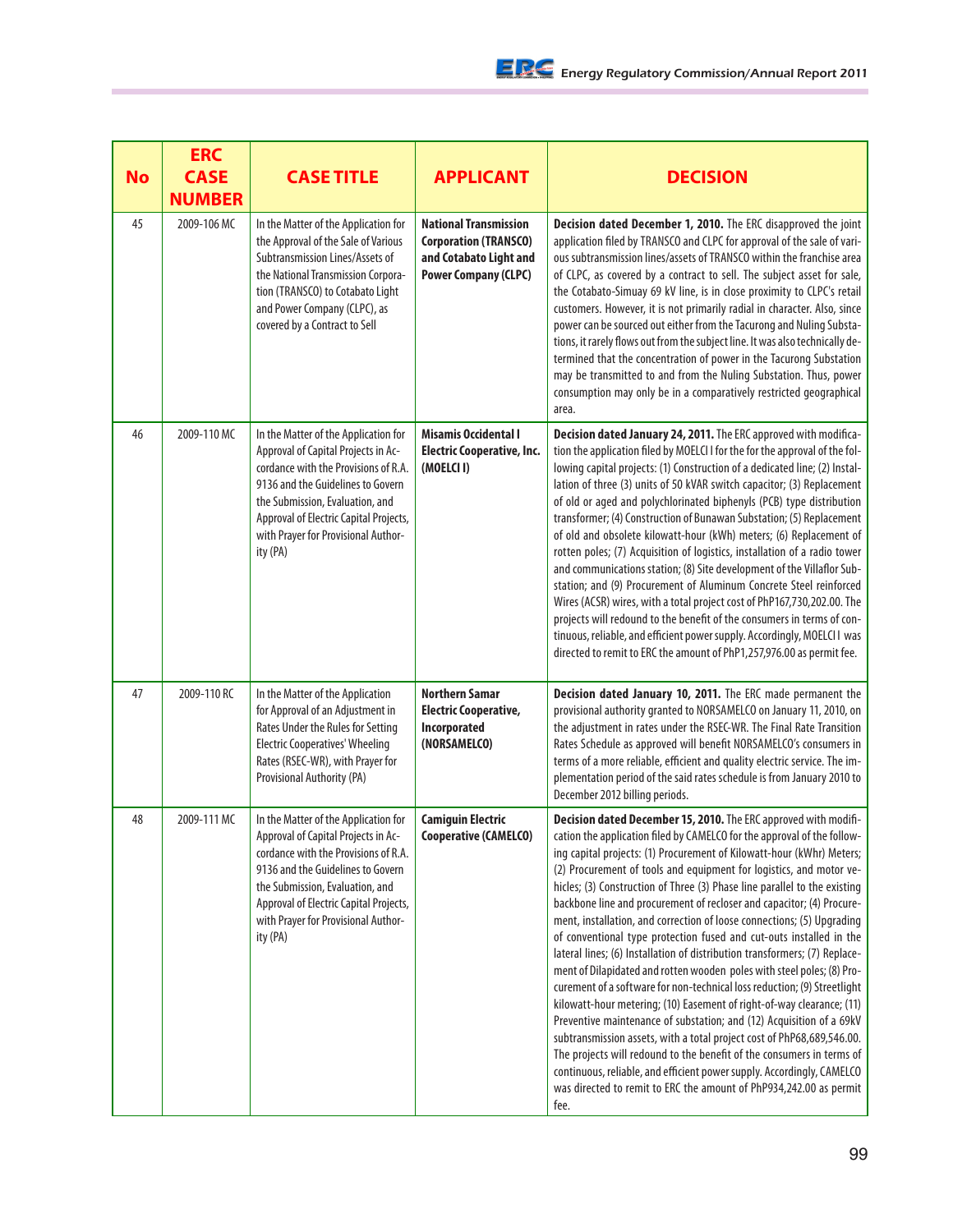| <b>No</b> | <b>ERC</b><br><b>CASE</b><br><b>NUMBER</b> | <b>CASE TITLE</b>                                                                                                                                                                                                                                                                                     | <b>APPLICANT</b>                                                                             | <b>DECISION</b>                                                                                                                                                                                                                                                                                                                                                                                                                                                                                                                                                                                                                                                                                                                                                                                                                                                                                                                                                                                                                                                                                                                                                                                                                                                                                                                                                                                                                                                                                                                                                                                                                                                                                                                                                                                                                                                                                                                                                                                      |
|-----------|--------------------------------------------|-------------------------------------------------------------------------------------------------------------------------------------------------------------------------------------------------------------------------------------------------------------------------------------------------------|----------------------------------------------------------------------------------------------|------------------------------------------------------------------------------------------------------------------------------------------------------------------------------------------------------------------------------------------------------------------------------------------------------------------------------------------------------------------------------------------------------------------------------------------------------------------------------------------------------------------------------------------------------------------------------------------------------------------------------------------------------------------------------------------------------------------------------------------------------------------------------------------------------------------------------------------------------------------------------------------------------------------------------------------------------------------------------------------------------------------------------------------------------------------------------------------------------------------------------------------------------------------------------------------------------------------------------------------------------------------------------------------------------------------------------------------------------------------------------------------------------------------------------------------------------------------------------------------------------------------------------------------------------------------------------------------------------------------------------------------------------------------------------------------------------------------------------------------------------------------------------------------------------------------------------------------------------------------------------------------------------------------------------------------------------------------------------------------------------|
| 49        | 2009-112 MC                                | In the Matter of the Application for<br>Approval of the Capital Projects in<br>Accordance with the Provisions of<br>R.A. No. 9136 and the Guidelines to<br>Govern the Submission, Evaluation<br>and Approval of Electric Capital<br>Projects, with Prayer for Provisional<br>Authority (PA)           | <b>Davao Oriental Electric</b><br>Cooperative, Inc.<br>(DORECO)                              | Decision dated June 21, 2011. The ERC approved the application filed<br>by DORECO for the approval of its capital projects, which includes the<br>following: acquisition of subtransmission line; procurement of power<br>circuit breaker, kilowatt-hour meters, and distribution transformers;<br>upgrading of distribution systems; and procurement of vehicle and<br>monitoring equipment, with a total project cost of PhP219,487,187.08.<br>The projects aim to improve system reliability and provision for sus-<br>tainable energy service, provide protection against damage to power<br>transformer due to power fault occurence, promote accuracy in the me-<br>ter registration of energy sales, address load growth and improve dis-<br>tribution system, improve the quality of service to its consumers, and<br>increase efficiency in operations. Accordingly, DORECO was directed to<br>pay the amount of PhP1,646,153.90 as permit fee.                                                                                                                                                                                                                                                                                                                                                                                                                                                                                                                                                                                                                                                                                                                                                                                                                                                                                                                                                                                                                                             |
| 50        | 2009-113 MC                                | In the Matter of the Application for<br>Approval of Capital Expenditure<br>Projects in Accordance with the<br>Provisions of R.A. No. 9136 and the<br>Guidelines to Govern the Submis-<br>sion, Evaluation and Approval of<br>Electric Capital Projects, with Prayer<br>for Provisional Authority (PA) | <b>Bukidnon Second</b><br><b>Electric Cooperative, Inc.</b><br>(BUSECO)                      | Decision dated December 15, 2010. The ERC approved with modi-<br>fication the application filed by BUSECO for the approval of the follow-<br>ing capital projects: (1) Installation of one (1) 10 MVA substation and<br>construction of a 25 km 69 kV line; (2) Installation of one (1) 5 MVA<br>substation and construction of 69 kV double circuit line; (3) Relocation<br>of one (1) MVA transformer; (4) Relocation of one (1) 10 MVA trans-<br>former and construction of 69 kV line; (5) Procurement of kWh meters<br>and replacement, calibration, and correction of installed kWh meters;<br>(6) Extension and construction of new distribution lines; (7) Reconduc-<br>toring of existing backbone lines from Aluminum Concrete Steel Rein-<br>forced (ACSR) 2/0 to 4/0; (8) Rehabilitation of over-extended secondary<br>lines; (9) Procurement of concrete poles of various sizes and acquisition<br>of safety equipment and logistical support; (10) Primary metering for<br>53 industrial customers; (11) Procurement and installation of reclosers<br>and cut-out arresters in the distribution system; (12) Procurement of<br>new transformers of various sizes and ratings and their installation in<br>areas within the franchise area; (13) Logistics and other support; (14)<br>replacement, calibration, and correction of installed meters; (15) In-<br>stallation and replacement of capacitor banks; (16) Acquisition of 69 kV<br>sub-transmission line; (17) Procurement and installation of one (1) 10<br>MVA power transformer (Emergency Capital Expenditure Project), with<br>a total project cost of PhP580,021,966.00. The projects aim to improve<br>power quality and system reliability, address load growth, and reduce<br>system loss which will redound to the benefit of BUSECO's consumers in<br>terms of continuous, reliable and efficient power supply.<br>Accordingly, BUSECO was directed to remit to ERC the amount of<br>PhP4,350,165.00 as permit fee. |
| 51        | 2009-115 RC                                | In the Matter of the Application<br>for Approval of an Adjustment in<br>Rates Under the Rules for Setting<br><b>Electric Cooperatives' Wheeling</b><br>Rates (RSEC-WR), with Prayer for<br>Provisional Authority (PA)                                                                                 | Nueva Ecija II-Area II<br><b>Electric Cooperative,</b><br>Incorporated<br>(NEECO II-Area II) | Decision dated January 10, 2011. The ERC made permanent the<br>provisional authority granted to NEECO II-Area II on January 11, 2010,<br>on the adjustment in rates under RSEC-WR. The Final Transition Rate<br>Schedule as approved will benefit NEECO II - Area II's consumers in<br>terms of a more reliable, efficient and quality electric service. The im-<br>plementation period of the said rate schedule is from January 2010 to<br>December 2012 billing periods.                                                                                                                                                                                                                                                                                                                                                                                                                                                                                                                                                                                                                                                                                                                                                                                                                                                                                                                                                                                                                                                                                                                                                                                                                                                                                                                                                                                                                                                                                                                          |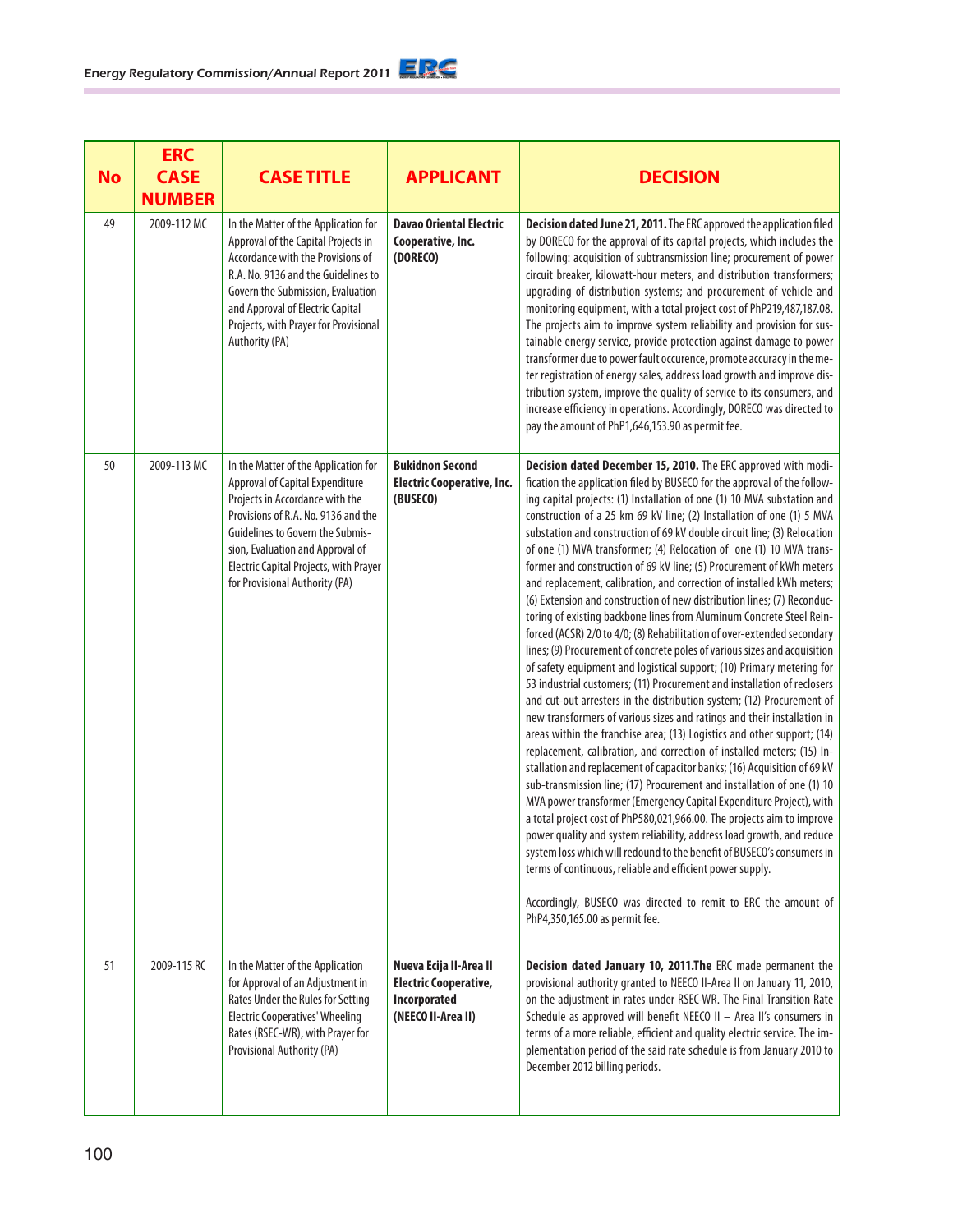| <b>No</b> | <b>ERC</b><br><b>CASE</b><br><b>NUMBER</b> | <b>CASE TITLE</b>                                                                                                                                                                                                                                                                                                                                                                                 | <b>APPLICANT</b>                                                          | <b>DECISION</b>                                                                                                                                                                                                                                                                                                                                                                                                                                                                                                                                                                                                                                                                                                                                                                                                                                                                                                                                                   |
|-----------|--------------------------------------------|---------------------------------------------------------------------------------------------------------------------------------------------------------------------------------------------------------------------------------------------------------------------------------------------------------------------------------------------------------------------------------------------------|---------------------------------------------------------------------------|-------------------------------------------------------------------------------------------------------------------------------------------------------------------------------------------------------------------------------------------------------------------------------------------------------------------------------------------------------------------------------------------------------------------------------------------------------------------------------------------------------------------------------------------------------------------------------------------------------------------------------------------------------------------------------------------------------------------------------------------------------------------------------------------------------------------------------------------------------------------------------------------------------------------------------------------------------------------|
| 52        | 2009-116 MC                                | In the Matter of the Application<br>for Approval of Proposed Electric<br>Capital Projects for the Year 2009 to<br>2013 and Authority to Secure Loan<br>from the National Electrification<br><b>Administration (NEA)</b>                                                                                                                                                                           | Surigao del Sur I Electric<br>Cooperative,<br>Incorporated<br>(SURSECO I) | Decision dated July 25, 2011. The ERC approved the application filed<br>by SURSECO I for the approval of its proposed electric capital project<br>for the year 2009 to 2013, which includes the following: repair and in-<br>stallation of power transformers; conversion and upgrading of phase<br>lines; procurement of equipment; and acquisition of subtransmission<br>line among others, with a total project cost of PhP124,110,121.96. The<br>projects aim to address load growth and power demand, improve over-<br>all technical loss of the distribution feeders, and improve power qual-<br>ity. Accordingly, SURSECO I was directed to remit to ERC the amount<br>of PhP930,825.91 as permit fee. Lastly, after finding that SURSECO I's<br>financial condition to be stable and capable to implement proposed<br>projects, ERC approved the application of SURSECO I for authority to<br>secure loan from the NEA in the amount of PhP94,446,390.00. |
| 53        | 2009-116 RC                                | In the Matter for the Application<br>for Approval of an Adjustment in<br>Rates under the Rules for Setting<br><b>Electric Cooperatives' Wheeling</b><br>Rates (RSEC-WR), with Prayer for<br>Provisional Authority (PA)                                                                                                                                                                            | <b>Batangas I Electric</b><br>Cooperative,<br>Incorporated<br>(BATELEC I) | Decision dated February 28, 2011. The ERC made permanent the<br>provisional authority granted to BATELEC I on January 11, 2010. The<br>ERC calculated the differential billing of BATELEC I and ordered the net<br>amount of PhP11,943,963.00 to be collected from its end-users start-<br>ing April 2011 until December 2011. The said amount corresponds to<br>the difference between its existing rates and the transition rates (MCC<br>only) for January 2010 to March 2010 billing which is equivalent to an<br>average rate of PhP0.0242/kWh. Accordingly, BATELEC I was directed to<br>adopt the Final Transition Rate Schedule to be implemented effective<br>its January 2010 to December 2012 billing periods.                                                                                                                                                                                                                                         |
| 54        | 2009-118 MC                                | In the Matter of the Application for<br>Authority to Retire the Balagtas<br>Substation Located at Morong,<br>Province of Rizal, the Gaya-Gaya<br><b>Substation Located at San Jose Del</b><br>Monte, Province of Bulacan and<br>the Mauban Substation Loacated<br><b>Certain Equipment and Machinery</b><br>Installed in the Said Substations,<br>with Prayer for Provisional Author-<br>ity (PA) | <b>Manila Electric Company</b><br>(MERALCO)                               | Decision dated March 8, 2010. The ERC approved the application<br>filed by MERALCO for authority to retire the Morong Substation at Mo-<br>rong, Rizal, Gaya-Gaya Substation at San Jose Del Monte, Bulacan and<br>the Mauban Substation at Mauban, Quezon, and to withdraw from the<br>service certain equipment and machinery installed in the said substa-<br>tions and retired feeders. Further, the total cost of the retired assets<br>amounting to PhP23,201,172.21 shall be removed from its Regulatory<br>Asset Base (RAB) and subject to adjustment and optimization during<br>reset process for the third (3rd) Regulatory Period in accordance with<br>the "Rules for Setting Distribution Wheeling Rates (RDWR)" and other<br>pertinent issuances of the ERC.                                                                                                                                                                                        |
| 55        | 2009-118 RC                                | In the Matter of the Application<br>for Approval of an Adjustment in<br>Rates Under the Rules for Setting<br><b>Electric Cooperatives' Wheeling</b><br>Rates (RSEC-WR), with Prayer for<br>Provisional Authority (PA)                                                                                                                                                                             | <b>Tarlac II Electric</b><br>Cooperative, Inc.<br>(TARELCO II)            | Decision dated January 10, 2011. The ERC made permanent the<br>provisional authority granted to TARELCO II on the adjustment of rates<br>under the RSEC-WR. The ERC found the application to be consistent<br>with the RSEC-WR and the proposed rates are just and reasonable. The<br>implementation period of the Final Transition Rates Schedule is from<br>January 2010 to December 2012 billing periods.                                                                                                                                                                                                                                                                                                                                                                                                                                                                                                                                                      |
| 56        | 2009-119 RC                                | In the Matter of the Application<br>for Approval of an Adjustment in<br>Rates Under the Rules for Setting<br><b>Electric Cooperatives' Wheeling</b><br>Rates (RSEC-WR), with Prayer for<br>Provisional Authority (PA)                                                                                                                                                                             | <b>Iloilo II Electric</b><br>Cooperative,<br>Incorporated<br>(ILECO II)   | Decision dated January 10, 2011. The ERC made permanent the pro-<br>visional authority granted to ILECO II on the adjustment of rates under<br>the RSEC-WR. The ERC found the applications to be consistent with the<br>RSEC-WR and the proposed rates are just and reasonable. The imple-<br>mentation period of the FInal Transition Rates Schedule is from January<br>2010 to December 2012 billing periods.                                                                                                                                                                                                                                                                                                                                                                                                                                                                                                                                                   |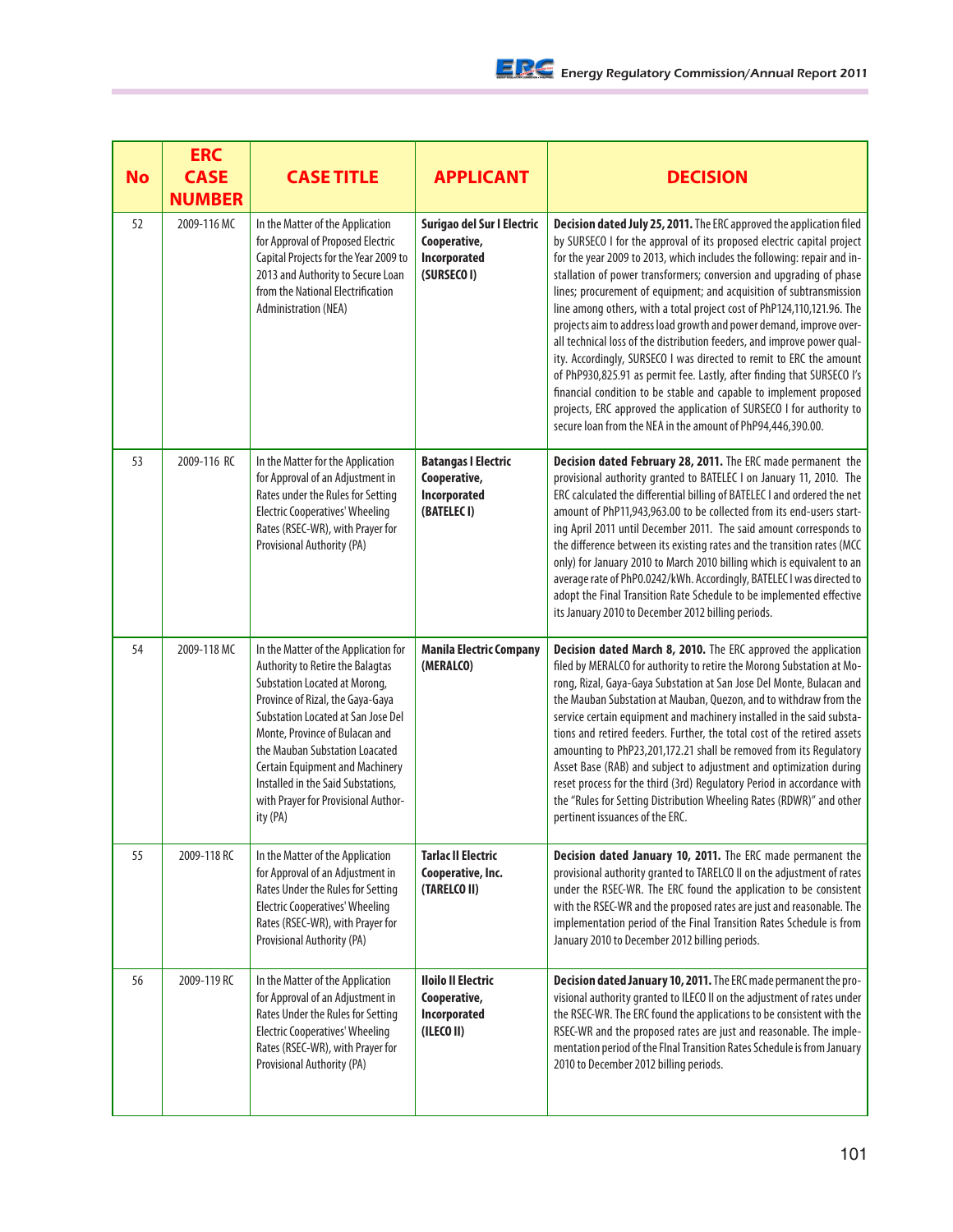|           | <b>ERC</b>                   |                                                                                                                                                                                                                        |                                                                                     |                                                                                                                                                                                                                                                                                                                                                                                                                                                                                                                                                                                                                                                                                               |
|-----------|------------------------------|------------------------------------------------------------------------------------------------------------------------------------------------------------------------------------------------------------------------|-------------------------------------------------------------------------------------|-----------------------------------------------------------------------------------------------------------------------------------------------------------------------------------------------------------------------------------------------------------------------------------------------------------------------------------------------------------------------------------------------------------------------------------------------------------------------------------------------------------------------------------------------------------------------------------------------------------------------------------------------------------------------------------------------|
| <b>No</b> | <b>CASE</b><br><b>NUMBER</b> | <b>CASE TITLE</b>                                                                                                                                                                                                      | <b>APPLICANT</b>                                                                    | <b>DECISION</b>                                                                                                                                                                                                                                                                                                                                                                                                                                                                                                                                                                                                                                                                               |
| 57        | 2009-120 RC                  | In the Matter of the Application<br>for Approval of an Adjustment in<br>Rates Under the Rules for Setting<br><b>Electric Cooperatives' Wheeling</b><br>Rates (RSEC-WR), with Prayer for<br>Provisional Authority (PA)  | Zamboanga del Norte<br><b>Electric Cooperative,</b><br><b>Incorporated (ZANECO)</b> | Decision dated September 27, 2010. The ERC made permanent the<br>provisional authority granted to ZANECO on the adjustment of rates<br>under the RSEC-WR. The ERC found the application to be consistent<br>with the RSEC-WR and the proposed rates are just and reasonable. The<br>implementation period of the Final Transition Rates Schedule is from<br>January 2010 to December 2012 billing periods.                                                                                                                                                                                                                                                                                    |
| 58        | 2009-121 RC                  | In the Matter of the Application<br>for Approval of an Adjustment in<br>Rates Under the Rules for Setting<br><b>Electric Cooperatives' Wheeling</b><br>Rates (RSEC-WR), with Prayer for<br>Provisional Authority (PA)  | Zamboanga del Sur II<br><b>Electric Cooperative, Inc.</b><br>(ZAMSURECO II)         | Decision dated September 27, 2010. The ERC made permanent the<br>provisional authority granted to ZAMSURECO II on the adjustment of<br>rates under the RSEC-WR. The ERC found the application to be consist-<br>ent with the RSEC-WR and the proposed rates are just and reasonable.<br>The implementation of the Final Transition Rates Schedule is from<br>January 2010 to December 2012 billing periods.                                                                                                                                                                                                                                                                                   |
| 59        | 2009-122 RC                  | In the Matter of the Application<br>for Approval of an Adjustment in<br>Rates Under the Rules for Setting<br><b>Electric Cooperatives' Wheeling</b><br>Rates (RSEC-WR), with Prayer for<br>Provisional Authority (PA)  | <b>Antique Electric</b><br>Cooperative, Inc.<br>(ANTECO)                            | Decision dated September 6, 2010. The ERC made permanent the<br>provisional authority granted to ANTECO on the adjustment of rates<br>under the RSEC-WR. The ERC found the application to be consistent<br>with the RSEC-WR and the proposed rates are just and reasonable. The<br>implementation period of the Final Transition Rates Schedule is from<br>January 2010 to December 2012 billing periods.                                                                                                                                                                                                                                                                                     |
| 60        | 2009-123 RC                  | In the Matter for the Application<br>for Approval of an Adjustment in<br>Rates under the Rules for Setting<br><b>Electric Cooperatives' Wheeling</b><br>Rates (RSEC-WR), with Prayer for<br>Provisional Authority (PA) | <b>Sorsogon I Electric</b><br>Cooperative, Inc.<br>(SORECOI)                        | Decision dated July 25, 2011. The ERC made permanent the provi-<br>sional authority granted to SORECO I on January 11, 2010. The ERC cal-<br>culated the differential billing of SORECO I and ordered the net amount<br>of PhP1,020,554.00 to be collected from its end-users starting August<br>2011 until December 2011. The said amount corresponds to the dif-<br>ference between its existing rates and the transition rates for January<br>2010 billing which is equivalent to an average rate of PhP0.0886/kWh.<br>Accordingly, SORECO I was directed to adopt the Final Transition Rate<br>Schedule to be implemented effective its January 2010 to December<br>2012 billing periods. |
| 61        | 2009-124 RC                  | In the Matter of the Application<br>for Approval of an Adjustment in<br>Rates Under the Rules for Setting<br><b>Electric Cooperatives' Wheeling</b><br>Rates (RSEC-WR), with Prayer for<br>Provisional Authority (PA)  | Agusan del Sur<br><b>Electric Cooperative,</b><br>Incorporated<br>(ASELCO)          | Decision dated October 4, 2010. The ERC made permanent the pro-<br>visional authority granted to ASELCO on the adjustment of rates under<br>the RSEC-WR. The ERC found the application to be consistent with the<br>RSEC-WR and the proposed rates are just and reasonable. The imple-<br>mentation of the Final Transition Rates Schedule is from January 2010<br>to December 2012 billing periods.                                                                                                                                                                                                                                                                                          |
| 62        | 2009-125 RC                  | In the Matter of the Application<br>for Approval of an Adjustment in<br>Rates Under the Rules for Setting<br><b>Electric Cooperatives' Wheeling</b><br>Rates (RSEC-WR), with Prayer for<br>Provisional Authority (PA)  | V-M-C Rural Electric<br>Service Cooperative, Inc.<br>(VRESCO)                       | Decision dated September 27, 2010. The ERC made permanent the<br>provisional authority granted to VRESCO on the adjustment of rates<br>under the RSEC-WR. The ERC found the application to be consistent<br>with the RSEC-WR and the proposed rates are just and reasonable. The<br>implementation of the Final Transition Rates Schedule is from January<br>2010 to December 2012 billing periods.                                                                                                                                                                                                                                                                                           |
| 63        | 2009-126 RC                  | In the Matter for the Application<br>for Approval of an Adjustment in<br>Rates under the Rules for Setting<br><b>Electric Cooperatives' Wheeling</b><br>Rates (RSEC-WR), with Prayer for<br>Provisional Authority (PA) | <b>Zambales II Electric</b><br>Cooperative, Inc.<br>(ZAMECO II)                     | Decision dated March 21, 2011. The ERC made permanent the pro-<br>visional authority granted to ZAMECO II on January 25, 2010. ZAMECO<br>Il was directed to adopt the provisionally-approved Revised Rate<br>Schedule starting its January 2010 billing period. ZAMECO II was able<br>to implement it on its February 2010 billing period. ZAMECO II waived<br>its right to collect the adjustment for its January 2010 billing in favor<br>of the member-consumers. Accordingly, ZAMECO II was directed to<br>adopt the Final Transition Rate Schedule to be implemented effective<br>its January 2010 to December 2012 billing periods.                                                     |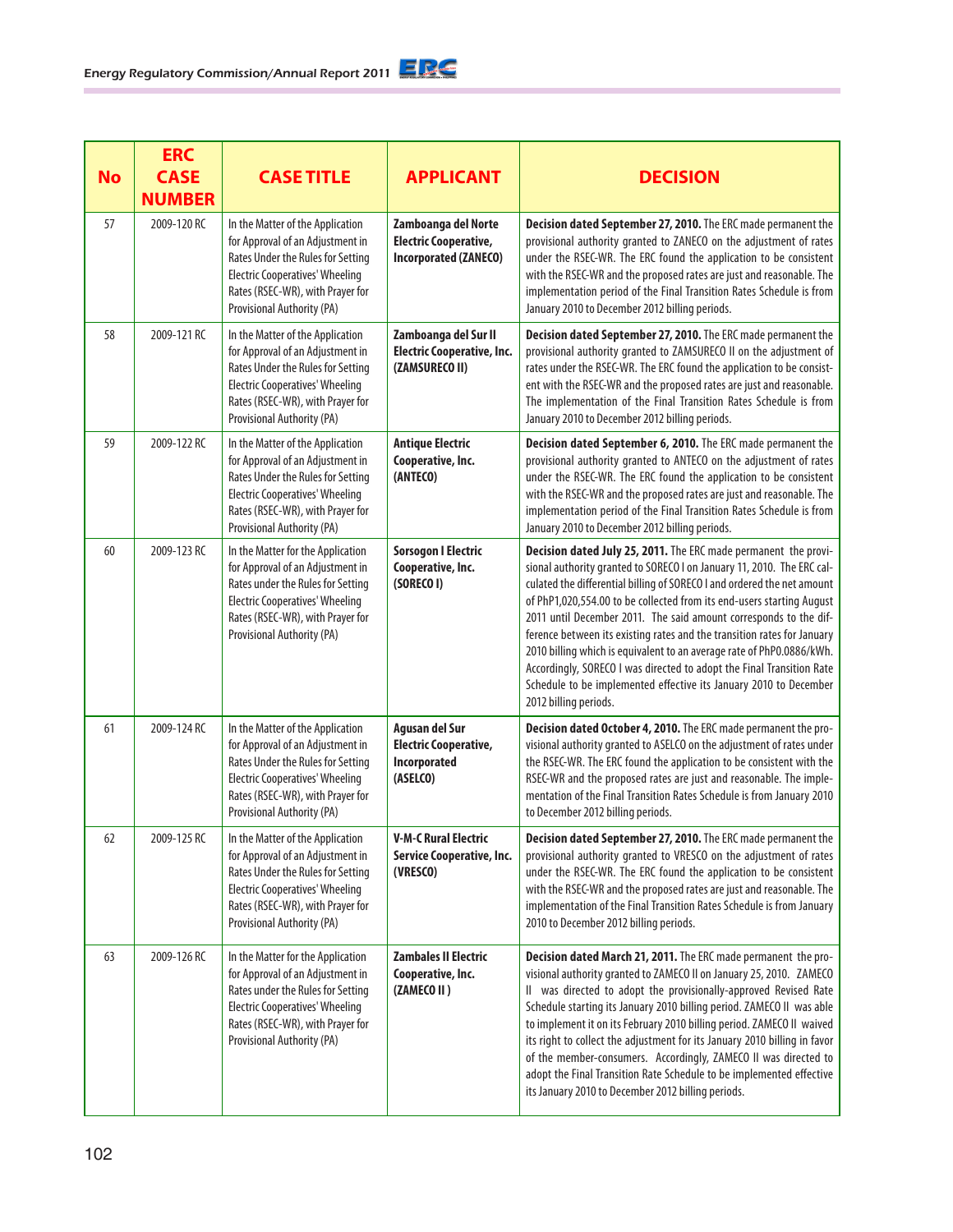| <b>No</b> | <b>ERC</b><br><b>CASE</b><br><b>NUMBER</b> | <b>CASE TITLE</b>                                                                                                                                                                                                      | <b>APPLICANT</b>                                                                       | <b>DECISION</b>                                                                                                                                                                                                                                                                                                                                                                                                                                                                                                                                                                                                                                                                                |
|-----------|--------------------------------------------|------------------------------------------------------------------------------------------------------------------------------------------------------------------------------------------------------------------------|----------------------------------------------------------------------------------------|------------------------------------------------------------------------------------------------------------------------------------------------------------------------------------------------------------------------------------------------------------------------------------------------------------------------------------------------------------------------------------------------------------------------------------------------------------------------------------------------------------------------------------------------------------------------------------------------------------------------------------------------------------------------------------------------|
| 64        | 2009-127 RC                                | In the Matter of the Application<br>for Approval of an Adjustment in<br>Rates Under the Rules for Setting<br><b>Electric Cooperatives' Wheeling</b><br>Rates (RSEC-WR), with Prayer for<br>Provisional Authority (PA)  | <b>Sultan Kudarat</b><br><b>Electric Cooperative,</b><br>Incorporated<br>(SUKELCO)     | Decision dated September 27, 2010. The ERC made permanent the<br>provisional authority granted to SUKELCO on the adjustment of rates<br>under the RSEC-WR. The ERC found the application to be consistent<br>with the RSEC-WR and the proposed rates are just and reasonable. The<br>implementation of the Final Transition Rates Schedule is from January<br>2010 to December 2012 billing periods.                                                                                                                                                                                                                                                                                           |
| 65        | 2009-128 RC                                | In the Matter of the Application<br>for Approval of an Adjustment in<br>Rates Under the Rules for Setting<br><b>Electric Cooperatives' Wheeling</b><br>Rates (RSEC-WR), with Prayer for<br>Provisional Authority (PA)  | <b>Ilocos Norte Electric</b><br>Cooperative, Inc. (INEC)                               | Decision dated October 12, 2010. The ERC made permanent the<br>provisional authority granted to INEC on the adjustment of rates under<br>the RSEC-WR. The ERC found the application to be consistent with the<br>RSEC-WR and the proposed rates are just and reasonable. The imple-<br>mentation period of the Final Transition Rates Schedule is from January<br>2010 to December 2012 billing periods.                                                                                                                                                                                                                                                                                       |
| 66        | 2009-130 RC                                | In the Matter of the Application<br>for Approval of an Adjustment in<br>Rates Under the Rules for Setting<br><b>Electric Cooperatives' Wheeling</b><br>Rates (RSEC-WR), with Prayer for<br>Provisional Authority (PA)  | <b>Guimaras Electric</b><br>Cooperative,<br>Incorporated<br>(GUIMELCO)                 | Decision dated September 6, 2010. The ERC approved the adjust-<br>ment in rates filed by GUIMELCO under the RSEC-WR. The ERC found<br>the applications to be consistent with the RSEC-WR and the proposed<br>rates are just and reasonable. The implementation period of the Final<br>Transition Rates Schedule is from January 2010 to December 2012 bill-<br>ing periods.                                                                                                                                                                                                                                                                                                                    |
| 67        | 2009-131 RC                                | In the Matter of the Application<br>for Approval of an Adjustment in<br>Rates Under the Rules for Setting<br><b>Electric Cooperatives' Wheeling</b><br>Rates (RSEC-WR), with Prayer for<br>Provisional Authority (PA)  | <b>Misamis Occidental II</b><br><b>Electric Cooperative, Inc.</b><br>(MOELCI II)       | Decision dated November 8, 2010. The ERC made permanent the<br>provisional authority granted to MOELCI II on January 11, 2010, on the<br>adjustment in rates under RSEC-WR. The Final Transition Rate Schedule<br>as approved will benefit MOELCI II's consumers in terms of a more reli-<br>able, efficient and quality electric service. The implementation period<br>of the said rates schedule is from January 2010 to December 2012 bill-<br>ing periods.                                                                                                                                                                                                                                 |
| 68        | 2009-132 RC                                | In the Matter of the Application<br>for Approval of an Adjustment in<br>Rates Under the Rules for Setting<br><b>Electric Cooperatives' Wheeling</b><br>Rates (RSEC-WR), with Prayer for<br>Provisional Authority (PA)  | <b>Negros Oriental I Electric</b><br>Cooperative,<br>Incorporated<br>(NORECO I)        | Decision dated October 18, 2010. The ERC made permanent the<br>provisional authority granted to NORECO I on January 11, 2010, on<br>the adjustment in rates under the RSEC-WR. The Final Transition Rate<br>Schedule as approved will benefit NORECO I's consumers in terms of a<br>more reliable, efficient and quality electric service. The implementa-<br>tion period of the said rates schedule is from January 2010 to December<br>2012 billing periods.                                                                                                                                                                                                                                 |
| 69        | 2009-133 RC                                | In the Matter for the Application<br>for Approval of an Adjustment in<br>Rates under the Rules for Setting<br><b>Electric Cooperatives' Wheeling</b><br>Rates (RSEC-WR), with Prayer for<br>Provisional Authority (PA) | <b>Don Orestes Romuladez</b><br>Electric Cooperative,<br><b>Incorporated (DORELCO)</b> | Decision dated February 28, 2011. The ERC made permanent the<br>provisional authority granted to DORELCO on January 11, 2010. The<br>ERC calculated the differential billing of DORELCO and ordered the net<br>amount of PhP5,514,891.00 to be collected from its end-users starting<br>August 2011 until December 2011. The said amount corresponds to the<br>difference between its existing rates and the transition rates for Janu-<br>ary 2010 billing which is equivalent to an average rate of PhP0.1494/<br>kWh. Accordingly, DORELCO was directed to adopt the Final Transition<br>Rates schedule to be implemented effective its January 2010 to Decem-<br>ber 2012 billing periods. |
| 70        | 2009-134 RC                                | In the Matter for the Application<br>for Approval of an Adjustment in<br>Rates under the Rules for Setting<br><b>Electric Cooperatives' Wheeling</b><br>Rates (RSEC-WR), with Prayer for<br>Provisional Authority (PA) | <b>Camarines Sur III Electric</b><br>Cooperative, Inc.<br>(CASURECO III)               | Decision dated May 16, 2011. The ERC made permanent with modi-<br>fication the provisional authority granted to CASURECO III on January<br>25, 2010. The ERC calculated the differential billing of CASURECO III<br>and ordered the net amount of PhP8,597,762.00 to be collected from<br>its end-users starting July 2011 until December 2011. The said amount<br>corresponds to the difference between its existing rates and the transi-<br>tion rates for January 2010 to March 2010 billing which is equivalent                                                                                                                                                                           |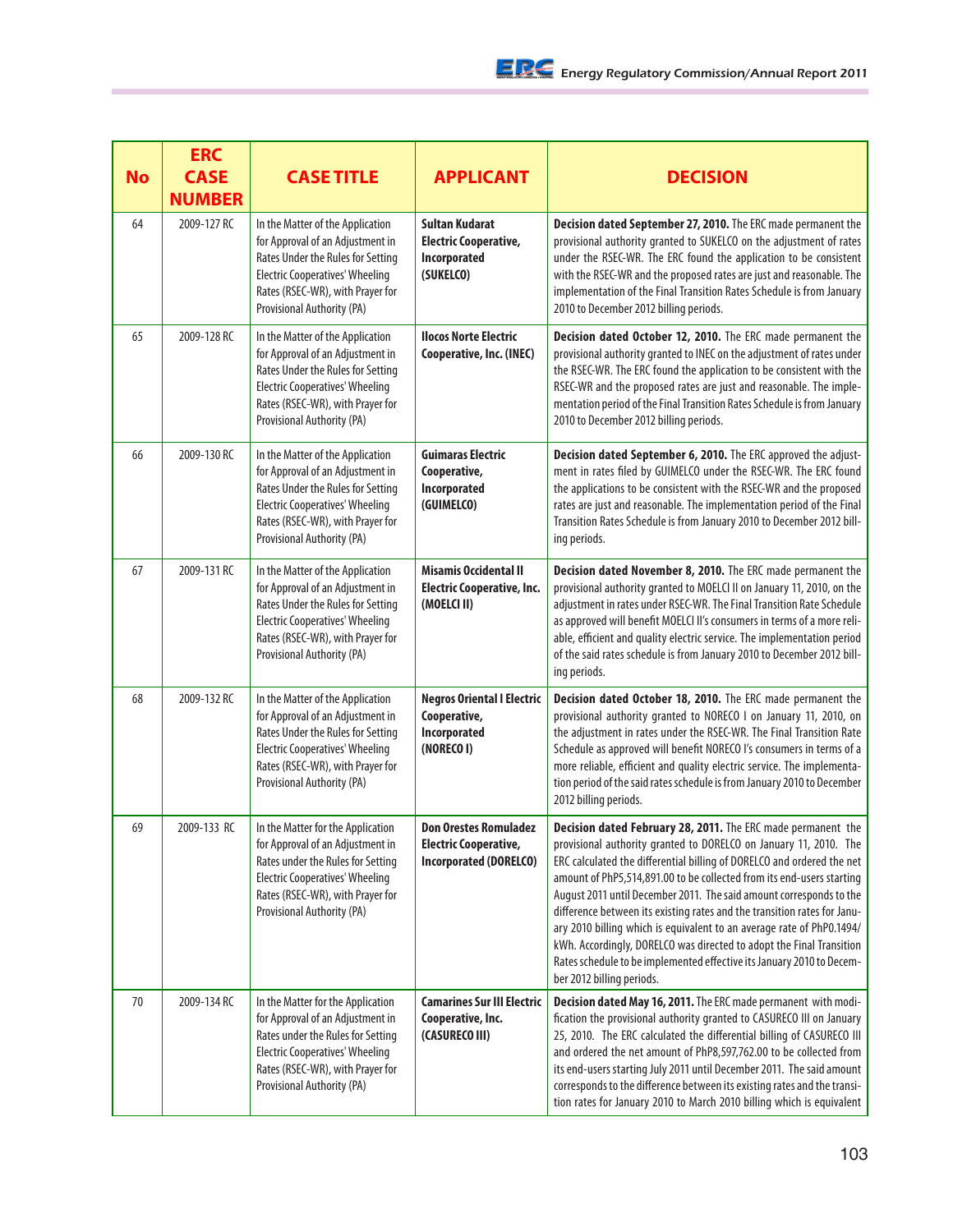104

| <b>Energy Regulatory Commission/Annual Report 2011</b> |  |
|--------------------------------------------------------|--|
|--------------------------------------------------------|--|

| <b>No</b> | <b>ERC</b><br><b>CASE</b><br><b>NUMBER</b> | <b>CASE TITLE</b>                                                                                                                                                                                                     | <b>APPLICANT</b>                                                      | <b>DECISION</b>                                                                                                                                                                                                                                                                                                                                                                                                                                                                                                                                                                                                                                                                                                                                                                                                                                                                                                                                                                                                                                                                                                                                                                                                                                                                                                                                                                                                                                                                                 |
|-----------|--------------------------------------------|-----------------------------------------------------------------------------------------------------------------------------------------------------------------------------------------------------------------------|-----------------------------------------------------------------------|-------------------------------------------------------------------------------------------------------------------------------------------------------------------------------------------------------------------------------------------------------------------------------------------------------------------------------------------------------------------------------------------------------------------------------------------------------------------------------------------------------------------------------------------------------------------------------------------------------------------------------------------------------------------------------------------------------------------------------------------------------------------------------------------------------------------------------------------------------------------------------------------------------------------------------------------------------------------------------------------------------------------------------------------------------------------------------------------------------------------------------------------------------------------------------------------------------------------------------------------------------------------------------------------------------------------------------------------------------------------------------------------------------------------------------------------------------------------------------------------------|
|           |                                            |                                                                                                                                                                                                                       |                                                                       | to an average rate of PhP0.3178/kWh. Upon review of the rates provi-<br>sionally granted to CASURECO III, the Commission noted the following:<br>(1) Start of Transition: January 2010 (Low Voltage) - (a) The Distribu-<br>tion System Charge for Lower Voltage-Commercial consumers for the<br>transition period Jnaury 2010 to December 2010 should be PhP0.8996/<br>kWh instead of PhP0.996/kWh; (b) Under the Supply Charge for Low<br>Voltage-Irrigation Consumers for the transition period January 2010<br>to December 2010, the Retail customer Charge for Irrigation customers<br>should be PhP11.35/cust/month instead of PhP11.36/cust/month while<br>the Supply System Charge should be PhP0.0093/kWh; and (c) Under<br>the Metering Charge for Low Voltage-Irrigation Consumers, the Irriga-<br>tion Consumers should have a Metering System charge of PhP0.0620/<br>kWh and the Retail Customer charge should be PhP9.97/meter/month<br>instead of PhP10.0300/meter/month. (2) End of Year 1: January 2011<br>(Low Voltage) - (a) under the Supply Charges, a Supply Sytem Charge<br>of PhP0.0046'kWh for irrigation customer should be included; and (b)<br>Under the Metering Charges, the retail Customer Charge of PhP19.97/<br>meter/month while the Metering charge should be PhP0.0310/kWh.<br>Accordingly, CASURECO III was directed to adopt the Final transition<br>Rates schedule to be implemented effective its January 2010 to Decem-<br>ber 2012 billing periods. |
| 71        | 2009-135 RC                                | In the Matter of the Application<br>for Approval of an Adjustment in<br>Rates Under the Rules for Setting<br><b>Electric Cooperatives' Wheeling</b><br>Rates (RSEC-WR), with Prayer for<br>Provisional Authority (PA) | <b>Iloilo I Electric</b><br>Cooperative,<br>Incorporated<br>(ILECO I) | Decision dated November 8, 2010. The ERC made permanent the<br>provisional authority granted to ILECO I on January 11, 2010, on the<br>adjustment in rates under the RSEC-WR. The Final Transition Rates<br>Schedule as approved will benefit ILECO I's consumers in terms of a<br>more reliable, efficient and quality electric service. The implementa-<br>tion period of the said rates schedule is from January 2010 to December<br>2012 billing periods.                                                                                                                                                                                                                                                                                                                                                                                                                                                                                                                                                                                                                                                                                                                                                                                                                                                                                                                                                                                                                                   |
| 72        | 2009-136 RC                                | In the Matter of the Application<br>for Approval of an Adjustment in<br>Rates Under the Rules for Setting<br><b>Electric Cooperatives' Wheeling</b><br>Rates (RSEC-WR), with Prayer for<br>Provisional Authority (PA) | <b>Southern Leyte Electric</b><br>Cooperative, Inc.<br>(SOLECO)       | Decision dated March 14, 2011. The ERC granted with modification<br>the original and amended application filed by SOLECO for approval of an<br>adjustment in rates under the RSEC-WR. The Final Transition Rates Sched-<br>ule as approved will benefit SOLECO's consumers in terms of a more re-<br>liable, efficient and quality electric service. The implementation period<br>of the said rates schedule is from January 2010 to December 2012 billing<br>periods. Further, the ERC directed SOLECO to refund to its customers, who<br>were previously charged with the Commercial and Public Building rates<br>under the Higher Voltage customer class, the amount of PhP0.2433/kWh<br>and PhP0.2198/kWh, respectively, from April 2011 to December 2011.                                                                                                                                                                                                                                                                                                                                                                                                                                                                                                                                                                                                                                                                                                                                  |
| 73        | 2009-137 RC                                | In the Matter of the Application<br>for Approval of an Adjustment in<br>Rates Under the Rules for Setting<br><b>Electric Cooperatives' Wheeling</b><br>Rates (RSEC-WR), with Prayer for<br>Provisional Authority (PA) | <b>Davao del Sur Electric</b><br>Cooperative, Inc.<br>(DASURECO)      | Decision dated November 22, 2010. The ERC made permanent the<br>provisional authority granted to DASURECO on the adjustment of rates<br>under the RSEC-WR. The ERC found the application to be consistent<br>with the RSEC-WR and the proposed rates are just and reasonable. The<br>implementation of the Final Transition Rates Schedule is from January<br>2010 to December 2012 billing periods.                                                                                                                                                                                                                                                                                                                                                                                                                                                                                                                                                                                                                                                                                                                                                                                                                                                                                                                                                                                                                                                                                            |

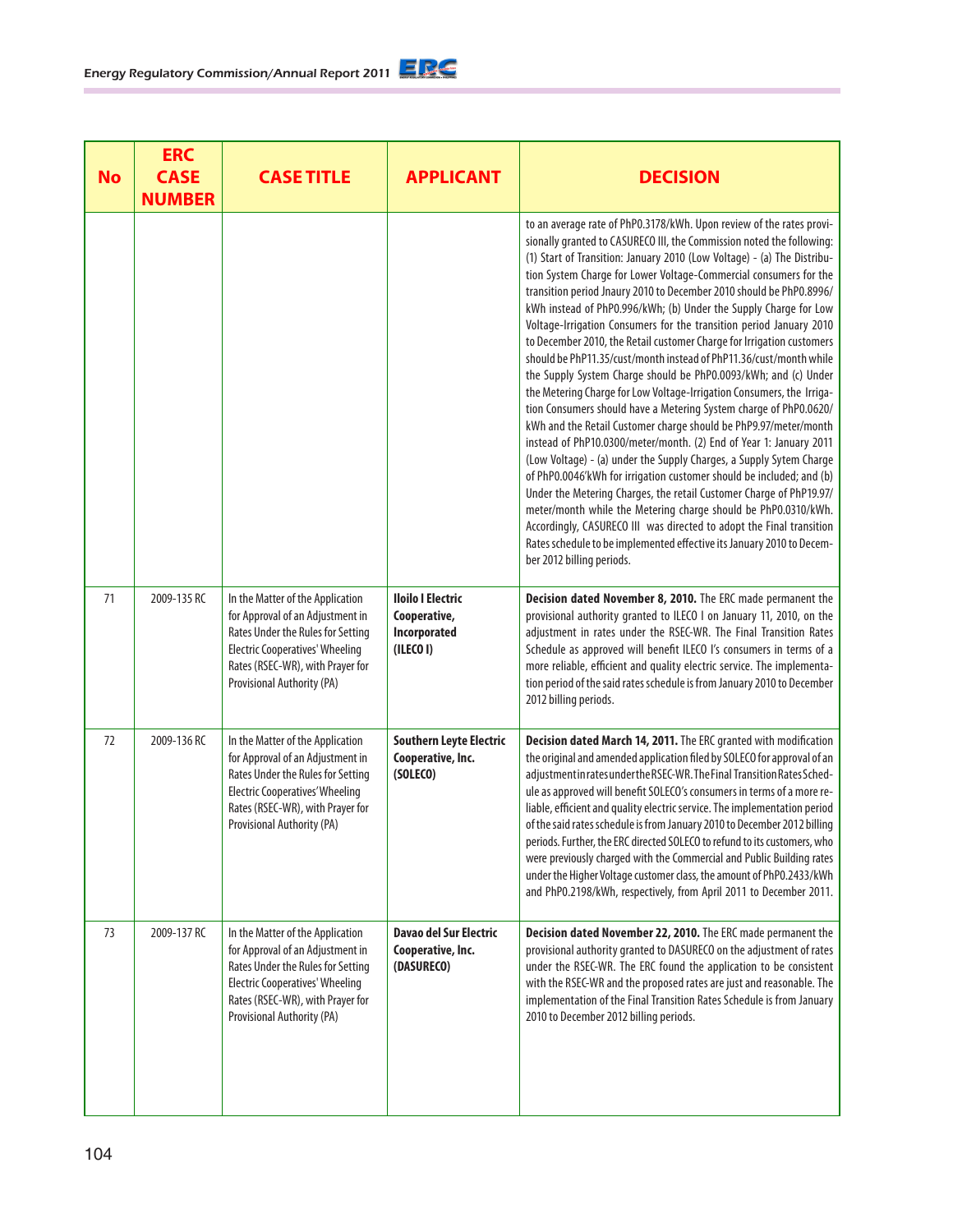| <b>No</b> | <b>ERC</b><br><b>CASE</b><br><b>NUMBER</b> | <b>CASE TITLE</b>                                                                                                                                                                                                      | <b>APPLICANT</b>                                                                 | <b>DECISION</b>                                                                                                                                                                                                                                                                                                                                                                                                                                                                                                                                                                                                                                                                               |
|-----------|--------------------------------------------|------------------------------------------------------------------------------------------------------------------------------------------------------------------------------------------------------------------------|----------------------------------------------------------------------------------|-----------------------------------------------------------------------------------------------------------------------------------------------------------------------------------------------------------------------------------------------------------------------------------------------------------------------------------------------------------------------------------------------------------------------------------------------------------------------------------------------------------------------------------------------------------------------------------------------------------------------------------------------------------------------------------------------|
| 74        | 2009-139 RC                                | In the Matter for the Application<br>for Approval of an Adjustment in<br>Rates under the Rules for Setting<br><b>Electric Cooperatives' Wheeling</b><br>Rates (RSEC-WR), with Prayer for<br>Provisional Authority (PA) | <b>Iloilo III Electric</b><br>Cooperative, Inc.<br>ILECO III)                    | Decision dated May 16, 2011. The ERC made permanent the provi-<br>sional authority granted to ILECO III on January 25, 2010. The ERC cal-<br>culated the differential billing of ILECO III and ordered the net amount<br>of PhP2,318,908.00 to be collected from its end-users starting July<br>2011 until December 2011. The said amount corresponds to the dif-<br>ference between its existing rates and the transition rates for January<br>2010 billing which is equivalent to an average rate of PhP0.0927/kWh.<br>Accordingly, ILECO III was directed to adopt the Final Transition Rate<br>Schedule to be implemented effective its January 2010 to December<br>2012 billing periods. |
| 75        | 2009-142 RC                                | In the Matter of the Application<br>for Approval of an Adjustment in<br>Rates Under the Rules for Setting<br><b>Electric Cooperatives' Wheeling</b><br>Rates (RSEC-WR), with Prayer for<br>Provisional Authority (PA)  | <b>South Cotabato I Electric</b><br>Cooperative,<br>Incorporated<br>(SOCOTECO I) | Decision dated September 27, 2010. The ERC made permanent the provi-<br>sional authority granted to SOCOTECO I on the adjustment of rates under<br>the RSEC-WR. The ERC found the application to be consistent with the<br>RSEC-WR and the proposed rates are just and reasonable. The imple-<br>mentation of the Final Transition Rate Schedule is from January 2010 to<br>December 2012 billing periods.                                                                                                                                                                                                                                                                                    |
| 76        | 2009-145 RC                                | In the Matter of the Application<br>for Approval of an Adjustment in<br>Rates Under the Rules for Setting<br><b>Electric Cooperatives' Wheeling</b><br>Rates (RSEC-WR), with Prayer for<br>Provisional Authority (PA)  | <b>Misamis Occidental I</b><br><b>Electric Cooperative, Inc.</b><br>(MOELCI I)   | Decision dated January 17, 2011. The ERC made permanent the<br>provisional authority granted to MOELCI I on January 11, 2010, on<br>the adjustment in rates under the RSEC-WR. The Final Transition Rate<br>Schedule as approved will benefit MOELCI I's consumers in terms of a<br>more reliable, efficient and quality electric service. The implementa-<br>tion period of the said rate schedule is from January 2010 to December<br>2012 billing periods.                                                                                                                                                                                                                                 |
| 77        | 2009-146 RC                                | In the Matter of the Application<br>for Approval of an Adjustment in<br>Rates Under the Rules for Setting<br><b>Electric Cooperatives' Wheeling</b><br>Rates (RSEC-WR), with Prayer for<br>Provisional Authority (PA)  | <b>Lanao del Norte</b><br>Electric Cooperative, Inc.<br>(LANECO)                 | Decision dated November 22, 2010. The ERC made permanent<br>the provisional authority granted to LANECO on January 11, 2010, on<br>the adjustment in rates under the RSEC-WR. The Final Transition Rate<br>Schedule as approved will benefit LANECO's consumers in terms of a<br>more reliable, efficient and quality electric service. The implementa-<br>tion period of the said rate schedule is from January 2010 to December<br>2012 billing periods.                                                                                                                                                                                                                                    |
| 78        | 2009-147 RC                                | In the Matter of the Application<br>for Approval of an Adjustment in<br>Rates Under the Rules for Setting<br><b>Electric Cooperatives' Wheeling</b><br>Rates (RSEC-WR), with Prayer for<br>Provisional Authority (PA)  | <b>Leyte V Electric</b><br>Cooperative,<br>Incorporated (LEYECOV)                | Decision dated November 8, 2010. The ERC made permanent the<br>provisional authority granted to LEYECO V on January 11, 2010, on<br>the adjustment in rates under the RSEC-WR. The Final Transition Rate<br>Schedule as approved will benefit LEYECO V's consumers in terms of a<br>more reliable, efficient and quality electric service The implementation<br>period of the said rate schedule is from January 2010 to December 2012<br>billing periods.                                                                                                                                                                                                                                    |
| 79        | 2009-148 RC                                | In the Matter of the Application<br>for Approval of an Adjustment in<br>Rates Under the Rules for Setting<br><b>Electric Cooperatives' Wheeling</b><br>Rates (RSEC-WR), with Prayer for<br>Provisional Authority (PA)  | <b>Central Pangasinan</b><br><b>Electric Cooperative, Inc.</b><br>(CENPELCO)     | Decision dated November 8, 2010. The ERC made permanent the<br>provisional authority granted to CENPELCO on January 11, 2010, on<br>the adjustment in rates under the RSEC-WR. The Final Transition Rate<br>Schedule as approved will benefit CENPELCO's consumers in terms of a<br>more reliable, efficient and quality electric service. The implementa-<br>tion period of the said rate schedule is from January 2010 to December<br>2012 billing periods.                                                                                                                                                                                                                                 |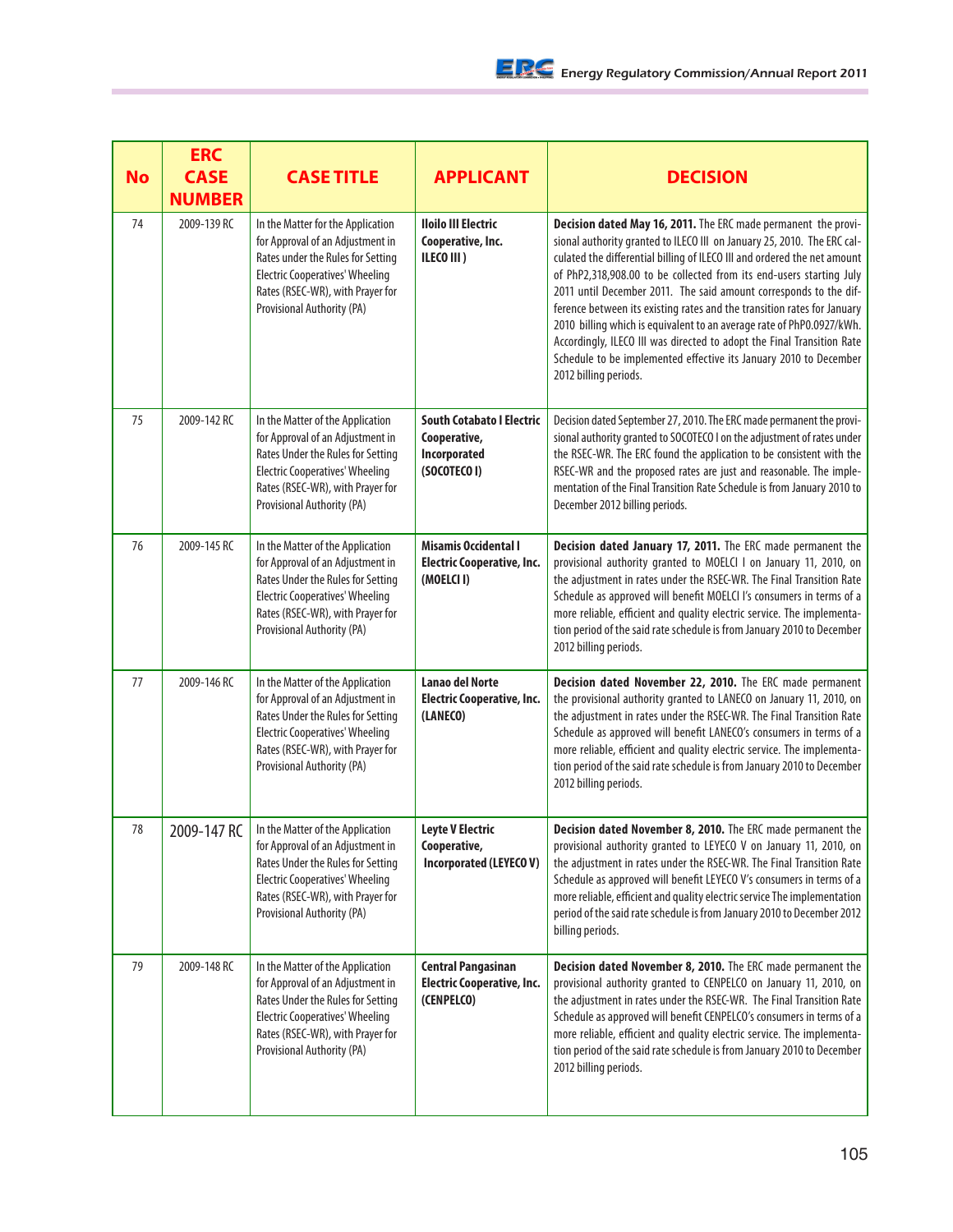| <b>No</b> | <b>ERC</b><br><b>CASE</b><br><b>NUMBER</b> | <b>CASE TITLE</b>                                                                                                                                                                                                                                                                                                                                  | <b>APPLICANT</b>                                                                   | <b>DECISION</b>                                                                                                                                                                                                                                                                                                                                                                                                                                                                                                                                                                                                                                                                                                                                                                                                                                                                                                                                                                                                                                                                                                                                                                                                                                  |
|-----------|--------------------------------------------|----------------------------------------------------------------------------------------------------------------------------------------------------------------------------------------------------------------------------------------------------------------------------------------------------------------------------------------------------|------------------------------------------------------------------------------------|--------------------------------------------------------------------------------------------------------------------------------------------------------------------------------------------------------------------------------------------------------------------------------------------------------------------------------------------------------------------------------------------------------------------------------------------------------------------------------------------------------------------------------------------------------------------------------------------------------------------------------------------------------------------------------------------------------------------------------------------------------------------------------------------------------------------------------------------------------------------------------------------------------------------------------------------------------------------------------------------------------------------------------------------------------------------------------------------------------------------------------------------------------------------------------------------------------------------------------------------------|
| 80        | 2009-151 RC                                | In the Matter of the Applications<br>for Approval of an Adjustment in<br>Rates Under the Rules for Setting<br><b>Electric Cooperatives' Wheeling</b><br>Rates (RSEC-WR), with Prayer for<br>Provisional Authority (PA)                                                                                                                             | <b>Leyte IV Electric</b><br>Cooperative, Inc.<br>(LEYECO IV)                       | Decision dated October 18, 2010. The ERC made permanent the<br>provisional authority granted to LEYECO IV on January 11, 2010, on the<br>adjustment in rates under the RSEC-WR. The ERC found the applications<br>to be consistent with the RSEC-WR and the proposed rates are just and<br>reasonable. The implementation period of the Final Transition Rates<br>Schedule is from January 2010 to December 2012 billing periods.                                                                                                                                                                                                                                                                                                                                                                                                                                                                                                                                                                                                                                                                                                                                                                                                                |
| 81        | 2009-152 RC                                | In the Matter of the Application<br>for Approval of an Adjustment in<br>Rates Under the Rules for Setting<br><b>Electric Cooperatives' Wheeling</b><br>Rates (RSEC-WR), with Prayer for<br>Provisional Authority (PA)                                                                                                                              | <b>Ifugao Electric</b><br>Cooperative, Incorpo-<br>rated (IFELCO)                  | Decision dated November 8, 2010. The ERC made permanent with<br>modification the provisional authority granted to IFELCO on January<br>11, 2010, on the adjustment in rates under RSEC-WR. The Final Rate<br>Transition Rates Schedule as approved will benefit IFELCO's consumers<br>in terms of a more reliable, efficient and quality electric service. The<br>implementation period of the said rates schedule is from January 2010<br>to December 2012 billing periods.                                                                                                                                                                                                                                                                                                                                                                                                                                                                                                                                                                                                                                                                                                                                                                     |
| 82        | 2009-153 RC                                | In the Matter of the Application for<br><b>Approval of Connection Charges</b><br>and Residual Subtransmission<br>Charges for Calendar Year 2009 on<br>the Excluded Services Covering the<br><b>Existing Subtransmission Assets of</b><br>the National Grid Corporation of the<br>Philippines (NGCP), with Prayer for<br>Provisional Authority (PA) | <b>National Grid</b><br><b>Corporation of the</b><br><b>Philippines (NGCP)</b>     | Decision dated July 6, 2011. The ERC approved with modification the<br>application filed by NGCP for approval of connection charges and re-<br>sidual subtransmission charges for calendar year 2008 on the excluded<br>services covering the existing subtransmission assets and any future<br>concessionaire thereof. NGCP was directed to refund/collect, within a<br>period of 6 months, the over or under recovery resulting from the dif-<br>ference between the provisional charges and the approved connection<br>charges and residual subtransmission charges. Further, NGCP was also<br>directed to implement the approved connection charges and residual<br>subtransmission charges applicable for calendar year 2009 as their cur-<br>rent charges. The ERC, after a thorugh evaluation, found the instant<br>application of NGCP to be consistent with the policies prescribed in the<br>Transmission Wheeling Rates Guidelines (TWRG), Final Determination,<br>Guidelines to the Sale and Transfer of the TRANSCO's Subtransmission<br>Assets and the Franchising of Qualified Consortiums, and the formulae<br>provided under the Revised OATS Rules on the computation of Connec-<br>tion and Residual Subtransmission Charges. |
| 83        | 2009-154 RC                                | In the Matter of the Application<br>for Approval of an Adjustment in<br>Rates Under the Rules for Setting<br><b>Electric Cooperatives' Wheeling</b><br>Rates (RSEC-WR), with Prayer for<br>Provisional Authority (PA)                                                                                                                              | Surigao del Sur II<br><b>Electric Cooperative,</b><br>Incorporated<br>(SURSECO II) | Decision dated October 4, 2010. The ERC made permanent the<br>provisional authority granted to SURSECO II on the adjustment of rates<br>under the RSEC-WR. The ERC found the application to be consistent<br>with the RSEC-WR and the proposed rates are just and reasonable. The<br>implementation of the Final Transition Rates Schedule is from January<br>2010 to December 2012 billing periods.                                                                                                                                                                                                                                                                                                                                                                                                                                                                                                                                                                                                                                                                                                                                                                                                                                             |
| 84        | 2009-155 RC                                | In the Matter of the Application<br>for Approval of an Adjustment in<br>Rates Under the Rules for Setting<br><b>Electric Cooperatives' Wheeling</b><br>Rates (RSEC-WR), with Prayer for<br>Provisional Authority (PA)                                                                                                                              | <b>Davao Oriental Electric</b><br>Cooperative, Inc.<br>(DORECO)                    | Decision dated October 18, 2010. The ERC made permanent the<br>provisional authority granted to DORECO on the adjustment of rates<br>under the RSEC-WR. The ERC found the applications to be consistent<br>with the RSEC-WR and the proposed rates are just and reasonable. The<br>implementation period of the Final Transition Rates Schedule is from<br>January 2010 to December 2012 billing periods.                                                                                                                                                                                                                                                                                                                                                                                                                                                                                                                                                                                                                                                                                                                                                                                                                                        |
| 85        | 2009-156 RC                                | In the Matter of the Application<br>for Approval of an Adjustment in<br>Rates Under the Rules for Setting<br><b>Electric Cooperatives' Wheeling</b><br>Rates (RSEC-WR), with Prayer for<br>Provisional Authority (PA)                                                                                                                              | <b>Camarines Norte Electric</b><br>Cooperative, Incorpo-<br>rated (CANORECO)       | Decision dated October 4, 2010. The ERC made permanent the pro-<br>visional authority granted to CANORECO on the adjustment of rates<br>under the RSEC-WR. The ERC found the applications to be consist-<br>ent with the RSEC-WR and the proposed rates are just and rea-<br>sonable. The implementation period of the Final Transition Rates<br>Schedule is from January 2010 to December 2012 billing periods.                                                                                                                                                                                                                                                                                                                                                                                                                                                                                                                                                                                                                                                                                                                                                                                                                                 |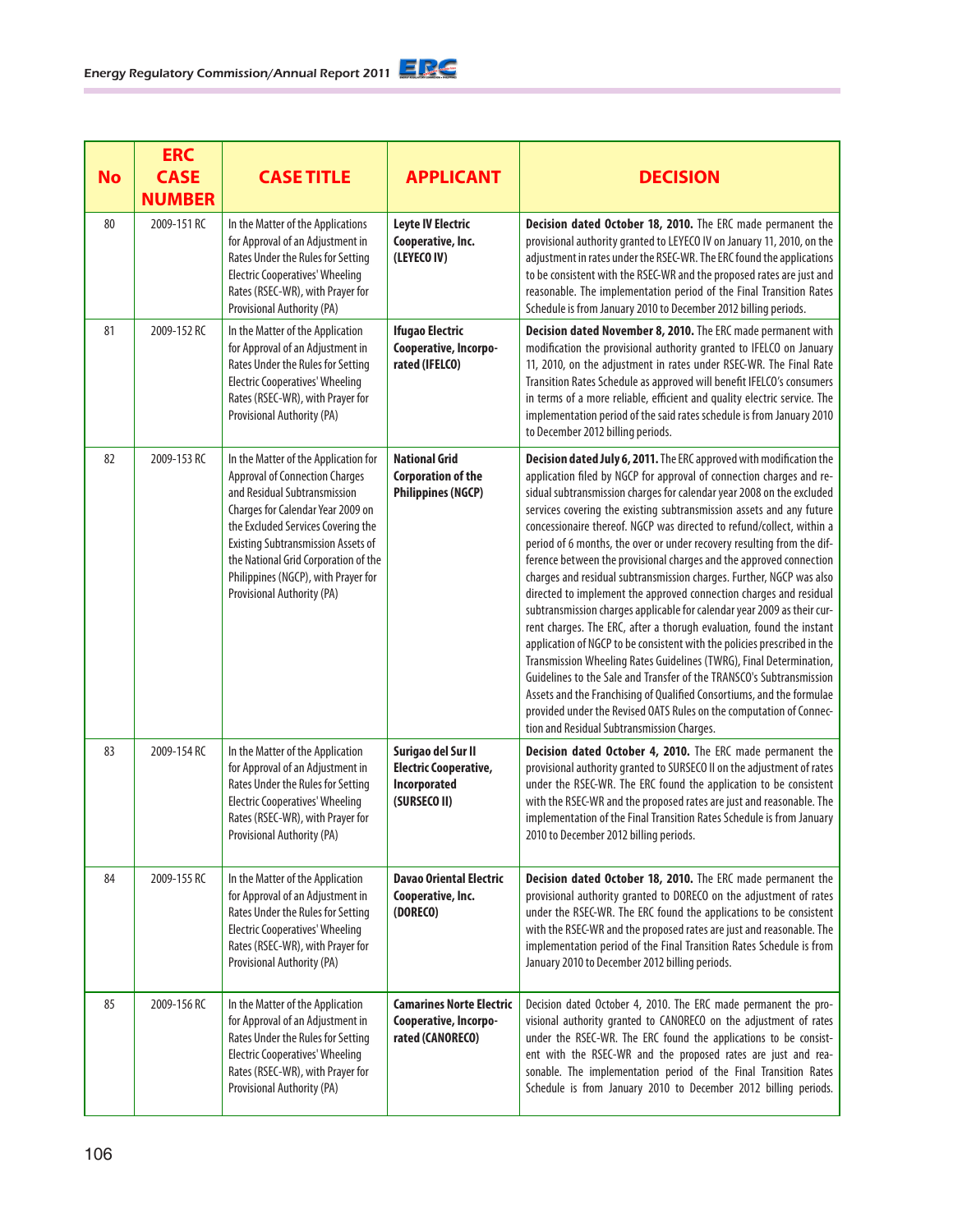| <b>No</b> | <b>ERC</b><br><b>CASE</b><br><b>NUMBER</b> | <b>CASE TITLE</b>                                                                                                                                                                                                                   | <b>APPLICANT</b>                                                                                                            | <b>DECISION</b>                                                                                                                                                                                                                                                                                                                                                                                                                                                                                                                                                                                                                                                                                                                                                                                                                                                                                                                                          |
|-----------|--------------------------------------------|-------------------------------------------------------------------------------------------------------------------------------------------------------------------------------------------------------------------------------------|-----------------------------------------------------------------------------------------------------------------------------|----------------------------------------------------------------------------------------------------------------------------------------------------------------------------------------------------------------------------------------------------------------------------------------------------------------------------------------------------------------------------------------------------------------------------------------------------------------------------------------------------------------------------------------------------------------------------------------------------------------------------------------------------------------------------------------------------------------------------------------------------------------------------------------------------------------------------------------------------------------------------------------------------------------------------------------------------------|
| 86        | 2009-158 RC                                | In the Matter of the Application<br>for Approval of an Adjustment in<br>Rates Under the Rules for Setting<br><b>Electric Cooperatives' Wheeling</b><br>Rates (RSEC-WR), with Prayer for<br>Provisional Authority (PA)               | <b>Misamis Oriental I Rural</b><br><b>Electric Service</b><br>Cooperative, Inc.<br>(MORESCO I)                              | Decision dated September 27, 2010. The ERC made permanent the<br>provisional authority granted to MORESCO I on the adjustment of rates<br>under the RSEC-WR. The ERC found the application to be consistent<br>with the RSEC-WR and the proposed rates are just and reasonable. The<br>implementation of the Final Transition Rates Schedule is from January<br>2010 to December 2012 billing periods.                                                                                                                                                                                                                                                                                                                                                                                                                                                                                                                                                   |
| 87        | 2009-159 RC                                | In the Matter of the Application<br>for Approval of an Adjustment in<br>Rates Under the Rules for Setting<br><b>Electric Cooperatives' Wheeling</b><br>Rates (RSEC-WR), with Prayer for<br>Provisional Authority (PA)               | <b>Isabela II Electric</b><br>Cooperative, Inc.<br>(ISELCO II)                                                              | Decision dated September 5, 2011. The ERC made permanent with<br>modification the provisional authority granted to ISELCO II on the ad-<br>justment of rates under the RSEC-WR. Modifications approved by the<br>ERC should include the rates for Industrial Low Voltage, Commercial<br>and Public Building Higher Voltage customer classes of ISELCO II. The<br>ERC found the application consistent with the RSEC-WR and the pro-<br>posed rates are just and reasonable. The implementation of the Final<br>Transition Rates Schedule is from January 2010 to December 2012 bill-<br>ing periods.                                                                                                                                                                                                                                                                                                                                                     |
| 88        | 2009-162 RC                                | In the Matter of the Application<br>for Approval of an Adjustment in<br>Rates Under the Rules for Setting<br><b>Electric Cooperatives' Wheeling</b><br>Rates (RSEC-WR), with Prayer for<br>Provisional Authority (PA)               | <b>Mountain Province</b><br><b>Electric Cooperative, Inc.</b><br>(MOPRECO)                                                  | Decision dated September 6, 2010. The ERC made permanent the<br>provisional authority granted to MOPRECO on the adjustment of rates<br>under the RSEC-WR. The ERC found the application to be consistent<br>with the RSEC-WR and the proposed rates are just and reasonable. The<br>implementation of the Final Transition Rates Schedule is from January<br>2010 to December 2012 billing periods.                                                                                                                                                                                                                                                                                                                                                                                                                                                                                                                                                      |
| 89        | 2009-163 RC                                | In the Matter of the Application<br>for Approval of an Adjustment in<br>Rates Under the Rules for Setting<br><b>Electric Cooperatives' Wheeling</b><br>Rates (RSEC-WR), with Prayer for<br>Provisional Authority (PA)               | <b>Zambales I Electric</b><br>Cooperative,<br>Incorporated<br>(ZAMECO I)                                                    | Decision dated March 14, 2011. The ERC made permanent the pro-<br>visional authority granted to ZAMECO I on January 11, 2010, on the ad-<br>justment in rates under RSEC-WR. The Final Transition Rate Schedule<br>as approved will benefit ZAMECO I's consumers in terms of a more reli-<br>able, efficient and quality electric service. The implementation period<br>of the said rate schedule is from January 2010 to December 2012 billing<br>periods.                                                                                                                                                                                                                                                                                                                                                                                                                                                                                              |
| 90        | 2009-164 RC                                | In the Matter of the Application<br>for Approval of an Adjustment in<br>Rates Under the Rules for Setting<br><b>Electric Cooperatives' Wheeling</b><br>Rates (RSEC-WR), with Prayer for<br>Provisional Authority (PA)               | <b>Batangas II Electric</b><br>Cooperative, Inc.<br>(BATELEC II)                                                            | Decision dated October 4, 2010. The ERC made permanent the provi-<br>sional authority granted to BATELEC II on the adjustment of rates under<br>the RSEC-WR. The ERC found the applications to be consistent with the<br>RSEC-WR and the proposed rates are just and reasonable. The implemen-<br>tation period of the Final Transition Rates Schedule is from January 2010<br>to December 2012 billing periods.                                                                                                                                                                                                                                                                                                                                                                                                                                                                                                                                         |
| 91        | 2009-166 RC                                | In the Matter of the Application<br>for Approval of the Power Supply<br>Agreement between San Fernando<br>Electric Light and Power Company,<br>Inc. and AP Renewables, Inc. with<br><b>Prayer for Provisional Authority</b><br>(PA) | San Fernando Electric<br><b>Light and Power</b><br>Company, Inc.<br>(SFELAPCO) and AP<br>Renewables,<br>Incorporated (APRI) | Decision dated January 24, 2011. The ERC approved the application<br>filed by SFELAPCO and APRI for their Power Supply Agreement (PSA)<br>at an average generation rate of PhP3.7772/kWh. The Base Generation<br>Rate composes of the following (PhP/kWh): (A) Capital Cost Recovery<br>Fee - 1.8404; (B) Plant Operations and Maintenance - 1.6556; and (C)<br>General and Administrative Expenses - 0.2812. Furthermore, ERC di-<br>rected SFELAPCO and APRI to modify/restructure their Time-of-Use<br>(TOU) rates based on the approved average generation rate and esca-<br>late the modified Basic Energy Rate (BER) (excluding PhP1.8404 per-<br>taining to Capital Cost and the amount pertaining to ER 1-94) during<br>the second and third years using the Philippine Consumer Price Index<br>(CPI). Finally, APRI was directed to maintain a separate item in its power<br>bills reflecting the surcharge of PhP0.10/kWh imposed to SFELAPCO. |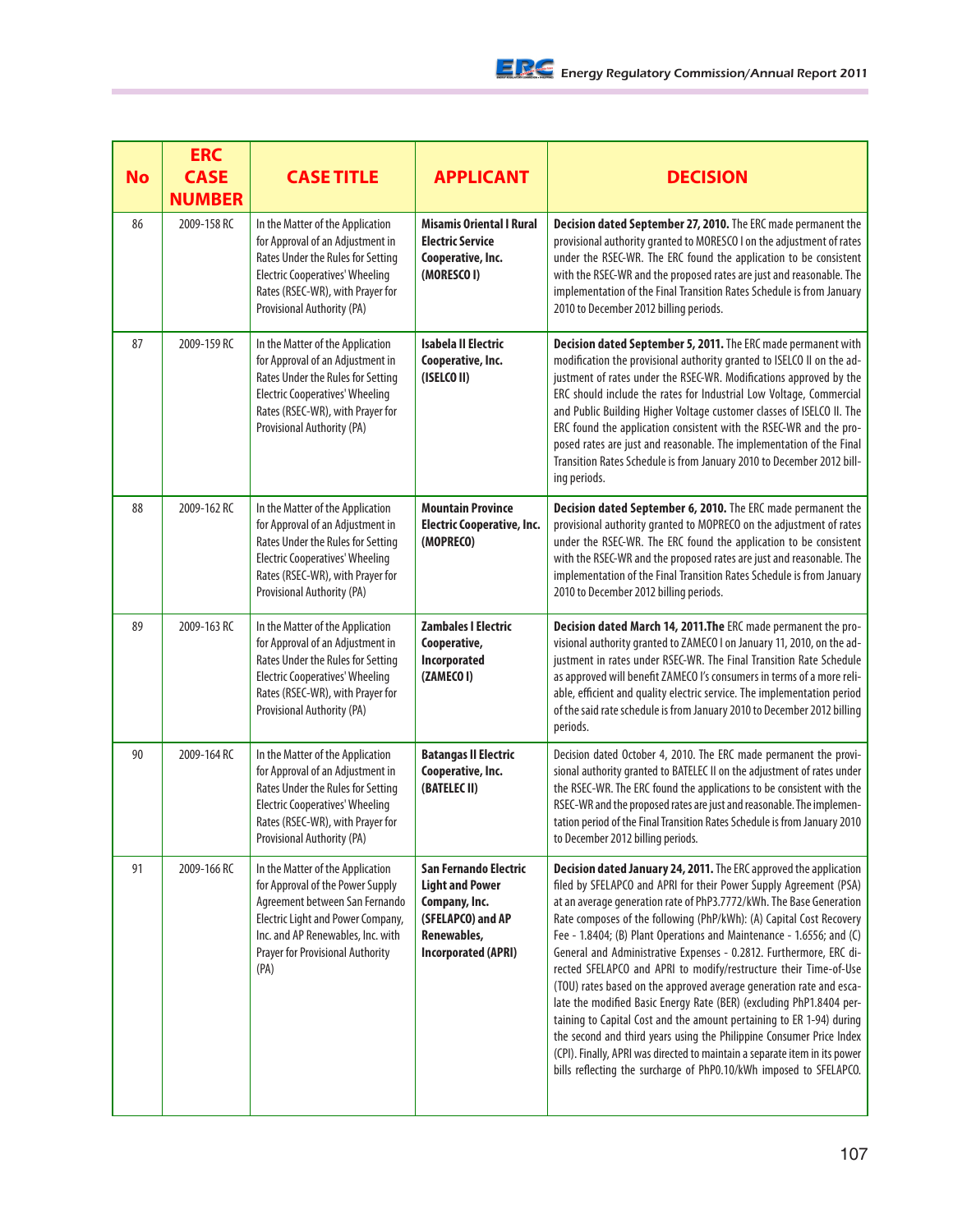| <b>No</b> | <b>ERC</b><br><b>CASE</b><br><b>NUMBER</b> | <b>CASE TITLE</b>                                                                                                                                                                                                      | <b>APPLICANT</b>                                                                                               | <b>DECISION</b>                                                                                                                                                                                                                                                                                                                                                                                                                                                                                                                                                                                                                                                                                                                                                                                                                                                                                                                                                                                                                                                                                                                                                                                                                                                                                                                                                                                                                                                                                              |
|-----------|--------------------------------------------|------------------------------------------------------------------------------------------------------------------------------------------------------------------------------------------------------------------------|----------------------------------------------------------------------------------------------------------------|--------------------------------------------------------------------------------------------------------------------------------------------------------------------------------------------------------------------------------------------------------------------------------------------------------------------------------------------------------------------------------------------------------------------------------------------------------------------------------------------------------------------------------------------------------------------------------------------------------------------------------------------------------------------------------------------------------------------------------------------------------------------------------------------------------------------------------------------------------------------------------------------------------------------------------------------------------------------------------------------------------------------------------------------------------------------------------------------------------------------------------------------------------------------------------------------------------------------------------------------------------------------------------------------------------------------------------------------------------------------------------------------------------------------------------------------------------------------------------------------------------------|
| 92        | 2009-168 RC                                | In the Matter of the Application<br>for Approval of an Adjustment in<br>Rates Under the Rules for Setting<br><b>Electric Cooperatives' Wheeling</b><br>Rates (RSEC-WR), with Prayer for<br>Provisional Authority (PA)  | <b>First Laguna Electric</b><br>Cooperative, Inc. (FLECO)                                                      | Decision dated January 17, 2011. The ERC made permanent the<br>provisional authority granted to FLECO on January 11, 2010, on the ad-<br>justment in rates under RSEC-WR. The Final Transition Rate Schedule as<br>approved will benefit FLECO's consumers in terms of a more reliable,<br>efficient and quality electric service. The implementation period of<br>the said rate schedule is from January 2010 to December 2012 billing<br>periods.                                                                                                                                                                                                                                                                                                                                                                                                                                                                                                                                                                                                                                                                                                                                                                                                                                                                                                                                                                                                                                                          |
| 93        | 2009-169 RC                                | In the Matter of the Application<br>for Approval of the Power Supply<br>Agreement between First Bay<br>Power Corporation and AP Renewa-<br>bles, Incorporated, with Prayer for<br>Provisional Authority (PA)           | <b>First Bay Power</b><br><b>Corporation (FBPC) and</b><br><b>AP Renewables,</b><br><b>Incorporated (APRI)</b> | Decision dated January 24, 2011. The ERC approved the application<br>filed by FBPC and APRI for their Power Supply Agreement (PSA) at an<br>average generation rate of PhP3.7772/kWh. The Base Generation Rate<br>composes of the following (PhP/kWh): (A) Capital Cost Recovery Fee -<br>1.8404; (B) Plant Operations and Maintenance - 1.6556; and (C) General<br>and Administrative Expenses - 0.2812. Furthermore, ERC directed FBPC<br>and APRI to modify/restructure their Time-of-Use (TOU) rates based on<br>the approved average generation rate and escalate the modified Basic<br>Energy Rate (BER) (excluding PhP1.8404 pertaining to Capital Cost and<br>the amount pertaining to ER 1-94) during the second and third years us-<br>ing the Philippine Consumer Price Index (CPI). Finally, APRI was directed<br>to maintain a separate item in its power bills reflecting the surcharge of<br>PhP0.10/kWh imposed to FBPC.                                                                                                                                                                                                                                                                                                                                                                                                                                                                                                                                                                     |
| 94        | 2009-170 RC                                | In the Matter for the Application<br>for Approval of an Adjustment in<br>Rates under the Rules for Setting<br><b>Electric Cooperatives' Wheeling</b><br>Rates (RSEC-WR), with Prayer for<br>Provisional Authority (PA) | <b>Capiz Electric</b><br>Cooperative, Inc.<br>(CAPELCO)                                                        | Decision dated July 25, 2011. The ERC made permanent the provi-<br>sional authority granted to CAPELCO on January 11, 2010. The ERC cal-<br>culated the differential billing of CAPELCO and ordered the net amount<br>of PhP2,34,965.00 to be collected from its end-users starting August<br>2011 until December 2011. The said amount corresponds to the dif-<br>ference between its existing rates and the transition rates for January<br>2010 billing which is equivalent to an average rate of PhP0.452/kWh.<br>Accordingly, CAPELCO was directed to adopt the Final Transition Rates<br>Schedule to be implemented effective its January 2010 to December<br>2012 billing periods.                                                                                                                                                                                                                                                                                                                                                                                                                                                                                                                                                                                                                                                                                                                                                                                                                    |
| 95        | 2009-171 RC                                | In the Matter for the Application<br>for Approval of an Adjustment in<br>Rates under the Rules for Setting<br><b>Electric Cooperatives' Wheeling</b><br>Rates (RSEC-WR), with Prayer for<br>Provisional Authority (PA) | <b>Camarines Sur IV Electric</b><br>Cooperative, Inc.<br>(CASURECO IV)                                         | Decision dated March 14, 2011. The ERC made permanent the pro-<br>visional authority granted to CASURECO IV on June 7, 2010. The ERC<br>calculated the differential billing of CASURECO IV and ordered the net<br>amount of PhP1,889,966.00 to be collected from its end-users starting<br>April 2011 until December 2011. The said amount corresponds to the<br>difference between its existing rates and the transition rates for Janu-<br>ary 2010 billing which is equivalent to an average rate of PhP0.0943/<br>kWh. The modification in CASURECO IV's higher voltage transition rates<br>resulted to an over-recovery on its consumer, PSU GOA Campus, that<br>was previously charged under the Higher Voltage-Public Building rates.<br>The ERC calculated the difference in revenue incurred by CASURECO IV<br>during the transition period (February to June 2010 billing period)<br>and arrived at the differential billing amount to PhP0.2129/kWh. The<br>said adjustment in rates shall be refunded by CASURECO IV starting<br>April 2011 until December 2011 billing and shall be presented as a<br>separateline item for the particular customer only. Accordingly, CAS-<br>URECO IV was directed to adopt the Final Transition Rates Schedule to<br>be implemented effective its January 2010 to December 2012 billing<br>periods. CASURECO IV was further directed to refund the over-recovery<br>amounting to PhP0.2129/kWh to PSU GOA Campus starting April 2011<br>until December 2011. |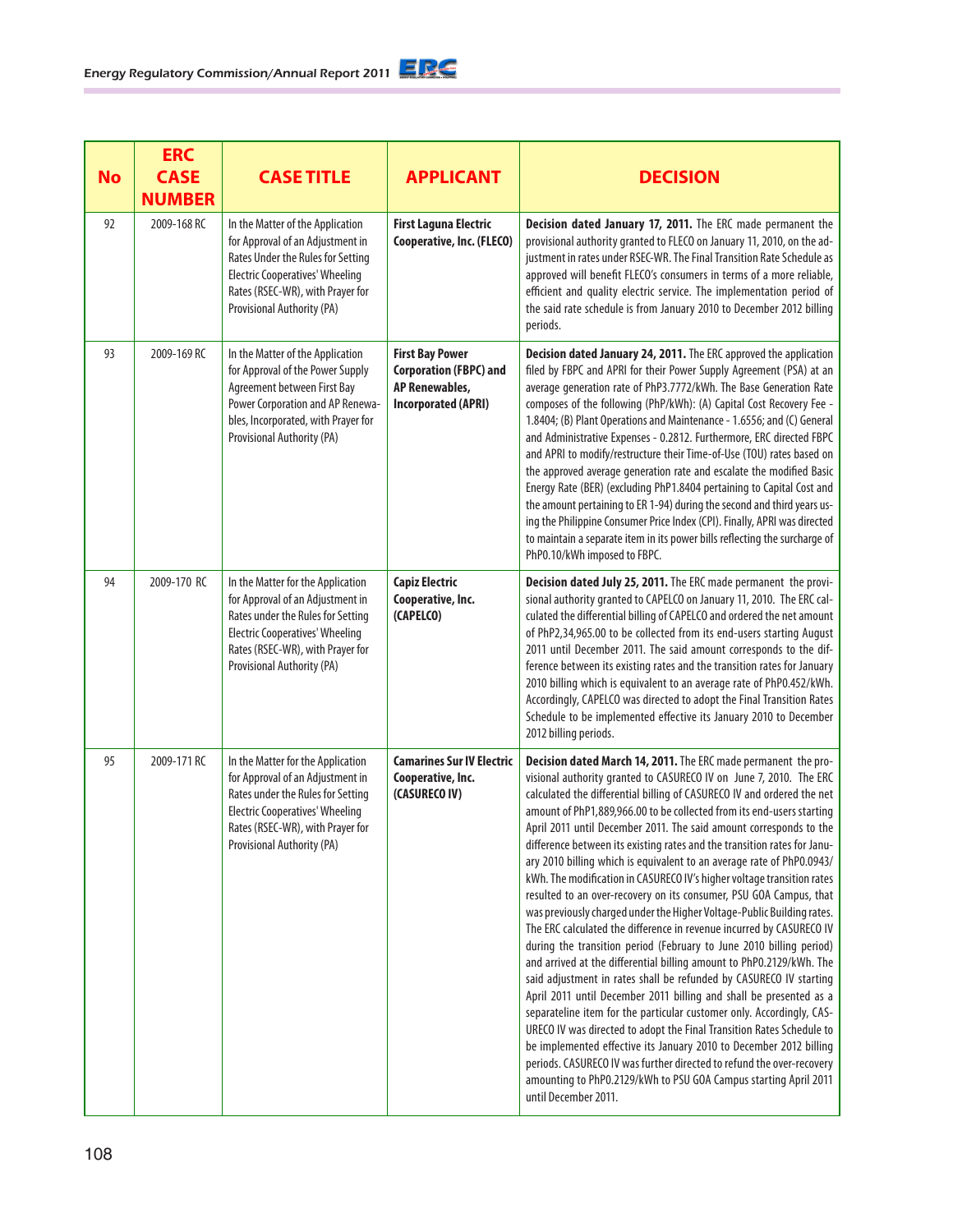| <b>No</b> | <b>ERC</b><br><b>CASE</b><br><b>NUMBER</b> | <b>CASE TITLE</b>                                                                                                                                                                                                           | <b>APPLICANT</b>                                                                                                                    | <b>DECISION</b>                                                                                                                                                                                                                                                                                                                                                                                                                                                                                                                                                                                                                                                                                                                                                                                                                                                                                                                                                                                                             |
|-----------|--------------------------------------------|-----------------------------------------------------------------------------------------------------------------------------------------------------------------------------------------------------------------------------|-------------------------------------------------------------------------------------------------------------------------------------|-----------------------------------------------------------------------------------------------------------------------------------------------------------------------------------------------------------------------------------------------------------------------------------------------------------------------------------------------------------------------------------------------------------------------------------------------------------------------------------------------------------------------------------------------------------------------------------------------------------------------------------------------------------------------------------------------------------------------------------------------------------------------------------------------------------------------------------------------------------------------------------------------------------------------------------------------------------------------------------------------------------------------------|
| 96        | 2010-001 CF                                | In the Matter of the Application for<br>Approval of the Tax Recovery Ad-<br>justment Mechanism in the Rates<br>for Franchise Tax Imposed by the<br>City Government of Zamboanga                                             | Zamboanga City Electric<br>Cooperative,<br>Incorporated<br>(ZAMCELCO)                                                               | Decision dated November 15, 2010. The ERC approved with<br>modification the application filed by ZAMCELCO for approval of tax<br>recovery adjustment mechanism (TRAM) in the rates for franchise tax<br>imposed by the City Government of Zamboanga. Accordingly, ERC au-<br>thorized ZAMCELCO to collect from its member-consumers the rate of<br>PhP0.0136/kWh for a period of 6 years or until such time the amount of<br>PhP31,789,055.23 shall have been fully recovered.                                                                                                                                                                                                                                                                                                                                                                                                                                                                                                                                              |
| 97        | 2010-002 CF                                | In the Matter of the Application for<br>Authority to Include in Customer's<br><b>Bill a Tax Recovery Adjustment</b><br>Clause (TRAC) for Franchise Tax Paid<br>in the 11 Municipalities of Leyte for<br>the Years 2000-2010 | <b>Leyte V Electric</b><br>Cooperative,<br>Incorporated (LEYECOV)                                                                   | Decision dated June 13, 2011. The ERC approved with modification<br>the application of LEYECO V for authority to include in its customer's<br>bill a tax recovery adjustment clause (TRAC) for franchise tax paid in<br>the 11 municipalities of Leyte for the years 2000 to 2010 in accordance<br>with the Rules Governing the Automatic Cost Adjustment and True-Up<br>Mechanisms and Corresponding Confirmation Process for Distribution<br>Utilities. Accordingly, LEYECO V was authorized to collect from its mem-<br>ber-consumers the rate of PhP0.0222/kWh for a period of 2 years or un-<br>til such time that the amount of PhP2,102,306.28 is fully receovered.                                                                                                                                                                                                                                                                                                                                                  |
| 98        | 2010-003 CF                                | In the Matter of the Application for<br>Authority to Include in Customer's<br><b>Bill a Tax Recovery Adjustment</b><br>Clause (TRAC) for Franchise Tax Paid<br>in the 11 Municipalities of Leyte for<br>the Years 2000-2010 | <b>Leyte V Electric</b><br>Cooperative,<br>Incorporated<br>(LEYECOV)                                                                | Decision dated June 13, 2011. The ERC approved with modification<br>the application of LEYECO V for authority to include in its customer's bill<br>a tax recovery adjustment clause (TRAC) for franchise tax paid in Ormoc<br>City for the years 2001 to 2010 in accordance with the Rules governing<br>the Automatic Cost Adjustment and True-Up Mechanisms and Corre-<br>sponding Confirmation Process for Distribution Utilities. Accordingly,<br>LEYECO V was authorized to collect from its members-consumers the<br>rate of PhP0.0125/kWh for a period of 2 years or until such time that<br>the amount of PhP1,729,382.23 is fully recovered.                                                                                                                                                                                                                                                                                                                                                                        |
| 99        | 2010-006 RC                                | In the Matter of the Application for<br>Approval of the Power Sales Agree-<br>ment between VMC Rural Electric<br>Service Cooperative, Inc. and First<br><b>Farmers Holding Corporation</b>                                  | <b>VMC-Rural Electric</b><br>Service Cooperative, Inc.<br>(VRESCO) and First<br><b>Farmers Holding</b><br><b>Corporation (FFHC)</b> | Decision dated December 20, 2010. The ERC approved the ap-<br>plication filed by VRESCO and FFHC for approval of their Power Sales<br>Agreement (PSA) with a base rate of PhP2.8978/kWh. The cost com-<br>ponents of the base rate are as follows (PhP/kWh): Capital Recovery<br>Fee - 0.7187; O&M Fixed - 0.4169; O&M Variable - 0.6577; and Fuel -<br>1.1045. The Capacity Fee shall be fixed for the duration of the coopera-<br>tion period while the Fuel Cost and O&M Cost shall be indexed to the<br>Consumer Price Index (CPI) of the Philippines, in all items, except for the<br>component in the local taxes pertaining to ERC-1-94. Lastly, in excess of<br>57,240,000 kWh per year, FFHC will charge VRESCO with an O&M Vari-<br>able Fee of PhP0.6577/kWh only and fuel cost.                                                                                                                                                                                                                                 |
| 100       | 2010-007 RC                                | In the Matter of the Application<br>for Approval of the Construction of<br>50/62.5 MVA Substation and 2.5<br>Kilometers 69 kV Sub-transmission<br>Line, with Prayer for Provisional<br>Authority (PA)                       | <b>Panay Electric Company,</b><br>Inc. (PECO)                                                                                       | Decision dated January 31, 2011. The ERC approved the applica-<br>tion filed by PECO for approval of the construction of its 50/62.5 MVA<br>substation and 2.5 kilometer 69 kV sub-transmission line, with a to-<br>tal project cost of PhP136,900,804.78. Thus, PECO was directed by<br>the ERC to remit the amount of PhP1,026,756.00 as permit fee. The<br>approval of PECO's application will redound to the benefit of PECO's<br>consumers in terms of continuous, reliable and efficient power sup-<br>ply. Such approval, however, is subject to the condition that the<br>proposed projects will be further optimized in its Performance Based<br>Regulation (PBR) application following the procedures stated in the<br>Rules for Setting Distribution Utilities' Wheeling Rates (RDWR) and<br>other relevant issuances of the ERC. The projects aim to provide ad-<br>ditional capacity and address load growth, improve reliability and<br>reduction in system's loss, and eliminate grid power flow limitation. |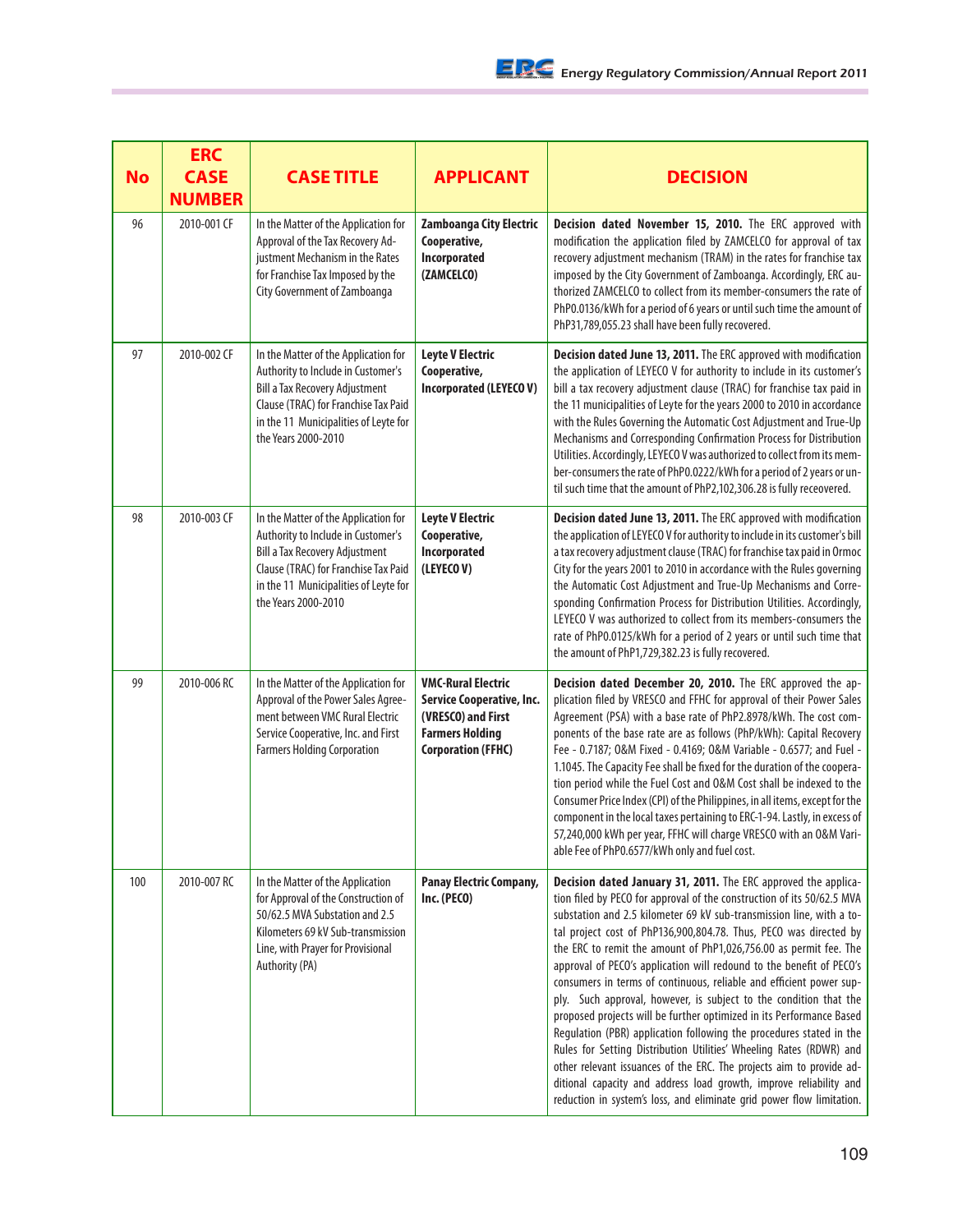| <b>No</b> | <b>ERC</b><br><b>CASE</b><br><b>NUMBER</b> | <b>CASE TITLE</b>                                                                                                                                                                                                                                                                                 | <b>APPLICANT</b>                                                                                                                           | <b>DECISION</b>                                                                                                                                                                                                                                                                                                                                                                                                                                                                                                                                                                                                                                                                                                                                                                                                                                                                                                                                                                                                                                                                                                                                                                                                                                                                                                                                                                                                                                                                                                                                                                                                                                                                                                                                                                                                                                                                                                                                                                                                                          |
|-----------|--------------------------------------------|---------------------------------------------------------------------------------------------------------------------------------------------------------------------------------------------------------------------------------------------------------------------------------------------------|--------------------------------------------------------------------------------------------------------------------------------------------|------------------------------------------------------------------------------------------------------------------------------------------------------------------------------------------------------------------------------------------------------------------------------------------------------------------------------------------------------------------------------------------------------------------------------------------------------------------------------------------------------------------------------------------------------------------------------------------------------------------------------------------------------------------------------------------------------------------------------------------------------------------------------------------------------------------------------------------------------------------------------------------------------------------------------------------------------------------------------------------------------------------------------------------------------------------------------------------------------------------------------------------------------------------------------------------------------------------------------------------------------------------------------------------------------------------------------------------------------------------------------------------------------------------------------------------------------------------------------------------------------------------------------------------------------------------------------------------------------------------------------------------------------------------------------------------------------------------------------------------------------------------------------------------------------------------------------------------------------------------------------------------------------------------------------------------------------------------------------------------------------------------------------------------|
| 101       | 2010-008 RC                                | In the Matter of the Application<br>for Approval of the Power Supply<br>Agreement between First Farmers<br><b>Holding Corporation and Negros</b><br>Occidental Electric Cooperative, Inc.<br>(NOCECO), with Motion for the Issu-<br>ance of Provisional Authority (PA)                            | <b>Negros Occidental</b><br><b>Electric Cooperative, Inc.</b><br>(NOCECO) and First<br><b>Farmers Holding</b><br><b>Corporation (FFHC)</b> | Decision dated December 20, 2010. The ERC approved the applica-<br>tion filed by NOCECO and FFHC for their Power Supply Agreement (PSA).<br>The ERC approved a Capital Recovery Fee of PhP0.7187/kWh which<br>will be fixed for the duration of the cooperation and an 0 & M Fee of<br>PhP0.4169/kWh (Fixed) and PhP0.6577/kWh which will be subject to<br>adjustment based on the Consumer Price Index (CPI) of the Philippines.<br>In excess of 57,240,000 kWh per year, FFHC will charge NOCECO with O<br>& M Variable Fee of PhP0.6577/kWh only and fuel cost. Total Base En-<br>ergy Fee approved is PhP2.8978/kWh. After a thorough evaluation, the<br>ERC finds that the PSA entered into by and between NOCECO and FFHC<br>will redound to the benefit of NOCECO's member-consumers in terms of<br>continuous, reliable, efficient and affordable power supply.                                                                                                                                                                                                                                                                                                                                                                                                                                                                                                                                                                                                                                                                                                                                                                                                                                                                                                                                                                                                                                                                                                                                                                  |
| 102       | 2010-012 RC                                | In the Matter of the Application<br>for Approval of Proposed Electric<br>Capital Projects for the Years 2009-<br>2013 and Authority to Secure Loans<br>from the National Electrification<br>Administration (NEA), with Prayer<br>for Provisional Authority (PA)                                   | <b>First Bukidnon Electric</b><br>Cooperative, Inc.<br>(FIBECO)                                                                            | Decision dated December 1, 2010. The ERC approved with modi-<br>fication the application filed by FIBECO for approval of its proposed<br>capital projects for the years 2009-2013 and authority to secure loan<br>from NEA. The approved projects are as follows:: (1) Installation of<br>one (1) 10 MVA substation (Anahon), (2) Installation of one (1) 10 MVA<br>substation (Camp 1), (3) Construction of 4/0 Tie Line, (4) Construction<br>of 4/0 parallel three (3) phase line, (5) Construction of a 69 kV sub-<br>transmision line, (6) Construction of a 2/0 parallel three (3) phase line,<br>(6) Refurbishment of a 5 MVA power transformer and installation of<br>protective device, controls and accessories, (7) Acquisition of hotline<br>tools and equipment, (8) Acquisition of logistic tools and equipment,<br>(9) Procurement of Supervisory Control and data Acquisition (SCADA)<br>and monitoring system, (10) Conversion of V-phase to three (3) phase<br>2/0 line (Bagontaas - Lurugan), (11) Conversion of V-phase to three (3)<br>phase 2/0 line (Arfi-Paitan), (12) Acquisition of a 69 kV sub-transmis-<br>sion asset, 913) Acquisition and installation of kWh meters, and (13)<br>Replacement of dilapidated distribution transformers, with a total<br>project cost of PhP555,433,022.00. Accordingly, FIBECO was directed to<br>remit to ERC the amount of PhP4,165,748.00 as permit fee in staggered<br>basis The projects aim to address load growth, improve consumer serv-<br>ice efficiency, improve distribution system operations, improve power<br>quality and reliability, reduce system loss, provide safety to person-<br>nel in the maintenance of the distribution system, improve response<br>time in power service interruptions, provide for accurate registration of<br>consumers' power consumption and reduce systems loss and improve<br>transformer management strategy.<br>Further FIBECO's application to secure loan from NEA in the amount of<br>PhP555,433,022.00 was approved. |
| 103       | 2010-013 RC                                | In the Matter of the Application<br>for the Approval of the Agreement<br>for the Supply of Electric Energy<br>Entered into by MERALCO with the<br>National Irrigation Administration<br><b>Pursuant to ERC Resolution No.</b><br>1, Series of 2009, with Prayer for<br>Provisional Authority (PA) | <b>Manila Electric Company</b><br>(MERALCO)                                                                                                | Decision dated November 22, 2010. The ERC approved the Agree-<br>ment for the Supply of Electricity between the MERALCO and the Na-<br>tional Irrigation Administration (NIA) pursuant to ERC Resolution No. 1,<br>Series of 2009 entitled "A Resolution Adopting the Amendments to the<br>Guidelines to the Sale and Transfer of TRANSCO's Sub-transmission As-<br>sets (STAs) and the Franchising of Qualified Consortiums". The approval<br>of the agreement is in line with the reforms of the electricity industry<br>as envisioned by the Electric Power Industry Reform Act of 2001 (EPIRA)<br>and would best serve the interest and welfare of the end-users and the<br>public in general. Further, it would result in a continuous and reliable<br>supply of power to NIA and enable MERALCO to realize and exercise its                                                                                                                                                                                                                                                                                                                                                                                                                                                                                                                                                                                                                                                                                                                                                                                                                                                                                                                                                                                                                                                                                                                                                                                                        |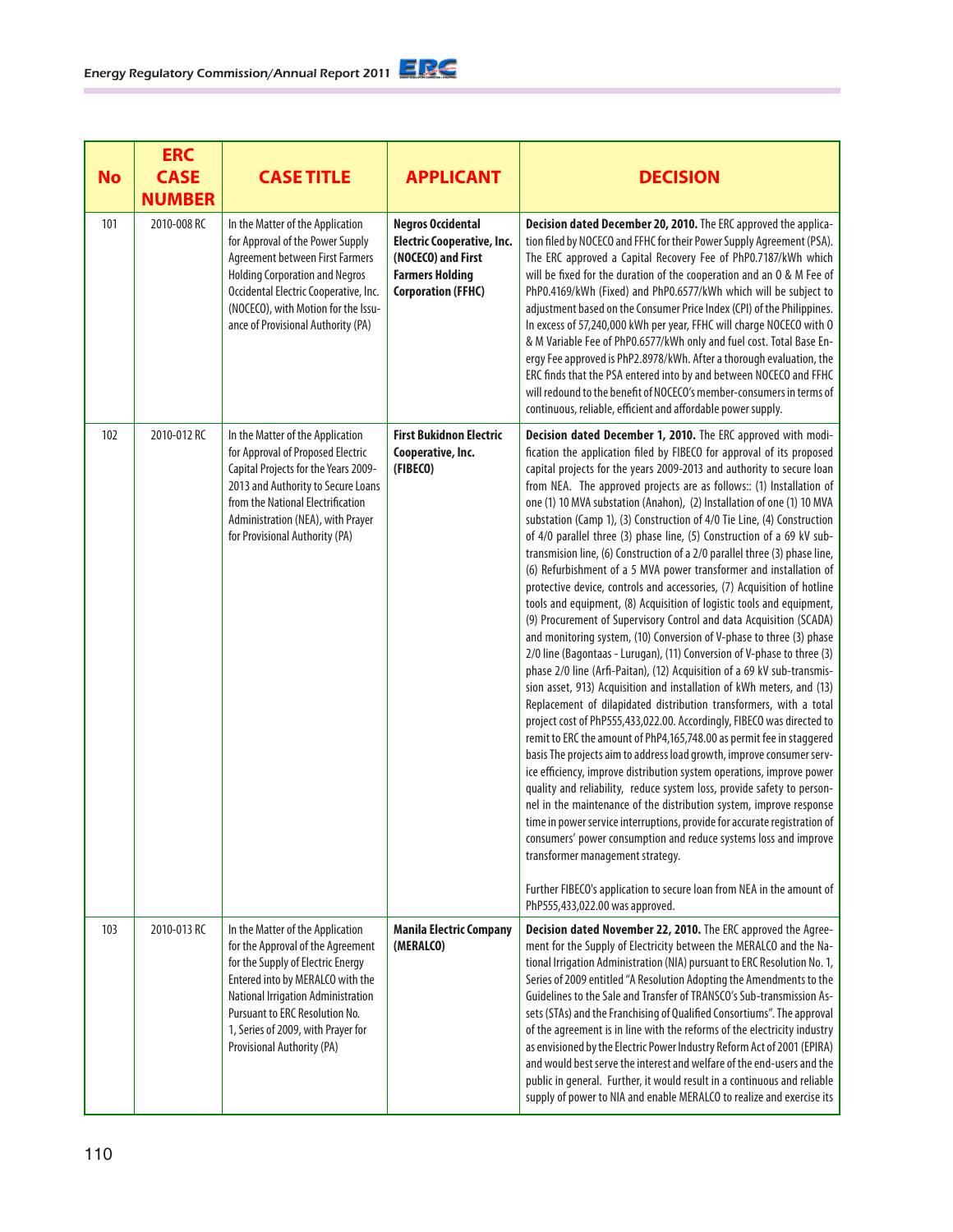| <b>No</b> | <b>ERC</b><br><b>CASE</b><br><b>NUMBER</b> | <b>CASE TITLE</b>                                                                                                                                                                                                                                                                                                            | <b>APPLICANT</b>                                                                     | <b>DECISION</b>                                                                                                                                                                                                                                                                                                                                                                                                                                                                                                                                                                                                                                                                                                                                                                                                                                                                                                                                                                                                                                                                                                                                                      |
|-----------|--------------------------------------------|------------------------------------------------------------------------------------------------------------------------------------------------------------------------------------------------------------------------------------------------------------------------------------------------------------------------------|--------------------------------------------------------------------------------------|----------------------------------------------------------------------------------------------------------------------------------------------------------------------------------------------------------------------------------------------------------------------------------------------------------------------------------------------------------------------------------------------------------------------------------------------------------------------------------------------------------------------------------------------------------------------------------------------------------------------------------------------------------------------------------------------------------------------------------------------------------------------------------------------------------------------------------------------------------------------------------------------------------------------------------------------------------------------------------------------------------------------------------------------------------------------------------------------------------------------------------------------------------------------|
|           |                                            |                                                                                                                                                                                                                                                                                                                              |                                                                                      | right to take over the responsibility of operating, maintaining, upgrad-<br>ing and expanding the acquired STAs for the benefit of its customers.                                                                                                                                                                                                                                                                                                                                                                                                                                                                                                                                                                                                                                                                                                                                                                                                                                                                                                                                                                                                                    |
| 104       | 2010-015 RC                                | In the Matter of the Application<br>for Approval of Capital Projects in<br>Accordance with the Provisions of<br>R.A. No. 9136 and the Guidelines to<br>Govern the Submission, Evaluation,<br>and Approval of Electric Capital<br>Projects, with Prayer for Provisional<br>Authority (PA)                                     | <b>Lanao del Norte</b><br><b>Electric Cooperative, Inc.</b><br>(LANECO)              | Decision dated May 2, 2011. The ERC approved the application<br>filed by LANECO for the approval of the following capital projects: (1)<br>Acquisition, installation, and energization of one (1) MVA substation,<br>(2) Acquisition of subtransmission line, (3) Construction of eighteen<br>kilometer (18 km) 69 kV subtransmission line, (4) Procurement of kWh<br>meters, (5) Procurement of steel and concrete poles and conversion of<br>secondary lines to primary lines, (6) Procurement of bare Aluminum<br>Concrete Steel Reinforced (ACSR) conductor wires of various sizes,<br>(7) Procurement of distribution transformer, (8) Acquisition of NULEC<br>N-Series automatic reclosers and accessories, (9) Procurement of 336<br>MCM ACSR conductor wires, (10) Acquisition of three (3) units of wire-<br>less radio communications equipment and computer software, with a<br>total project cost of PhP213,850,595.60. The projects will redound to<br>the benefit of the consumers in terms of continuous, reliable, and ef-<br>ficient power supply. Accordingly, LANECO was directed to remit to ERC<br>the amount of PhP1,603,879.47 as permit fee. |
| 105       | 2010-016 MC                                | In the Matter of Violation of ERC<br>Orders, Rules and Regulations -<br>Imposition of Other Charges without<br>prior Approval from the Commission                                                                                                                                                                            | <b>Samar II Electric Coop-</b><br>erative, Inc. (SAMELCO II)                         | Decision dated January 17, 2011. The ERC found and declared<br>SAMELCO II to have committed the violation of imposing other charges<br>without prior approval from the Commission and meted an initial fine<br>in the amount of PhP103,000.00. SAMELCO II was directed to remit the<br>above-mentioned amount within 15 days from receipt of Decision.                                                                                                                                                                                                                                                                                                                                                                                                                                                                                                                                                                                                                                                                                                                                                                                                               |
| 106       | 2010-017 RC                                | In the Matter of the Petition for the<br>Approval of a Lower Generation<br><b>Charge for Billing Month of March</b><br>2010 and for the Recovery of the<br><b>Differential Generation Charge</b><br>within a Six (6) - Month Period,<br>including the Carrying Cost, with<br><b>Prayer for Provisional Authority</b><br>(PA) | <b>Manila Electric Company</b><br>(MERALCO)                                          | Decision dated July 25, 2011. The ERC approved the petition filed by<br>MERALCO for the approval of a lower generation charge for the billing<br>month of March 2010 and for the recovery of the differential generation<br>charge within 6-month period, including carrying cost. Accordingly,<br>MERALCO was authorized to collect the additional generation cost for<br>the period January 26, 2010 to February 25, 2010 in the total amount<br>of PhP944,234,752.55, inclusive of carrying charges, equivalent to<br>PhP0.0306/kWh, effective in its next billing cycle until the full amount<br>is collected. This pertains to the under-recoveries on generation cost<br>on its WESM purchases amounting to PhP882.352 Million, which is<br>the difference between the PhP4.654 Billion based on the OR and the<br>PhP3.771 Billion provisionall authorized by the ERC.                                                                                                                                                                                                                                                                                        |
| 107       | 2010-019 MC                                | In the Matter of Violation of ERC<br>Orders, Rules and Regulations -<br>Failure to Implement the Energy<br>Regulatory Commission's Order on<br>Purchased Power Adjustment (PPA)                                                                                                                                              | <b>Public Utilities</b><br>Department -<br><b>City of Olongapo</b><br>(PUD-OLONGAPO) | Decision dated February 15, 2011. The ERC reprimanded PUD-<br>OLONGAPO for its late implementation of PPA refund and warned<br>that a similar offense in the future shall be dealt with more severely.<br>PUD-OLONGAPO, after receiving the Show Cause Order issued by ERC<br>on February 23, 2010, submitted a letter stating that it deferred the<br>implementation of the PPA refund due to the following reasons: 1)<br>financial constraints brought about by huge systems losses; 2) soft-<br>ware glitch that resulted in the revision of the entire billing and col-<br>lection system; and 3) ongoing privatization of the electric distribution<br>system. PUD-OLONGAPO eventually implemented the directed refund<br>in its October 2010 billing. Available records with the ERC confirm this.                                                                                                                                                                                                                                                                                                                                                            |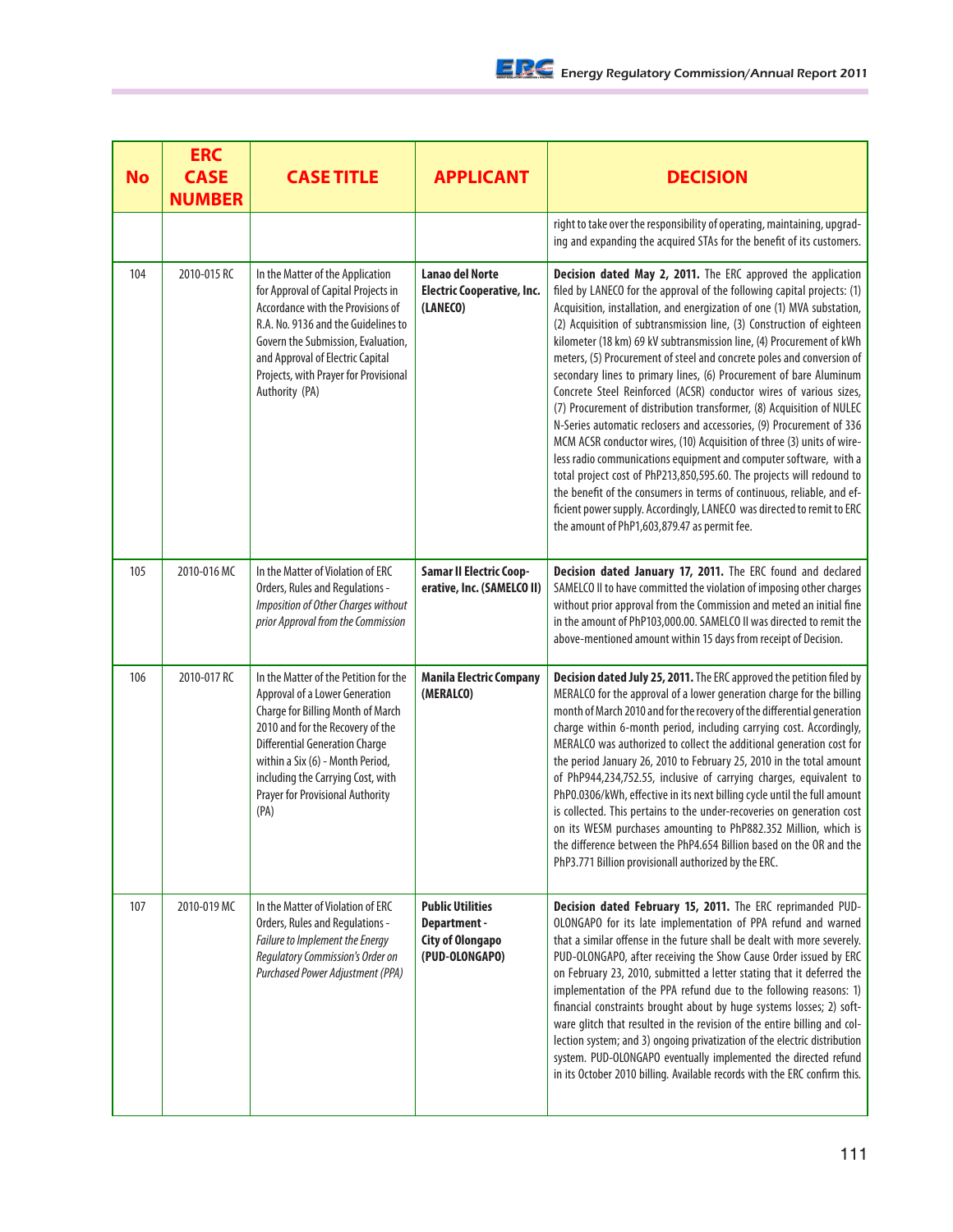| <b>No</b> | <b>ERC</b><br><b>CASE</b><br><b>NUMBER</b> | <b>CASE TITLE</b>                                                                                                                                                                                                                                                        | <b>APPLICANT</b>                                                                                                                                          | <b>DECISION</b>                                                                                                                                                                                                                                                                                                                                                                                                                                                                                                                                                                                                                                                                                                                                                                                                                                                                                                                                                                                                                                                                                                                                                                                                                                                                                                                                                                                                                                 |
|-----------|--------------------------------------------|--------------------------------------------------------------------------------------------------------------------------------------------------------------------------------------------------------------------------------------------------------------------------|-----------------------------------------------------------------------------------------------------------------------------------------------------------|-------------------------------------------------------------------------------------------------------------------------------------------------------------------------------------------------------------------------------------------------------------------------------------------------------------------------------------------------------------------------------------------------------------------------------------------------------------------------------------------------------------------------------------------------------------------------------------------------------------------------------------------------------------------------------------------------------------------------------------------------------------------------------------------------------------------------------------------------------------------------------------------------------------------------------------------------------------------------------------------------------------------------------------------------------------------------------------------------------------------------------------------------------------------------------------------------------------------------------------------------------------------------------------------------------------------------------------------------------------------------------------------------------------------------------------------------|
| 108       | 2010-022 MC                                | In the Matter of Violation of ERC<br>Orders, Rules and Regulations -<br>Inclusion of Power Supply Contract<br>in the Retail Rates without approval<br>from the Commission                                                                                                | <b>VMC-Rural Electric</b><br>Service Cooperative, Inc.<br>(VRESCO)                                                                                        | Decision dated December 15, 2010. The ERC found that VRESCO<br>have committed the violation of including the Power Supply Contract<br>Cost in its retail rates without the ERC's prior approval. VRESCO, after<br>receiving the Show Cause Order issued by ERC on March 11, 2010, filed<br>its compliance stating that the equivalent generation rate of First<br>Farmers Holding Corporation (FFHC) was lower compared to the previ-<br>ously approved power supply contract cost of Green Core Geotherma,<br>Inc. (GCGI). On October 22, 2010, VRESCO submitted its supplemental<br>compliance justifying their arguments. Likewise, VRESCO requested<br>that in the event that their argument are found unmeritorious, they<br>are willing to pay the compromise amount equivalent to 50% of the<br>imposable penalty. Records of the ERC showed that VRESCO was already<br>issued a Show Cause Order involving the same violation under ERC Case<br>No. 2009-075 MC. Thus, it should already be aware of the requirements<br>of the ERC prior to the inclusion of the power supply contract cost in its<br>retail rates. As regards to the 50% offer settlement, it is stated in Sec-<br>tion 5, Article III of Resolution No. 3, Series of 2009 that no compromise<br>agreement shall be allowed in case where the same violation was com-<br>mitted more than once. Accordingly, VRESCO was directed to pay the<br>fine of PhP200,000.00. |
| 109       | 2010-025 MC                                | In the Matter of Violation of ERC<br>Orders, Rules and Regulations -<br>Failure to File an Application for<br><b>Unbundling of Rates</b>                                                                                                                                 | Pantabangan Municipal<br><b>Electric System (PAMES)</b>                                                                                                   | Decision dated September 21, 2011. The ERC, after finding it just<br>and reasonable, accepted and approved the 50% settlement offer of<br>PAMES of the total imposable penalty for failing to file an application<br>for unbundling of rates, with an equivalent amount of PhP240,800.00.<br>PAMES was directed to remit the above-mentioned amount within 15<br>days from receipt of Decision.                                                                                                                                                                                                                                                                                                                                                                                                                                                                                                                                                                                                                                                                                                                                                                                                                                                                                                                                                                                                                                                 |
| 110       | 2010-026 RC                                | In the Matter of the Aplication for<br>Approval of the Ancillary Services<br>Procurement Agreement (ASPA)<br>Between the National Grid Corpora-<br>tion of the Philippines and SN<br>Aboitiz Power-Benguet Inc., with<br><b>Prayer for Provisional Authority</b><br>(PA) | <b>National Grid</b><br><b>Corporation of the</b><br><b>Philippines (NGCP) and</b><br><b>SN Aboitiz Power-</b><br>Benguet, Inc. (SNAP-<br><b>Benguet)</b> | Decision dated July 4, 2011. The ERC approved, with modification,<br>the application filed by NGCP, and SNAP-Benguet for approval of the<br>ASPA. The Decision provides for the applicable rates which includes<br>the contingency and dispatchable reserve, reactive power support and<br>black start support. The following are the Ancillary Service rates: (1)<br>Contingency and dispatchable reserve, SNAP-Benguet should nomi-<br>nate a corresponding price (in per kW capacity per hour) each time it<br>nominates ancillary service capacity to NGCP; (2) Reactive Power Sup-<br>port, PhP2.1443/kVar/hour; and (3) black Start Support, PhP2.1443/kW.<br>Moreover, the ERC provides that the rate to be paid by NGCP as ancillary<br>service cost should be passed on to its customers in accordance with<br>the approved Ancillary Services-Cost Recovery Mechanism (AS-CRM).<br>The ERC, however, denied the NGCP's prayer for the recovery of its ex-<br>pense relative to the procurement of these ancillary services, such as<br>filing fee and publication.                                                                                                                                                                                                                                                                                                                                                                    |
| 111       | 2010-027 MC                                | In the Matter of Violation of ERC<br>Orders, Rules and Regulations -<br>Imposition of Other Charges without<br>prior Approval from the Commission                                                                                                                        | <b>Public Utilities</b><br>Department -<br><b>City of Olongapo</b><br>(PUD-OLONGAPO)                                                                      | Decision dated January 10, 2011. The ERC reprimanded PUD-<br>OLONGAPO for its imposition of other charges without prior approval<br>from the ERC and warned that a similar offense in the future shall be<br>dealt with more severely. PUD-OLONGAPO, after receiving the Show<br>Cause Order issued by ERC on March 31, 2010, submitted its compliance<br>stating that the payment of garbage fee is an obligation created by the<br>ordinances of the City, pursuant to its Charter. Thus, the payment of the<br>garbage fee is legally mandated and is lawful charge in exchange for the<br>timely and regular collection of garbage by the City Government. In com-<br>pliance with the ERC's directive, PUD-OLONGAPO eventually excluded                                                                                                                                                                                                                                                                                                                                                                                                                                                                                                                                                                                                                                                                                                    |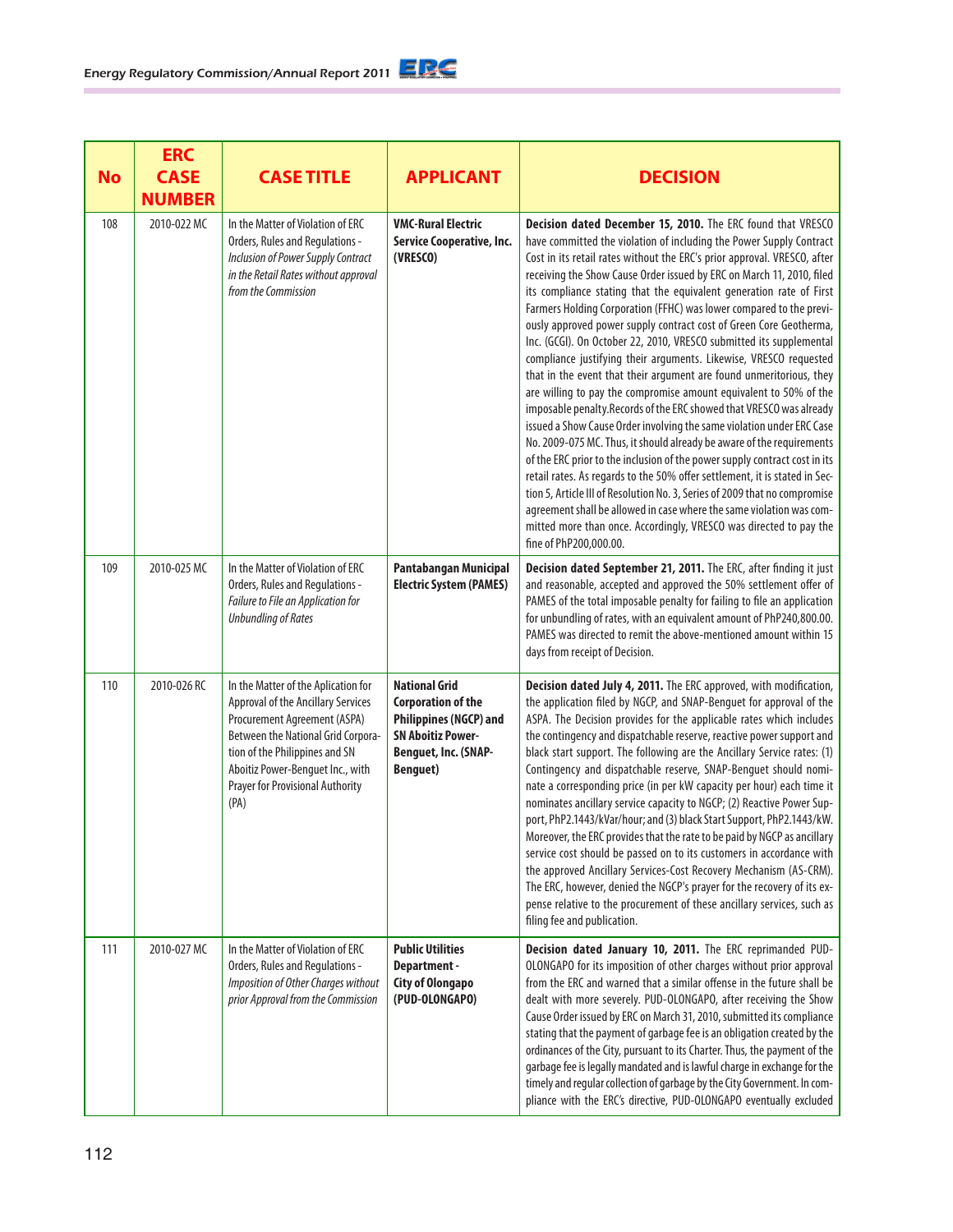| <b>No</b> | <b>ERC</b><br><b>CASE</b><br><b>NUMBER</b> | <b>CASE TITLE</b>                                                                                                                                                                                                                                                                                                              | <b>APPLICANT</b>                                                                                                                               | <b>DECISION</b>                                                                                                                                                                                                                                                                                                                                                                                                                                                                                                                                                                                                                                                                                                                                                                                                                                                                                                                                                                                                                                                   |
|-----------|--------------------------------------------|--------------------------------------------------------------------------------------------------------------------------------------------------------------------------------------------------------------------------------------------------------------------------------------------------------------------------------|------------------------------------------------------------------------------------------------------------------------------------------------|-------------------------------------------------------------------------------------------------------------------------------------------------------------------------------------------------------------------------------------------------------------------------------------------------------------------------------------------------------------------------------------------------------------------------------------------------------------------------------------------------------------------------------------------------------------------------------------------------------------------------------------------------------------------------------------------------------------------------------------------------------------------------------------------------------------------------------------------------------------------------------------------------------------------------------------------------------------------------------------------------------------------------------------------------------------------|
|           |                                            |                                                                                                                                                                                                                                                                                                                                |                                                                                                                                                | the garbage fees in their electric bills in its August 2010 billing. Available<br>records with the ERC confirm this.                                                                                                                                                                                                                                                                                                                                                                                                                                                                                                                                                                                                                                                                                                                                                                                                                                                                                                                                              |
| 112       | 2010-027 RC                                | In the Matter of the Application for<br>Approval of: a) Maximum Average<br>Price (MAP) for the Regulatory Year<br>2011 (RY 2011) ; and b) Translation<br>of the MAP for RY 2011 Into a Dis-<br>tribution Rate Structure of Various<br>Customer Classes, With Prayer for<br>Provisional Authority (PA)                          | <b>Manila Electric Company</b><br>(MERALCO)                                                                                                    | Decision dated December 6, 2010. The ERC approved the applica-<br>tion filed by the MERALCO for the approval of its (a) MAP for the RY<br>2011; and (b) translation of the MAP for RY 2011 into a distribution rate<br>structure for its various customer classes. Accordingly, the ERC directed<br>MERALCO to (a) adopt the MAP 2011 of PhP1.6464/kWh, limited by Side<br>Constraints and S Factor of PhP0.0087/kWh; and (b)implement starting<br>the next billing cycle its approved Distribution, Supply and Metering<br>Charges.                                                                                                                                                                                                                                                                                                                                                                                                                                                                                                                              |
| 113       | 2010-031 MC                                | In the Matter of the Application for<br>Franchise and Certificate of Public<br>Convenience and Necessity (CPCN)                                                                                                                                                                                                                | <b>Bukidnon Second</b><br><b>Electric Cooperative,</b><br>Inc. (BUSECO) and First<br><b>Bukidnon Electric</b><br>Cooperative, Inc.<br>(FIBECO) | Decision dated November 15, 2010. The ERC approved the applica-<br>tion filed by BUSECO and FIBECO for franchise and CPCN for a period<br>of 25 years or from November 15, 2010 to November 14, 2035. The<br>application, however, for franchise and CPCN to acquire and operate<br>the Tagoloan (Natumulan) - BUSECO 69 kV Sub-transmission Line was<br>denied since FIBECO is not connected to the sub-transmission line, thus<br>Bukidnon Sub-transmission Corporation (BSTC) is not qualified to buy<br>the subject asset. Also, ERC directed BSTC to revise its proposed tariff<br>to conform with Section 6, Article V of ERC Resolution No. 1, Series of<br>2009, entitled "A Resolution Adopting the Amendments to the Guide-<br>lines to the Sale and Transfer of TRANSCO's Sub-transmission Assets<br>and the Franchising of Qualified Consortiums" and to submit its revised<br>customer policy that is not discriminatory and in accordance with the<br>Open Access Rules.                                                                            |
| 114       | 2010-032 MC                                | In the Matter of the Petition for Ap-<br>proval of the Reclassification of the<br><b>National Transmission Corporation</b><br>(TRANSCO) Subtransmission Asset<br>to Full Transmission Asset Serving<br>the Dingle-Passi Lines in Iloilo                                                                                        | Central Azucarera de<br>San Antonio, Inc. (CASA)                                                                                               | Decision dated December 1, 2010. The ERC approved the applica-<br>tion filed by CASA for approval of the reclassification of TRANSCO's sub-<br>transmission asset to full transmission asset serving the Dingle-Passi<br>Lines in Iloilo subject to the condition that CASA's bagasse power plant<br>should connect to the Dingle-Passi 69 KV line and only the portion of<br>the said line where CASA's plant is connected shall be reclassified as<br>transmission asset. The ERC directed TRANSCO/NGCP to facilitate the<br>connection of CASA's plant to Dingle-Passi 69 kV line.                                                                                                                                                                                                                                                                                                                                                                                                                                                                             |
| 115       | 2010-035 RC                                | In the Matter of the Application<br>for Approval of the Agreement for<br>the Supply of Electricity Between<br>the Manila Electric Company<br>(MERALCO) and the Municipality<br>of Norzagaray, Bulacan, Pursuant<br>to ERC Resolution No. 1, Series of<br>2009, with Prayer for the Issuance<br>of a Provisional Authority (PA) | <b>Manila Electric Company</b><br>(MERALCO)                                                                                                    | Decision dated November 22, 2010. The ERC approved the applica-<br>tion filed by MERALCO for approval of the Agreement for the Supply<br>of Electricity between MERALCO and the Municipality of Norzagaray,<br>Bulacan pursuant to ERC Resolution No. 1, Series of 2009 entitled "A<br>Resolution Adopting the Amendments to the Guidelines to the Sale<br>and Transfer of TRANSCO's Sub-transmission Assets and the Franchis-<br>ing of Qualified Consortiums". The approval of the agreement is in line<br>with the reforms of the electricity industry as envisioned by the Electric<br>Power Industry Reform Act of 2001 (EPIRA) and would best serve the<br>interest and welfare of the end-users and the public in general. Fur-<br>ther, it would result in a continuous and reliable supply of power to the<br>Municipality of Norzagaray, Bulacan and enable MERALCO to realize<br>and exercise its right to take over the responsibility of operating, main-<br>taining, upgrading and expanding the acquired STAs for the benefit of<br>its customers. |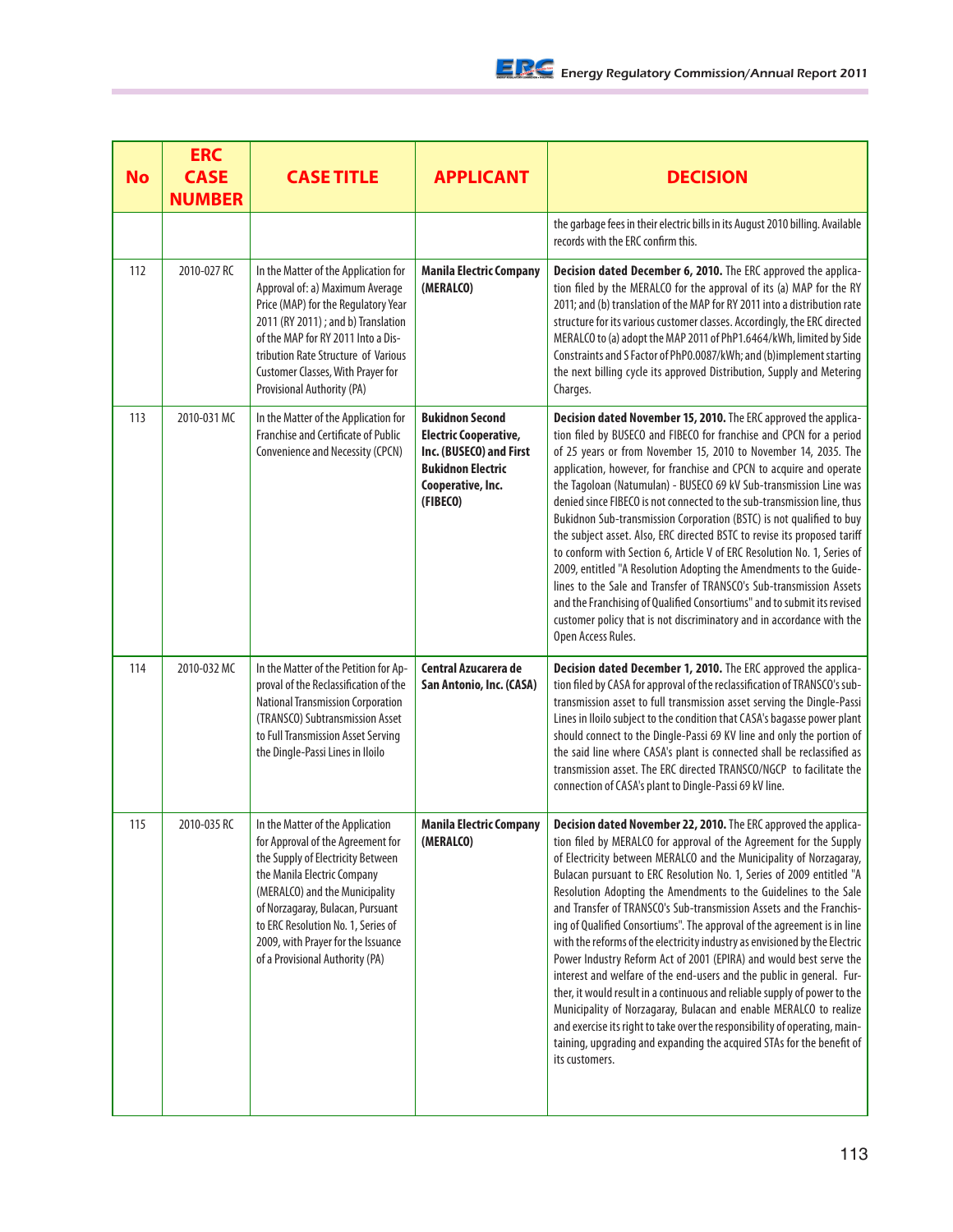|           | <b>ERC</b>                   |                                                                                                                                                                                                                                   |                                                                                    |                                                                                                                                                                                                                                                                                                                                                                                                                                                                                                                                                                                                                                                                                                                                                                                                                                                                                                                                                                                                                                                                                                                                                                                                                                                                                                                                                                                                                                                       |
|-----------|------------------------------|-----------------------------------------------------------------------------------------------------------------------------------------------------------------------------------------------------------------------------------|------------------------------------------------------------------------------------|-------------------------------------------------------------------------------------------------------------------------------------------------------------------------------------------------------------------------------------------------------------------------------------------------------------------------------------------------------------------------------------------------------------------------------------------------------------------------------------------------------------------------------------------------------------------------------------------------------------------------------------------------------------------------------------------------------------------------------------------------------------------------------------------------------------------------------------------------------------------------------------------------------------------------------------------------------------------------------------------------------------------------------------------------------------------------------------------------------------------------------------------------------------------------------------------------------------------------------------------------------------------------------------------------------------------------------------------------------------------------------------------------------------------------------------------------------|
| <b>No</b> | <b>CASE</b><br><b>NUMBER</b> | <b>CASE TITLE</b>                                                                                                                                                                                                                 | <b>APPLICANT</b>                                                                   | <b>DECISION</b>                                                                                                                                                                                                                                                                                                                                                                                                                                                                                                                                                                                                                                                                                                                                                                                                                                                                                                                                                                                                                                                                                                                                                                                                                                                                                                                                                                                                                                       |
| 116       | 2010-037 MC                  | In the Matter of the Application<br>for Approval of the Statement of<br><b>Compliance and Compliance Plan</b><br>to the Philippine Grid Code and the<br>Philippine Distribution Code Pursu-<br>ant to the Provisions of R.A. 9136 | <b>Lima Utilities</b><br><b>Corporation (LUC)</b>                                  | Decision dated May 23, 2011. Fourteen (14) out of eighteen (18)<br>standards of the PGC and thrity-six (36) out of forty-nine (49) stand-<br>ards of the PDC were fully complied with by LUC. All other standards<br>which LUC failed to comply with were provided with Compliance Plans<br>which were in accordance with the prescribed standards of the PGC and<br>PDC, and were therefore, approved. CPs requiring Capital Expenditure<br>estimated at PhP355,715.00 was approved by the ERC. LUC was further<br>directed to observe transparency in contracting and procuring its re-<br>quirements, assets and services in accordance with the Guidelines to<br>Govern the Submission, Evaluation, and Approval of Electric Capital<br>Projects (ECPs) promulgated by the ERC on March 8, 2006.                                                                                                                                                                                                                                                                                                                                                                                                                                                                                                                                                                                                                                                  |
| 117       | 2010-037 RC                  | In the Matter of the Application for<br>Approval of Non-Network Assets<br>Capital Project: Construction of one<br>1 Office Building, with Prayer for<br>Provisional Authority (PA)                                                | Nueva Ecija II<br><b>Electric Cooperative,</b><br>Inc. Area I<br>(NEECO II-Area I) | Decision dated January 17, 2011. The ERC approved the application<br>filed by NEECO II- Area I for approval of its emergency non-network<br>asset capital project, with a total project cost of PhP2,839,382.63. Ac-<br>cordingly, NEECO II- Area I was directed to remit to ERC the amount of<br>PhP21,295.37 as permit fee. The project aims to improve the over-all<br>efficiency of NEECO II in serving the consuming public.                                                                                                                                                                                                                                                                                                                                                                                                                                                                                                                                                                                                                                                                                                                                                                                                                                                                                                                                                                                                                     |
| 118       | 2010-038 MC                  | In the Matter of the Application<br>for the Issuance of a Certificate of<br><b>Public Convenience and Necessity</b><br>(CPCN) Predicated on Republic Act<br>No. 9968 Valid until 06 March 2035                                    | <b>Cabanatuan Electric</b><br><b>Corporation (CELCOR)</b>                          | Decision dated January 31, 2011. The ERC approved the application<br>of CELCOR for the issuance of a CPCN effective March 6, 2010 until March<br>6, 2035, to coincide with its approved congressional franchise. It has al-<br>ready been established that CELCOR has the expertise and resources to<br>adequately and reliably serve the present and future electrical power<br>needs of its customers. The evaluation of the records showed that the<br>approval of the application will redound to the benefit of CELCOR's con-<br>sumers in terms of continuous, reliable and efficient electric service.                                                                                                                                                                                                                                                                                                                                                                                                                                                                                                                                                                                                                                                                                                                                                                                                                                         |
| 119       | 2010-039 MC                  | In the Matter of Violation of ERC<br>Orders, Rules and Regulations<br>- Implementing the Reinstated<br>Prompt Payment Discount (PPD) for<br>a longer period which resulted to an<br>Over-Recovery                                 | Leyte II Electric<br>Cooperative, Inc.<br>(LEYECO II)                              | Decision dated February 7, 2011. The ERC, after finding it just<br>and reasonable, accepted and approved the 50% settlement offer of<br>LEYECO II of the total amount of imposable penalty for implement-<br>ing the reinstated Prompt Payment Discount (PPD) for a longer pe-<br>riod which resulted to an over-recovery, with an equivalent amount of<br>PhP75,950.00. LEYECO II was directed to remit the above-mentioned<br>amount within 15 days from receipt of Decision.                                                                                                                                                                                                                                                                                                                                                                                                                                                                                                                                                                                                                                                                                                                                                                                                                                                                                                                                                                       |
| 120       | 2010-051 RC                  | In the Matter of the Application<br>for Approval of Proposed Electric<br>Capital Projects for the Years 2010<br>to 2012                                                                                                           | <b>Davao del Norte</b><br><b>Electric Cooperative, Inc.</b><br>(DANECO)            | Decision dated January 24, 2011. The ERC approved, with modifica-<br>tion, the application filed by DANECO for the approval of the following<br>electric capital projects for the years 2010 to 2012: (1) Uprating the<br>capacity of an existing substation from 10 MVA to 20 MVA capacity;<br>(2) Uprating the capacity of an existing substation from 5 MVA to 15<br>MVA capacity; (3) Uprating the capacity of an existing submarine cable<br>from 15 kV to 69 kV capacity; (4) Installation of a 10 MVA substation;<br>(5) Installation of a 10 MVA substation; (6) Installation of Automatic<br>Voltage Regulators (AVRs); (7) Installation of capacitors; (8) Improve-<br>ment and conversion of distribution lines; (9) Installation of distribu-<br>tion transformers; (10) rehabilitation of an existing 69 kV line; (10) Con-<br>struction of new distribution lines; (11) Rehabilitation of distribution<br>lines; (12) Upgrading and replacement of kWh meters; (13) Installation<br>of 69 kV breakers; (14) Installation of 39.2 kV reclosers; (15) Replace-<br>ment of rotten and wooden poles with steel and concrete poles; (16)<br>Sub-transmission single metering; (17) Acquisition of logistic tools and<br>equipment; (18) Add-on new connections; (19) Construction of an of-<br>fice building; (20) Procurement of vehicles; (21) Procurement of testing<br>tools and equipment; (22)Acquisition of hardware and software and |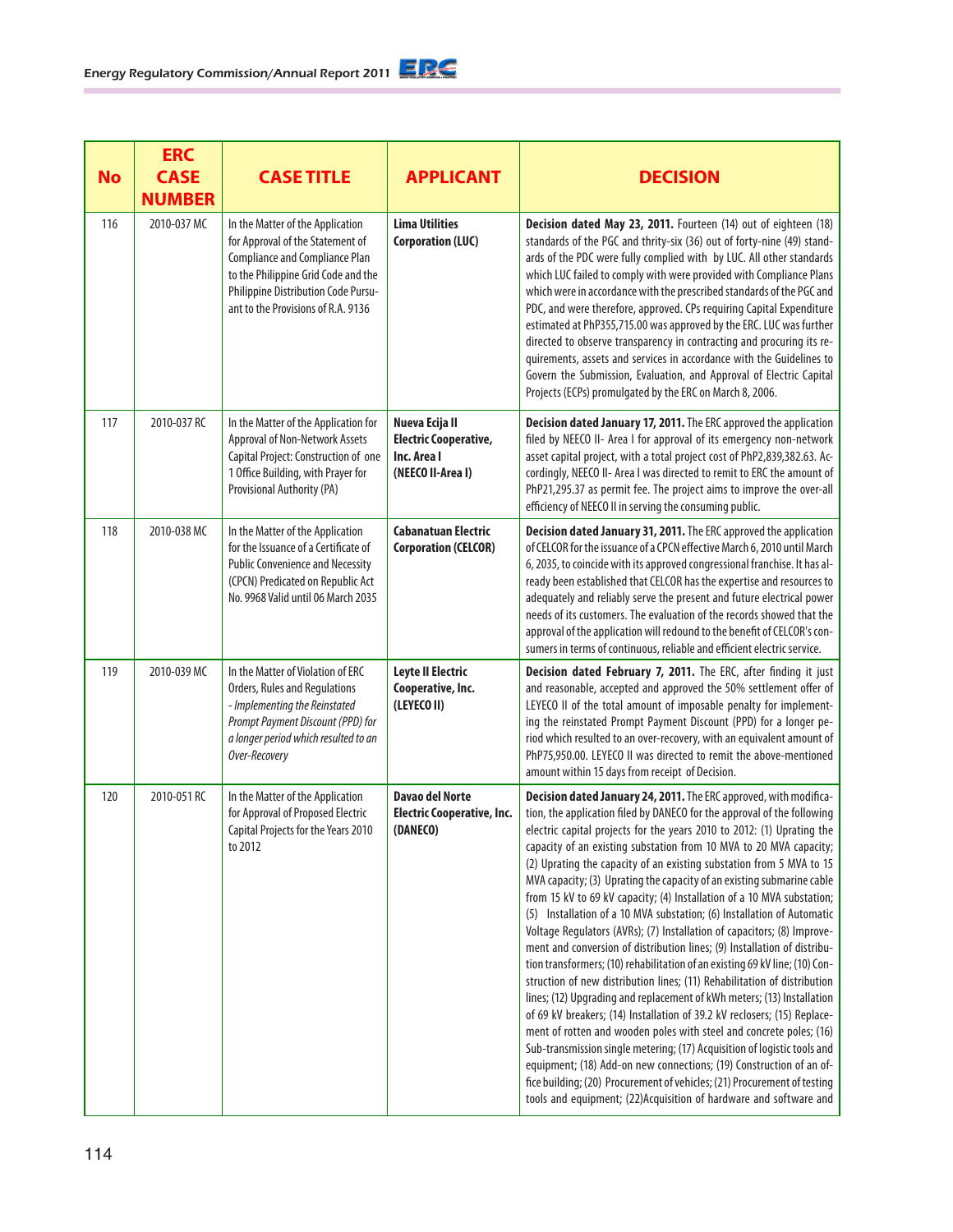| <b>No</b> | <b>ERC</b><br><b>CASE</b><br><b>NUMBER</b> | <b>CASE TITLE</b>                                                                                                                                                                                                                                                                     | <b>APPLICANT</b>                                                                                                      | <b>DECISION</b>                                                                                                                                                                                                                                                                                                                                                                                                                                                                                                                                                                                                                                                                                                                                                                                                                                                                                                                                                                                                                                                                                                                                                                                                                                                          |
|-----------|--------------------------------------------|---------------------------------------------------------------------------------------------------------------------------------------------------------------------------------------------------------------------------------------------------------------------------------------|-----------------------------------------------------------------------------------------------------------------------|--------------------------------------------------------------------------------------------------------------------------------------------------------------------------------------------------------------------------------------------------------------------------------------------------------------------------------------------------------------------------------------------------------------------------------------------------------------------------------------------------------------------------------------------------------------------------------------------------------------------------------------------------------------------------------------------------------------------------------------------------------------------------------------------------------------------------------------------------------------------------------------------------------------------------------------------------------------------------------------------------------------------------------------------------------------------------------------------------------------------------------------------------------------------------------------------------------------------------------------------------------------------------|
|           |                                            |                                                                                                                                                                                                                                                                                       |                                                                                                                       | upgrading of system control; (23) Information, Communication and<br>Technology (ICT) requirements; and (24) Acquisition of substationl lot,<br>with a total project cost of PhP1,285,705,012.84. Accordingly, DANECO<br>was directed to remit to ERC the amount of PhP9,642,788.00 as per-<br>mit fee. The projects aim to provide additional substation capacity<br>and address load growth, improve power quality, system reliability,<br>and system loss reduction, and promote better customer service. The<br>ERC directed DANECO and TRANSCO to file a joint application for the<br>acquisition of the 69 kV sub-transmission assets of TRANSCO pursu-<br>ant to the "Guidelines to the Sale and Transfer of TRANSCO's Sub-<br>transmission Assets and the Franchising of Qualified Consortiums."                                                                                                                                                                                                                                                                                                                                                                                                                                                                  |
| 121       | 2010-053 MC                                | In the Matter of the Petition for the<br>Approval of Direct Connection with<br>the National Grid Corporation of the<br>Philippines (NGCP) for the Electric<br>Power Supply of the Nueva Ecija<br><b>Provincial Government</b>                                                         | Nueva Ecija Provincial<br><b>Government (NEPG)</b>                                                                    | Decision dated July 6, 2011. The ERC approved the petition filed<br>by the Nueva Ecija Provincial Government. The NEPG has to secure an<br>alternative source of power from other power providers such as NPC<br>or IPP through the transmission line of NGCP in order to achieve a sta-<br>ble power supply at the least possible cost to address the insufficient<br>power supply. The ERC established that the unreliable supply of power<br>is considered by NEPG as a major impediment in its public services and<br>business operation. Any power interruption and insufficient supply of<br>power during its operation would be detrimental to its constituents<br>who relied on its continuous public services. A stable and reliable<br>power supply at the least cost to NEPG is crucial and indispensable to<br>its business. Accordingly, NEPG was authorized to source its power re-<br>quirements from other IPP and utilize the existing tranmission system<br>of the TRANSCO/NGCP.                                                                                                                                                                                                                                                                       |
| 122       | 2010-053 RC                                | In the Matter of the Application for<br>the Approval of the Sale of Various<br>Subtransmission Lines/Assets of<br>the National Transmission Corpora-<br>tion (TRANSCO) to the Ilocos Norte<br>Electric Cooperative, Inc. (INEC),<br>as Covered by a Lease Purchase<br>Agreement (LPA) | <b>National Transmission</b><br><b>Corporation (TRANSCO)</b><br>and Ilocos Norte Electric<br>Cooperative, Inc. (INEC) | Decision dated March 7, 2011. The ERC approved with modification<br>the application filed by TRANSCO and INEC for the sale of the following<br>subtransmission lines/assets to INEC: (1) Currimao-San Nicolas 69 kV<br>line; (2) San Nicolas-Laoag 69 kV line; (3) Laoag-Sarrat 69 kV line; (4)<br>Sarrat-Marcos 69 kV line; and (5) Sarrat-Piddig 69 kV line. Said sale was<br>covered by an LPA, with agreed purchase price of PhP38,589,224.10,<br>without the provision for a 20% down payment. INEC was found to be<br>qualified to take over the responsibility of operating, maintaining, up-<br>grading and expanding said subtransmission asset.                                                                                                                                                                                                                                                                                                                                                                                                                                                                                                                                                                                                                |
| 123       | 2010-054 RC                                | In the Matter of the Application for<br>Authority to Implement A Multi-<br>Year Major Capital Expenditure<br>Projects Plan from 2010 to 2012                                                                                                                                          | <b>Misamis Oriental II</b><br><b>Electric Service</b><br>Cooperative, Inc.<br>(MORESCO II)                            | Decision dated December 1, 2010. The ERC approved with modifi-<br>cation the application filed by MORESCO II for authority to implement<br>a multi-year capital expenditure projects plan from 2010 to 2012, spe-<br>cifically the: (1) Installation of one (1) 5 MVA, 69/13.2 kV substation; (2)<br>Renovation of Main Office and construction of two (2) new sub-office<br>buildings; (3) Procurement of engineering software and load logger;<br>(4) Replacement of old and installation of new watt-hour meters; (5)<br>Upgrading of backbone lines from 2/0 to 4/0 Aluminum Conductor<br>Steel (ACSR) including replacement of rotten wood poles with steel<br>poles; (6) Rehabilitation of 69 kV lines and procurement of hot line<br>tools; and (7) Procurement of substation circuit line protection, with<br>a total project cost of PhP153,363,981.00. The projects aim to improve<br>consumer service efficiency, improve distribution system operations,<br>address the growing demand of big industrial loads, and provide reli-<br>able substation protection during power fault. Accordingly, MORESCO<br>Il was directed to remit to ERC the amount of PhP1,150,230.00 as permit<br>fee in staggered basis. The proposed Claveria Substation project was, |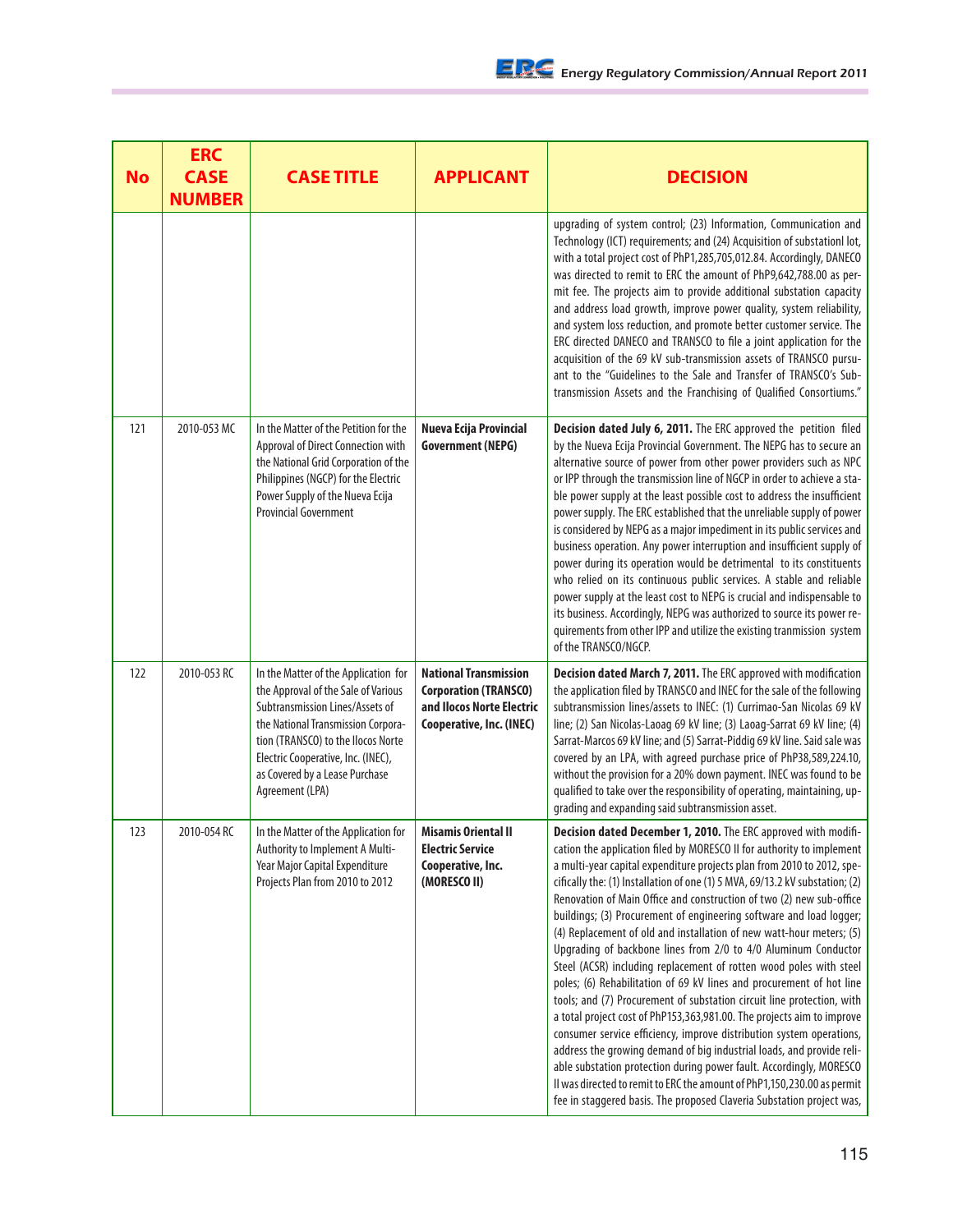| <b>No</b> | <b>ERC</b><br><b>CASE</b><br><b>NUMBER</b> | <b>CASE TITLE</b>                                                                                                                                                                                                                                                                       | <b>APPLICANT</b>                                                                                                                                                                                            | <b>DECISION</b>                                                                                                                                                                                                                                                                                                                                                                                                                                                                                                                                                                                                                                                                                                                                                                                                                                                                                                                                                                                                                                                                                                                                                                                                                                                                                                                                                                                    |
|-----------|--------------------------------------------|-----------------------------------------------------------------------------------------------------------------------------------------------------------------------------------------------------------------------------------------------------------------------------------------|-------------------------------------------------------------------------------------------------------------------------------------------------------------------------------------------------------------|----------------------------------------------------------------------------------------------------------------------------------------------------------------------------------------------------------------------------------------------------------------------------------------------------------------------------------------------------------------------------------------------------------------------------------------------------------------------------------------------------------------------------------------------------------------------------------------------------------------------------------------------------------------------------------------------------------------------------------------------------------------------------------------------------------------------------------------------------------------------------------------------------------------------------------------------------------------------------------------------------------------------------------------------------------------------------------------------------------------------------------------------------------------------------------------------------------------------------------------------------------------------------------------------------------------------------------------------------------------------------------------------------|
|           |                                            |                                                                                                                                                                                                                                                                                         |                                                                                                                                                                                                             | however, denied and MORESCO II was directed to file an application for<br>authority to implement the said project only when the existing 5 MVA<br>Solana Substation reaches 70% loading of its rated capacity.                                                                                                                                                                                                                                                                                                                                                                                                                                                                                                                                                                                                                                                                                                                                                                                                                                                                                                                                                                                                                                                                                                                                                                                     |
| 124       | 2010-055 RC                                | In the Matter of the Application<br>for Approval of the Electric Power<br>Purchase Agreement (EPPA) Be-<br>tween Iloilo II Electric Cooperative,<br>Incorporated (ILECO II) and Panay<br><b>Energy Development Corporation</b><br>(PEDC), with Prayer for Provisional<br>Authority (PA) | <b>Iloilo II Electric</b><br>Cooperative,<br>Incorporated<br>(ILECO II) and Panay<br><b>Energy Development</b><br><b>Corporation (PEDC)</b>                                                                 | Decision dated July 18, 2011. The ERC approved with modification<br>the application of ILECO II and PEDC for approval of their EPPA. The<br>rate for Commercial Operation Date shall be as follows (at 75% Load<br>Factor): A) Capital Recovery Fee - PhP3.4471/kWh; B) Peso O&M Fee<br>- PhP0.5081/kWh; C) Dollar O&M Fee - US\$0.0109/kWh; and D) Fuel<br>Cost - Pass-through cost. The approved rate for the additional electric<br>power in excess of 772,632,000 kWh per year shall be PhP0.1485/kWh<br>for O&M Variable Fee and pass-through cost for Fuel Cost. After a thor-<br>ough evaluation, the ERC finds that the approval and implementation<br>of the EPPA will be beneficial to the customers of ILECO II by way of<br>reliable, continuous and sufficient supply of power within its franchise<br>area at reasonable costs.                                                                                                                                                                                                                                                                                                                                                                                                                                                                                                                                                      |
| 125       | 2010-057 MC                                | In the Matter of the Petition for the<br>Approval of Direct Connection with<br>the National Power Corporation<br>(NPC) and the National Transmis-<br>sion Corporation (TRANSCO), with<br><b>Prayer for Provisional Authority</b><br>(PA)                                                | <b>Centerra Corporation</b><br>(CENTERRA)                                                                                                                                                                   | Decision dated March 14, 2011. The ERC approved with modi-<br>fication the petition filed by CENTERRA for direct connection with<br>TRANSCO/NGCP. CENTERRA's power requirements and primary connec-<br>tion facilities cannot be immediately provided by Pampanga III Electric<br>Cooperative, Inc. (PELCO III). Considering the critical nature of its op-<br>eration which requires the maximum level of power supply reliability,<br>CENTERRA requires a minimum energy of not lower than 1,200 kW per<br>month on a 24-hrs/day operation, 7 days a week. The available 69 kV<br>line of TRANSCO/NGCP would be sufficient to serve CENTERRA's power<br>requirements. Lastly, PELCO III was directed to negotiate with its ex-<br>isting power supplier or other Independent Power Producers (IPP), if<br>necessary, for the power requirements of CENTERRA.                                                                                                                                                                                                                                                                                                                                                                                                                                                                                                                                     |
| 126       | 2010-058 MC                                | In the Matter of the Petition for<br>Dispute Resolution, with Applica-<br>tion for the Issuance of Provisional<br><b>Remedies</b>                                                                                                                                                       | <b>SEM-Calaca Power</b><br><b>Corporation (SCPC)</b><br>vs. National Power<br><b>Corporation (NPC) and</b><br><b>Power Sector Assets and</b><br><b>Liabilities Management</b><br><b>Corporation (PSALM)</b> | Decision dated July 6, 2011. The ERC resolved the instant petition<br>filed by SCPC for the alleged over-nominations made by NPC from Ja-<br>nuray 2010 to June 2010 beyond the 169,000 kW MERALCO allocation<br>that SCPC is obligated to supply, in accordance with the "Schedule W"<br>of the parties' Asset Purchase Agreement (APA). ERC determined that<br>SCPC's obligation under Schedule W of the APA is to deliver 10.841%<br>of MERALCO"s energy requirements but not to exceed 169,000 kW ca-<br>pacity allocation, at any given hour. Also, ERC ruled that the NPC and<br>PSALM have no basis to charge against SCPC the nominations beyond<br>the 169,000 kW capacity which NPC allegedly purchased for MERALCO<br>from the WESM. Thus, PSALM was directed to return all the payments<br>of MERALCO which were withheld by PSALM, including the amount<br>representing the cost of electricity nominated and purchased by NPC<br>beyond the 169,000 kW from the WESM for the period January 2010 to<br>June 25, 2010. Accordingly, the NPC was enjoined from making nomi-<br>nations beyond the 169,000 kW of MERALCO's allocation. On the other<br>hand, PSALM was directed to refrain from charging against SCPC the<br>cost of power beyond the 169,000 kW of MERALCO's allocation and to<br>refrain from withholding all MERALCO payments for electricity sup-<br>plied by SCPC. |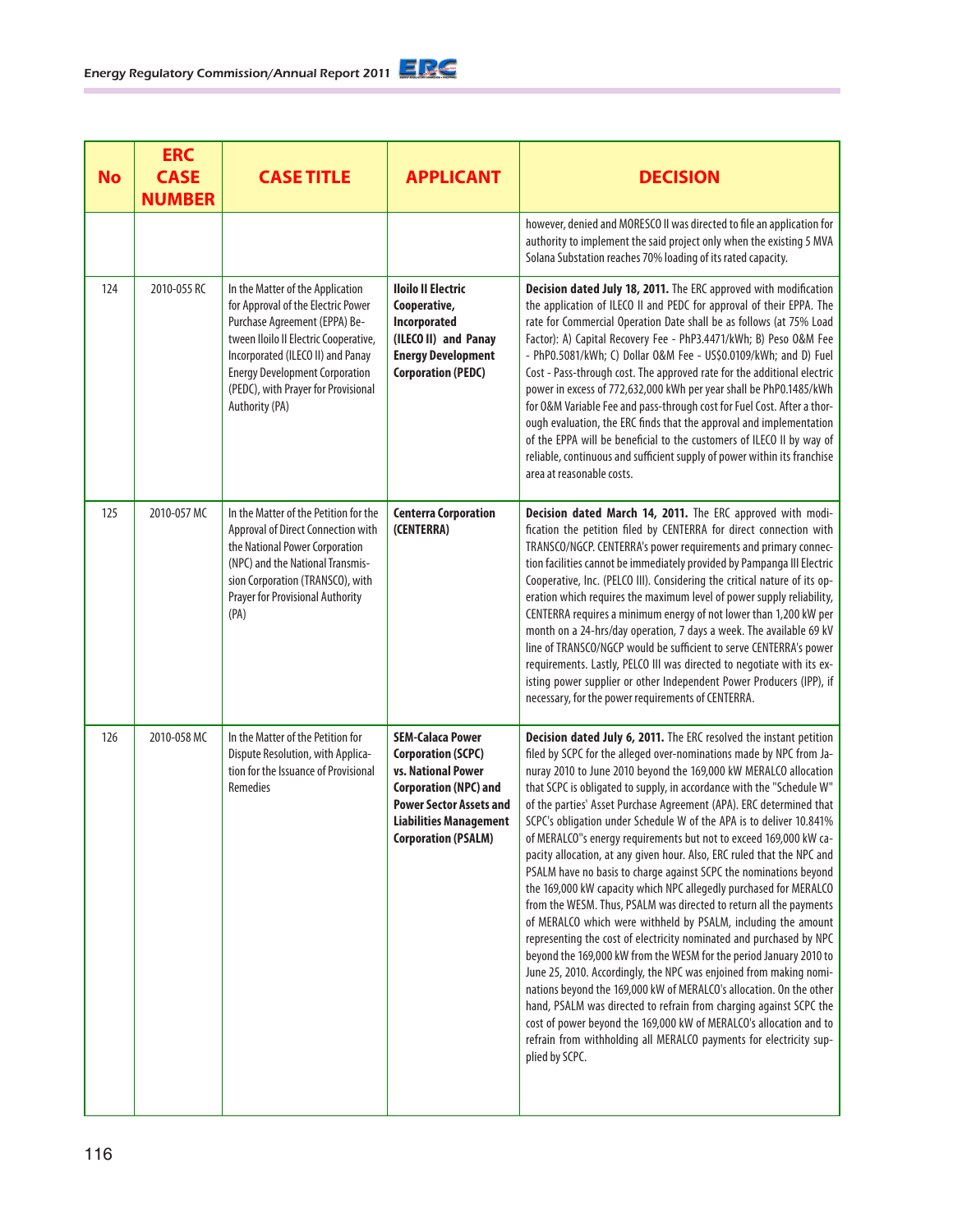| <b>No</b> | <b>ERC</b><br><b>CASE</b><br><b>NUMBER</b> | <b>CASE TITLE</b>                                                                                                                                                                                                                                                                                                                                                                                                | <b>APPLICANT</b>                                                        | <b>DECISION</b>                                                                                                                                                                                                                                                                                                                                                                                                                                                                                                                                                                                                                                                                                                                                                                                                                                                                                                                                                                                                                                                                                                                                                                                                                                                 |
|-----------|--------------------------------------------|------------------------------------------------------------------------------------------------------------------------------------------------------------------------------------------------------------------------------------------------------------------------------------------------------------------------------------------------------------------------------------------------------------------|-------------------------------------------------------------------------|-----------------------------------------------------------------------------------------------------------------------------------------------------------------------------------------------------------------------------------------------------------------------------------------------------------------------------------------------------------------------------------------------------------------------------------------------------------------------------------------------------------------------------------------------------------------------------------------------------------------------------------------------------------------------------------------------------------------------------------------------------------------------------------------------------------------------------------------------------------------------------------------------------------------------------------------------------------------------------------------------------------------------------------------------------------------------------------------------------------------------------------------------------------------------------------------------------------------------------------------------------------------|
| 127       | 2010-059 MC                                | In the Matter of Violation of ERC<br>Orders, Rules and Regulations -<br>Failure to Comply with Articles 5.3.7<br>and 6.3.1.1 of the Philippine Grid<br>Code (PGC), Amendment No. 1                                                                                                                                                                                                                               | <b>National Transmission</b><br><b>Corporation (TRANSCO)</b>            | Decision dated June 15, 2011. The ERC, after finding it just and rea-<br>sonable, accepted and approved the 50% settlement offer of TRANSCO<br>of the total imposable penalty for failing to comply with Articles 5.3.7<br>and 6.3.1.1 of the Philippine Grid Code (PGC), Amendment No. 1, with<br>an equivalent amount of PhP58,350.00. TRANSCO was directed to remit<br>the above-mentioned amount within 15 days from receipt of Decision.                                                                                                                                                                                                                                                                                                                                                                                                                                                                                                                                                                                                                                                                                                                                                                                                                   |
| 128       | 2010-061 MC                                | In the Matter of Violation of ERC<br>Orders, Rules and Regulations -<br><b>Implementing Unapproved Retail</b><br>Rate in the Qualified Third Party<br>(QTP) Service Area of Barangay Rio<br>Tuba, Bataraza, Palawan                                                                                                                                                                                              | <b>Power Source</b><br>Philippines, Inc.<br>(PSPI)                      | Decision dated October 17, 2011. The ERC reprimanded PSPI for im-<br>plementing unapproved retail rate in the QTP Service Area of Barangay<br>Rio Tuba, Bataraza, Palawan and warned that a similar offense in the<br>future shall be dealt with more severely. PSPI, after receiving the Show<br>Cause Order issued by ERC, filed its compliance and explanation stating<br>that it has accumulated financial losses since it started its operations in<br>Barangay Rio Tuba in April 2005 and it cannot absorb any further losses<br>if it implements the Subsidized/ Approved Retail Rate (SARR) without<br>the subsidy support from the National Power Corporation-Small Power<br>Utilities Group (NPC-SPUG). The subsidy for its billing was already re-<br>leased in December 2010 and it has started crediting the excess amount<br>from its previous billings to customers in the January 2011 customer<br>bills. The ERC finds the explanation submitted by PSPI to be meritori-<br>ous. Moreover, PSPI can be considered to have acted in good faith and<br>with the interests of its customers in mind when it sought its custom-<br>ers' acquiescence to charge the full rate, subject to auditing arrange-<br>ments upon release of the subsidies. |
| 129       | 2010-061RC                                 | In the Matter of the Application for<br>Approval of Emergency Electrical<br>Capital Project Re: Replacement of<br>Damage Sulfur Hexafluoride (SF6)<br><b>MV Circuit Breaker and Feeder</b><br>Vacuum Reclosers and Its Accesso-<br>ries of Dabong-Dabong Substation<br>and Authority to Secure Loans<br>from the National Electrification<br>Administration (NEA), with Prayer<br>for Provisional Authority (PA) | <b>First Bukidnon Electric</b><br>Cooperative, Inc.<br>(FIBECO)         | Decision dated May 9, 2011. The ERC approved the application filed<br>by FIBECO for the for the approval of its emergency capital projects re:<br>Repalcement of Damage Sulfur Hexafluoride (SF6) MV Circuit Breaker<br>and Feeder Vacuum Reclosers and Its Accessories of Dabong-Dabong<br>Substation and Authority to Secure Loans from the NEA, with a total<br>project cost of PhP6,500,000.00 to be financed through a loan to be<br>availed from the NEA. The projects will redound to the benefit of the<br>consumers in terms of continuous, reliable, and efficient power sup-<br>ply. Accordingly, FIIBECO was directed to remit to ERC the amount of<br>PhP48,750.00 as permit fee. FIBECO was directed to: (1) Submit a<br>progress report with an indication of any variance in the implementa-<br>tion of the projects and time schedule; (2) Conduct competitive bid-<br>ding for the purchase of major materials in the implamentation of the<br>proposed projects; and (3) Conduct short circuit calculations on all its<br>existing distribution feeder lines to avoid damage to its circuit breakers<br>and feeder vacuum reclosers.                                                                                                         |
| 130       | 2010-063 MC                                | In the Matter of the Application<br>for the Approval of the Authority<br>to Secure Loan from the National<br>Electrification Administration (NEA)<br>and other Financial Institutions of<br><b>Bukidnon Second Electric Coopera-</b><br>tive, Inc., with Prayer for Issuance<br>of Provisional Authority (PA)                                                                                                    | <b>Bukidnon Second</b><br><b>Electric Cooperative, Inc.</b><br>(BUSECO) | Decision dated August 1, 2011. The ERC approved the application<br>filed by BUSECO for authority to secure PhP595,000,000.00 loan with<br>the NEA and other financial institutions to finance the implementa-<br>tion of its major capital projects for the years 2009 to 2012. It was<br>resolved that if the major capital projects will not be implemented,<br>BUSECO's net loss is likely to increase for the years to come and it may<br>experience low returns on assets and equities. With the implementa-<br>tion of the projects, improved and better services will be achieved.                                                                                                                                                                                                                                                                                                                                                                                                                                                                                                                                                                                                                                                                       |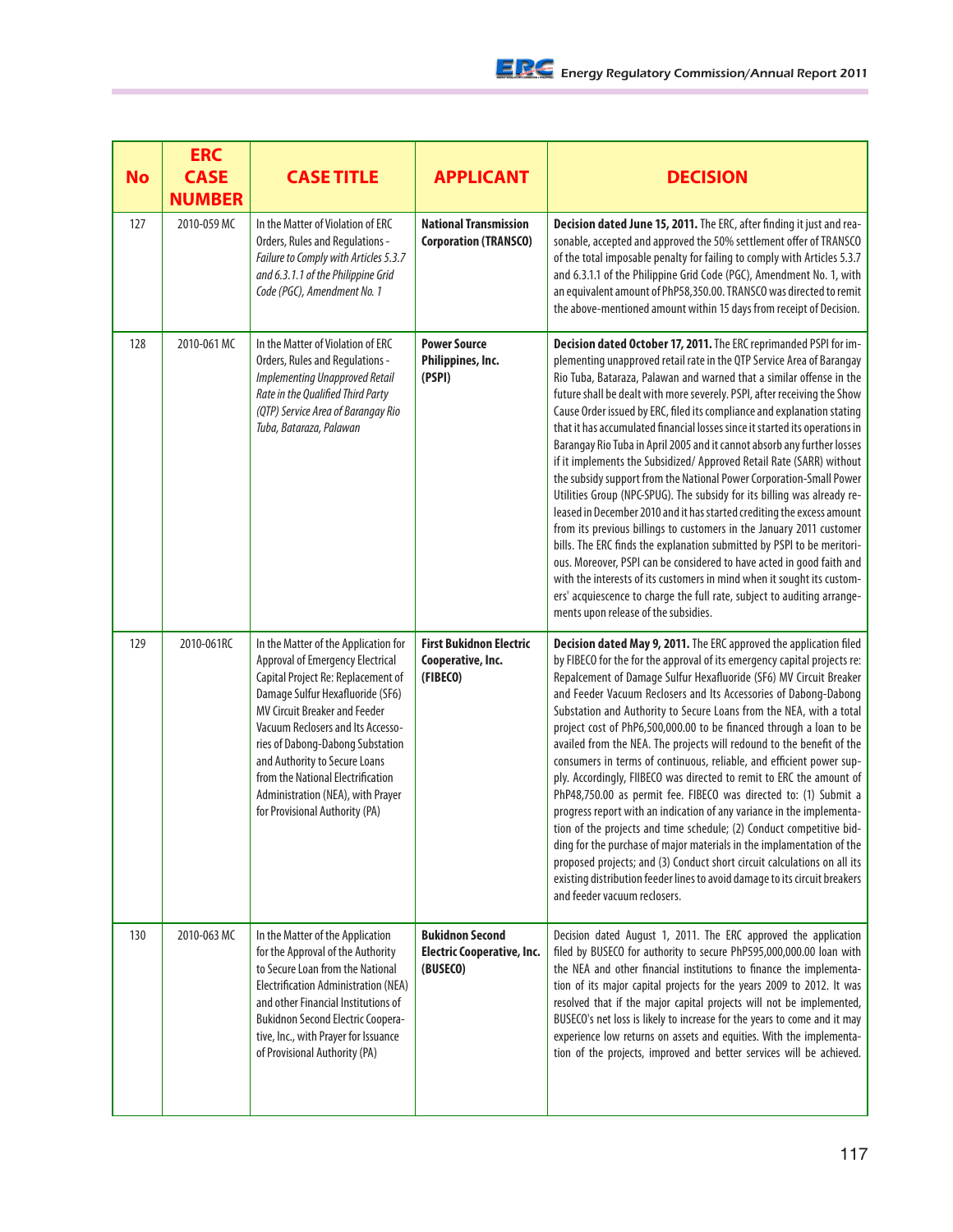| <b>No</b> | <b>ERC</b><br><b>CASE</b><br><b>NUMBER</b> | <b>CASE TITLE</b>                                                                                                                                                                                                                                                                                                      | <b>APPLICANT</b>                                                                                                             | <b>DECISION</b>                                                                                                                                                                                                                                                                                                                                                                                                                                                                                                                                                                                                                                                                                                                                                                                                                                                                                                                                       |
|-----------|--------------------------------------------|------------------------------------------------------------------------------------------------------------------------------------------------------------------------------------------------------------------------------------------------------------------------------------------------------------------------|------------------------------------------------------------------------------------------------------------------------------|-------------------------------------------------------------------------------------------------------------------------------------------------------------------------------------------------------------------------------------------------------------------------------------------------------------------------------------------------------------------------------------------------------------------------------------------------------------------------------------------------------------------------------------------------------------------------------------------------------------------------------------------------------------------------------------------------------------------------------------------------------------------------------------------------------------------------------------------------------------------------------------------------------------------------------------------------------|
| 131       | 2010-064 RC                                | In the Matter of the Application for<br>Approval of the Annual Revenue<br>Requirement (ARR) and Perform-<br>ance Incentive Scheme (PIS) in<br>Accordance with the Provisions of<br>the Rules for Setting Distribution<br><b>Wheeling Rates (RDWR)</b>                                                                  | <b>Cagayan Electric Power</b><br>and Light Company, Inc.<br>(CEPALCO)                                                        | Decision dated June 6, 2011. The ERC approved the application filed<br>by CEPALCO for the approval of its Annual Revenue Requirement (ARR)<br>and Performance Incentive Scheme (PIS) for the Third Regulatory Pe-<br>riod commencing on July 1, 2011 and terminating on June 30, 2015 in<br>accordance with the provisions of the RDWR. Vanilla WACC (nominal)<br>are: Low-11.36%, Mid-13.79%, and High-16.17%. WACC set at 75th<br>Percentile of the suggested range is 14.97%. The Total Operating and<br>Maintenance Expenditure (OPEX) Forecast (nominal values) from 2011<br>to 2015 is PhP1,474,239,000. The approved CAPEX from 2011 to 2015<br>which are to be used in the Regulatory Asset Base (RAB) amounts to<br>PhP1,905,000 (Nominal Values, including CWIP factor). The ARR, with<br>an x-factor of 4.26% is PhP1,040.1 million for 2012; PhP1,155.4 million<br>for 2013; PhP1,234.9 million for 2014 and PhP1,298.3 million for 2015. |
| 132       | 2010-066 RC                                | In the Matter for the Applica-<br>tion for Approval of the Electric<br>Power Purchase Agreement<br>(EPPA) between Antique Electric<br>Cooperative (ANTECO) and Panay<br><b>Energy Development Corporation</b><br>(PEDC), with Prayer for Provisional<br>Authority (PA)                                                 | <b>Antique Electric</b><br>Cooperative, Inc.<br>(ANTECO) and Panay<br><b>Energy Development</b><br><b>Corporation (PEDC)</b> | Decision dated April 11, 2011. The ERC approved, with modifica-<br>tion, the joint application filed by ANTECO and PEDC for approval/<br>review of the EPPA, subject to the following conditions: (1) The rates<br>for pre-commercial operation and commercial operation shall be:<br>Capital Recover Fee - PhP1.9390/kWh for pre-commercial operation<br>and PhP2.5853/kWh for commercial operation, Peso 0&M Fee - PhP<br>0.2858/kWh for pre-commercial operation and PhP0.3811/kWh for<br>commercial operation, Dollar 0&M Fee - US\$0.0065/kWh for pre-com-<br>mercial operation and US\$0.0082/kWh for commercial operation, Fuel<br>Cost - Pass-through cost for pre-commercial operation and commercial<br>operation; and (2) The approved rate for the additional electric power<br>in excess of 1,030,176,000 kWh per year shall be: 0&M Variable Fee -<br>PhP0.1114/kWh and Fuel Cost - pass through cost.                                  |
| 133       | 2010-069 RC                                | In the Matter of the Application for<br>Approval of the Annual Revenue<br>Requirement (ARR) and Perform-<br>ance Incentive Scheme (PIS) for<br>the Third Regulatory Period (2012<br>to 2015) in Accordance with the<br>Provisions of the Rules for Setting<br><b>Distribution Wheeling Rates</b><br>(RDWR), As Amended | <b>Manila Electric Company</b><br>(MERALCO)                                                                                  | Decision dated June 6, 2011. The ERC approved the application filed<br>by MERALCO for the approval of its Annual Revenue Requirement (ARR)<br>and Performance Incentive Scheme (PIS) for the Third Regulatory Peri-<br>od commencing on July 1, 2011 and terminating on June 30, 2015 in ac-<br>cordance with the provisions of the RDWR. Vanilla WACC (nominal) are:<br>Low-11.36%, Mid-13.79%, and High-16.17%. WACC set at 75th Percen-<br>tile of the suggested range is 14.97%. The Total Operating and Mainte-<br>nance Expenditure (OPEX) Forecast (nominal values) from 2011 to 2015<br>is PhP61,214,871. The approved CAPEX from 2011 to 2015 which are to<br>be used in the Regulatory Asset Base (RAB) amounts to PhP37,181,589<br>(Nominal Values, including CWIP factor). The ARR, with an x-factor of<br>4.67% is PhP45,104.6 for 2012; PhP47,248.1 for 2013; PhP46,952.7 for<br>2014 and PhP50,251.3 for 2015.                         |
| 134       | 2010-069 MC<br>2010-070 MC                 | In the Matter of Violation of ERC<br>Orders, Rules and Regulations<br>- Inclusion of Cost Incurred from<br><b>Unapproved Power Supply Contract</b><br>Cost in the Retail Rates and Failure<br>to Submit on Time the Required<br><b>Monthly Reportorial Requirements</b>                                                | <b>Camarine Sur III Electric</b><br>Cooperative, Inc.<br>(CASURECO III)                                                      | Decision dated April 12, 2011. The ERC, after finding it just and rea-<br>sonable, accepted and approved the settlement offer of CASURECO III<br>of the total amount of the imposable penalty for the inclusion of cost<br>incurred from unapproved Power Supply Contract Cost in the Retail<br>Rates and failure to submit on time the required Monthly Reportorial<br>Requirements, with an equivalent amount of PhP237,500.00. The said<br>amount represents 100% and 50% settlement offer of the said viola-<br>tions, respectively. CASURECO III was directed to remit the above-men-<br>tioned amount within 15 days from receipt of Decision.                                                                                                                                                                                                                                                                                                  |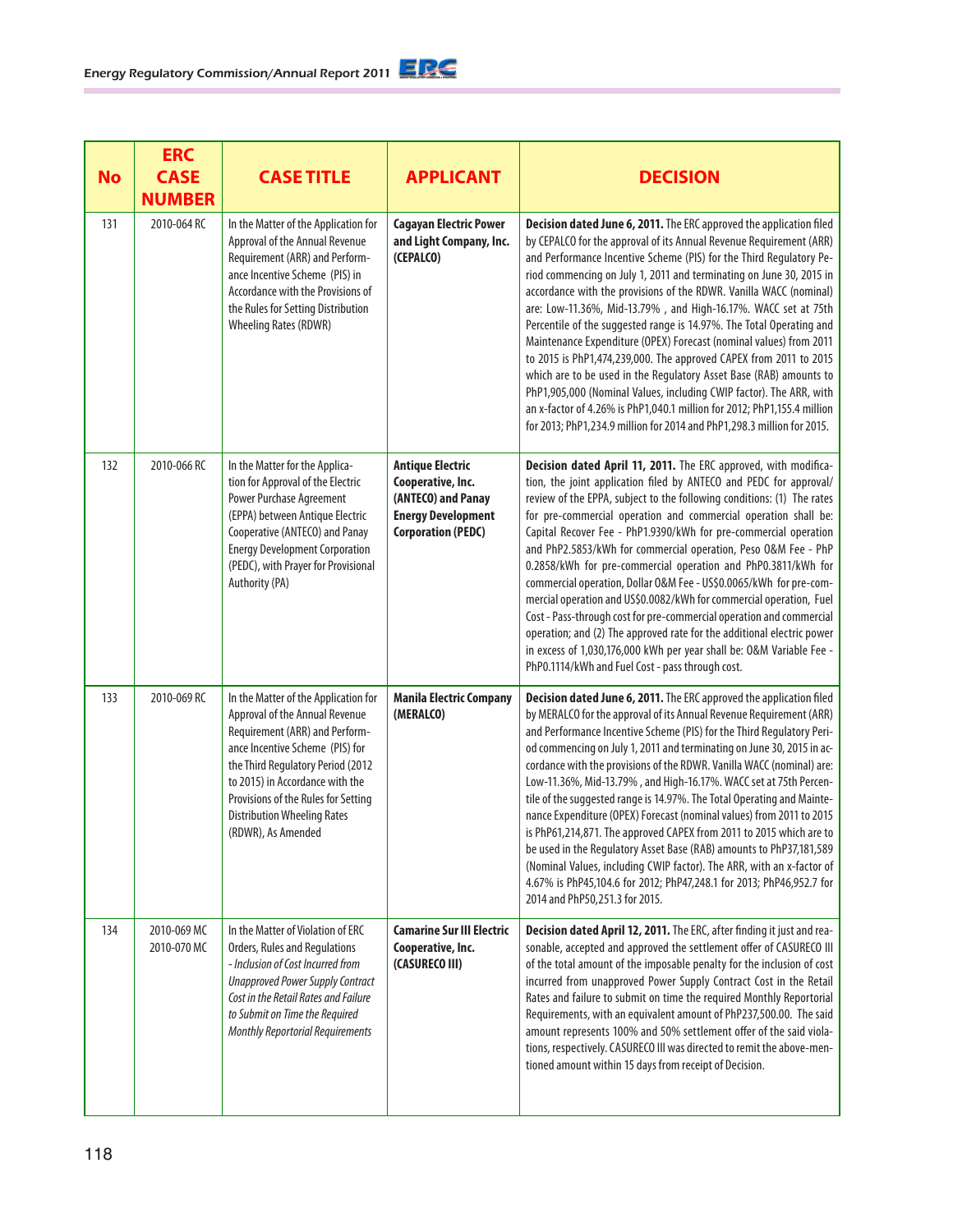| <b>No</b> | <b>ERC</b><br><b>CASE</b><br><b>NUMBER</b> | <b>CASE TITLE</b>                                                                                                                                                                                                                                                                                                 | <b>APPLICANT</b>                                                                                                                                       | <b>DECISION</b>                                                                                                                                                                                                                                                                                                                                                                                                                                                                                                                                                                                                                                                                                                                                                                                                                                                                                                                                                                                                                                                                                                                                                                                                                                                                                                                                                                                                                                                                                                                                                                                                                                                                                                                                                                                                                                                                                                                                                                                                                                                                                                                                                                                                                                                                      |
|-----------|--------------------------------------------|-------------------------------------------------------------------------------------------------------------------------------------------------------------------------------------------------------------------------------------------------------------------------------------------------------------------|--------------------------------------------------------------------------------------------------------------------------------------------------------|--------------------------------------------------------------------------------------------------------------------------------------------------------------------------------------------------------------------------------------------------------------------------------------------------------------------------------------------------------------------------------------------------------------------------------------------------------------------------------------------------------------------------------------------------------------------------------------------------------------------------------------------------------------------------------------------------------------------------------------------------------------------------------------------------------------------------------------------------------------------------------------------------------------------------------------------------------------------------------------------------------------------------------------------------------------------------------------------------------------------------------------------------------------------------------------------------------------------------------------------------------------------------------------------------------------------------------------------------------------------------------------------------------------------------------------------------------------------------------------------------------------------------------------------------------------------------------------------------------------------------------------------------------------------------------------------------------------------------------------------------------------------------------------------------------------------------------------------------------------------------------------------------------------------------------------------------------------------------------------------------------------------------------------------------------------------------------------------------------------------------------------------------------------------------------------------------------------------------------------------------------------------------------------|
| 135       | 2010-070 RC                                | In the Matter of the Application for<br>Approval of the Annual Revenue<br>Requirement (ARR) and Perform-<br>ance Incentive Scheme (PIS) in<br>Accordance with the Provisions of<br>the Rules for Setting Distribution<br><b>Wheeling Rates (RDWR)</b>                                                             | <b>Dagupan Electric</b><br><b>Corporation (DECORP)</b>                                                                                                 | Decision dated June 6, 2011. The ERC approved the application filed<br>by DECORP for the approval of its Annual Revenue Requirement (ARR)<br>and Performance Incentive Scheme (PIS) for the Third Regulatory Period<br>commencing on July 1, 2011 and terminating on June 30, 2015 in ac-<br>cordance with the provisions of the RDWR. The changes in the Philip-<br>pines and US inflation, interest rates and equity beta figures for elec-<br>tricity distribution utilities were adopted to arrive at a regulatory WACC<br>of 14.97%. The Total Operating and Maintenance Expenditure (OPEX)<br>Forecast (nominal values) from 2012 to 2015 is PhP566,550.                                                                                                                                                                                                                                                                                                                                                                                                                                                                                                                                                                                                                                                                                                                                                                                                                                                                                                                                                                                                                                                                                                                                                                                                                                                                                                                                                                                                                                                                                                                                                                                                                       |
| 136       | 2010-071 RC                                | In the Matter of the Application<br>for Approval of Proposed Electric<br>Capital Projects for the Years 2010<br>to 2012                                                                                                                                                                                           | <b>Misamis Occidental II</b><br><b>Electric Cooperative, Inc.</b><br>(MOELCI II)                                                                       | Decision dated May 2, 2011. The ERC approved the application filed<br>by MOELCI II for the approval of the following electric capital projects for<br>the years 2010 to 2012: (1) Acqusition of 69 kV subtransmission line; (2)<br>Operation and maintenance of a 69 kV line; (3) Acquisition of a mobile<br>10 MVA power transformer; (4) Construction of Bonifacio substation; (5)<br>Relocation of 5 MVA Jimenez substation; (6) Acquisition of primary and<br>secondary breakers; (7) Reconductoring or Upgrading of distribution<br>lines; (8) Rehabilitation of distribution lines; (9) Replacement of rotten<br>wooden poles with newly procured concrete or steel poles; (10) Rehabili-<br>tation of an existing 69 kV line; (10) Procurement of distribution trans-<br>formers; (11) Procurement of kWh meters; (12) Procurement of service<br>drop wires; (13) Construction of extension lines, Upgrading and replace-<br>ment of kWh meters; (14) Construction of mini hydro power plant;<br>(15) Engineering design construction; (16) Acquisition of engineering<br>software; (17) Procurement and maintenance of service vehicles; (18)<br>Acquisition of supervisory control and data acquisition (SCADA); (19)<br>Acquisition of meter test device; (20) Acquisition of load profiler device;<br>(21) Acquisition of live-line maintenance equipment and hot line tools;<br>(22) Acquisition of multi-purpose building and main and sub-offices;<br>(23) Construction of a tennis court; (24) Acquisition of a lot; and (25)<br>Training of Personnel on rudiments of capital expenditure projects and<br>consultancy fess, with a total project cost of PhP653,430,849.31. The fol-<br>lowing projects, however, were not included in the ERC approval:<br>(1) Operation and maintenance of the 69 kV lines; (2) Acquisi-<br>tion of a mobile 10 MVA power transformer; (3) Construction of mini<br>hydro power plant; (4) Engineering for the construction of a mini<br>hydro; and (5) Construction of a tennis court. The approved projects<br>will redound to the benefit of the consumers in terms of continuous,<br>reliable, and efficient power supply. Accordingly, MOELCI I was di-<br>rected to remit to ERC the amount of PhP3,090,855.95 as permit fee. |
| 137       | 2010-079 MC                                | In the Matter of Violation of ERC<br>Orders, Rules and Regulations<br>- Failure to file for Approval the<br><b>Extensions of Terms and Conditions</b><br>of the Transition Supply Contracts<br>(TSC) entered into with Distribution<br>Utilities (DU) in Accordance with Sec-<br>tion 67 of Republic Act No. 9136 | <b>National Power</b><br><b>Corporation (NPC) and</b><br><b>Power Sector Assets and</b><br><b>Liabilities Management</b><br><b>Corporation (PSALM)</b> | Decision dated January 31, 2011. The ERC reprimanded NPC and<br>PSALM for their failure to comply with the requirements of Republic<br>Act No. 9136 (EPIRA) and its IRR and warned that a similar offense in<br>the future shall be dealt with more severely. PSALM, upon receiving<br>the Show Cause Order issued by ERC on December 1, 2010, submitted<br>its explanation stating that pursuant to Section 49 of the EPIRA, NPC<br>assigned and transferred to PSALM all of its rights and obligations in,<br>to and under its Contracts for the Supply of Electric Energy (CSEE) and<br>other similarly or substantially equivalent contracts with NPC custom-<br>ers on May 11, 2009. PSALM pleads that its understanding on the short<br>extension on the CSEE would not require any approval from the ERC<br>since there was no change in terms and conditions and applicable                                                                                                                                                                                                                                                                                                                                                                                                                                                                                                                                                                                                                                                                                                                                                                                                                                                                                                                                                                                                                                                                                                                                                                                                                                                                                                                                                                                                  |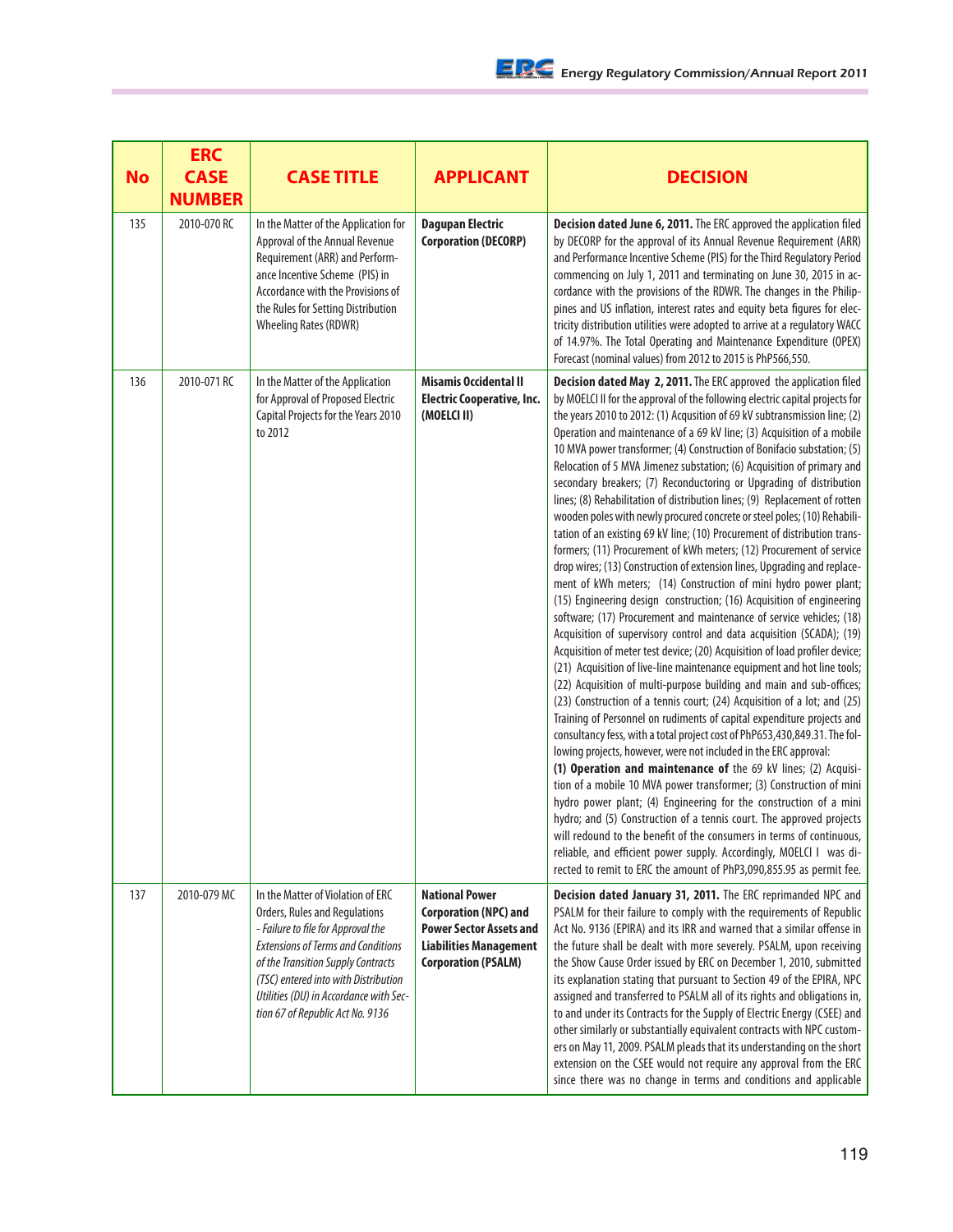| <b>No</b> | <b>ERC</b><br><b>CASE</b><br><b>NUMBER</b> | <b>CASE TITLE</b>                                                                                                                                                                                                                                                                        | <b>APPLICANT</b>                                                                                                        | <b>DECISION</b>                                                                                                                                                                                                                                                                                                                                                                                                                                                                                                                                                                                                                                                                                                          |
|-----------|--------------------------------------------|------------------------------------------------------------------------------------------------------------------------------------------------------------------------------------------------------------------------------------------------------------------------------------------|-------------------------------------------------------------------------------------------------------------------------|--------------------------------------------------------------------------------------------------------------------------------------------------------------------------------------------------------------------------------------------------------------------------------------------------------------------------------------------------------------------------------------------------------------------------------------------------------------------------------------------------------------------------------------------------------------------------------------------------------------------------------------------------------------------------------------------------------------------------|
|           |                                            |                                                                                                                                                                                                                                                                                          |                                                                                                                         | rates on the original CSEE approved by the ERC. On January 21,<br>2011, NPC submitted its explanation and admitted that it believed<br>in good faith that since extensions made with the TSCs were only<br>for a short period of 2 or 3 months without amendments on salient<br>points, approval of the ERC is no longer required. Consequently, on<br>January 26, 2011, PSALM filed its Compliance wherein it attached<br>7 recently finalized LOAs and CSEEs with DUs in the Visayas region.                                                                                                                                                                                                                           |
| 138       | 2010-079 RC                                | In the Matter of the Application<br>for Approval of the Level of Market<br><b>Transaction Fees for Calendar</b><br>Years 2010-2011 for the Philippine<br><b>Wholesale Electricity Spot Market</b><br>(WESM), with Prayer for Provisional<br>Authority (PA)                               | Philippine<br><b>Electricity Market</b><br><b>Corporation (PEMC)</b>                                                    | Decision dated June 6, 2011. The ERC approved the application filed<br>by PEMC for approval of the level of Market Transaction Fees for Calen-<br>dar Years (CYs) 2010-2011 for the Philippine WESM, in the amounts of<br>PhP588,510,675.00 (2010) and PhP661,260,413.00 (2011). Also, PEMC<br>was not allowed to recover any amount in the Visayas region until the<br>authority to deduct from the Visayas participants is resolved by the<br>ERC. Lastly, PEMC's prayers for provisional authority to continue to col-<br>lect the market fee rate of PhP0.0169/kWh for the MMS Migration and<br>additional market fee for CY 2010 was rendered moot and academic in<br>view of the Order by ERC dated July 19, 2010. |
| 139       | 2010-084 MC                                | In the Matter of Violation of ERC<br>Orders, Rules and Regulations - Op-<br>erating a Generation Facility without<br>a Certificate of Compliance (COC)                                                                                                                                   | <b>Hydro Electric</b><br><b>Development</b><br>Corporation, Inc.<br>(HEDCOR)                                            | Decision dated April 14, 2011. The ERC, after finding it just and rea-<br>sonable, accepted and approved the 50% settlement offer of HEDCOR of<br>the total amount of the imposable penalty for operating a Generation<br>Facility without a COC, with an equivalent amount of PhP50,000.00.<br>HEDCOR was directed to remit the above-mentioned amount within 15<br>days from receipt of Decision.                                                                                                                                                                                                                                                                                                                      |
| 140       | 2010-085 MC                                | In the Matter of Violation of ERC<br>Orders, Rules and Regulations -<br><b>Operating a Generation Facility</b><br>without a Certificate of Compliance<br>(COC)                                                                                                                           | Aggreko International<br><b>Power Projects</b><br>(AGGREKO)                                                             | Decision dated September 21, 2011. The ERC, after finding it just<br>and reasonable, accepted and approved the 50% settlement offer of<br>AGGREKO of the total imposable penalty for operating a Generation<br>Facility without a COC, with an equivalent amount of PhP50,000.00.<br>AGGREKO was directed to remit the above-mentioned amount within<br>15 days from receipt of Decision.                                                                                                                                                                                                                                                                                                                                |
| 141       | 2010-088 RC                                | In the Matter of the Application<br>for the Approval of the Sale of<br>Various Subtransmission Lines/<br><b>Assets of the National Transmis-</b><br>sion Corporation (TRANSCO) to<br>Camiguin Electric Cooperative, Inc.<br>(CAMELCO), as Covered by a Lease<br>Purchase Agreement (LPA) | <b>National Transmission</b><br><b>Corporation (TRANSCO)</b><br>and Camiguin Electric<br>Cooperative, Inc.<br>(CAMELCO) | Decision dated April 11, 2011. The ERC approved the application<br>filed by TRANSCO and CAMELCO for sale of the 35 km Balingasag-Kino-<br>guitan subtransmission asset, as covered by a LPA, with an agreed pur-<br>chase price of PhP38,738,679.36. CAMELCO was found to be qualified to<br>take over the responsibility of operating, maintaining, upgrading and<br>expanding said subtransmission asset and the ERC concluded that the<br>purchase price was just and reasonable.                                                                                                                                                                                                                                     |
| 142       | 2010-094 RC                                | In the Matter of the Application for<br>Authority to Implement 2010 Major<br>Capital Projects, with Prayer for<br>Provisional Authority (PA)                                                                                                                                             | San Fernando Electric<br><b>Light and Power Com-</b><br>pany, Inc. (SFELAPCO)                                           | Decision dated November 22, 2010. The ERC approved with modifi-<br>cation the application filed by SFELAPCO for the for the approval of the<br>following capital projects: (1) Metering Equipment; (2) Line Distribution<br>Equipment; and (3) Service Vehicle Acquisition, with a total project cost<br>of PhP76,101,067.00. As such, SFELAPCO was directed to remit to ERC<br>the amount of PhP570,758.00 as permit fee. The projects aim to replace<br>defective, burned and broken kWh meters and replace installed kWh<br>meters that need to be re-tested for accuracy; to maintain and operate<br>the electrical distribution system and to replace the ageing service and<br>utility vehicles.                   |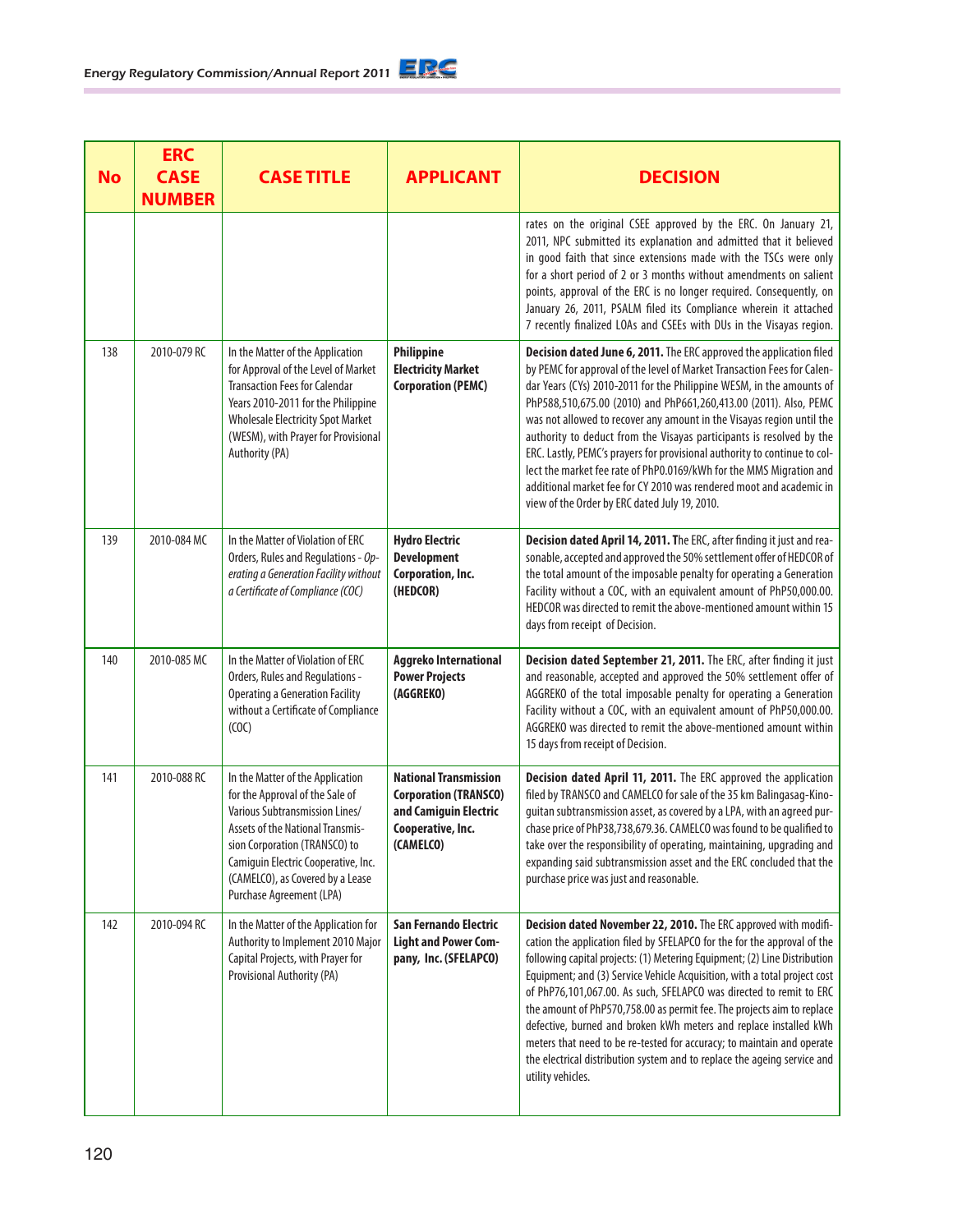| <b>No</b> | <b>ERC</b><br><b>CASE</b><br><b>NUMBER</b> | <b>CASE TITLE</b>                                                                                                                                                                                                                                                           | <b>APPLICANT</b>                                                                                                         | <b>DECISION</b>                                                                                                                                                                                                                                                                                                                                                                                                                                                                                                                                                                                                                                                                                                                                                                                                                                                                                                                                                   |
|-----------|--------------------------------------------|-----------------------------------------------------------------------------------------------------------------------------------------------------------------------------------------------------------------------------------------------------------------------------|--------------------------------------------------------------------------------------------------------------------------|-------------------------------------------------------------------------------------------------------------------------------------------------------------------------------------------------------------------------------------------------------------------------------------------------------------------------------------------------------------------------------------------------------------------------------------------------------------------------------------------------------------------------------------------------------------------------------------------------------------------------------------------------------------------------------------------------------------------------------------------------------------------------------------------------------------------------------------------------------------------------------------------------------------------------------------------------------------------|
| 143       | 2010-096 RC                                | In the Matter of the Application for<br>the Approval of the Sale of Various<br>Sub-transmission Lines/Assets of<br>the National Transmission Corpora-<br>tion (TRANSCO) to La Union Electric<br>Company, Inc. (LUECO), as Covered<br>by a Contract to Sell                  | <b>National Transmission</b><br><b>Corporation (TRANSCO)</b><br>and La Union Electric<br>Company, Inc. (LUECO)           | Decision dated January 24, 2011. The ERC approved the joint appli-<br>cation of LUECO and TRANSCO for the sale of the 6.03 km Bauang-Poro 69<br>kV Line (Single Circuit Steel Poles 2/0, 54BG4), with an agreed purchase<br>price of PhP4,618,343.11. In approving the joint application, the ERC<br>found LUECO to be qualified to take over the responsibility of operating,<br>maintaining, upgrading and expanding said sub-transmission asset.<br>Further, the ERC concluded that the purchase price was just and reason-<br>able.                                                                                                                                                                                                                                                                                                                                                                                                                           |
| 144       | 2010-097 RC                                | In the Matter of the Applica-<br>tion for Approval of the Electric<br>Power Purchase Agreement (EPPA)<br>Between Panay Electric Company,<br>Incorporated (PECO) and Panay<br><b>Energy Development Corporation</b><br>(PEDC), with Prayer for Provisional<br>Authority (PA) | Panay Electric Company,<br>Inc. (PECO) and Panay<br><b>Energy Development</b><br><b>Corporation (PEDC)</b>               | Decision dated August 22, 2011. The ERC approved, with the modifi-<br>cation, the application filed by PECO and PEDC for approval of their EPPA.<br>Upon the commercial operation date, the rates shall be as follows (at<br>75% Load Factor): A) Capital Recovery Fee - PhP3.4471/kWh; B) Peso<br>0&M Fee - PhP0.5081/kWh; C) Dollar 0&M Fee - US\$0.0109/kWh; and D)<br>Fuel Cost - Pass-through cost. The approved rate for the additional elec-<br>tric power in excess of 772,632,000 kWh per year shall be PhP0.1485/<br>kWh for O&M Variable Fee and pass-through cost for Fuel Cost. After a<br>thorough evaluation, the ERC finds that the approval and implementa-<br>tion of the EPPA will be beneficial to the customers of PECO by way of<br>reliable, continuous and sufficient supply of power within its franchise<br>area at reasonable costs.                                                                                                   |
| 145       | 2010-102 RC                                | In the Matter of the Application for<br>Approval of Capital Expenditure<br>Program, with Prayer for Provi-<br>sional Authority (PA)                                                                                                                                         | <b>Abra Electric</b><br>Cooperative, Inc.<br>(ABRECO)                                                                    | Decision dated December 20, 2010. The ERC approved the applica-<br>tion filed by ABRECO for the approval of its revised capital expenditure<br>program for the years 2010 to 2012, specifically the:, (1) Installation of<br>one (1) 5 MVA Dolores Substation; (2) Construction of Bangued-Dolores<br>69 kV line; (3) Replacement of overloaded distribution transformers; (4)<br>Procurement of vehicles, logistics equipment, and engineering software;<br>and (5) Renovation of main office, warehouse and construction of sub-<br>station control building, with a total project cost of PhP119,291,142.00.<br>Accordingly, ABRECO was directed to remit to ERC the amount of<br>Php894,684.00 in staggered basis as permit fee. The project intends to<br>address load growth, promote safety and reliability in the distribution<br>system, promote better consumer service and to improve operating ef-<br>ficiency and technical capability of personnel. |
| 146       | 2010-103 RC                                | In the Matter of the Application for<br><b>Approval of Capital Expenditures</b><br>Program for the Years 2010 to 2012                                                                                                                                                       | <b>La Union Electric</b><br>Cooperative, Inc.<br>(LUELCO)                                                                | Decision dated May 30, 2011. The ERC approved the application filed<br>by LUELCO for approval of its proposed electric capital projects for the<br>years 2010 to 2012, which includes the following: installation of protec-<br>tive devices; rehabilitation and upgrading of lines; acquisition of equip-<br>ment and vehicles; acquisition of subtransmission lines; expansion of<br>lines and refurbishment of subtransmission lines, among others, with<br>a total project cost of PhP414,088,147.70. The projects aim to improve<br>power reliability, promote rural electrification and operational efficiency,<br>and reduce system loss. Accordingly, LUELCO was directed to remit to ERC<br>the amount of PhP3,105,661.10 as permit fee.                                                                                                                                                                                                                 |
| 147       | 2010-104 RC                                | In the Matter of the Application for<br>the Approval of the Sale of Various<br>Subtransmission Lines/Assets of<br>the National Power Corporation<br>(TRANSCO) to Peninsula Electric<br>Cooperative, Inc. (PENELCO), as<br>Covered by an Amended Lease                       | <b>National Transmission</b><br><b>Corporation (TRANSCO)</b><br>and Peninsula Electric<br>Cooperative, Inc.<br>(PENELCO) | Decision dated April 11, 2011. The ERC approved with modification<br>the application filed by TRANSCO and PENELCO for the sale of the follow-<br>ing subtransmission lines/assets to PENELCO: (1) Hermosa-Balanga 69<br>kV line; (2) Balanga-BTPP 69 kV line; (3) Alas-Asin Tap-Chi - Exemplar 69<br>kV line; (4) PNPP-Napot-Bagac 69 kV line; (5) PNPP-Morong/Napot 69<br>kV line; and (6) Disconnect swithces for Hermosa-Balanga and Balanga-<br>BTPP section. Said sale was covered by an LPA, with agreed purchase                                                                                                                                                                                                                                                                                                                                                                                                                                           |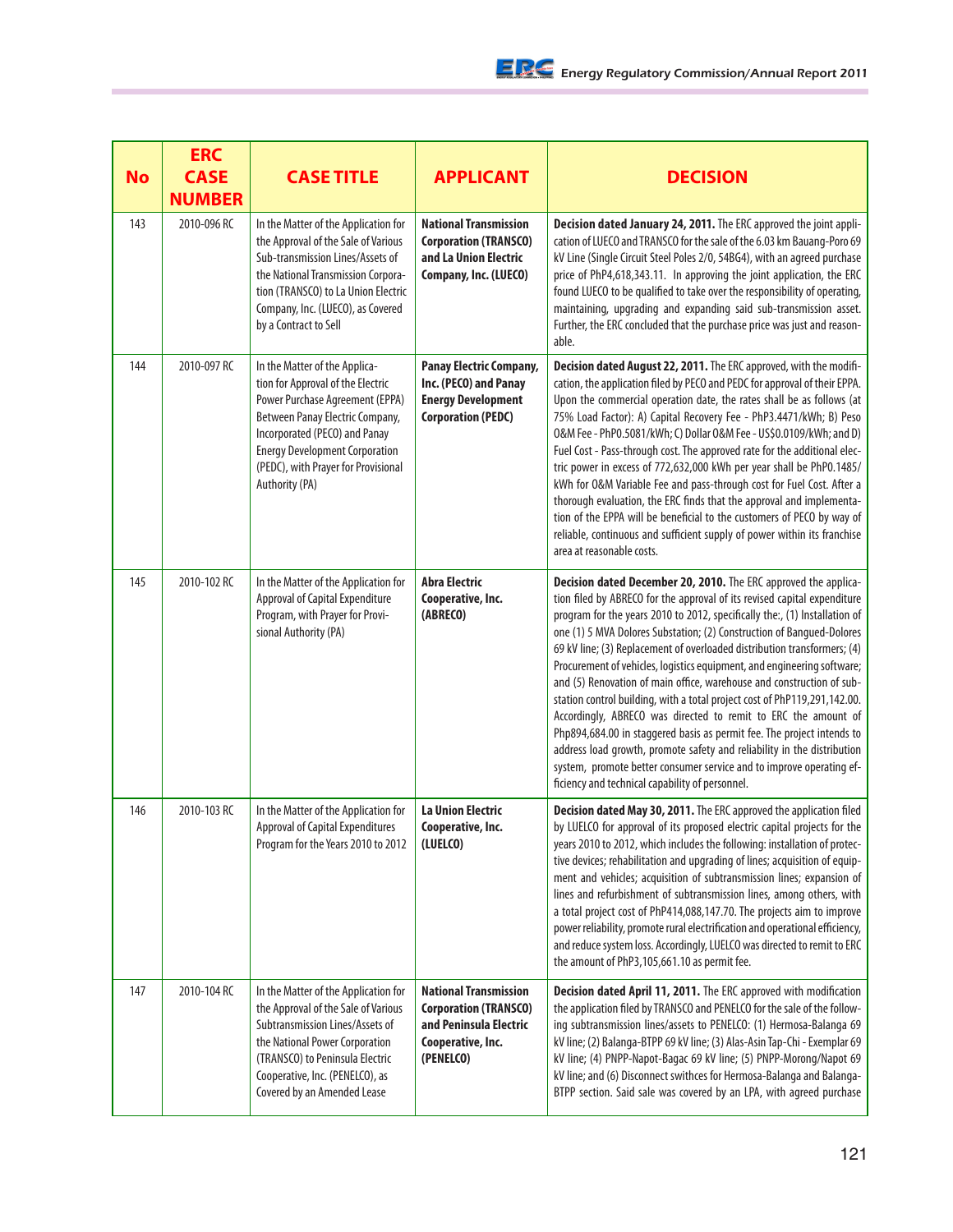| <b>No</b> | <b>ERC</b><br><b>CASE</b><br><b>NUMBER</b> | <b>CASE TITLE</b>                                                                                                                                                                                                                                                                                         | <b>APPLICANT</b>                                                                                                                             | <b>DECISION</b>                                                                                                                                                                                                                                                                                                                                                                                                                                                                                                                                                                                                                                                                                                                                                                                                                                                                                                                                                                                                                                                                                                                                                                                                                                                                                                                                                                                                                                                                                                                                                                                                                                                                                                                                                                             |
|-----------|--------------------------------------------|-----------------------------------------------------------------------------------------------------------------------------------------------------------------------------------------------------------------------------------------------------------------------------------------------------------|----------------------------------------------------------------------------------------------------------------------------------------------|---------------------------------------------------------------------------------------------------------------------------------------------------------------------------------------------------------------------------------------------------------------------------------------------------------------------------------------------------------------------------------------------------------------------------------------------------------------------------------------------------------------------------------------------------------------------------------------------------------------------------------------------------------------------------------------------------------------------------------------------------------------------------------------------------------------------------------------------------------------------------------------------------------------------------------------------------------------------------------------------------------------------------------------------------------------------------------------------------------------------------------------------------------------------------------------------------------------------------------------------------------------------------------------------------------------------------------------------------------------------------------------------------------------------------------------------------------------------------------------------------------------------------------------------------------------------------------------------------------------------------------------------------------------------------------------------------------------------------------------------------------------------------------------------|
|           |                                            | Purchase Agreement (LPA) dated 2<br>February 2009                                                                                                                                                                                                                                                         |                                                                                                                                              | price of PhP61,919,357.00, without the provision of 20% down pay-<br>ment. PENELCO was found to be qualified to take over the responsibility<br>of operating, maintaining, upgrading and expanding said subtransmis-<br>sion asset and the ERC concluded that the purchase price was just and<br>reasonable.                                                                                                                                                                                                                                                                                                                                                                                                                                                                                                                                                                                                                                                                                                                                                                                                                                                                                                                                                                                                                                                                                                                                                                                                                                                                                                                                                                                                                                                                                |
| 148       | 2010-107 RC                                | In the Matter of the Application for<br>Approval of Capital Projects and<br>Authority to Secure Loans from NEA<br>in Accordance with the Provisions<br>of R.A. 9136 and the Rules for Ap-<br>proval of Regulated Entities' Capital<br>Expenditure Projects, with Prayer<br>for Provisional Authority (PA) | Pampanga I Electric<br>Cooperative, inc.<br>(PELCOI)                                                                                         | Decision dated April 4, 2011. The ERC approved the application<br>filed by PELCO I for the approval of the following capital projects: (1)<br>Procurement of one (1) twenty (20) MVA transformer for Sto. Domingo<br>Substation; (2) Procurement of one (1) ten (10) ten (10) MVA trans-<br>former for Pandacaqui Substation; (3) Extension and rehabilitation of<br>primary lines; (4) Procurement of medium voltage circuit breaker, ca-<br>pacitor, current limiting fuse, recloser control, 69 kV disconnect switch,<br>and feeder metering; (5) Relocation/refurbishment of San Nicholas<br>Substation; (6) Acquisition of 69 kV Clark lines 1 and 2; (7) Rural elec-<br>trification program; (8) Upgrading of secondary lines; (9) Procurement<br>of distribution transformers and concrete poles; (10) Procurement<br>and installation of kilowatthour (kWh) Meters; (11) Meter Clustering;<br>(12) Lot acquisition for office and substation facilities expansion; (13)<br>Logistics support; (14) Information and Communication Technology<br>expenditures; (15) Construction of Mexico Office Building, grounds<br>improvement and warehouse, motor pool extension and library; (16)<br>Purchase of vehicles; (17) Purchase of air conditioning units and LCD<br>monitor, with a total project cost of PhP322.91 million which will be<br>financed through the Members' Contribution for Capital Expenditure<br>and loans from the NEA. The projects will redound to the benefit of the<br>consumers in terms of continuous, reliable, and efficient power sup-<br>ply. Accordingly, PELCO I was directed to remit to ERC the amount of<br>PhP2,421,823.31.00 as permit fee. Accordingly, PELCO I was directed to<br>remit to ERC the amount of PhP2,421,823.31.00 as permit fee. |
| 149       | 2010-108 RC                                | In the Matter of the Application<br>for Approval of the Electric Power<br>Purchase Agreement (EPPA) Be-<br>tween Aklan Electric Cooperative,<br>Incorporated (AKELCO) and Panay<br><b>Energy Development Corporation</b><br>(PEDC), with Prayer for Provisional<br>Authority (PA)                         | <b>Aklan Electric</b><br>Cooperative,<br><b>Incorporated (AKELCO)</b><br>and Panay Energy<br><b>Development</b><br><b>Corporation (PEDC)</b> | Decision dated August 22, 2011. The ERC approved, with modifica-<br>tion, the application filed AKELCO and PEDC for approval of their EPPA.<br>The rate for Commercial Operation Date shall be as follows (at 100%<br>Load Factor): A) Capital Recovery Fee - PhP2.5853/kWh; B) Peso 0&M<br>Fee - PhP0.3811/kWh; C) Dollar 0&M Fee - US\$0.0082/kWh; and D) Fuel<br>Cost - Pass-through cost. The approved rate for the additional electric<br>power in excess of 1,030,176,000 kWh per year shall be PhP0.1114/kWh<br>for O&M Variable Fee and pass-through cost for Fuel Cost. After a thor-<br>ough evaluation, the ERC finds that the approval and implementation<br>of the EPPA will be beneficial to the customers of AKELCO by way of<br>reliable, continuous and sufficient supply of power within its franchise<br>area at reasonable costs.                                                                                                                                                                                                                                                                                                                                                                                                                                                                                                                                                                                                                                                                                                                                                                                                                                                                                                                                       |
| 150       | 2010-113 RC                                | In the Matter of the Application for<br>Approval of the Annual Revenue<br>Requirement (ARR) and Perform-<br>ance Incentive Scheme (PIS) in<br>Accordance with the Provisions of<br>the Rules for Setting Distribution<br><b>Wheeling Rates (RDWR)</b>                                                     | <b>Angeles Electric</b><br><b>Corporation (AEC)</b>                                                                                          | Decision dated July 6, 2011. The ERC approved the application filed<br>by AEC for the approval of its ARR and PIS for the Second Regulatory<br>Period commencing on October 1, 2011 and terminating on Septem-<br>ber 30, 2015 in accordance with the provisions of the RDWR. Vanilla<br>WACC (nominal) is: Low-11.36%, Mid-13.79%, and High-16.17%. WACC<br>set at 75th Percentile of the suggested range is 14.97%. The Total<br>Operating and Maintenance Expenditure (OPEX) Forecast (nomina I<br>values) from 2011 to 2015 is PhP793,103,000.00. The approved CAPEX<br>from 2011 to 2015 which are to be used in the Regulatory Asset Base<br>(RAB) amounts to PhP582,687,000.00 (Nominal Values including                                                                                                                                                                                                                                                                                                                                                                                                                                                                                                                                                                                                                                                                                                                                                                                                                                                                                                                                                                                                                                                                             |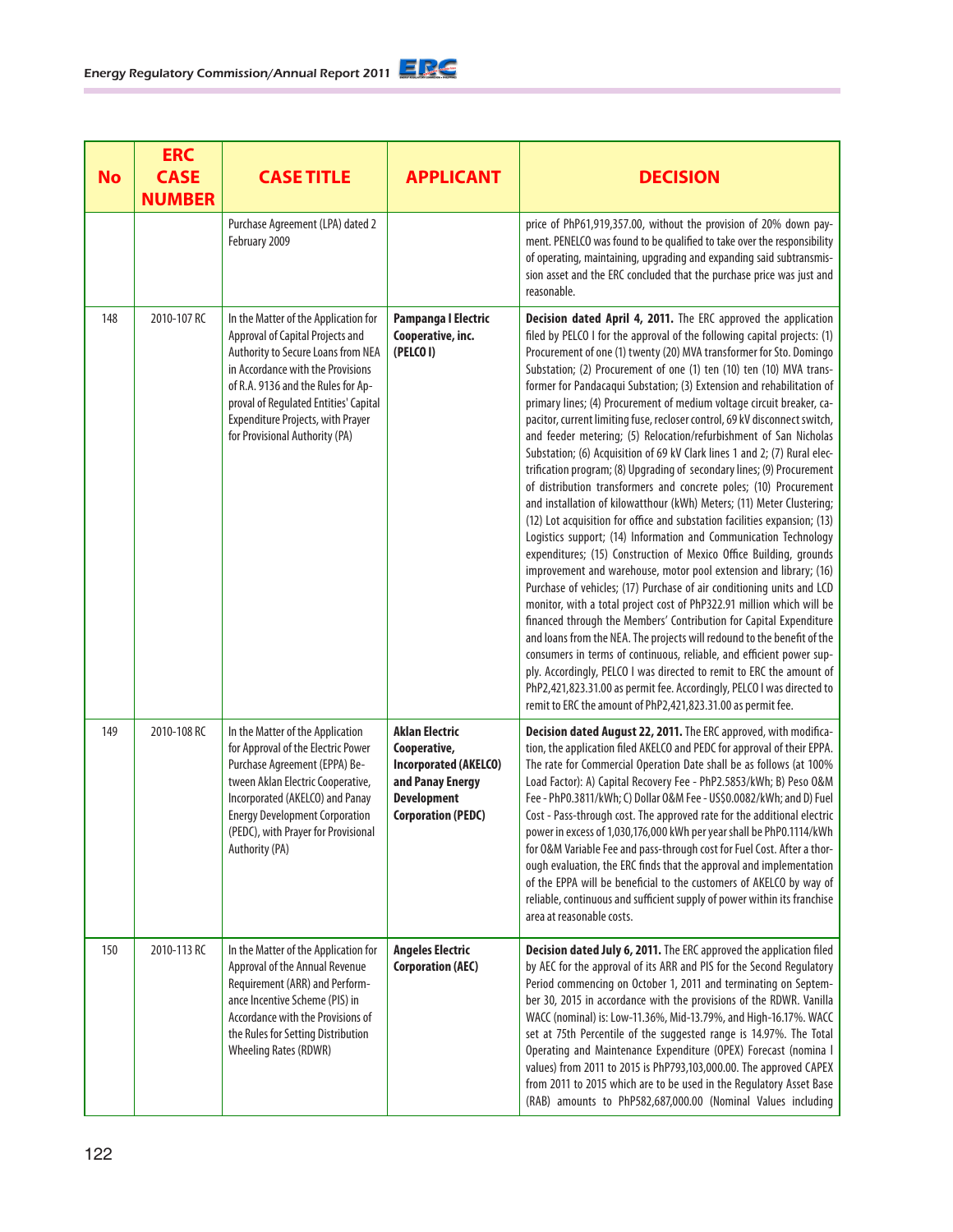| <b>No</b> | <b>ERC</b><br><b>CASE</b><br><b>NUMBER</b> | <b>CASE TITLE</b>                                                                                                                                                                                                                                     | <b>APPLICANT</b>                                                              | <b>DECISION</b>                                                                                                                                                                                                                                                                                                                                                                                                                                                                                                                                                                                                                                                                                                                                                                                                                                                                                                                                                                                         |
|-----------|--------------------------------------------|-------------------------------------------------------------------------------------------------------------------------------------------------------------------------------------------------------------------------------------------------------|-------------------------------------------------------------------------------|---------------------------------------------------------------------------------------------------------------------------------------------------------------------------------------------------------------------------------------------------------------------------------------------------------------------------------------------------------------------------------------------------------------------------------------------------------------------------------------------------------------------------------------------------------------------------------------------------------------------------------------------------------------------------------------------------------------------------------------------------------------------------------------------------------------------------------------------------------------------------------------------------------------------------------------------------------------------------------------------------------|
|           |                                            |                                                                                                                                                                                                                                                       |                                                                               | CWIP Factor). The ARR, with an x-factor of 4.66% is PhP520,140,000.00<br>for 2012; PhP555,890,000.00 for 2013; PhP590,140,000.00 for 2014 and<br>PhP608,450,000.00 for 2015.                                                                                                                                                                                                                                                                                                                                                                                                                                                                                                                                                                                                                                                                                                                                                                                                                            |
| 151       | 2010-114 RC                                | In the Matter of the Application for<br>Approval of the Annual Revenue<br>Requirement (ARR) and Perform-<br>ance Incentive Scheme (PIS) in<br>Accordance with the Provisions of<br>the Rules for Setting Distribution<br><b>Wheeling Rates (RDWR)</b> | San Fernando Light and<br><b>Power Company,</b><br>Incorporated<br>(SFELAPCO) | Decision dated July 6, 2011. The ERC approved the application filed<br>by SFELAPCO for the approval of its Annual Revenue Requirement (ARR)<br>and Performance Incentive Scheme (PIS) for the Second Regulatory<br>Period commencing on October 1, 2011 and terminating on October<br>1, 2015 in accordance with the provisions of the RDWR. Vanilla WACC<br>(nominal) are: Low-11.36%, Mid-13.79%, and High-16.17%. WACC set<br>at 75th Percentile of the suggested range is 14.97%. The Total Oper-<br>ating and Maintenance Expenditure (OPEX) Forecast (nominal values)<br>from 2011 to 2015 is PhP8,434,000. The approved CAPEX from 2011 to<br>2015 which are to be used in the Regulatory Asset Base (RAB) amounts<br>to PhP558,557,000 (Nominal Values, including CWIP factor). The ARR,<br>with an x-factor of 4.43% is PhP787,126 million for 2012; PhP810,673<br>million for 2013; PhP835,145 million for 2014 and PhP862,990 million<br>for 2015.                                           |
| 152       | 2010-117 RC                                | In the Matter of the Application for<br>Approval of the Annual Revenue<br><b>Requirement and Performance</b><br>Incentive Scheme in Accordance<br>with the Provisions of the Rules<br>for Setting Distribution Wheeling<br>Rates (RDWR)               | <b>Bohol Light Company,</b><br>Inc. (BLCI)                                    | Decision dated July 6, 2011. The ERC approved the application filed<br>by BLCI for approval of its Annual Revenue Requirement (ARR) and<br>Performance Incentive Scheme (PIS) for the Second Regulatory Pe-<br>riod commencing on October 1, 2011 and terminating on September<br>30, 2015 in accordance with the provisions of the RDWR. Vanilla WACC<br>(nominal) is: Low-11.36%, Mid-13.79%, and High-16.17%. WACC set at<br>75th Percentile of the suggested range is 14.97%. The Total Operating<br>and Maintenance Expenditure (OPEX) Forecast (nominal values) from<br>2011 to 2015 is PhP136,836,000.00. The approved CAPEX from 2011 to<br>2015 which are to be used in the Regulatory Asset Base (RAB) amounts<br>to PhP102,319,000.00 (Nominal Values, including CWIP factor). The<br>ARR after the approved regulatory intervention, with an x-factor of<br>3.05% is PhP113,851,000.00 for 2012; PhP117,520,000.00 for 2013;<br>PhP121,382,000.00 for 2014 and PhP125,419,000.00 for 2015.  |
| 153       | 2010-124 RC                                | In the Matter of the Application for<br>Approval of the Annual Revenue<br><b>Requirement and Performance</b><br>Incentive Scheme in Accordance<br>with the Provisions of the Rules<br>for Setting Distribution Wheeling<br>Rates (RDWR)               | <b>Panay Electric Company,</b><br>Inc. (PECO)                                 | Decision dated July 6, 2011. The ERC approved the application filed<br>by PECO for approval of its Annual Revenue Requirement (ARR) and<br>Performance Incentive Scheme (PIS) for the Second Regulatory Pe-<br>riod commencing on October 1, 2011 and terminating on September<br>30, 2015 in accordance with the provisions of the RDWR. Vanilla WACC<br>(nominal) is: Low-11.36%, Mid-13.79%, and High-16.17%. WACC set at<br>75th Percentile of the suggested range is 14.97%. The Total Operating<br>and Maintenance Expenditure (OPEX) Forecast (nominal values) from<br>2011 to 2015 is PhP646,993,000.00. The approved CAPEX from 2011 to<br>2015 which are to be used in the Regulatory Asset Base (RAB) amounts<br>to PhP191,954,000.00 (Nominal Values, including CWIP factor). The<br>ARR after the approved regulatory intervention, with an x-factor of<br>3.94% is PhP461,600,000.00 for 2012; PhP465,000,000.00 for 2013;<br>PhP469,300,000.00 for 2014; and PhP467,300,000.00 for 2015. |
| 154       | 2010-127 RC                                | In the Matter of the Application for<br>Approval of the Annual Revenue<br><b>Requirement and Performance</b><br>Incentive Scheme in Accordance<br>with the Provisions of the Rules                                                                    | <b>Subic Enerzone</b><br><b>Corporation (SEZ)</b>                             | Decision dated July 6, 2011. The ERC approved the application filed<br>by SEZ for approval of its Annual Revenue Requirement (ARR) and<br>Performance Incentive Scheme (PIS) for the Second Regulatory Pe-<br>riod commencing on October 1, 2011 and terminating on September<br>30, 2015 in accordance with the provisions of the RDWR. Vanilla WACC                                                                                                                                                                                                                                                                                                                                                                                                                                                                                                                                                                                                                                                   |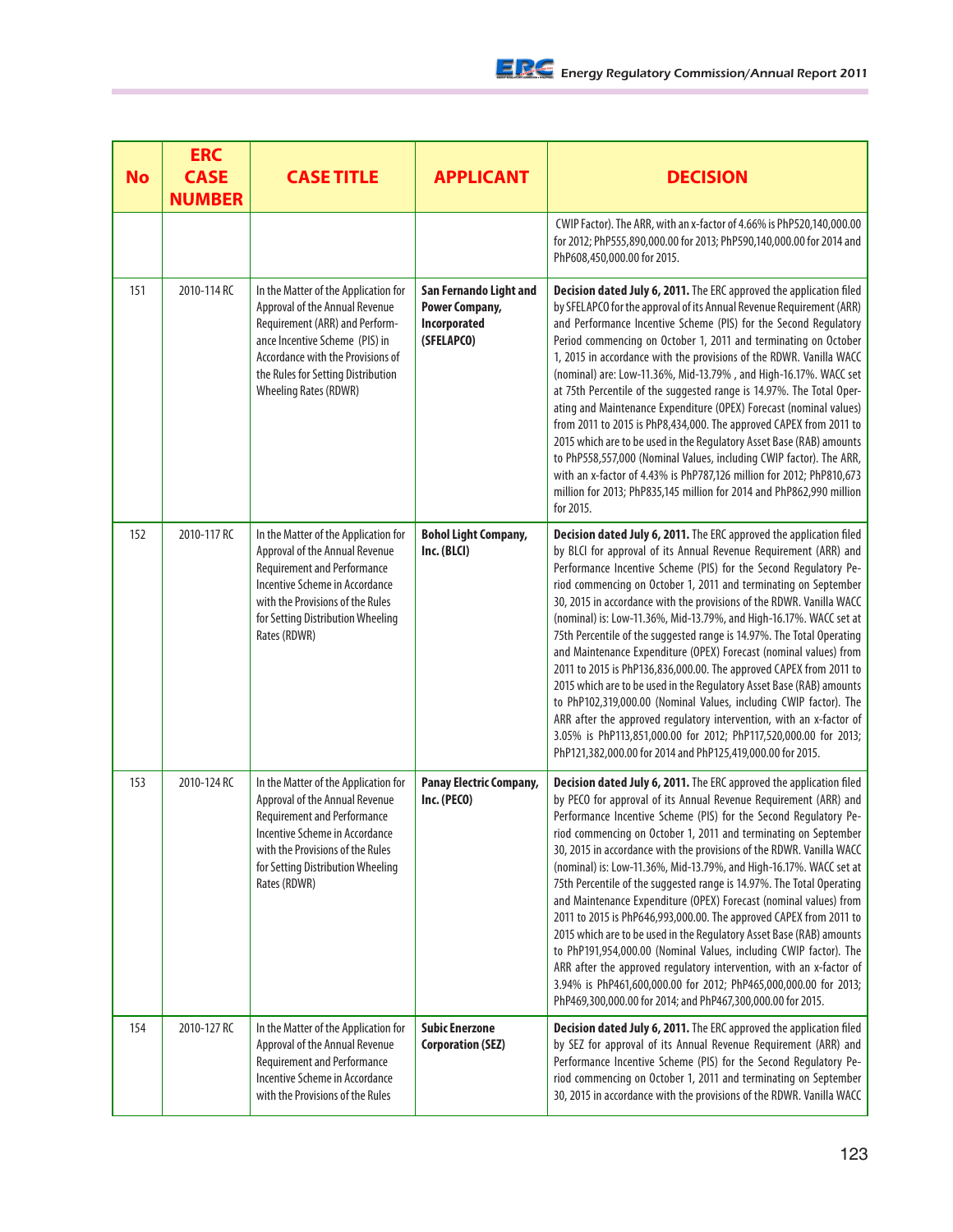| <b>No</b> | <b>ERC</b><br><b>CASE</b><br><b>NUMBER</b> | <b>CASE TITLE</b>                                                                                                                                                                                                                                     | <b>APPLICANT</b>                                                   | <b>DECISION</b>                                                                                                                                                                                                                                                                                                                                                                                                                                                                                                                                                                                                                                                                                                                                                                                                                                                 |
|-----------|--------------------------------------------|-------------------------------------------------------------------------------------------------------------------------------------------------------------------------------------------------------------------------------------------------------|--------------------------------------------------------------------|-----------------------------------------------------------------------------------------------------------------------------------------------------------------------------------------------------------------------------------------------------------------------------------------------------------------------------------------------------------------------------------------------------------------------------------------------------------------------------------------------------------------------------------------------------------------------------------------------------------------------------------------------------------------------------------------------------------------------------------------------------------------------------------------------------------------------------------------------------------------|
|           |                                            | for Setting Distribution Wheeling<br>Rates (RDWR)                                                                                                                                                                                                     |                                                                    | (nominal) is: Low-11.36%, Mid-13.79%, and High-16.17%. WACC set<br>at 75th Percentile of the suggested range is 14.97%. The Total Operat-<br>ing and Maintenance Expenditure (OPEX) Forecast (nominal values)<br>from 2011 to 2015 is PhP271,803,000.00. The approved CAPEX from<br>2011 to 2015 which are to be used in the Regulatory Asset Base (RAB)<br>amounts to PhP138,022,000.00 (Nominal Values, including CWIP<br>factor). The ARR after the approved regulatory intervention, with an x-<br>factor of 4.27% is PhP353,180,000.00 for 2012; PhP352,280,000.00 for<br>2013; PhP321,060,000.00 for 2014; and PhP314,110,000.00 for 2015.                                                                                                                                                                                                                |
| 155       | 2010-131 RC                                | In the Matter of the Application for<br>Approval of the Annual Revenue<br>Requirement (ARR) and Perform-<br>ance Incentive Scheme (PIS) in<br>Accordance with the Provisions of<br>the Rules for Setting Distribution<br><b>Wheeling Rates (RDWR)</b> | <b>Clark Electric</b><br><b>Distribution Corporation</b><br>(CEDC) | Decision dated July 6, 2011. The ERC approved the application filed<br>by CEDC for the approval of its Annual Revenue Requirement (ARR) and<br>Performance Incentive Scheme (PIS) for the Second Regulatory Period<br>commencing on October 1, 2011 and terminating on October 1, 2015<br>in accordance with the provisions of the RDWR. Vanilla WACC (nominal)<br>are: Low-11.36%, Mid-13.79%, and High-16.17%. WACC set at 75th<br>Percentile of the suggested range is 14.97%. The Total Operating and<br>Maintenance Expenditure (OPEX) Forecast (nominal values) from 2011<br>to 2015 is PhP352,114,000. The ARR, with an x-factor of 4.44% is 229.1<br>for 2012; 254.1 for 2013; 264.1 for 2014 and 271.3 for 2015.                                                                                                                                       |
| 156       | 2010-134 RC                                | In the Matter of the Application<br>for Approval of Proposed Electric<br>Capital Projects for the Year 2010<br>to 2013 and Authority to Secure<br>Loan from NEA, with Prayer for<br>Provisional Authority (PA)                                        | <b>Batanes Electric</b><br>Cooperative, Inc.<br>(BATANELCO)        | Decision dated August 1, 2011. The ERC approved the application<br>filed by BATANELCO for approval of its Capital Projects for the years<br>2010 to 2013, which includes the following: replacement of distribu-<br>tion transformers, poles, meters and lines; and procurement of equip-<br>ments, among others, with a total project cost of PhP9,974,830.11. The<br>projects aim to avoid serious damage to people and properties, prevent<br>long hours of power interruptions, improve reliability, improve effi-<br>ciency and maintain linemen safety. Accordingly, BATANELCO was di-<br>rected to remit to ERC the amount of PhP74,811.00 as permit fee. Lastly,<br>ERC concluded that BATANELCO's financial conditions appear stable and<br>will be able to manage its cash flows. Thus, BATANELCO was given the<br>authority to secure loan from NEA. |
| 157       | 2010-145 RC                                | In the Matter of the Application for<br>Approval of Proposed Electric Capi-<br>tal Projects for the Year 2011-2014                                                                                                                                    | <b>Tarlac II Electric</b><br>Cooperative, Inc.<br>(TARELCO II)     | Decision dated August 8, 2011. The ERC approved, with modifi-<br>cation, the application filed by TARELCO II for approval of its capital<br>projects, which includes the following: acquisition and installation of<br>feeders; procurement of meters; installation and rehabilitation of lines;<br>and acquisition and improvement of building, office and equipment,<br>among others, with a total revised project cost of PhP196,013,676.89.<br>The projects aim to address load growth, promote accuracy in the<br>meter registration of energy sales, provide standard connection to<br>consumers, address minimum fault violation, improve reliability of<br>its distribution system, and improve consumer services and efficiency.<br>Accordingly, TARELCO II was directed to remit to ERC the amount of<br>PhP1,470,102.58 as permit fee.               |
| 158       | 2010-149 RC                                | In the Matter of the Application for<br>Approval of: A) The Recalculated<br>Maximum Average Price (MAP) for<br>Regulatory Year 2012 and B) The<br><b>Translation into Distribution</b>                                                                | <b>Cotabato Light and</b><br>Power Company, Inc.<br>(CLPC)         | Decision dated February 28, 2011. The ERC approved the applica-<br>tion filed by CLPC for the approval of the recalculated MAP for Regula-<br>tory Year 2012 and the translation into distribution related rates of its<br>different customer classes for the third regulatory year of the ERC-ap-<br>proved ARR under the PBR for the Regulatory Period 2009-2013 subject                                                                                                                                                                                                                                                                                                                                                                                                                                                                                      |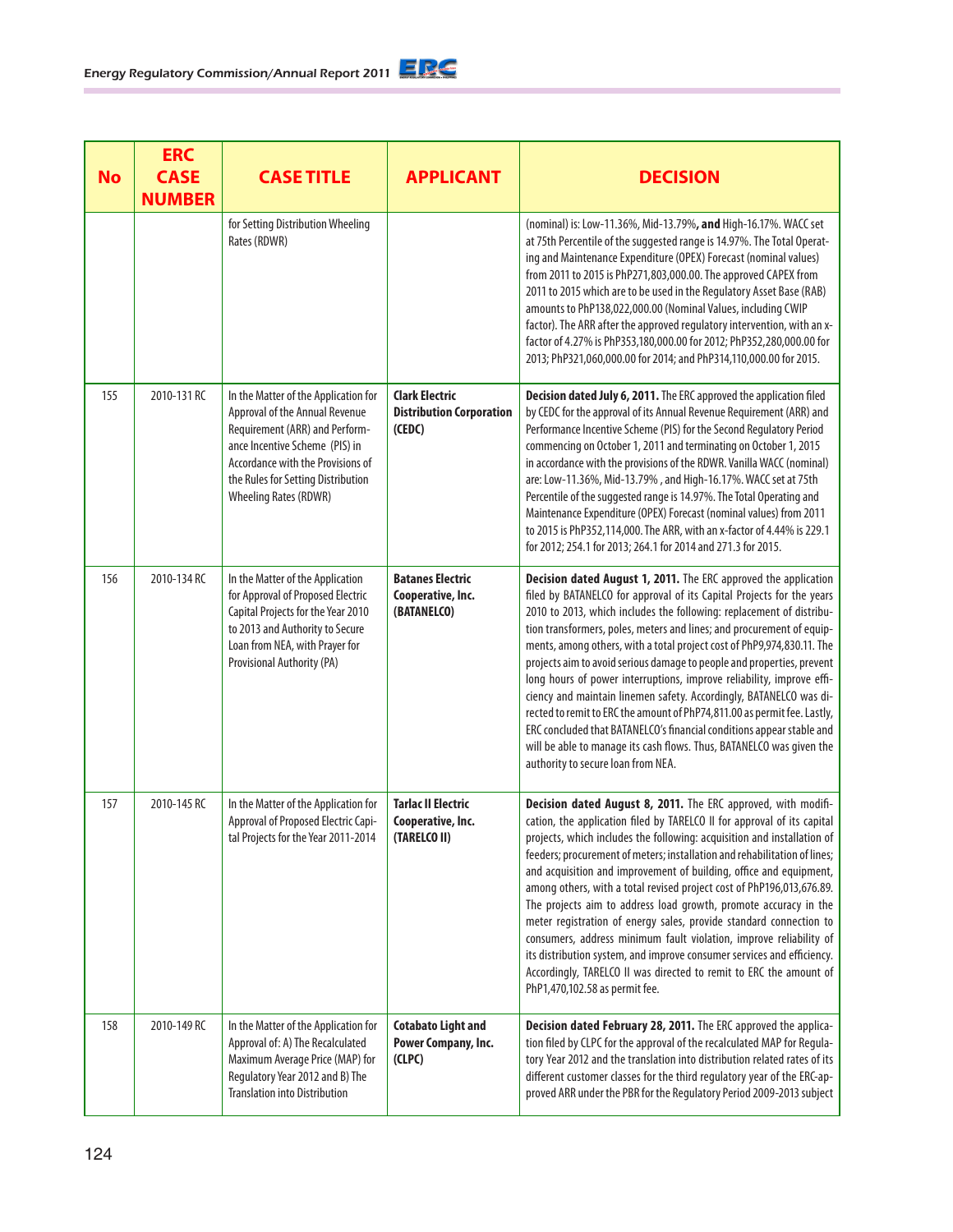| <b>No</b> | <b>ERC</b><br><b>CASE</b><br><b>NUMBER</b> | <b>CASE TITLE</b>                                                                                                                                                                                                                                                                                                                                                                                                                                         | <b>APPLICANT</b>                                                                                                     | <b>DECISION</b>                                                                                                                                                                                                                                                                                                                                                                                                                                                                                                                                                                                                                                                   |
|-----------|--------------------------------------------|-----------------------------------------------------------------------------------------------------------------------------------------------------------------------------------------------------------------------------------------------------------------------------------------------------------------------------------------------------------------------------------------------------------------------------------------------------------|----------------------------------------------------------------------------------------------------------------------|-------------------------------------------------------------------------------------------------------------------------------------------------------------------------------------------------------------------------------------------------------------------------------------------------------------------------------------------------------------------------------------------------------------------------------------------------------------------------------------------------------------------------------------------------------------------------------------------------------------------------------------------------------------------|
|           |                                            | <b>Related Rates of Different Customer</b><br><b>Classes for the Third Regulatory</b><br>Year of the ERC-Approved Annual<br>Revenue Requirement (ARR) for<br>Cotabato Light and Power<br>Company, Inc. (CLPC) under the<br><b>Performance Based Regulation</b><br>(PBR) for the Regulatory Period<br>2009-2013                                                                                                                                            |                                                                                                                      | to the condition that the interests on any under-recoveries resulting<br>from the erroneous computation of CLPC shall not be allowed during<br>the next rate verification. CLPC was directed to implement, effective<br>in its April 2011 billing period, the approved distribution, supply and<br>metering charges, with an average total rate of PhP1.6660/kWh.                                                                                                                                                                                                                                                                                                 |
| 159       | 2010-151 RC                                | In the Matter of the Application for<br>the Approval of the Approval of the<br>Sale of Various Subtransmission<br>Lines/Assets of the National Trans-<br>mission Corporation (TRANSCO) to<br>Ilocos Sur Electric Cooperative, Inc.<br>(ISECO), as Covered by an Amended<br><b>Contract to Sell</b>                                                                                                                                                        | <b>National Transmission</b><br><b>Corporation (TRANSCO)</b><br>and Ilocos Sur Electric<br>Cooperative, Inc. (ISECO) | Decision dated April 11, 2011. The ERC approved, with modification,<br>the application filed by TRANSCO and ISECO for the sale of the following<br>subtransmission lines/assets to ISECO: (1) San Esteban-Candon 69kV<br>line; (2) New Bantay-Sto. Domingo 69kV line; and (3) San Esteban-<br>Narvacan 69kV line (Tower 21 Take-off), with agreed purchase price of<br>PhP14,589,224.09, without the provision of 20% down payment. ISECO<br>was found to be qualified to take over the responsibility of operating,<br>maintaining, upgrading and expanding said subtransmission asset and<br>the ERC concluded that the purchase price was just and reasonable. |
| 160       | 2010-152 RC                                | In the Matter of the Application of<br>the National Grid Corporation of the<br>Philippines (NGCP) for Approval of<br>the Maximum Allowable Revenue<br>(MAR) for Calendar Year 2011 and<br>Performance Incentive Scheme<br>(PIS) Compliance in Accordance<br>with the Alternative Form of Rate<br>Setting Methodology Under the<br><b>Rules for Setting Transmission</b><br>Wheeling Rates (RTWR), with<br><b>Prayer for Provisional Authority</b><br>(PA) | <b>National Grid</b><br><b>Corporation of the</b><br><b>Philippines (NGCP)</b>                                       | Decision dated July 4, 2011. The ERC approved the application filed<br>by NGCP for the approval of its MAR for 2011 and PIS compliance in ac-<br>cordance with the alternative form of rate setting methodology under<br>the RTWR. The ERC approved an effective MAR for 2011 of (in Million)<br>PhP44,889.03 and PIS of PhP322.00, for a total of PhP45,211.03. The<br>said MAR for 2011 of PhP45.2 Billion is lower by PhP1.40 Billion com-<br>pared to the provisionally approved MAR for 2011 of PhP46.6 Billion.                                                                                                                                             |
| 161       | 2010-153 RC                                | In the Matter of the Application<br>for Approval of the Maximum<br>Average Price (MAP RY 2012) and<br>its Translation into Distribution<br><b>Rates of Different Customer</b><br><b>Classes for the Third Regulatory</b><br>Year of the ERC-Approved Annual<br>Revenue Requirement for Iligan<br>Light and Power, Inc. (ILPI) under<br>the Performance Based Regulation<br>(PBR) for the Regulatory Period<br>2010-2013                                   | <b>Iligan Light and Power,</b><br>Inc. (ILPI)                                                                        | Decision dated June 21, 2011. The ERC approved, with modification,<br>the application filed by ILPI for approval of the MAP RY 2012 and its<br>translation into distribution rates of its different customer classes for<br>the third regulatory year of the ERC-approved annual revenue require-<br>ment under the PBR for the regulatory period 2010-2013. ERC directed<br>ILPI to implement, effective April 2011, its approved Distribution, Sup-<br>ply and Metering Charges, with an average total rate of PhP1.3669/<br>kWh.                                                                                                                               |
| 162       | 2010-154 RC                                | In the Matter of the Application<br>for Approval of the Translation<br>into Distribution Rates of Different<br><b>Customer Classes for the Third</b><br>Regulatory Year of the ERC-                                                                                                                                                                                                                                                                       | <b>Mactan Electric</b><br><b>Company, Incorporated</b><br>(MECO)                                                     | Decision dated February 28, 2011. The ERC approved the applica-<br>tion filed by MECO for approval of the translation into distribution rates<br>of its different customer classes for the third regulatory year of the<br>ERC-approved annual revenue requirement under the PBR for the regu-<br>latory period 2009-2013. MECO was directed to implement, effective                                                                                                                                                                                                                                                                                              |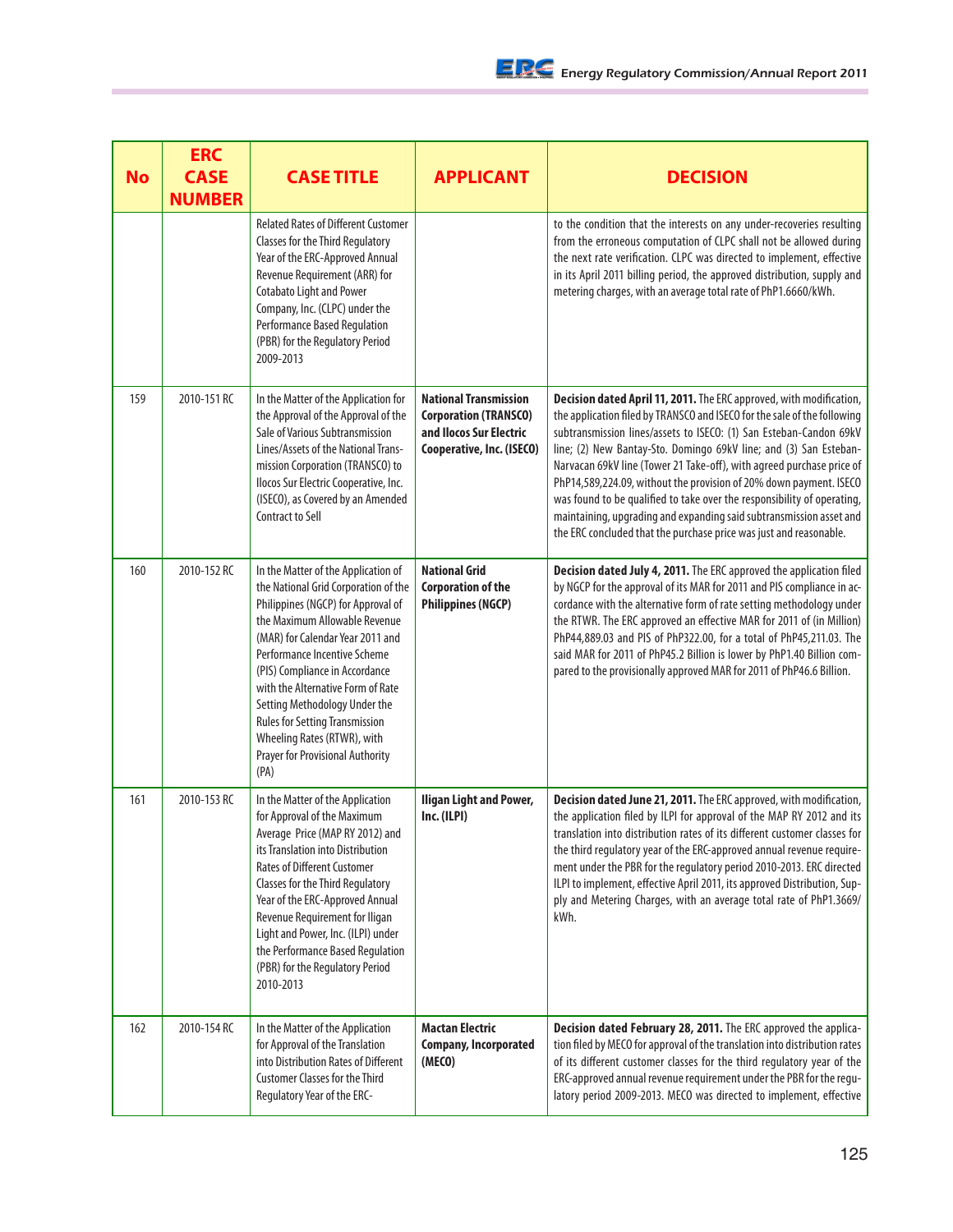| <b>No</b> | <b>ERC</b><br><b>CASE</b><br><b>NUMBER</b> | <b>CASE TITLE</b>                                                                                                                                                                                                                                                                     | <b>APPLICANT</b>                                                                                                                | <b>DECISION</b>                                                                                                                                                                                                                                                                                                                                                                                                                                                                                                                                                                                                                                                                                                                                                                                                                                                                                                                                                                                                                                                                                                                                           |
|-----------|--------------------------------------------|---------------------------------------------------------------------------------------------------------------------------------------------------------------------------------------------------------------------------------------------------------------------------------------|---------------------------------------------------------------------------------------------------------------------------------|-----------------------------------------------------------------------------------------------------------------------------------------------------------------------------------------------------------------------------------------------------------------------------------------------------------------------------------------------------------------------------------------------------------------------------------------------------------------------------------------------------------------------------------------------------------------------------------------------------------------------------------------------------------------------------------------------------------------------------------------------------------------------------------------------------------------------------------------------------------------------------------------------------------------------------------------------------------------------------------------------------------------------------------------------------------------------------------------------------------------------------------------------------------|
|           |                                            | Approved Annual Revenue Require-<br>ment for Mactan Electric Company,<br>Incorporated (MECO) under the<br>Performance Based Regulation<br>(PBR) for the Regulatory Period<br>2009-2013                                                                                                |                                                                                                                                 | in its April 2011 billing period, the approved Distribution, Supply and<br>Metering Charges, with an average total rate of PhP1.0839/kWh.                                                                                                                                                                                                                                                                                                                                                                                                                                                                                                                                                                                                                                                                                                                                                                                                                                                                                                                                                                                                                 |
| 163       | 2010-155 RC                                | In the Matter of the Application<br>for Approval of the Power Supply<br>Agreement between Isabela I<br>Electric Cooperative, Inc. (ISELCO I)<br>and Lucky PPH International, Inc.<br>(LPII), With Prayer for Provisional<br>Authority (PA)                                            | <b>Isabela I Electric</b><br><b>Cooperative, Inc. (ISELCO</b><br>I) and Lucky PPH Inter-<br>national, Inc. (LPII)               | Decision dated July 25, 2011. The ERC approved, with modifica-<br>tion, the application filed by ISELCO I and LPII. The ERC's approval is<br>subject to the following conditions: (1) The Power Purchase Rate (PPR)<br>amounting to PhP4.0199/kWh is broken down as follows: Capacity fee-<br>PhP2.6808/kWh; Operations and Maintenance - PhP1.2229/kWh and<br>Fuel cost - PhP0.1162/kWh; and (2) The PPR shall be fixed for the dura-<br>tion of the fifteen (15) year cooperation period. LPII was authorized to<br>collect the difference between the final PPR of PhP4.0199/kWh and the<br>provisional PPR of PhP1.8972/kWh. Accordingly, LPII was directed to<br>submit a scheme to implement the directive for the ERC's approval.                                                                                                                                                                                                                                                                                                                                                                                                                  |
| 164       | 2010-156 RC                                | In the Matter of the Application<br>for Approval of the Electric Power<br>Purchase Agreement (EPPA) Be-<br>tween Cebu I Electric Cooperative,<br>Incorporated (CEBECO I) and Cebu<br><b>Energy Development Corporation</b><br>(CEDC), with Prayer for Provisional<br>Authority (PA)   | Cebu I Electric Coop-<br>erative, Incorporated<br>(CEBECO I) and Cebu<br><b>Energy Development</b><br><b>Corporation (CEDC)</b> | Decision dated August 1, 2011. The ERC approved, with modification,<br>the application filed by CEBECO I and CEDC for approval of their EPPA.<br>Upon Commercial Operation date, the rate shall be PhP5.2046/kWh,<br>broken down as follows: A) Capacity Recovery Fee - PhP2.2282/kWh;<br>B) Peso O&M Fee - PhP0.3434/kWh; C) Dollar O&M Fee - PhP0.3688/<br>kWh; and D) Fuel Cost - PhP2.2642/kWh. The approved rate for the ad-<br>ditional electric power in excess of 1,545,264,000 kWh per year shall be<br>PhP0.1685/kWh for O&M Variable Fee. CEBECO I was directed to submit<br>a mechanism to validate the heat rate of CEDC's Coal-Fired Power Plant<br>as provided in the computation of the fuel cost and include the deri-<br>vation of fuel cost and actual heat rate used for the applicable billing<br>period with supporting documents in the submission of its Automatic<br>Generation Rate Adjustment (AGRA) computation. Lastly, CEDC was<br>directed to refrain from entering into any contract for the 25.5 MW al-<br>located for its in-house consumption as the same was not considered in<br>the computation of its base rate.   |
| 165       | 2010-158 RC                                | In the Matter of the Application<br>for Approval of the Electric Power<br>Purchase Agreement (EPPA) Be-<br>tween Cebu II Electric Cooperative,<br>Incorporated (CEBECO II) and Cebu<br><b>Energy Development Corporation</b><br>(CEDC), with Prayer for Provisional<br>Authority (PA) | <b>Cebu II Electric</b><br>Cooperative, Inc.<br>(CEBECO II) and Cebu<br><b>Energy Development</b><br><b>Corporation (CEDC)</b>  | Decision dated August 1, 2011. The ERC approved, with modification,<br>the application filed by CEBECO II and CEDC for approval of their EPPA.<br>Upon Commercial Operation date, the rate shall be PhP5.2046/kWh,<br>broken down as follows: A) Capacity Recovery Fee - PhP2.2282/kWh;<br>B) Peso O&M Fee - PhP0.3434/kWh; C) Dollar O&M Fee - PhP0.3688/<br>kWh; and D) Fuel Cost - PhP2.2642/kWh. The approved rate for the ad-<br>ditional electric power in excess of 1,545,264,000 kWh per year shall be<br>PhP0.1685/kWh for O&M Variable Fee. CEBECO II was directed to submit<br>a mechanism to validate the heat rate of CEDC's Coal-Fired Power Plant<br>as provided in the computation of the fuel cost and include the deri-<br>vation of fuel cost and actual heat rate used for the applicable billing<br>period with supporting documents in the submission of its Automatic<br>Generation Rate Adjustment (AGRA) computation. Lastly, CEDC was<br>directed to refrain from entering into any contract for the 25.5 MW al-<br>located for its in-house consumption as the same was not considered in<br>the computation of its base rate. |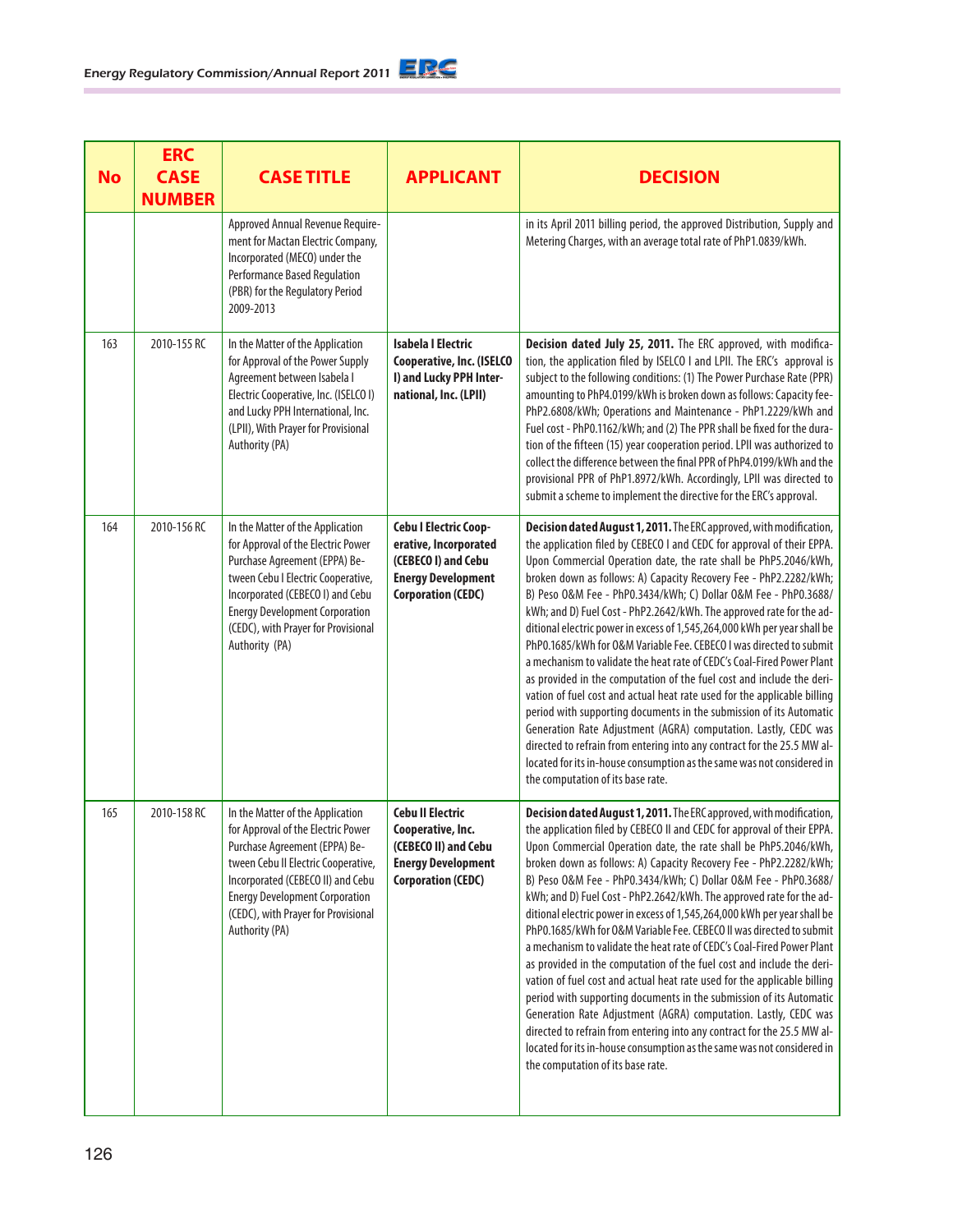| <b>No</b> | <b>ERC</b><br><b>CASE</b><br><b>NUMBER</b> | <b>CASE TITLE</b>                                                                                                                                                                                                                                                                                                                                                                                              | <b>APPLICANT</b>                                                                                                            | <b>DECISION</b>                                                                                                                                                                                                                                                                                                                                                                                                                                                                                                                                                                                                                                                                                                                                                                                                                                                                                                                                                                                                                            |
|-----------|--------------------------------------------|----------------------------------------------------------------------------------------------------------------------------------------------------------------------------------------------------------------------------------------------------------------------------------------------------------------------------------------------------------------------------------------------------------------|-----------------------------------------------------------------------------------------------------------------------------|--------------------------------------------------------------------------------------------------------------------------------------------------------------------------------------------------------------------------------------------------------------------------------------------------------------------------------------------------------------------------------------------------------------------------------------------------------------------------------------------------------------------------------------------------------------------------------------------------------------------------------------------------------------------------------------------------------------------------------------------------------------------------------------------------------------------------------------------------------------------------------------------------------------------------------------------------------------------------------------------------------------------------------------------|
| 166       | 2010-161 RC                                | In the Matter of the Application<br>for Approval of Emergency Electric<br>Capital Project re: Replacement<br>of Damage Sulfur Hexaflouride<br>(SF6) MV Circuit Breaker and<br><b>Feeder Vacuum Reclosers and its</b><br>Accessories of Dabong-Dabong<br>Substation and Authority to Secure<br><b>Loan from National Electrification</b><br>Administration (NEA), with Prayer<br>for Provisional Authority (PA) | <b>First Bukidnon Electric</b><br>Cooperative, Inc.<br>(FIBECO)                                                             | Decision dated May 9, 2011. The ERC approved the application filed<br>by FIBECO for approval of its emergency electrical project re: replace-<br>ment of damage sulfur hexaflouride (SF6) MV circuit breaker and feeder<br>vacuum reclosers and its accessories at Dabong-Dabong Substation,<br>with a total project cost of PhP6,500,000.00 and authority to secure<br>loan from the NEA to finance the project. Accordingly, FIBECO was<br>directed to remit to ERC the amount of PhP48,750.00 as permit fee. The<br>project aims to improve the power quality, reliability and safety of the<br>distribution system and compliance with the provisions of the Philip-<br>pine Grid Code (PGC) and the Philippine Distribution Code (PDC).                                                                                                                                                                                                                                                                                               |
| 167       | 2010-162 RC                                | In the Matter for the Applica-<br>tion for Approval of the Electric<br>Power Purchase Agreement (EPPA)<br>between Capiz Electric Coopera-<br>tive (CAPELCO) and Panay Energy<br>Development Corporation (PEDC),<br>with Prayer for Provisional Author-<br>ity (PA)                                                                                                                                             | <b>Capiz Electric</b><br>Cooperative, Inc.<br>(CAPELCO) and Panay<br><b>Energy Development</b><br><b>Corporation (PEDC)</b> | Decision dated June 6, 2011. The ERC approved with modifica-<br>tion the joint application filed by CAPELCO and PEDC for approval of<br>the EPPA, subject to the following conditions: (1) The base tariff fee<br>shall be as follows: Capital Recover Fee - PhP3.2316/kWh, Peso 0&M<br>Fee - PhP 0.4763/kWh, Dollar 0&M Fee - US\$0.0104/kWh, Fuel Cost -<br>Pass-through cost; and (2) The approved rate for the additional electric<br>power in excess of 824,140,800 kWh per year shall be: 0&M Variable<br>Fee - PhP0.1392/kWh and Fuel Cost - pass through cost.                                                                                                                                                                                                                                                                                                                                                                                                                                                                     |
| 168       | 2011-004 RM                                | In the Matter of the Declaration of<br>the Retail Competition and Open<br>Access Pursuant to Section 31 of<br>the Republic Act No. 9136, Other-<br>wise known as the Electric Power<br>Industry Reform Act of 2011, and<br>Section3 3 and 4 of its Implement-<br>ing Rules and Regulations                                                                                                                     | X----------------------------- X                                                                                            | Decision dated June 6, 2011. The ERC declared December 26, 2011<br>as the Open Access Date to mark the commencement of full operations<br>of the competitive retail electricity market in Luzon and Visayas. All<br>electricity end-users with an average monthly peak demand of one<br>(1) MW for the twelve (12) months preceding December 26, 2011, as<br>certified by the ERC as contestable contestable customers, shall have<br>the right to choose their own electricity suppliers.                                                                                                                                                                                                                                                                                                                                                                                                                                                                                                                                                 |
| 169       | 2011-005 RC                                | In the Matter of the Application<br>for the Approval of the Proposed<br>Five (5) Year Capital Expenditure<br>Projects and Authority to Secure<br>Loan from the National Electrifica-<br>tion Administration (NEA)                                                                                                                                                                                              | <b>Cebu II Electric</b><br>Cooperative, Inc.<br>(CEBECO II)                                                                 | Decision dated June 21, 2011. The ERC approved, with modifica-<br>tion, the application filed by CEBECO II for approval of its proposed five<br>(5) year Capital Expenditure Projects, which includes the following:<br>installation of voltage regulators, reclosers, switches and substation;<br>development and refurbishment of lines; construction of feeder; and<br>purchase of equipments and vehicles, with a total revised project cost<br>of PhP438,497,000.00. The projects aim to improve system and power<br>reliability, address the increase number of consumers and load growth,<br>increase operations efficiency, and improve mobility and response<br>time. Accordingly, CEBECO II was directed to remit to ERC the amount of<br>PhP3,288,728.00 as permit fee. Lastly, after thorough evaluation and<br>considering that the projects for which the loan is intended will benefit<br>CEBECO II in financing its proposed projects, ERC approved the request<br>of CEBECO II for authority to secure loan from the NEA. |
| 170       | 2011-007 MC                                | In the Matter of the Application<br>for Authority to Issue Bonds or<br>Evidence of Indebtedness not to<br>Exceed a 50% Long-term Debt<br>to Equity Ratio, with Prayer for<br>Provisional Authority (PA)                                                                                                                                                                                                        | <b>Manila Electric Company</b><br>(MERALCO)                                                                                 | Decision dated June 29, 2011. The ERC approved the application<br>filed by MERALCO for authority to issue bonds or evidence of indebted-<br>ness not to exceed a 50% debt to equity ratio subject to the following<br>conditions: (1) The authority to issue bonds or evidence of indebted-<br>ness shall be effective throughout the Third Regulatory Period ending<br>on June 30, 2015; (2) MERALCO shall absorb all interest charges, fees,<br>foreign exchange losses on foreign debt and other costs related to any<br>long term borrowing and should not pass them on to its consumers;                                                                                                                                                                                                                                                                                                                                                                                                                                              |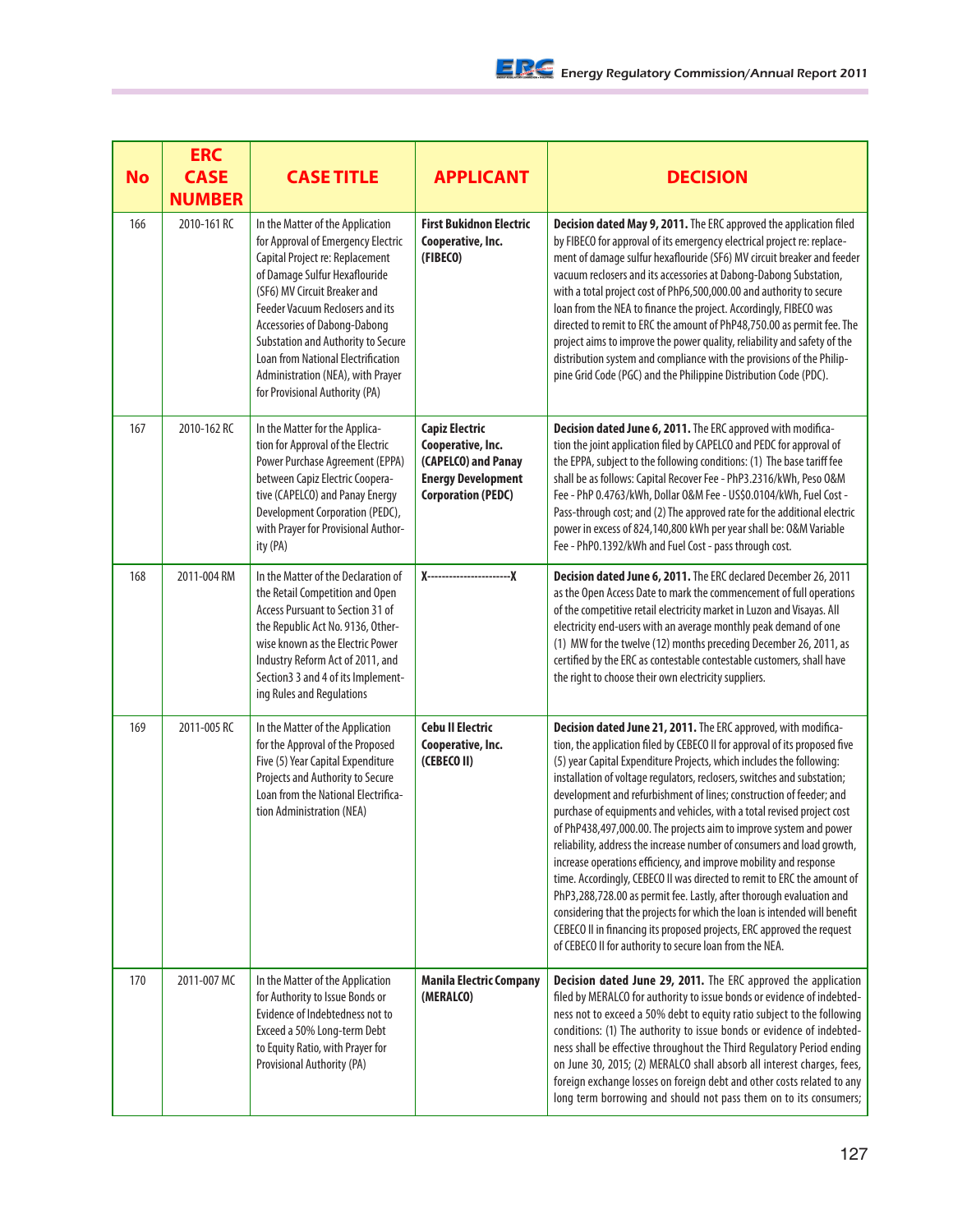| <b>No</b> | <b>ERC</b><br><b>CASE</b><br><b>NUMBER</b> | <b>CASE TITLE</b>                                                                                                                                                                                                                                 | <b>APPLICANT</b>                                                       | <b>DECISION</b>                                                                                                                                                                                                                                                                                                                                                                                                                                                                                                                                                                                                                                                                                                                                                                                                                               |
|-----------|--------------------------------------------|---------------------------------------------------------------------------------------------------------------------------------------------------------------------------------------------------------------------------------------------------|------------------------------------------------------------------------|-----------------------------------------------------------------------------------------------------------------------------------------------------------------------------------------------------------------------------------------------------------------------------------------------------------------------------------------------------------------------------------------------------------------------------------------------------------------------------------------------------------------------------------------------------------------------------------------------------------------------------------------------------------------------------------------------------------------------------------------------------------------------------------------------------------------------------------------------|
|           |                                            |                                                                                                                                                                                                                                                   |                                                                        | and (3) The loan shall be used to finance CAPEX Projects for the Third<br>Regulatory Period as approved by the ERC in the Final Determination<br>under ERC Case No. 2010-069 RC. The ERC found that the approval of<br>the instant application will ultimately redound to the benefit of the<br>MERALCO consumers in terms of continuous, reliable, efficient and af-<br>fordable power supply as mandated by the EPIRA.                                                                                                                                                                                                                                                                                                                                                                                                                      |
| 171       | 2011-011 MC                                | In the Matter of Violation of ERC<br>Orders, Rules and Regulations -<br>Inclusion of Power Supply Contract<br>Cost in the Retail Rates without prior<br>Approval from the Commission                                                              | <b>Camarines Sur II Electric</b><br>Cooperative, Inc.<br>(CASURECO II) | Decision dated September 29, 2011. The ERC, after finding it just<br>and reasonable, accepted and approved the 50% settlement offer of<br>CASURECO II of the total imposable penalty for including the Power<br>Supply Contract Cost in the retail rates without prior approval from the<br>ERC, with an equivalent amount of PhP100,000.00. CASURECO II was<br>directed to remit the above-mentioned amount within 15 days from<br>receipt of Decision.                                                                                                                                                                                                                                                                                                                                                                                      |
| 172       | 2011-011 RC                                | In the Matter of the Application for<br>Approval of Force Majeure Project<br>due to Typhoon Juan                                                                                                                                                  | <b>Cagayan I Electric</b><br>Cooperative, Inc.<br>(CAGELCO I)          | Decision dated June 13, 2011. The ERC approved the application of<br>CAGELCO I for approval of its force majeure project, specifically the im-<br>mediate repair of its electrical distribution facilities which were devas-<br>tated by Typhoon Juan last October 18, 2010, with a total project cost of<br>PhP5,833,090.46. The restoration/rehabilitation works were necessary<br>to prevent further outages in its franchise area and reduce the dura-<br>tion of power interruptions and spare its member-consumers from the<br>inconvenience of further prolonged brownouts. Accordingly, CAGELCO I<br>was directed to remit the amount of PhP43,748.17 as permit fee.                                                                                                                                                                  |
| 173       | 2011-012 MC                                | In the Matter of Violation of ERC<br>Orders, Rules and Regulations -<br><b>Implementing Capital Projects</b><br>Without Prior Approval from the<br>Commission                                                                                     | <b>Davao Light and Power</b><br><b>Company, Incorporated</b><br>(DLPC) | Decision dated September 29, 2011. The ERC exonerated DLPC from<br>any administrative liability for implementing various capital projects<br>without prior approval from the ERC. DLPC, after receiving the Show<br>Cause Order issued by ERC, filed its explanation and manifested that<br>the projects enumerated in the Order dated January 31, 2011 are be-<br>ing implemented under the authority of the ERC as embodied in the<br>Final Determination dated March 8, 2010 in ERC Case No. 2009-041 RC.<br>With the issuance of the Final Determination in the PBR application,<br>it believed that the implementation of the projects has been properly<br>sanctioned by the ERC and these projects were implemented only after<br>the effectivity of the Final Determination. Submitted documents sup-<br>ported the said explanation. |
| 174       | 2011-014 MC                                | In the Matter of Violation of ERC<br>Orders, Rules and Regulations -<br>Failure to Submit 2009 Annual<br>Report                                                                                                                                   | <b>Camarines Sur I Electric</b><br>Cooperative, Inc.<br>(CASURECO I)   | Decision dated May 12, 2011. The ERC reprimanded CASURECO I for<br>the delay in the submission of its 2009 Annual Report and warned that<br>a similar offense in the future shall be dealt with more severely. CAS-<br>URECO I, upon receiving the Show Cause Order issued by ERC, sent a let-<br>ter on March 24, 2011 explaining why it failed to submit its 2009 Annual<br>Report and at the same time submitted its 2009 Annual Report.                                                                                                                                                                                                                                                                                                                                                                                                   |
| 175       | 2011-014 RC                                | In the Matter of the Application<br>for Approval of Upgrading of<br>Passi Substation from 5 MVA to<br>10 MVA and Authority to Secure<br>Loan from National Electrification<br>Administration (NEA), with Prayer<br>for Provisional Authority (PA) | <b>Iloilo II Electric</b><br>Cooperative, Inc.<br>(ILECO II)           | Decision dated August 15, 2011. The ERC approved the application<br>filed by ILECO II for approval of the upgrading of its Passi substation<br>from 5 MVA to 10 MVA and the authority to secure PhP10,388,000.00<br>loan. The projects aim to improve system and power reliability, address<br>the increase number of consumers and load growth, increase opera-<br>tions efficiency, and improve mobility and response time. Accordingly,<br>ILECO II was directed to remit to ERC the amount of PhP77,910.00 as<br>permit fee. Lastly, after thorough evaluation and considering that                                                                                                                                                                                                                                                       |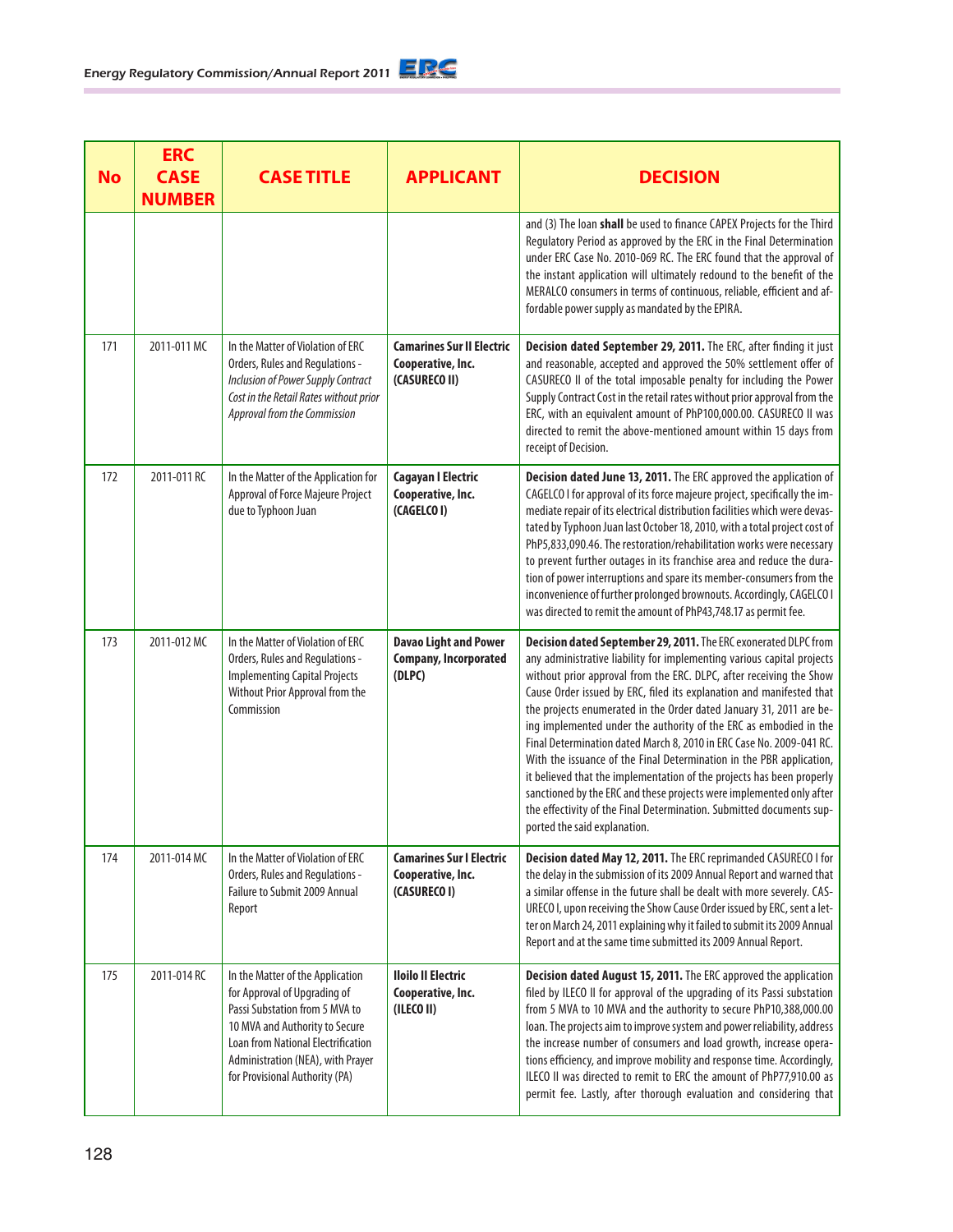| <b>No</b> | <b>ERC</b><br><b>CASE</b><br><b>NUMBER</b> | <b>CASE TITLE</b>                                                                                                                                                                                                                                                                                                                                                                                                                                                                         | <b>APPLICANT</b>                                                                                                                               | <b>DECISION</b>                                                                                                                                                                                                                                                                                                                                                                                                                                                                                                                                                                                                                                                                                                                                                                                                                                                                                                                                                                                             |
|-----------|--------------------------------------------|-------------------------------------------------------------------------------------------------------------------------------------------------------------------------------------------------------------------------------------------------------------------------------------------------------------------------------------------------------------------------------------------------------------------------------------------------------------------------------------------|------------------------------------------------------------------------------------------------------------------------------------------------|-------------------------------------------------------------------------------------------------------------------------------------------------------------------------------------------------------------------------------------------------------------------------------------------------------------------------------------------------------------------------------------------------------------------------------------------------------------------------------------------------------------------------------------------------------------------------------------------------------------------------------------------------------------------------------------------------------------------------------------------------------------------------------------------------------------------------------------------------------------------------------------------------------------------------------------------------------------------------------------------------------------|
|           |                                            |                                                                                                                                                                                                                                                                                                                                                                                                                                                                                           |                                                                                                                                                | the projects for which the loan is intended will benefit ILECO II in fi-<br>nancing its proposed projects, ERC approved the request of ILECO II for<br>authority to secure loan from the NEA.                                                                                                                                                                                                                                                                                                                                                                                                                                                                                                                                                                                                                                                                                                                                                                                                               |
| 176       | 2011-016 MC                                | In the Matter of the Application for<br>Franchise and Certificate of Public<br>Convenience and Necessity (CPCN)                                                                                                                                                                                                                                                                                                                                                                           | <b>Dagupan Electric</b><br><b>Corporation (DECORP)</b>                                                                                         | Decision dated June 21, 2011. The ERC approved the application<br>filed by DECORP for the issuance of CPCN. The CPCN shall be effective for<br>a period of 25 years reckoned from February 27, 2010 until February 26,<br>2035 predicated on DECORP's approved franchise under Republic Act<br>No. 9969 to operate the electric light and power system in the City of<br>Dagupan, the Municipalities of Calasiao.                                                                                                                                                                                                                                                                                                                                                                                                                                                                                                                                                                                           |
| 177       | 2011-019 MC                                | In the Matter of the Petition for<br>Confirmation And/Or Prompt Clas-<br>sification of HHIC-PHIL Inc.'s Power<br><b>Lines as Transmission Assets</b>                                                                                                                                                                                                                                                                                                                                      | <b>HHIC-PHIL Inc. versus</b><br><b>National Transmission</b><br><b>Corporation (TRANSCO)</b><br>and Subic Enerzone<br><b>Corporation (SEZ)</b> | Decision dated August 22, 2011. The ERC approved the petition for<br>confirmation and/or prompt classification of HHIC-PHIL Inc.'s power<br>lines as transmission assets. Accordingly, the HANJIN Power lines,<br>including the associated equipment and the expansion project, were<br>classified as transmision assets.                                                                                                                                                                                                                                                                                                                                                                                                                                                                                                                                                                                                                                                                                   |
| 178       | 2011-019 RC                                | In the Matter of the Application for<br>the Approval of the: (A) Inclusion of<br>Formula for Determining Customer<br>Substitute Prices that will be used<br>when the Ex-ante Run is Affected<br>with Non-congestion Pricing Error<br>while the Ex-post Run is Affected<br>with Congestion Pricing Error and<br>(B) Inclusion of Price Threshold if<br>Resulting MCPH is Equal to Zero, in<br>the Price Determination Methodol-<br>ogy for the Wholesale Electricity<br><b>Spot Market</b> | <b>Department of Energy</b><br>(DOE) through the<br><b>Philippine</b><br><b>Electricity Market</b><br><b>Corporation (PEMC)</b>                | Decision dated July 18, 2011. The ERC approved the application<br>of DOE through PEMC for the inclusion of a formula for determining<br>Customer Substitute Prices for use when the Ex-ante run is affected<br>with non-congestion pricing error while the Ex-post run is affected<br>with congestion pricing error and inclusion of a Price Threshold drawn<br>from the average price spread in all the 1400H trading interval of the<br>previous trading year (immediately preceding rolling 12-month period<br>average) if resulting MCPH is equal to Zero, in the Price Determination<br>Methodology (PDM) for the Wholesale Electricity Spot Market (WESM).<br>Lastly, the ERC approved PEMC's prayer for the retroactive implementa-<br>tion of its proposals to July 11, 2008 since it will redound to the benefit<br>of the market participants since the proposed pricing mechanisms in<br>the instant application will address their settlement issues which have<br>occured since July 11, 2008. |
| 179       | 2011-020 MC                                | In the Matter of Violation of ERC<br>Orders, Rules and Regulations -<br>Inclusion of Power Supply Contract<br>in the Retail Rates without approval<br>from the Commission                                                                                                                                                                                                                                                                                                                 | <b>Peninsula Electric</b><br>Cooperative, Inc.<br>(PENELCO)                                                                                    | Decision dated May 20, 2011. The ERC, after finding it just and rea-<br>sonable, accepted and approved the 50% settlement offer of PENELCO<br>of the total amount of imposable penalty for the inclusion of Power<br>Supply Contract Cost in Retail Rates without prior approval from the<br>Commission, with an equivalent amount of PhP100,000.00. PENELCO<br>was directed to remit the above-mentioned amount within 15 days<br>from receipt of Decision.                                                                                                                                                                                                                                                                                                                                                                                                                                                                                                                                                |
| 180       | 2011-023 RC                                | In the Matter of the Application<br>for Approval of Emergency Capital<br>Expenditure Project, re: Acquisition<br>of Four (4) Units Automatic Circuit<br>Recloser                                                                                                                                                                                                                                                                                                                          | <b>Sorsogon II Electric</b><br>Cooperative, Inc.<br>(SORECO II)                                                                                | Decision dated August 8, 2011. The ERC approved the application<br>filed by SORECO II for the approval of its emergency capital expenditure<br>project involving the acquisition of four (4) units of automatic circuit<br>recloser, with a total project cost of PhP3,000,000.00. The project aims<br>to maintain a safe, reliable, secure and efficient operation of the distri-<br>bution system of SORECO II for the benefit of its customers. Accordingly,<br>SORECO II was directed to remit to ERC the amount of PhP22,500.00 as<br>permit fee.                                                                                                                                                                                                                                                                                                                                                                                                                                                      |
| 181       | 2011-025 MC                                | In the Matter of Violation of ERC<br>Orders, Rules and Regulations -<br>Imposition of Other Charges without<br>prior Approval from the Commission                                                                                                                                                                                                                                                                                                                                         | <b>Bukidnon Second</b><br><b>Electric Cooperative, Inc.</b><br>(BUSECO)                                                                        | Decision dated July 4, 2011. The ERC, after finding it just and reason-<br>able, accepted and approved the 50% settlement offer of BUSECO of<br>the total imposable penalty for the imposition of other charges with-<br>out prior approval from the Commission, with an equivalent amount<br>of PhP100,000.00. BUSECO was directed to remit the above-mentioned<br>amount within 15 days from receipt of Decision.                                                                                                                                                                                                                                                                                                                                                                                                                                                                                                                                                                                         |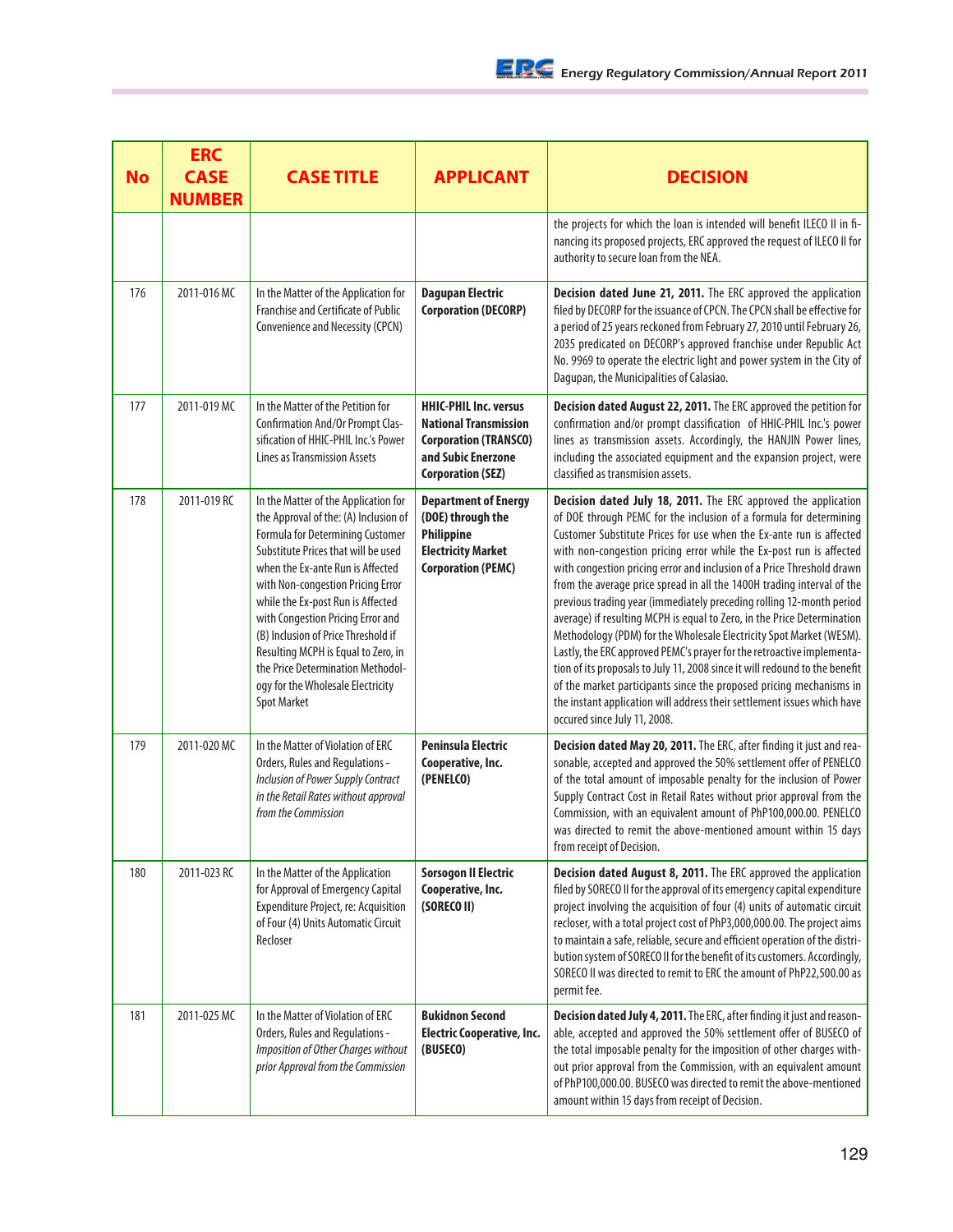|           | <b>ERC</b>                   |                                                                                                                                                                                                                                                               |                                                                          |                                                                                                                                                                                                                                                                                                                                                                                                                                                                                                                                                                                                                                                                                                                                                                                                                                                                                                                                                                                                                                                                                                                                                                                                                                                                                                                                                                                                                                                             |
|-----------|------------------------------|---------------------------------------------------------------------------------------------------------------------------------------------------------------------------------------------------------------------------------------------------------------|--------------------------------------------------------------------------|-------------------------------------------------------------------------------------------------------------------------------------------------------------------------------------------------------------------------------------------------------------------------------------------------------------------------------------------------------------------------------------------------------------------------------------------------------------------------------------------------------------------------------------------------------------------------------------------------------------------------------------------------------------------------------------------------------------------------------------------------------------------------------------------------------------------------------------------------------------------------------------------------------------------------------------------------------------------------------------------------------------------------------------------------------------------------------------------------------------------------------------------------------------------------------------------------------------------------------------------------------------------------------------------------------------------------------------------------------------------------------------------------------------------------------------------------------------|
| <b>No</b> | <b>CASE</b><br><b>NUMBER</b> | <b>CASE TITLE</b>                                                                                                                                                                                                                                             | <b>APPLICANT</b>                                                         | <b>DECISION</b>                                                                                                                                                                                                                                                                                                                                                                                                                                                                                                                                                                                                                                                                                                                                                                                                                                                                                                                                                                                                                                                                                                                                                                                                                                                                                                                                                                                                                                             |
| 182       | 2011-028 MC                  | In the Matter of the Petition for<br>Dispute Resolution Relative to the<br><b>Billing Determinant Arrangement</b><br>of SKK Steel Corporation and<br>National Transmission Corporation,<br>with Prayer for Issuance of a Cease<br>and Desist/Status Quo Order | <b>SKK Steel Corporation</b><br>(SKK)                                    | Decision dated August 22, 2011. The ERC made permanent the<br>Status Quo Order issued by the ERC after confirming that the transmis-<br>sion billing for SKK should be calculated on the basis of the Coincident<br>Peak Demand of the Luzon system peak. Under the Memorandum of<br>Agreement (MOA) between SKK and TRANSCO, they agreed to use the<br>coincident peak demand as the basis in calculating SKK's transmission<br>charges. National Grid Corporation of the Philippines (NGCP) stepped<br>into the shoes of TRANSCO in its MOA with SKK. Thus, NGCP should<br>observe and respect the provisions of the MOA despite promulgation<br>of the Open Access Transmission Service (OATS) Rules and Ancillary<br>Service-Cost Recovery Mechanism (AS-CRM). Under the OATS Rules and<br>AS-CRM, the ERC did not adopt a different billing determinant for the<br>calculation of SKK's transmission charges.                                                                                                                                                                                                                                                                                                                                                                                                                                                                                                                                          |
| 183       | 2011-030 MC                  | In the Matter of the Application<br>for Authority to Secure a Loan<br>with Metrobank or any Banking/<br>Financial Institution, with Prayer<br>for Provisional Authority (PA)                                                                                  | <b>Subic Enerzone</b><br><b>Corporation (SEZ)</b>                        | Decision dated June 21, 2011. The ERC approved the application<br>of SEZ to secure a loan in the amount of PhP565,000,000.00 with<br>Metrobank or any banking/financial institution to refinance its out-<br>standing loan and finance its capital expenditure projects. The approv-<br>al of the said loan is subject to the following conditions: (1) The pro-<br>ceeds of the loan shall not be used, even temporarily for any purpose<br>other than the purpose stated in the application; (2) The proceeds of<br>the loan and the corresponding capital expenditures shall be recorded<br>in a separate book; (3) The interest of the loan shall not be utilized or<br>charged to fixed asset procured from the proceeds of the said loan; and<br>(4) Progress report of the projects funded from the proceeds of the loan<br>must be submitted annually reckoned from the date of the effectivity<br>of the Decision, as long as the loan has not been fully paid or a portion<br>thereof remains outstanding. SEZ was directed to submit to the ERC a<br>sworn statement containing the: (1) Breakdown of the actual amount<br>of drawdowns received from the lender, including dates of receipt<br>thereof; (2) Amortization schedule showing the principal and interest<br>payments of the loan and exchange rates at the time of payment; and<br>(3) Annexes A and B based on the format attached to the resolution,<br>receipt of the drawdowns. |
| 184       | 2011-031 MC                  | In the Matter of Violation of ERC<br>Orders, Rules and Regulations - Im-<br>plementing Capital Projects Without<br>Prior Approval from the Commission                                                                                                         | <b>Oriental Mindoro</b><br><b>Electric Cooperative, Inc.</b><br>(ORMECO) | Decision dated July 4, 2011. The ERC, after finding it just and reason-<br>able, accepted and approved the 50% settlement offer of ORMECO of<br>the total amount of the imposable penalty for implementing capital<br>projects withour prior approval from the Commission, with an equiva-<br>lent amount of PhP50,000.00. ORMECO was directed to remit the<br>above-mentioned amount within 15 days from receipt of Decision.                                                                                                                                                                                                                                                                                                                                                                                                                                                                                                                                                                                                                                                                                                                                                                                                                                                                                                                                                                                                                              |
| 185       | 2011-033 MC                  | In the Matter of Violation of ERC<br>Orders, Rules and Regulations -<br>Imposition of Franchise Tax without<br>prior Approval from the Commission                                                                                                             | <b>Cebu II Electric</b><br>Cooperative, Inc.<br>(CEBECO II)              | Decision dated September 28, 2011. The ERC, after finding it just<br>and reasonable, accepted and approved the 50% settlement offer of<br>CEBECO II of the total imposable penalty for the imposition of Franchise<br>Tax without prior approval from the ERC, with an equivalent amount of<br>PhP100,000.00. CEBECO II was directed to remit the above-mentioned<br>amount within 15 days from receipt of Decision.                                                                                                                                                                                                                                                                                                                                                                                                                                                                                                                                                                                                                                                                                                                                                                                                                                                                                                                                                                                                                                        |
| 186       | 2011-035 MC                  | In the Matter of the Petition for the<br>Approval of Direct Connection with<br>the National Grid Corporation of the<br>Philippines (NGCP) and Authority<br>to Source Power from the National<br>power Corporation (NPC)                                       | <b>Quanta Paper</b><br><b>Corporation (QPC)</b>                          | Decision dated July 6, 2011. The ERC approved the petition for direct<br>connection filed by QPC. QPC is engaged in business of manufacturing<br>paper products which operates within the TECO Special Economic Zone in<br>Mabalacat, Pampanga. QPC sources its power plant from Formosa Pow-<br>er Supply Corporation (FPSC). FPSC, however, issued a letter to QPC and<br>all the locators within the ecozone informing them of the 8-day power                                                                                                                                                                                                                                                                                                                                                                                                                                                                                                                                                                                                                                                                                                                                                                                                                                                                                                                                                                                                           |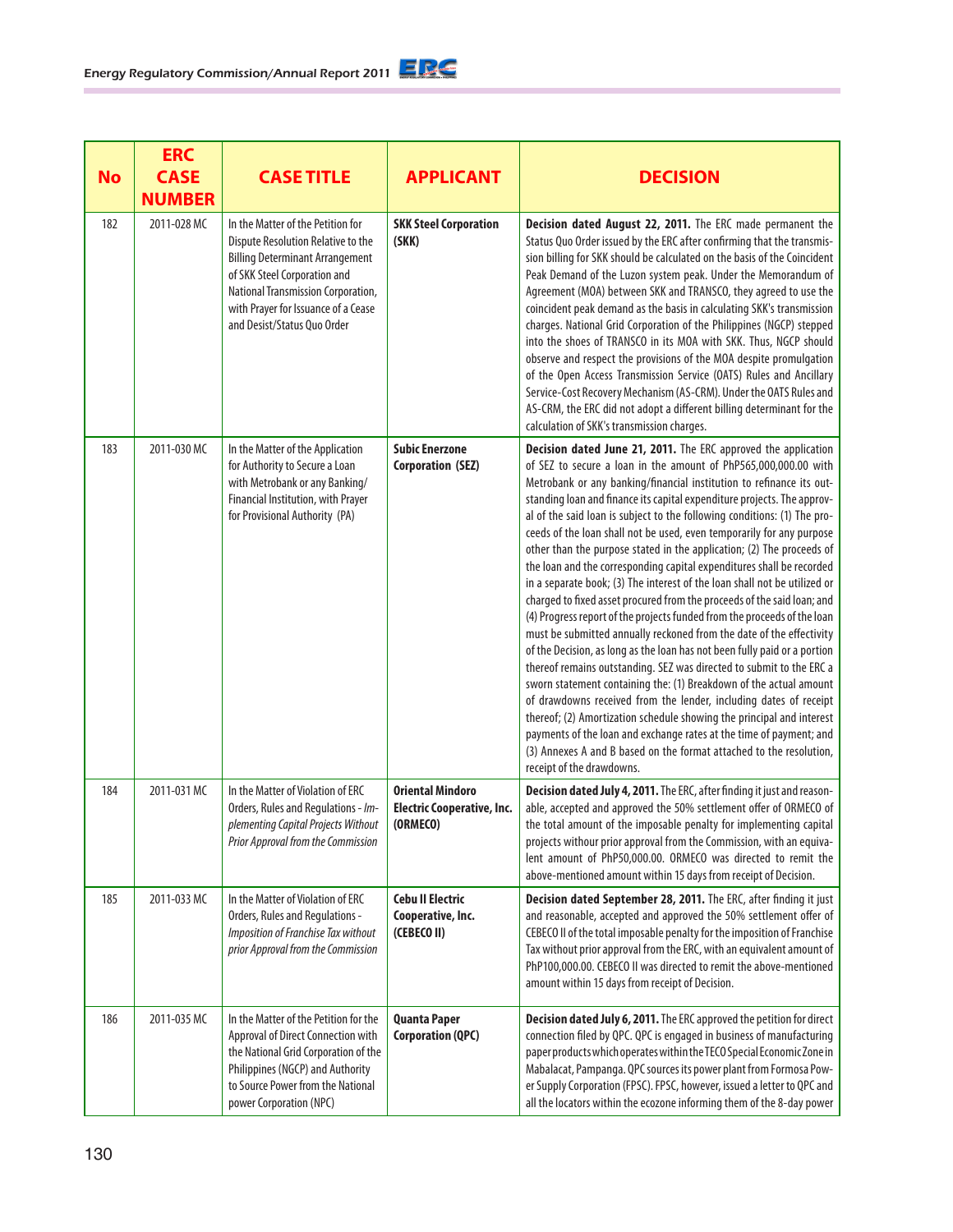| <b>No</b> | <b>ERC</b><br><b>CASE</b><br><b>NUMBER</b> | <b>CASE TITLE</b>                                                                                                                                                                                                                               | <b>APPLICANT</b>                                                                                                                                | <b>DECISION</b>                                                                                                                                                                                                                                                                                                                                                                                                                                                                                                                                                                                                                                                                                                                                                                                                                                                                                                                                                                                                                                                                   |
|-----------|--------------------------------------------|-------------------------------------------------------------------------------------------------------------------------------------------------------------------------------------------------------------------------------------------------|-------------------------------------------------------------------------------------------------------------------------------------------------|-----------------------------------------------------------------------------------------------------------------------------------------------------------------------------------------------------------------------------------------------------------------------------------------------------------------------------------------------------------------------------------------------------------------------------------------------------------------------------------------------------------------------------------------------------------------------------------------------------------------------------------------------------------------------------------------------------------------------------------------------------------------------------------------------------------------------------------------------------------------------------------------------------------------------------------------------------------------------------------------------------------------------------------------------------------------------------------|
|           |                                            | or Independent Power Producer<br>(IPP), With Prayer for Provisional<br>Authority (PA)                                                                                                                                                           |                                                                                                                                                 | interruption due to the scheduled total repair of its power plant. QPC<br>sought the consent of the Philippine Economic Zone Authority (PEZA)<br>relative to its intention to source its power requirements from San<br>Miguel Energy Corporation (SMEC) through the tranmission line of<br>NGCP. PEZA supported the plan of QPC to source its power requirements<br>from the IPP. Industries which are highly dependent and are heavy us-<br>ers of electricity such as QPC should be provided with reliable supply<br>of power at reasonable cost to enable them to sell their products at<br>affordable prices. Any power interruption during its operation would<br>result to serious damage to its business considering the long stoppage<br>of production and damage to its equipment. Accordingly, QPC was<br>authorized to source its power requirements from IPPs and utilize the<br>existing system of the National Transmission Corporation (TRANSCO)/<br>National Grid Corporastion of the Philippines (NGCP) located in the Mu-<br>nicipality of Mabalacat, Pampanga |
| 187       | 2011-036 MC                                | In the Matter of the Violation of<br>ERC Orders, Rules and Regula-<br>tions - Implementing Provisions<br>of the Transition Supply Contracts/<br>Contracts to Supply Electric Energy<br>(TSCs/CSEE) without the Commis-<br>sion's prior approval | <b>Power Sector Assets and</b><br><b>Liabilities Management</b><br><b>Corporation (PSALM)</b><br>and National Power<br><b>Corporation (NPC)</b> | Decision dated September 19, 2011. The ERC reprimanded PSALM<br>for enforcing and implementing the provisions of the TSCs/CSEE with-<br>out the ERC's prior approval and warned that a similar offense in the fu-<br>ture shall be dealt with more severely. PSALM, after receiving the Show<br>Cause Order issued by ERC on April 11, 2011, filed its explanation citing<br>its Letter of Agreement (LOA) with the NPC dated May 11, 2009 wherein<br>it was stated that all power supply contratcs were deemed amended as<br>follows: i) All references to NPC in the supply contracts shall be treated<br>as references to PSALM; ii) PSALM shall be deemed the supplier under<br>the Power Supply Contracts (PSCs); and iii) The rights and obligations<br>of the parties shall be governed by and construed in accordance with<br>the PSCs, as amended by the LOA. After evaluations and considering<br>that the end-users were benefited by having been charged with lower<br>TOU rates compared to the market rates, the ERC is constrained not to<br>penalize PSALM.       |
| 188       | 2011-037 RC                                | In the Matter of the Application for<br>Approval of the Leyte - Mindanao<br>Interconnection Project-Phase<br>I, with Prayer for the Issuance of<br>Provisional Authority (PA)                                                                   | <b>National Grid</b><br><b>Corporation of the</b><br><b>Philippines (NGCP)</b>                                                                  | Decision dated August 15, 2011. The ERC approved the application<br>filed by NGCP for the approval of the Leyte - Mindanao Interconnection<br>Project-Phase I, with a total cost of PhP91,420,875.00. The benefits of<br>the project includes the following: A) The Mindanao Hydropower Plant<br>Operation will be optimized; B) The reliability of the Mindanao power<br>system will improve; C) Standby and spinning reserves will be opti-<br>mized due to sharing of reserve; D) Exchange of energy will be enabled<br>during periods of shortfall or surplus of power supply between major<br>power systems; E) It will create more open, liberalized and competitive<br>market through the WESM in the future; and F) It will open up more in-<br>vestment opportunities in Mindanao both in terms of additional power<br>generation (due to a wider market) and industrial loads. Relatively,<br>NGCP was directed to pay the amount of PhP685,656.56 as permit fee.                                                                                                       |
| 189       | 2011-038 MC                                | In the Matter of Violation of ERC<br>Orders, Rules and Regulations -<br><b>Failure to Renew the Certificate of</b><br>Compliance within the Prescribed<br>Period                                                                                | <b>SPC Island Power</b><br><b>Corporation (SIPC)</b>                                                                                            | Decision dated October 25, 2011. The ERC, after finding it just and<br>reasonable, accepted and approved the 50% settlement offer of SIPC<br>of the total imposable penalty for failure to renew the Certificate of<br>Compliance within the prescribed period, with an equivalent amount<br>of PhP50,000.00. SIPC was directed to remit the above-mentioned<br>amount within 15 days from receipt of Decision.                                                                                                                                                                                                                                                                                                                                                                                                                                                                                                                                                                                                                                                                   |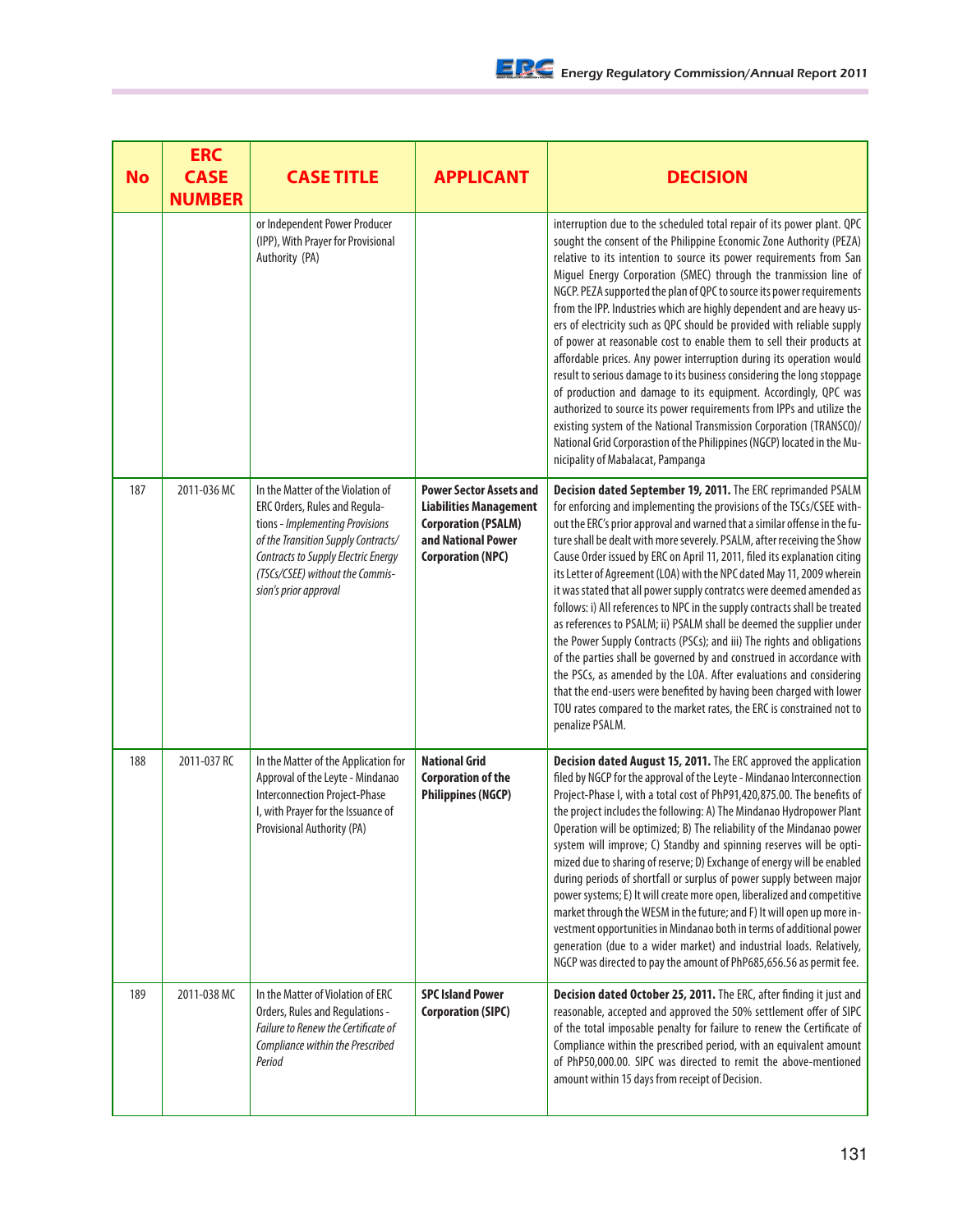|           | <b>ERC</b>    |                                                                                                                                                                                                                                                                                                                                                                                                                                                 |                                                                                                 |                                                                                                                                                                                                                                                                                                                                                                                                                                                                                                                                                                                                                                                                                                                                                                                                                                                                                                                                                                                                                                         |
|-----------|---------------|-------------------------------------------------------------------------------------------------------------------------------------------------------------------------------------------------------------------------------------------------------------------------------------------------------------------------------------------------------------------------------------------------------------------------------------------------|-------------------------------------------------------------------------------------------------|-----------------------------------------------------------------------------------------------------------------------------------------------------------------------------------------------------------------------------------------------------------------------------------------------------------------------------------------------------------------------------------------------------------------------------------------------------------------------------------------------------------------------------------------------------------------------------------------------------------------------------------------------------------------------------------------------------------------------------------------------------------------------------------------------------------------------------------------------------------------------------------------------------------------------------------------------------------------------------------------------------------------------------------------|
| <b>No</b> | <b>CASE</b>   | <b>CASE TITLE</b>                                                                                                                                                                                                                                                                                                                                                                                                                               | <b>APPLICANT</b>                                                                                | <b>DECISION</b>                                                                                                                                                                                                                                                                                                                                                                                                                                                                                                                                                                                                                                                                                                                                                                                                                                                                                                                                                                                                                         |
|           | <b>NUMBER</b> |                                                                                                                                                                                                                                                                                                                                                                                                                                                 |                                                                                                 |                                                                                                                                                                                                                                                                                                                                                                                                                                                                                                                                                                                                                                                                                                                                                                                                                                                                                                                                                                                                                                         |
| 190       | 2011-045 MC   | In the Matter of Violation of ERC<br>Orders, Rules and Regulations -<br>Failure to Implement on Time the<br><b>Commission's Decision in ERC Case</b><br>No. 2008-065 RC                                                                                                                                                                                                                                                                         | <b>National Power</b><br><b>Corporation-Small</b><br><b>Power Utilities Group</b><br>(NPC-SPUG) | Decision dated October 19, 2011. The ERC exonerated NPC-SPUG<br>from any administrative or criminal liability for its failure to implement<br>on time the ERC's Decision with regards to the application for author-<br>ity to operate as a Qualified Third Party (QTP) Contract. NPC-SPUG<br>explained, among others, that a scrutiny of the chronology of events<br>regarding the payment/processing of PowerSource Philippines, Inc.<br>(PSPI's) subsidy billings revealed that the delay in payment was at-<br>tributed to its delay in the submission of certain requirements for the<br>processing of the billing. Also, it follows a process flow for the billings<br>and cannot favorably act on the payment unless and until all docu-<br>ments are complete. Lastly, since it is subject not only to the orders of<br>the ERC but also to the equally stringent rules and regulations of the<br>Commission on Audit (COA), it could not proceed with the processing of<br>PSPI's invoices without the required documentation. |
| 191       | 2011-046 RC   | In the Matter of the Application for<br>Approval of: A) Recalculated MAP<br>for Regulatory Year 2012 and B)<br>The Translation into Distribution-<br><b>Related Rates of Different Customer</b><br><b>Classes for the Second Regulatory</b><br>Year of the ERC-Approved Revenue<br>Requirement for Visayan Electric<br>Company, Incorporated (VECO)<br>under the Performance-Based<br>Regulation (PBR) for the Regula-<br>tory Period 2011-2014 | <b>Visayan Electric</b><br><b>Company, Incorporated</b><br>(VECO)                               | Decision dated June 29, 2011. The ERC approved the application<br>filed by VECO for the approval of the recalculated maximum average<br>price (MAP) for regulatory year 2012 and the translation into distri-<br>bution-related rates of its different customer classes for the second<br>regulatory year of the ERC-approved annual revenue requirement<br>(ARR) under the PBR for the regulatory period 2011-2014. VECO was<br>directed to implement, starting July 1, 2011, its approved Distribution,<br>Supply and Metering Charges, with an average total rate of PhP1.2970/<br>kWh. In relation to the case, the ERC denied the petition for interven-<br>tion filed by National Association of Electricity Consumers for Reforms,<br>Inc. (NASECORE) for having been filed beyond the reglementary period<br>prescribed under the Commission's Rules of Practice and Procedure and<br>the motion to dismiss filed by the Trade Union Congress Party (TUCP)<br>for lack of merit.                                                |
| 192       | 2011-048 MC   | In the Matter of the Violation of<br>ERC Orders, Rules and Regulations<br>- Failure to Renew the Certificate<br>of Compliance (COC) within the<br><b>Prescribed Period</b>                                                                                                                                                                                                                                                                      | <b>Asia Pacific Energy</b><br><b>Corporation (APEC)</b>                                         | Decision dated November 28, 2011. The ERC closed and terminated<br>the case against APEC for failing to renew its Certificate of Compliance<br>(COC) within the prescribed period but reminded it to comply with the<br>ERC's rules and regulations, otherwise, the same shall be dealt with<br>more severely. APEC, after receiving the Show Cause Order issued by<br>ERC, filed its compliance together with explanation stating that the<br>main reason for the failure to file the renewal of the COC of its plant<br>within the prescribed period was due to the resignation of the person-<br>in-charge without properly informing the management of the pending<br>compliance with the said COC renewal. It is not intentional on its part to<br>disregard the Rules of the ERC and it has made the utmost effort to file<br>immediately the application for the COC renewal before its expiration.<br>The ERC finds the explanation submitted by APEC acceptable.                                                               |
| 193       | 2011-048 RC   | In the Matter of the Application<br>for Approval of the Translation into<br><b>Distribution Rates of Different Cus-</b><br>tomer Classes for the Second Regu-<br>latory Year of the ERC-Approved<br>Annual Revenue Requirement for<br>Davao Light and Power Company,<br>Incorporated (DLPC) under the<br>Performance Based Regulation<br>(PBR) for the Regulatory Period July<br>1, 2010 - June 30, 2014                                        | <b>Davao Light and Power</b><br><b>Company, Incorporated</b><br>(DLPC)                          | Decision dated June 29, 2011. The ERC approved with modification<br>the application filed by DLPC for approval of the translation into distri-<br>bution rates of its different customer classes for the second regulatory<br>year of the ERC-approved annual revenue requirement (ARR) under the<br>PBR for the regulatory period July 1, 2010 to June 30, 2014. ERC directed<br>DLPC to implement, effective July 1, 2011, the approved Distribution,<br>Supply and Metering Charges, with an average total rate of PhP1.2688/<br>kWh. Lastly, ERC denied the "Urgent Motion for Regulatory Audit with<br>Manifestation" filed by Mr. Hio Tiao Lim for lack of merit.                                                                                                                                                                                                                                                                                                                                                                 |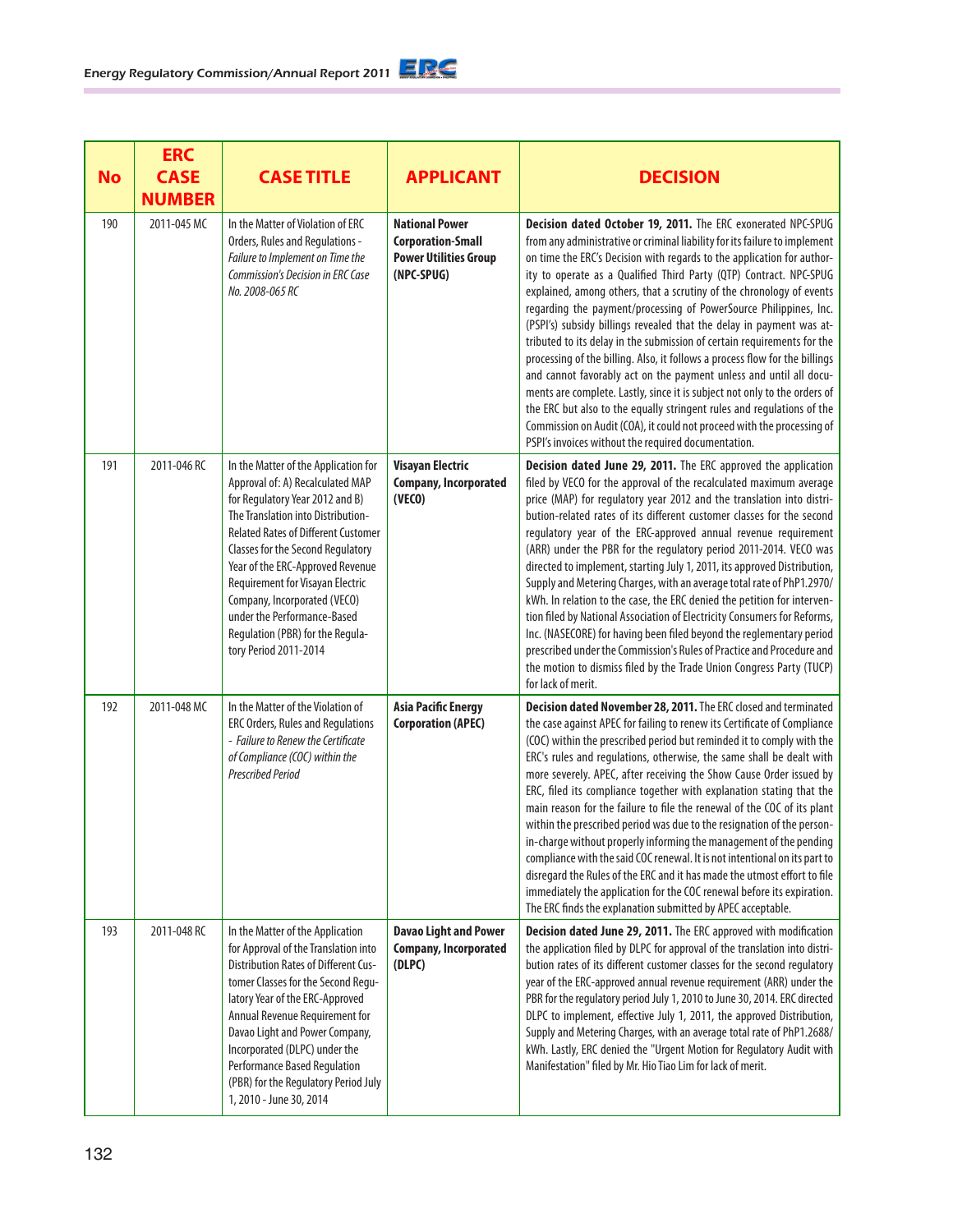| <b>No</b> | <b>ERC</b><br><b>CASE</b><br><b>NUMBER</b> | <b>CASE TITLE</b>                                                                                                                                                                                                                                                                                                                                                                                                                                                                                                                        | <b>APPLICANT</b>                                          | <b>DECISION</b>                                                                                                                                                                                                                                                                                                                                                                                                                                                                                                                                                                                                                                                                                                                                                         |
|-----------|--------------------------------------------|------------------------------------------------------------------------------------------------------------------------------------------------------------------------------------------------------------------------------------------------------------------------------------------------------------------------------------------------------------------------------------------------------------------------------------------------------------------------------------------------------------------------------------------|-----------------------------------------------------------|-------------------------------------------------------------------------------------------------------------------------------------------------------------------------------------------------------------------------------------------------------------------------------------------------------------------------------------------------------------------------------------------------------------------------------------------------------------------------------------------------------------------------------------------------------------------------------------------------------------------------------------------------------------------------------------------------------------------------------------------------------------------------|
| 194       | 2011-049 RC                                | In the Matter of the Application<br>for Approval of (A) the Translation<br>into Distribution Rates of Different<br><b>Customer Classes for the Second</b><br>(2nd) Regulatory Year of the<br><b>ERC-Approved Annual Revenue</b><br>Requirement for Tarlac Electric,<br>Inc. (TEI) under the Performance<br>Based Regulation (PBR) for the<br>Regulatory Period 2011-2014 and<br>(B) the Change of Supply Charges<br>per Customer for Residential and<br><b>Small Commercial from PhP5.00</b><br>per Customer to PhP10.00 per<br>Customer | <b>Tarlac Electric,</b><br><b>Incorporated (TEI)</b>      | Decision dated June 29, 2011. The ERC approved the application<br>filed by TEI for approval of the translation into distribution rates of<br>different customer classes for the 2nd Regulatory Year of the ERC-<br>Approved Annual Revenue Requirement (ARR) under the PBR for the<br>Regulatory Period 2011-2014 and change of supply charges per cus-<br>tomer for residential and small commercial from PhP5.00/customer to<br>PhP10.00/customer. ERC directed TEI to adopt the MAP for 2012 and<br>implement, starting the next billing cycle from receipt of Decision, its<br>approved Distribution, Supply and Metering Charges, with an average<br>total rate of PhP1.4235/kWh.                                                                                  |
| 195       | 2011-050 RC                                | In the Matter of the Application<br>for Approval of the Translation<br>into Distribution Rates of Different<br><b>Customer Classes for the Second</b><br>(2nd) Regulatory Year of the<br><b>ERC-Approved Annual Revenue</b><br>Requirement for CELCOR under the<br><b>Performance Based Regulation</b><br>(PBR) for the Regulatory Period<br>2011-2014                                                                                                                                                                                   | <b>Cabanatuan Electric</b><br><b>Corporation (CELCOR)</b> | Decision dated June 29, 2011. The ERC approved the application<br>filed by CELCOR for approval of the translation into distribution rates<br>of different customer classes for the 2nd Regulatory Year of the ERC-<br>Approved Annual Revenue Requirement (ARR) under the PBR for the<br>Regulatory Period 2011-2014. ERC directed CELCOR to adopt the MAP<br>2012 and implement, starting next billing cycle from receipt of Deci-<br>sion, its approved Distribution, Supply and Metering Charges, with an<br>average total rate of PhP1.5365/kWh and Performance Incentive Factor<br>(S-Factor) of PhP0.0122/kWh.                                                                                                                                                    |
| 196       | 2011-052 MC                                | In the Matter of the Petition for<br>Dispute Resolution to Direct the<br>National Grid Corporation of the<br>Philippines (NGCP) to Cease and<br>Desist from Grossing up Results<br>of Meter Readings with Prayer for<br>Cease and Desist Order                                                                                                                                                                                                                                                                                           | <b>Angeles Electric</b><br><b>Corporation (AEC)</b>       | Decision dated October 24, 2011. The ERC made permanent the<br>Order issued on August 22, 2011 directing National Grid Corporation<br>of the Philippines (NGCP) to cease and desist from grossing-up the<br>line losses of AEC's meter readings at the delivery point in Petersville<br>Power Station at Barangay Pulung Maragul, Angeles City. NGCP failed<br>to establish that it had entered into an agreement with AEC and the<br>Market Operator for any adjustment in the metering data of AEC rela-<br>tive to the physical losses between the actual metering point and the<br>relevant Market Trading Node (MTN). NGCP unilaterally made several<br>adjustments on the energy loss on AEC's metered quantity without its<br>and the Market Operator's consent. |
| 197       | 2011-055 RC                                | In the Matter of the Application<br>for Approval of the Translation<br>into Distribution Rates of Different<br><b>Customer Classes for the Second</b><br>(2nd) Regulatory Year of the<br>ERC-Approved Annual Revenue<br><b>Requirement for La Union Electric</b><br>Company, Inc. (LUECO) under the<br><b>Performance Based Regulation</b><br>(PBR) for the Regulatory Period<br>2011-2014                                                                                                                                               | <b>La Union Electric</b><br>Company, Inc. (LUECO)         | Decision dated June 29, 2011. The ERC approved the application<br>filed by LUECO for the approval of the translation into distribution rates<br>of different customer classes for the 2nd Regulatory Year of the ERC-<br>Approved Annual Revenue Requirement (ARR) under the PBR for the<br>Regulatory Period 2011-2014. LUECO was directed to adopt the maxi-<br>mum average price (MAP) for regulatory year 2012 and implement,<br>starting the next billing cycle from receipt of Decision, its approved<br>Distribution, Supply and Metering Charges, with an average total rate<br>of PhP1.3856/kWh.                                                                                                                                                               |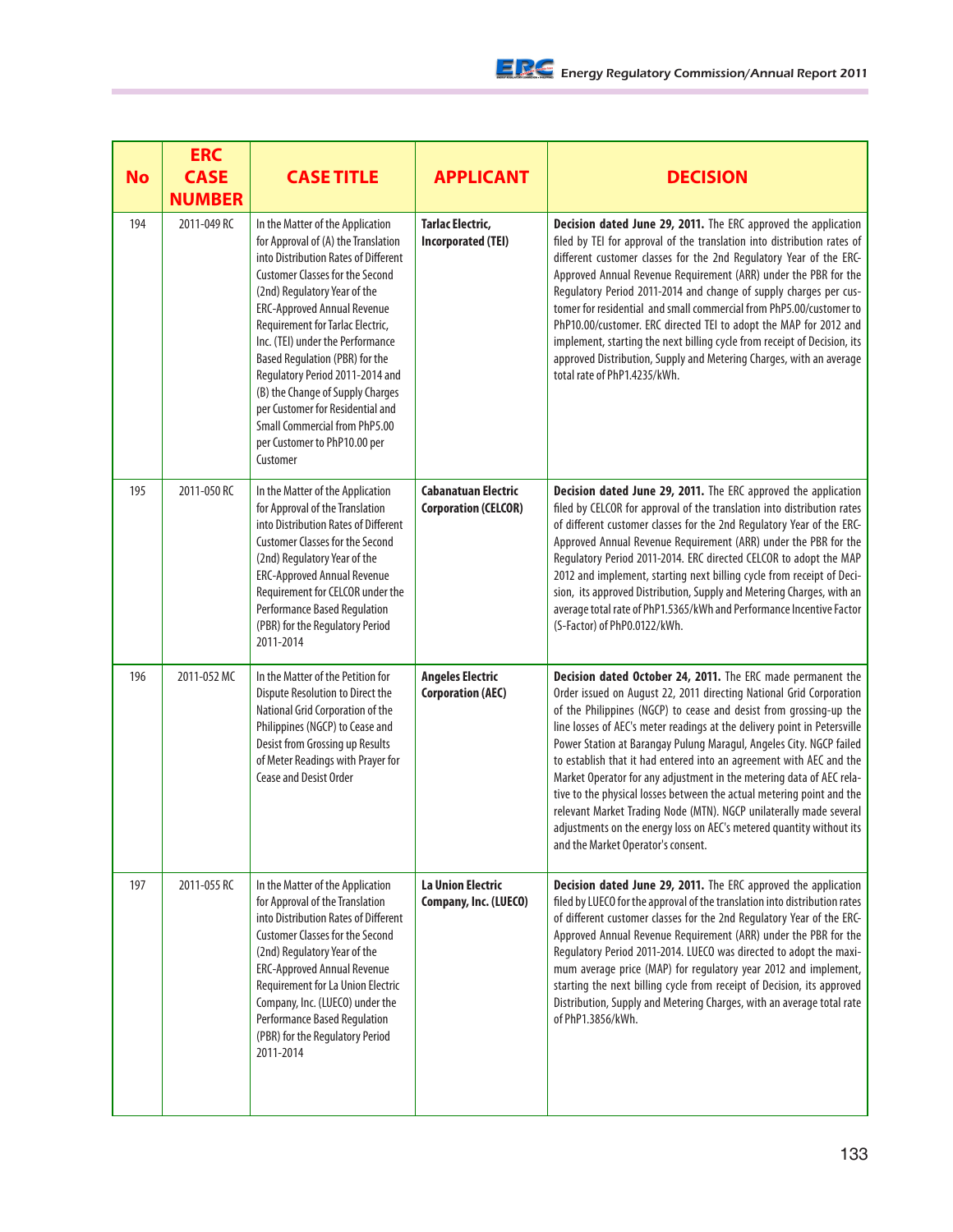| <b>No</b> | <b>ERC</b><br><b>CASE</b><br><b>NUMBER</b> | <b>CASE TITLE</b>                                                                                                                                                                                                                                                                                                                                                                           | <b>APPLICANT</b>                                                                                                                                     | <b>DECISION</b>                                                                                                                                                                                                                                                                                                                                                                                                                                                                                                                                                                                                                                                                                                                                                                                                                                                                                                                                                                                               |
|-----------|--------------------------------------------|---------------------------------------------------------------------------------------------------------------------------------------------------------------------------------------------------------------------------------------------------------------------------------------------------------------------------------------------------------------------------------------------|------------------------------------------------------------------------------------------------------------------------------------------------------|---------------------------------------------------------------------------------------------------------------------------------------------------------------------------------------------------------------------------------------------------------------------------------------------------------------------------------------------------------------------------------------------------------------------------------------------------------------------------------------------------------------------------------------------------------------------------------------------------------------------------------------------------------------------------------------------------------------------------------------------------------------------------------------------------------------------------------------------------------------------------------------------------------------------------------------------------------------------------------------------------------------|
| 198       | 2011-059 MC                                | In the Matter of Violation of ERC<br>Orders, Rules and Regulations -<br>Failure to Renew the Certificate of<br>Compliance within the Prescribed<br>Period                                                                                                                                                                                                                                   | ICS Renewables, Inc.<br>(ICSRI)                                                                                                                      | Decision dated December 7, 2011. The ERC, after finding it just<br>and reasonable, accepted and approved the 50% settlement offer of<br>ICSRI of the total amount of imposable penalty for failure to renew the<br>Certificate of Compliance (COC) within the prescribed period, with an<br>equivalent amount of PhP50,000.00. ICSRI was directed to remit the<br>above-mentioned amount within 15 days from receipt of Decision.                                                                                                                                                                                                                                                                                                                                                                                                                                                                                                                                                                             |
| 199       | 2011-061 RC                                | In the Matter of the Application<br>for Approval of the Translation<br>into Distribution Rates of Dif-<br>ferent Customer Classes for the<br>Second Regulatory Year of the<br><b>ERC-Approved Annual Revenue</b><br>Requirement for Ibaan Electric and<br><b>Engineering Corporation (IEEC)</b><br>under the Performance Based<br>Regulation (PBR) for the Regula-<br>tory Period 2010-2014 | <b>Ibaan Electric and</b><br><b>Engineering Corporation</b><br>(IEEE)                                                                                | Decision dated July 4, 2011. The ERC approved the application<br>filed by IEEC for approval of the translation into distribution rates of<br>different customer classes for the Second Regulatory Year of the ERC-<br>approved Annual Revenue Requirement (ARR) under the PBR for the<br>Regulatory Period 2010-2014. ERC directed IEEC to adopt the MAP 2012<br>and implement, starting the next billing cycle from receipt of Deci-<br>sion, its approved Distribution, Supply and Metering Charges, with an<br>average total rate of PhP1.6408/kWh. Lastly, IEEC was also directed to<br>implement its approved Lifeline Discount Level as follows (Level of kWh<br>Consumption - Level of Discount): (A) 0-20 kWh - 100%; (B) 21-30 kWh<br>- 10%; and (C) 31-50 kWh - 5%.                                                                                                                                                                                                                                 |
| 200       | 2011-062 MC                                | In the Matter of Violation of ERC<br>Orders, Rules and Regulations -<br>Failure to Renew the Certificate of<br>Compliance within the Prescribed<br>Period                                                                                                                                                                                                                                   | <b>SPC Island Power</b><br><b>Corporation (SIPC)</b>                                                                                                 | Decision dated December 20, 2011. The ERC, after finding it just<br>and reasonable, accepted and approved the 50% settlement offer of<br>SIPC of the total imposable penalty for failure to renew the Certificate<br>of Compliance (COC) within the prescribed period, with an equivalent<br>amount of PhP50,000.00. SIPC was directed to remit the above-men-<br>tioned amount within 15 days from receipt of Decision.                                                                                                                                                                                                                                                                                                                                                                                                                                                                                                                                                                                      |
| 201       | 2011-076 MC                                | In the Matter of Violation of<br>ERC Orders, Rules and Regula-<br>tions - Failure to Comply with ERC<br>Resolution No. 16, Series of 2009, as<br>Amended by ERC Resolution No. 21,<br>Series of 2010.                                                                                                                                                                                       | <b>Peninsula Electric</b><br>Cooperative, Inc.<br>(PENELCO)                                                                                          | Decision dated September 22, 2011. The ERC reprimanded<br>PENELCO for its belated compliace with ERC Resolution No. 16, Series<br>of 2009, as Amended by ERC Resolution No. 21, Series of 2010 and is<br>warned that a similar offense in the future shall be delate with more<br>severely. PENELCO, after receiving the Show Cause Order issued by ERC<br>on October 3, 2011, submitted its explanation stating that it has already<br>filed on September 28, 2011 its "Application for Approval of Over/Under<br>Recoveries Based on the Formula on the Various Automatic Cost Ad-<br>justments and True-Up Mechanisms and Corresponding Confirmation<br>Process Pursuant to ERC Resolution No. 16, Series of 2009, as Amended<br>by ERC Resolution No. 21, Series of 2010' docketed as ERC Case No. 2011-<br>061 CF. Finding the filing of its application as substantial compliance<br>with the aforesaid directive, albeit done belatedly, the ERC has resolved<br>to exercise some leniency on PENELCO. |
| 202       | 2011-077 RC                                | In the Matter of the Application<br>for Approval of the Electric Power<br>Purchase Agreement (EPPA) Be-<br>tween Iloilo III Electric Cooperative,<br>Incorporated (ILECO III) and Panay<br><b>Energy Development Corporation</b><br>(PEDC), with Prayer for Provisional<br>Authority (PA)                                                                                                   | <b>Iloilo III Electric</b><br>Cooperative,<br><b>Incorporated (ILECO</b><br>III) and Panay Energy<br><b>Development</b><br><b>Corporation (PEDC)</b> | Decision dated August 1, 2011. The ERC approved with modification<br>the application filed by ILECO III and PEDC for approval of their EPPA.<br>The rate for Commercial Operation Date shall be as follows (at 100%<br>Load Factor): A) Capital Recovery Fee - PhP2.5853/kWh; B) Peso 0&M<br>Fee - PhP0.3811/kWh; C) Dollar 0&M Fee - US\$0.0082/kWh; and D) Fuel<br>Cost - Pass-through cost. The approved rate for the additional electric<br>power in excess of 1,030,176,000 kWh per year shall be PhP0.1114/kWh<br>for O&M Variable Fee and pass-through cost for Fuel Cost. After a thor-<br>ough evaluation, the ERC finds that the approval and implementation<br>of the EPPA will be beneficial to the customers of ILECO III by way of<br>reliable, continuous and sufficient supply of power within its franchise<br>area at reasonable costs.                                                                                                                                                     |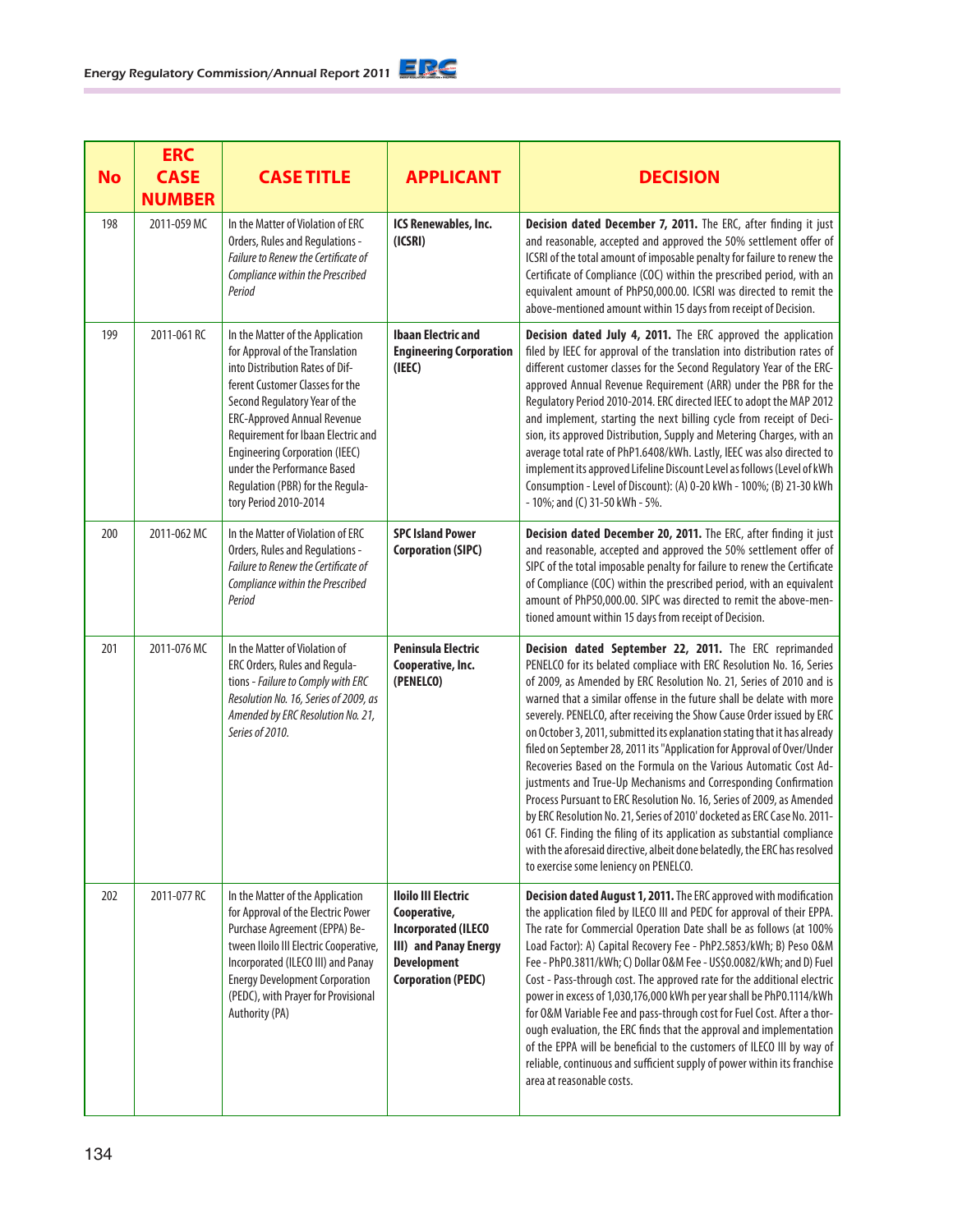| <b>No</b> | <b>ERC</b><br><b>CASE</b><br><b>NUMBER</b> | <b>CASE TITLE</b>                                                                                                                                                                                                                                                                                                                                                                                                  | <b>APPLICANT</b>                                                                                                                          | <b>DECISION</b>                                                                                                                                                                                                                                                                                                                                                                                                                                                                                                                                                                                                                                                                                                                                                                                                                                                            |
|-----------|--------------------------------------------|--------------------------------------------------------------------------------------------------------------------------------------------------------------------------------------------------------------------------------------------------------------------------------------------------------------------------------------------------------------------------------------------------------------------|-------------------------------------------------------------------------------------------------------------------------------------------|----------------------------------------------------------------------------------------------------------------------------------------------------------------------------------------------------------------------------------------------------------------------------------------------------------------------------------------------------------------------------------------------------------------------------------------------------------------------------------------------------------------------------------------------------------------------------------------------------------------------------------------------------------------------------------------------------------------------------------------------------------------------------------------------------------------------------------------------------------------------------|
| 203       | 2011-084 RC                                | In the Matter of the Application for<br>the Approval of the Commission-<br>ing Power Sales Contract between<br><b>KEPCO-SPC Power Corporation</b><br>(KSPC) and Mactan Electric<br>Company, Inc. (MECO), with Motion<br>for the Issuance of Provisional<br>Authority (PA)                                                                                                                                          | <b>KEPCO-SPC Power</b><br><b>Corporation (KSPC)</b><br>and Mactan Electric<br>Company, Inc. (MECO)                                        | Decision dated August 22, 2011. The ERC approved with modi-<br>fication the application filed by KSPC and MECO for approval of their<br>Commissioning Power Sales Contract (CPSC). The CPSC is subject to the<br>following conditions: A) The Testing and Commissioning Rate and Pre-<br>Commercial Rate shall be PhP2.3300 and PhP2.8729, respectively; B)<br>The adjustment formula shall be Kadj = $1 x$ (CFn / CFo ); and C) KSPC<br>is authorized to collect the difference between the implemented rate<br>and the final approved rate, the same to be made retroactive from the<br>time it delivered its commissioning power to MECO. After a thorough<br>evaluation, the ERC finds that the approval of the CPSC between KSPC<br>and MECO will redound to the benefit of all the consumers of MECO in<br>terms of continuous, reliable and efficient power supply. |
| 204       | 2011-105 RC                                | In the Matter of the Application<br>for Approval of the Electric Power<br>Purchase Agreement (EPPA)<br>Between Iloilo I Electric<br>Cooperative, Incorporated (ILECO<br>I) and Panay Energy Development<br>Corporation (PEDC), with Prayer for<br>Provisional Authority (PA)                                                                                                                                       | <b>Iloilo I Electric</b><br>Cooperative,<br>Incorporated (ILECO I)<br>and Panay Energy<br><b>Development</b><br><b>Corporation (PEDC)</b> | Decision dated October 3, 2011. The ERC approved with modifica-<br>tion the application of ILECO I and PEDC for approval of their EPPA. The<br>rate for Commercial Operation Date shall be as follows (at 75% Load<br>Factor): A) Capital Recovery Fee PhP3.4471/kWh; B) Peso 0&M Fee -<br>PhP0.5081/kWh; C) Dollar 0&M Fee - US\$0.0109/kWh; and D) Fuel Cost<br>- Pass-through cost. The approved rate for the additional electric power<br>in excess of 772,632,000 kWh per year shall be PhP0.1485/kWh for<br>O&M Variable Fee and pass-through cost for Fuel Cost. After a thorough<br>evaluation, the ERC finds that the approval and implementation of the<br>EPPA will be beneficial to the customers of ILECO I by way of reliable,<br>continuous and sufficient supply of power within its franchise area at<br>reasonable costs.                                |
| 205       | 2011-117 RC                                | In the Matter of the Application<br>for Approval of the Transla-<br>tion into Distribution Rates of<br><b>Different Customer Classes for</b><br>the First Regulatory Year of the<br><b>ERC-Approved Annual Revenue</b><br>Requirement (ARR) for the Panay<br>Electric Company, Inc. (PECO) under<br>the Performance Based Regulation<br>(PBR) for the Regulatory Period<br>October 1, 2011 - September 30,<br>2015 | <b>Panay Electric Company,</b><br>Inc. (PECO)                                                                                             | Decision dated November 2, 2011. The ERC approved the applica-<br>tion filed by PECO for approval of the translation into distribution rates<br>of different customer classes for the First Regulatory Year of its ap-<br>proved ARR under the PBR for the Regulatory Period October 1, 2011<br>- September 30, 2015. PECO was directed to implement, starting the<br>next billing cycle from receipt of Decision, its revised Distribution, Sup-<br>ply and Metering Charges, with an average total rate of PhP1.2223/<br>kWh.                                                                                                                                                                                                                                                                                                                                            |
| 206       | 2011-121 RC                                | In the Matter of the Application<br>for Approval of the Translation<br>into Distribution Rates of Different<br>Customer Classes for the First Regu-<br>latory Year of the ERC-Approved<br>Annual Revenue Requirement<br>(ARR) for the Subic Enerzone Corpo-<br>ration (SEZ) under the Performance<br>Based Regulation (PBR) for the<br>Regulatory Period October 1, 2011<br>- September 30, 2015                   | <b>Subic Enerzone</b><br><b>Corporation (SEZ)</b>                                                                                         | Decision dated November 2, 2011. The ERC approved with modifica-<br>tion the application filed by SEZ for the approval of the translation into<br>distribution rates of its different customer classes for the First Regula-<br>tory Year of the approved ARR under the PBR for the Regulatory Period<br>October 1, 2011 to September 30, 2015. SEZ was directed to implement,<br>effective October 1, 2011, the approved Distribution, Supply and Meter-<br>ing Charges, with an average total rate of PhP1.4734/kWh.                                                                                                                                                                                                                                                                                                                                                     |